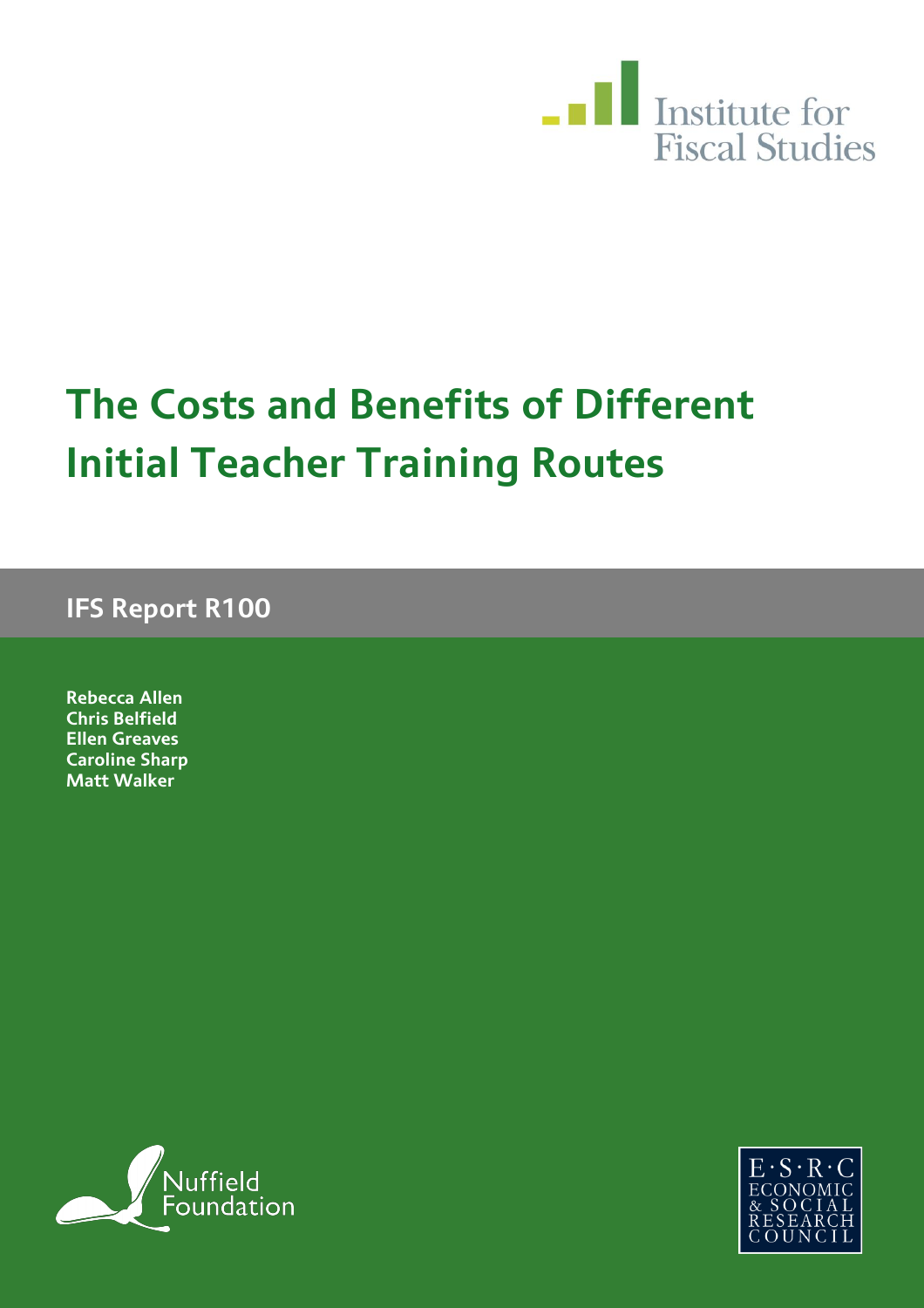### **The Costs and Benefits of Different Initial Teacher Training Routes**

**Rebecca Allen**

*Institute of Education*

**Chris Belfield**

*Institute for Fiscal Studies*

**Ellen Greaves**

*Institute for Fiscal Studies*

**Caroline Sharp**

*National Foundation for Educational Research*

**Matt Walker**

*National Foundation for Educational Research*

*Copy-edited by Judith Payne*

Institute for Fiscal Studies 7 Ridgmount Street London WC1E 7AE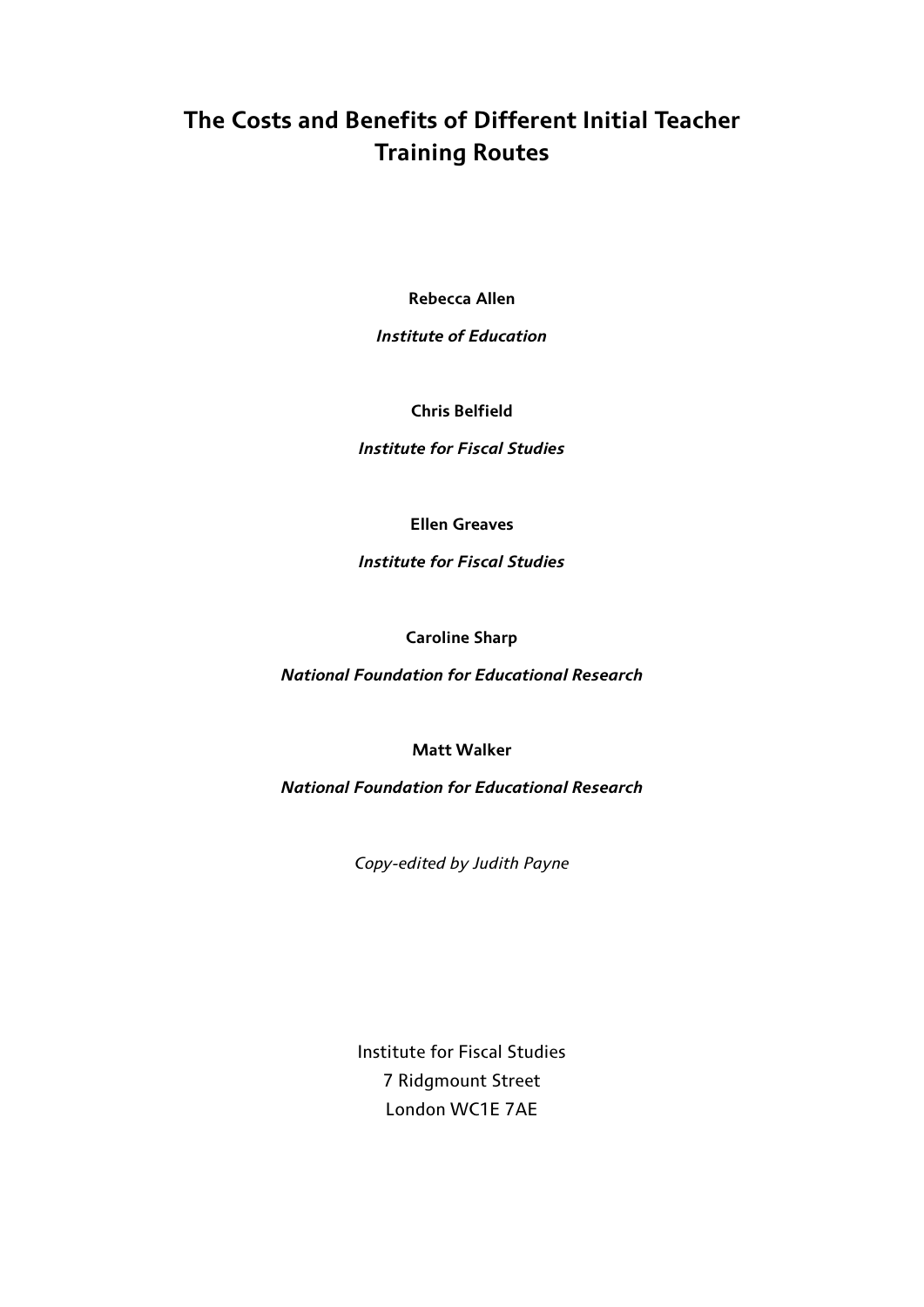#### *Published by*

The Institute for Fiscal Studies 7 Ridgmount Street London WC1E 7AE Tel: +44 (0) 20-7291 4800 Fax: +44 (0) 20-7323 4780 Email: mailbox@ifs.org.uk Website: http://www.ifs.org.uk

© The Institute for Fiscal Studies, November 2014

ISBN 978-1-909463-64-6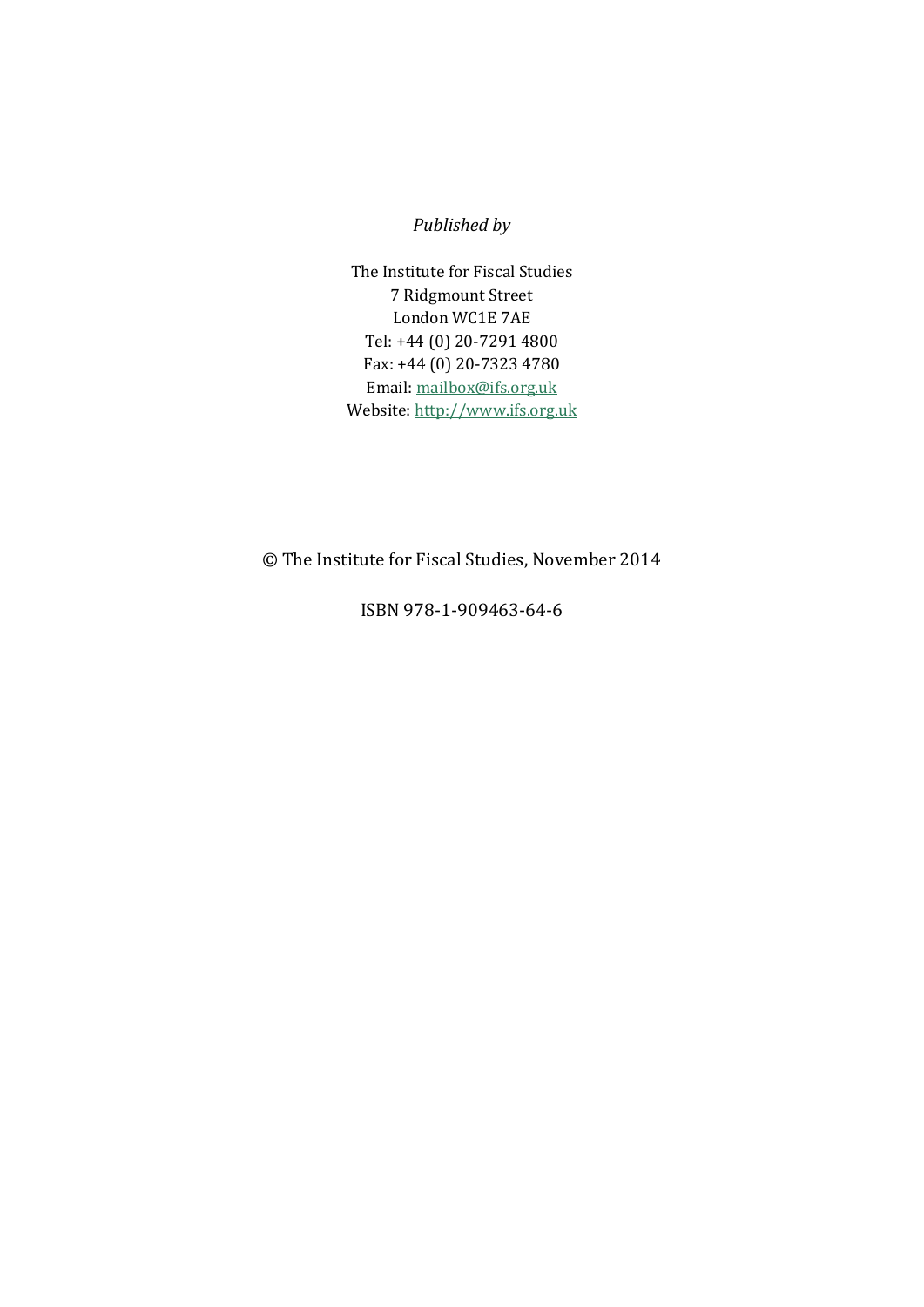## **Preface**

As collaborators for this project, the Institute of Education, the Institute for Fiscal Studies and the National Foundation for Educational Research would like to sincerely thank the Nuffield Foundation for funding and supporting this research (grant number EDU/41313). The Nuffield Foundation is an endowed charitable trust that aims to improve social well-being in the widest sense. It funds research and innovation in education and social policy and also works to build capacity in education, science and social science research. The Nuffield Foundation has funded this project, but the views expressed are those of the authors and not necessarily those of the Foundation. More information is available at [http://www.nuffieldfoundation.org.](http://www.nuffieldfoundation.org/) We also appreciate the Economic and Social Research Council, whose support through the Centre for the Microeconomic Analysis of Public Policy (grant number ES/H021221/1) at the Institute for Fiscal Studies underpins much of IFS's research. This project would not have been possible without the time taken by schools to complete the survey, and to participate in case studies that informed our survey design, for which we are extremely grateful. We hope that schools find the findings informative and valuable. The advisory group for this project have been extremely valuable and have greatly informed our analysis. We would like to especially thank Sam Freedman for valuable discussion and Caroline Halls for assisting in contact with the Department for Education. We also thank Claire Crawford and Ian Crawford for comments helpful in developing the analysis presented here. Estimates of the central costs for government were informed by information provided by the National College for Teaching and Leadership, in particular Michelle Moore, to whom we are very grateful. We acknowledge the Department for Education for providing the data relating to pupil attainment and staff composition of schools in England.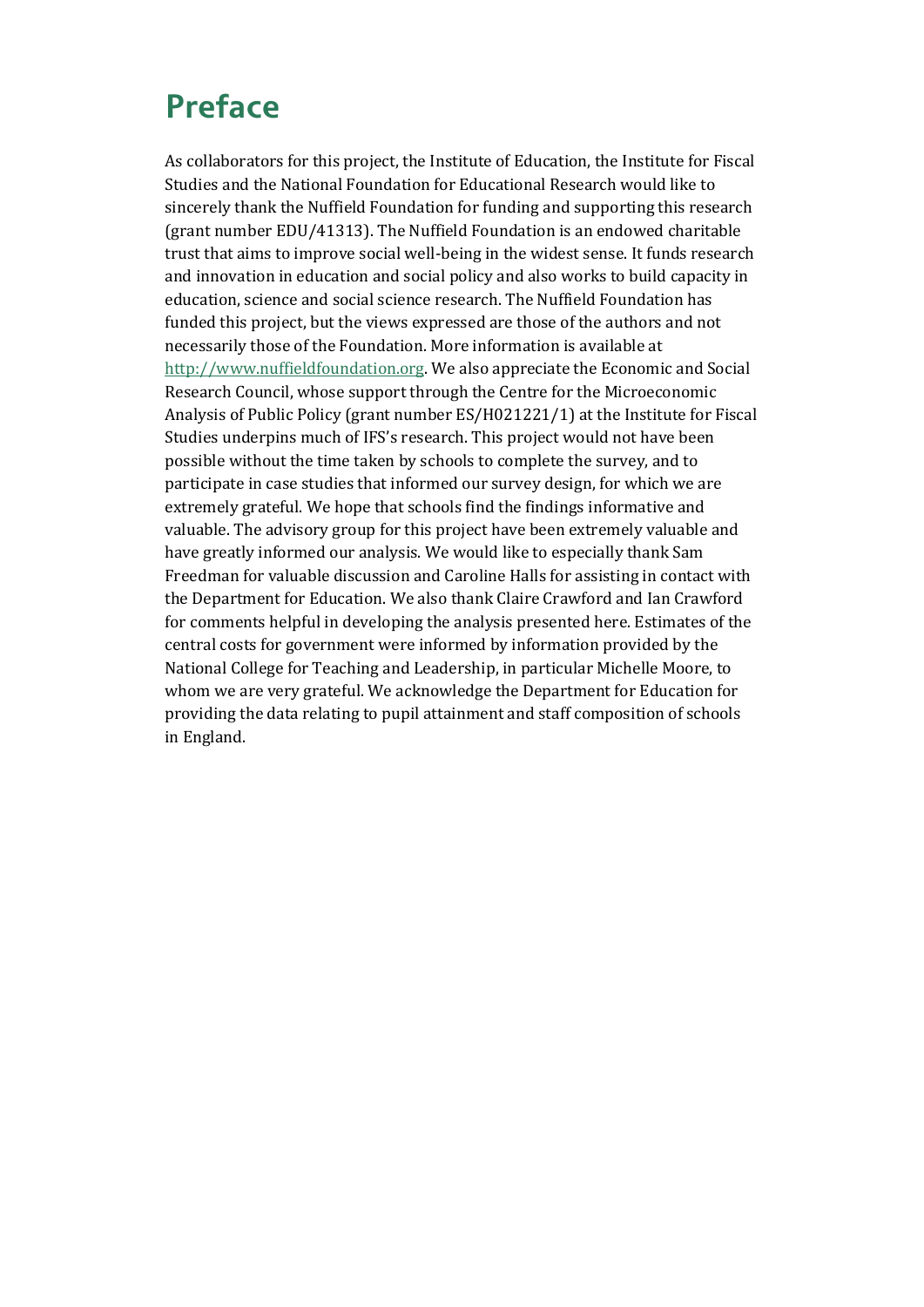## **Contents**

|    | <b>Executive Summary</b>                                          | 1  |
|----|-------------------------------------------------------------------|----|
| 1. | Introduction                                                      | 4  |
| 2. | Data                                                              | 8  |
|    | 2.1 Survey of schools                                             | 8  |
|    | 2.2 Sources and use of administrative data                        | 14 |
| 3. | Recruitment                                                       | 16 |
|    | 3.1 Characteristics of trainees who choose each ITT route         | 16 |
|    | 3.2 Characteristics of schools that participate in each ITT route | 19 |
| 4. | Costs and Benefits of Each ITT Route                              | 24 |
|    | 4.1 Central costs                                                 | 25 |
|    | 4.2 Indirect costs for schools                                    | 33 |
|    | 4.3 Benefits for schools                                          | 37 |
|    | 4.4 Comparison of costs and benefits for schools                  | 41 |
|    | 4.5 Short-term impact on pupil progress                           | 51 |
| 5. | <b>Overall Costs and Benefits</b>                                 | 56 |
| 6. | <b>Conclusion and Future Work</b>                                 | 63 |
|    | Appendix A. Additional Tables for Chapter 3                       | 66 |
|    | Appendix B. Calculating the Cost of Student Loans                 | 67 |
|    | Appendix C. Creating School- and/or Department-Level Hourly Wage  | 69 |
|    | Appendix D. Monetising the Net Benefit to Schools                 | 72 |
|    | Appendix E. Variation in the Presence of Trainees                 | 76 |
|    | Appendix F. Trainees' Salaries and Contributions to Teaching      | 77 |
|    | References                                                        | 79 |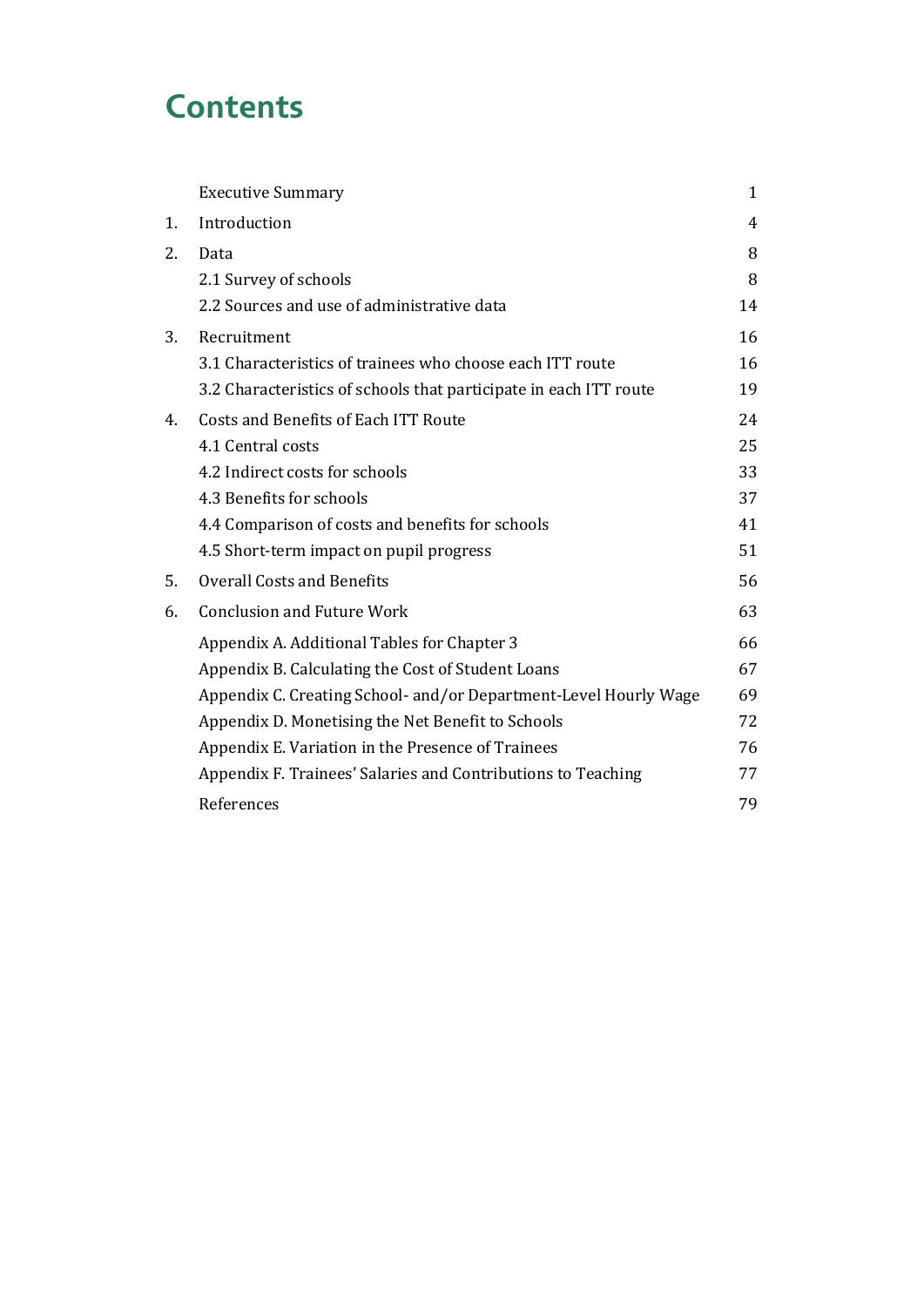## <span id="page-5-0"></span>**Executive Summary**

- Improving the quality of the teacher workforce is a priority for the government, which in response has announced reforms to the provision of teacher training. These reforms have sought to increase the role schools take in training the profession, with the introduction of the School Direct (schoolbased) training routes – in which trainee teachers are based in a school and either receive a salary or are eligible for alternative funding – and the expansion of teaching schools, which have responsibility for some aspects of initial teacher training (ITT).
- Government trains around 30,000 new teachers every year, providing funding through a combination of student finance (tuition fee and maintenance loans and maintenance grants) and direct grant funding. The training is provided through an increasing variety of routes, following the expansion of school-based provision. The main routes are School Direct (salaried and unsalaried), Teach First, school-centred initial teacher training (SCITT), higher education institution (HEI)-led Postgraduate Certificate in Education (PGCE) and the Bachelor of Education (BEd). All routes lead to qualified teacher status (QTS),
- The majority of trainees for primary and secondary schools are trained through the HEI-led PGCE route (around 50% of trainees at primary and 60% of trainees at secondary level). BEd is the second most popular route for primary school trainees (30% training through this route), but trains a small percentage at secondary level (3%). Teach First trains around 10% of trainees at secondary level. School Direct salaried and unsalaried are the newest routes (training around 20% of trainees at secondary level in 2013– 14) and there are plans for expansion.
- Schools also bear costs, such as the staff time required to supervise and support the trainee for all routes, and salary and other payroll costs for School Direct salaried and Teach First routes. On the other hand, schools may benefit from having the trainee in the school – for example, through contributions made to teaching, new teaching ideas and professional development opportunities for existing staff, and for future recruitment to the school.
- This report for the first time combines evidence about the costs to central government and net benefits (benefits relative to costs) for primary and secondary schools for different ITT routes. This provides the first evidence of the overall cost-effectiveness of different routes into teaching.
- Schools with higher ratings of effectiveness from Ofsted are more likely to participate in ITT, particularly with School Direct. This suggests that the costs and benefits observed for these schools may not apply to other schools with lower effectiveness.

1

• There are few differences in the characteristics of trainees across routes reported by the placement school. For example, there are no significant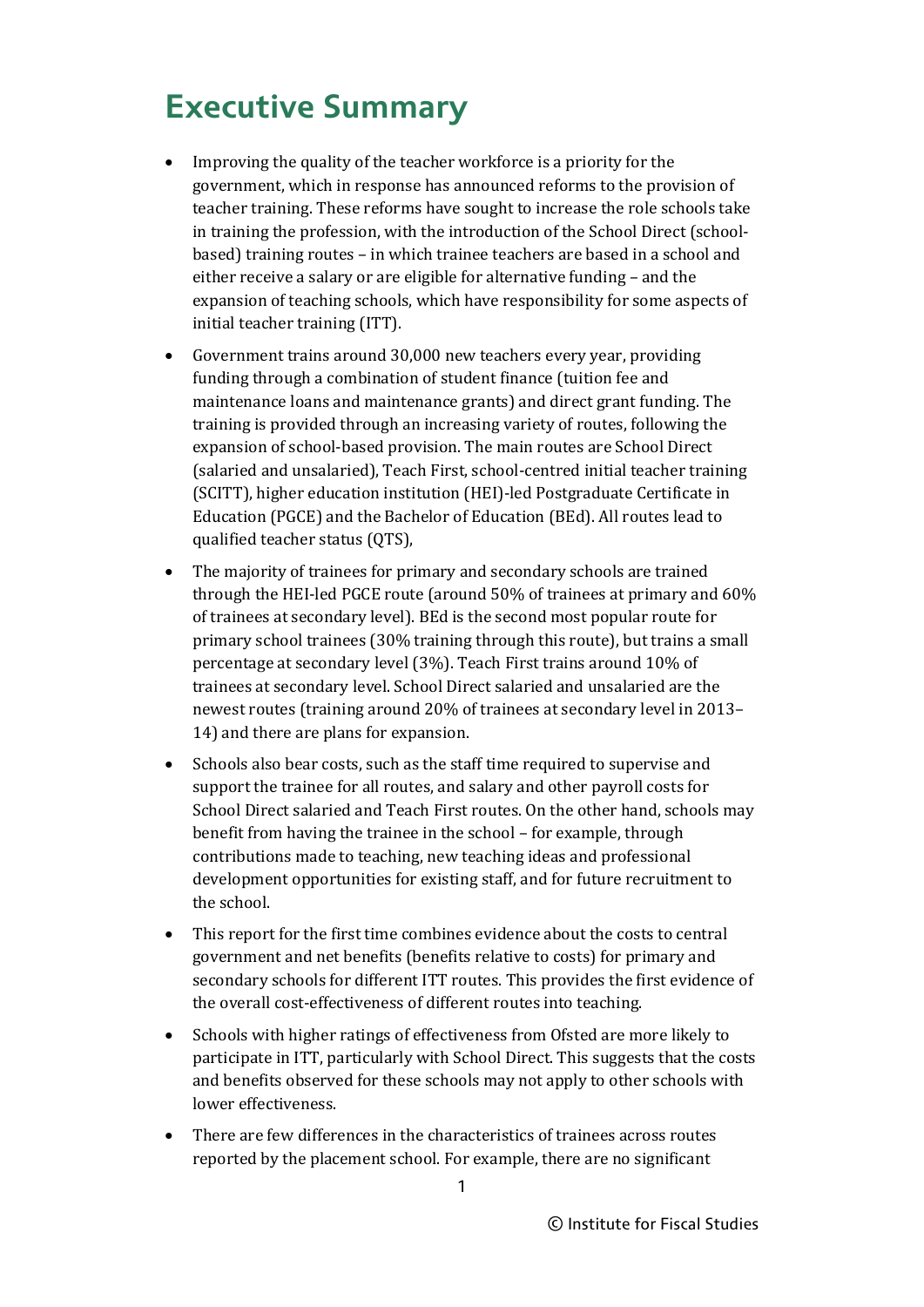#### *The costs and benefits of different initial teacher training routes*

differences in the percentage of trainees from each route who are rated by teachers to have high potential to be good teachers, which suggests that particular routes do not attract (and/or recruit) the most effective trainees.

- Central costs i.e. those not borne by schools for each route make the largest contribution to the total cost of provision for the majority of trainees. The amount and structure of central funding vary between routes and, for some routes, depend on school characteristics, region and the trainee's subject and degree class.
- Student finance is available for the cost of tuition fees and living costs for all non-salaried routes, and eligibility for maintenance grants is not affected by access to bursaries and scholarships. The average cost to government of providing this student finance is large (between £13,000 and £18,000 per trainee for postgraduate ITT and between £10,000 and £27,000 for undergraduate ITT), as a teacher with typical career progression would not pay back their loan before it is written off. In fact, a teacher with typical career progression would not even begin to pay off a postgraduate ITT loan, due to large outstanding undergraduate loans. The cost of providing student finance makes non-salaried routes more expensive than salaried routes when students are eligible for scholarships or bursaries.
- Teach First is the only route that receives a fixed level of funding per trainee (of £25,958), independent of region, school characteristics and trainee characteristics. This means that the central costs for Teach First are lower in circumstances where the trainee would otherwise receive a scholarship or tax-free bursary of more than £4,000, but higher in all other circumstances. The central costs for School Direct salaried (where schools receive a direct grant from the National College for Teaching and Leadership) are lower than those for School Direct unsalaried (where the cost to central government depends on the cost of providing student finance) in the majority of cases.
- The largest staff-time cost for schools involved with ITT for primary and secondary schools is for mentoring and classroom observations (including feedback) for trainees, at between £80 and £100 per trainee per week. There are no significant differences between routes in the total staff-time cost per trainee per week, with the exception that Teach First trainees have a lower cost per week than HEI-led PGCE trainees in secondary schools (£138 compared with £186 per week).
- Additional costs for schools include recruitment, payments to ITT providers, and salary and payroll costs. The costs to schools are offset to some extent by the contribution School Direct salaried and Teach First trainees make to teaching, by a direct grant from central government for School Direct and by payments from ITT providers for non-salaried routes. Net costs (not accounting for non-monetary benefits) to schools are largest for Teach First – at around £11,000 per placement – and lowest for university-based routes, at between £400 and £1,600 per placement.
- There are many benefits to schools involved with ITT, with some significant differences across routes. Schools using school-based routes are more likely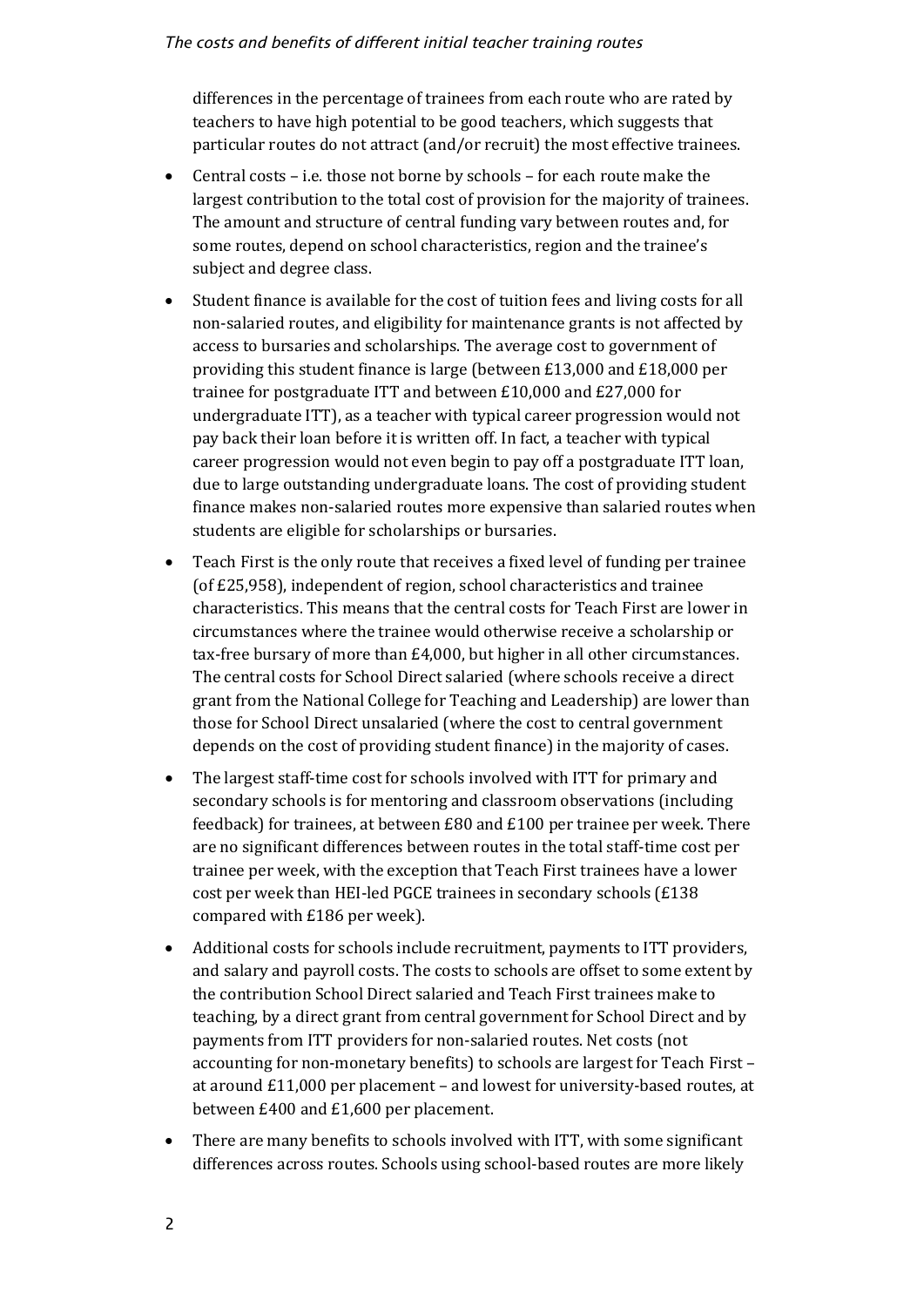to cite the expectation of hiring the trainee as a benefit. HEI-led PGCE trainees are least likely to provide extra capacity for the school, and less likely to provide fresh teaching ideas for primary schools. The presence of a trainee in a school or department has no significant impact on pupil attainment assessed at the end of primary and compulsory secondary school.

- To calculate the monetary value of these benefits, respondents were asked to state whether the benefits were greater than, equal to or less than the costs for each route, and to what extent. Benefits are reported to be greater than costs most often for the Graduate Teacher Programme, which was replaced by School Direct salaried. School Direct salaried has the highest variance, with around half of respondents reporting that benefits are greater than costs and around one-third reporting that benefits are less than costs. Whether benefits are reported to be greater than costs is significantly related to the perceived quality of the trainee.
- School-based routes are typically thought to have a higher net benefit to the host school than university-based routes. The majority of respondents felt that the net benefits for HEI-led PGCE and BEd trainees were equal to one another. School Direct salaried was reported to have lower net benefits than Teach First.
- Computing a monetary value for the benefits relative to the costs implies that primary schools have a net cost for HEI-led PGCE (so benefits are less than costs), a small positive net benefit for BEd and larger positive net benefits for SCITT and School Direct routes. Secondary schools have a positive net benefit for all routes, largest for Teach First (around £10,000 per trainee – around five times larger than for School Direct salaried, which has the second-highest calculated net benefit). The net benefits calculated for all non-salaried routes are relatively small.
- For most routes, the net benefit to schools is small in comparison with the costs for central government. The notable exception to this is Teach First, where the largest net benefit to schools is reported. Teach First is therefore the most expensive route for a smaller proportion of trainees when considering the overall cost than when considering only the cost for central government.
- These conclusions are limited to the extent that our results incorporate the short-term costs and benefits of training only. Future analysis will consider longer-term costs and benefits, such as varying retention rates, subject to the necessary data becoming available. We are also unable to consider wider costs, such as lower economies of scale in advertising, recruitment and training or the possible shortfall in supply of newly qualified teachers that may result from less centralised (typically university-based) training. We also exclude the net cost/benefit to initial teacher training providers associated with different routes. Future research should also consider the contribution made to the supply and quality of trainees available through alternative routes of initial teacher training.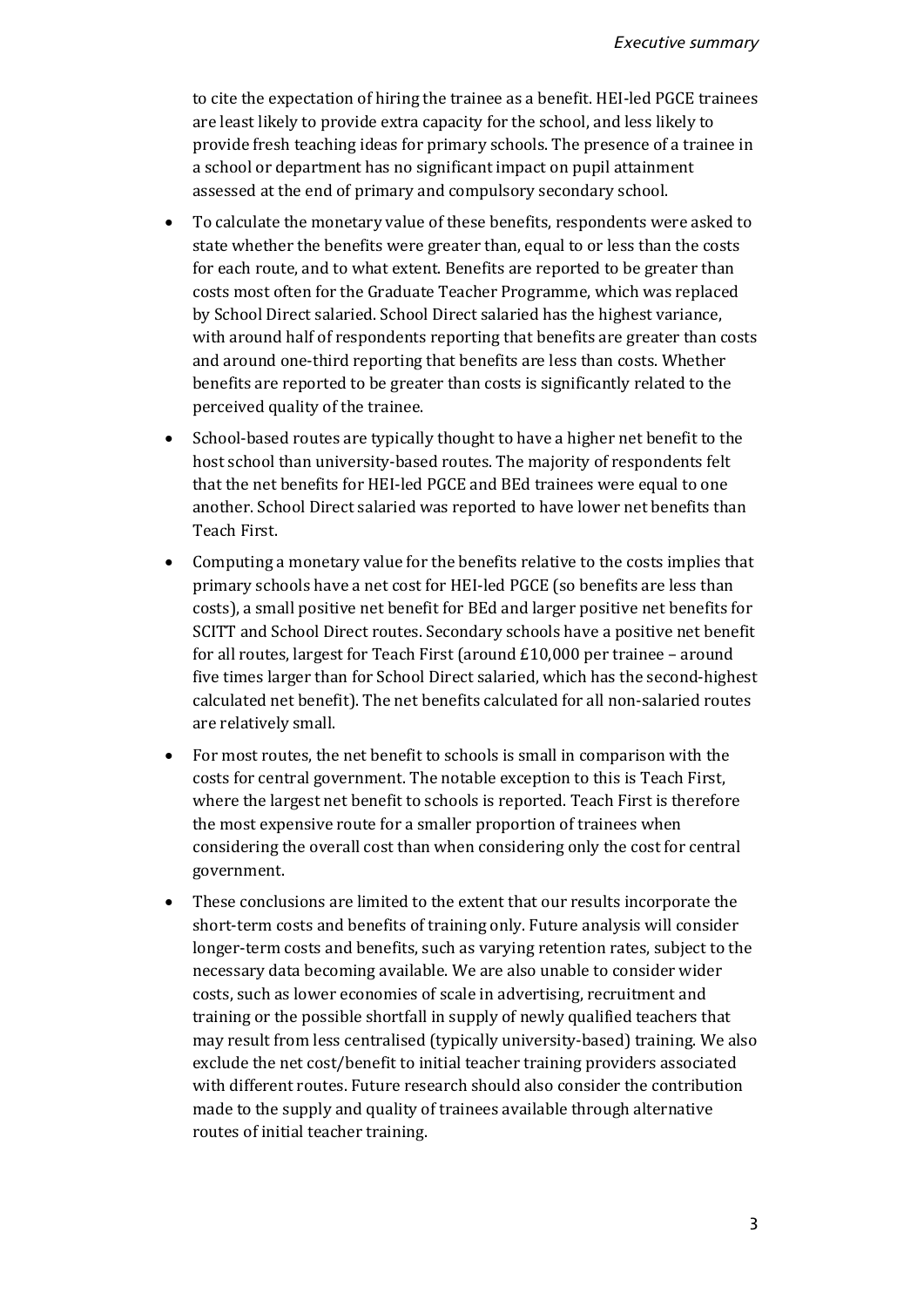## <span id="page-8-0"></span>**1. Introduction**

Research has consistently demonstrated that teachers vary in their 'effectiveness' in improving their pupils' attainment in academic tests (for England, see Slater et al. (2012)), leading to a consensus that being taught by a good teacher can have a dramatic impact on academic attainment (Rockoff, 2004; Rivkin et al., 2005; Aaronson et al., 2007). For example, Hanushek (2011) calculates that replacing the least effective 5–8% of teachers with teachers of average effectiveness would move the US from a mid to upper position in international league tables of educational performance. In response to such evidence, the Department for Education (DfE) has made improving the quality of the teacher workforce a priority, announcing reforms to the provision of teacher training and financial incentives for applicants with high previous academic attainment.[1](#page-8-1) These reforms have sought to increase the role schools themselves take in training the profession, with the introduction of the Scho[ol](#page-8-2) Direct (school-based) training routes and the expansion of teaching schools.2

Despite the keen policy interest in this area, there is little existing evidence on the indirect costs and benefits of different teacher training routes and how they relate to teacher effectiveness: recent evidence submitted to the Education Select Committee details the direct monetary costs associated with different routes, but not the indirect costs incurred by the school or any offsetting benefits such as mentoring experience for existing staff or the impact on pupil attainment (which may be positive or negative).[3](#page-8-3)

In a summary of research on teacher effectiveness, Hanushek and Rivkin (2006) state that existing research has been 'virtually silent' on the issue of cost: while there are some empirical estimates of average teacher quality by qualification route in the US (Decker et al., 2004; Boyd et al., 2005; Kane et al., 2008), there is no systematic evidence of the cost associated with each training type. Hanushek and Rivkin conclude that attention to cost issues is a 'neglected area that sorely needs further work'. This report will provide some evidence on this issue in England.

There are currently two types of routes leading to qualification as a teacher in England: school-based and university-based initial teacher training (ITT). University-based routes include the Postgraduate Certificate in Education (PGCE) and the Bachelor of Education (BEd). A BEd is a three- (or four-) year undergraduate course leading to qualified teacher status (QTS). A PGCE is a oneyear course taken after an undergraduate degree, which is typically led by a

<span id="page-8-1"></span><sup>&</sup>lt;sup>1</sup> [http://www.education.gov.uk/schools/toolsandinitiatives/schoolswhitepaper/b0068570/the](http://www.education.gov.uk/schools/toolsandinitiatives/schoolswhitepaper/b0068570/the-importance-of-teaching)[importance-of-teaching.](http://www.education.gov.uk/schools/toolsandinitiatives/schoolswhitepaper/b0068570/the-importance-of-teaching) 

<span id="page-8-2"></span><sup>&</sup>lt;sup>2</sup> [https://www.gov.uk/teaching-schools-a-guide-for-potential-applicants.](https://www.gov.uk/teaching-schools-a-guide-for-potential-applicants)

<span id="page-8-3"></span><sup>&</sup>lt;sup>3</sup> For the full report from the Education Select Committee, see [http://www.publications.parliament.uk/pa/cm201012/cmselect/cmeduc/1515/1515ii.pdf.](http://www.publications.parliament.uk/pa/cm201012/cmselect/cmeduc/1515/1515ii.pdf)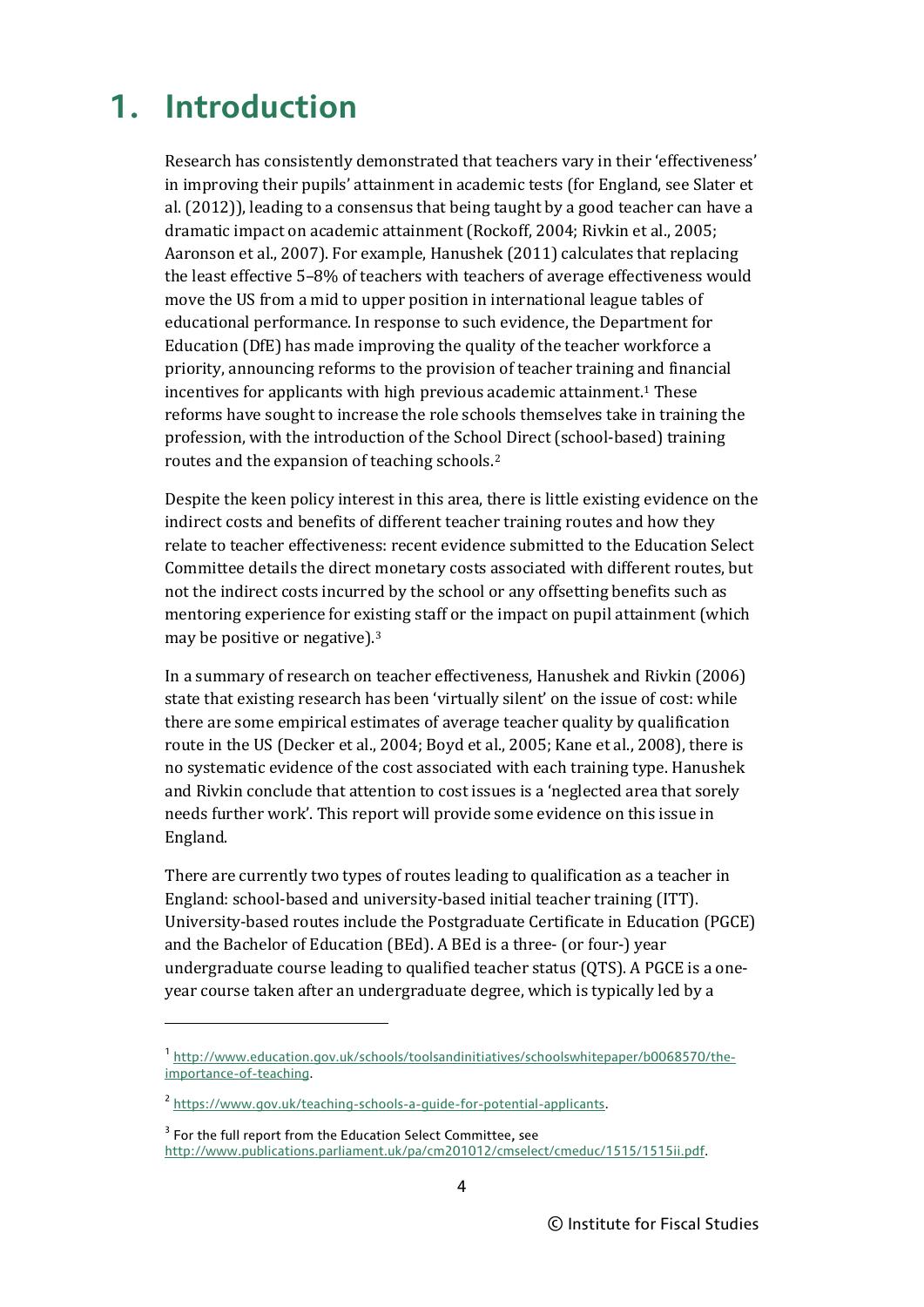higher education institution (HEI). For both of these courses, students are placed in at least two schools for a minimum of 24 weeks in total.[4](#page-9-0)

School-based routes include school-centred initial teacher training (SCITT), Teach First, School Direct salaried and School Direct unsalaried[.5](#page-9-1) For each of these routes, a PGCE may be awarded in addition to QTS.

- Trainees following the SCITT route are based in a school, with some training occurring at an ITT provider. Trainees pay tuition fees and courses typically last for one year.
- Teach First trainees are recruited by Teach First and placed in deprived schools.[6](#page-9-2) Teach First trainees need not be supernumerary and can teach up to 80% of a newly qualified teacher (NQT)'s timetable.
- The School Direct salaried route replaced the Graduate Training Programme (GTP) in September 2013. On this route, trainees with three or more years' work experience are paid a salary by the school according to point 1 of the unqualified teacher pay scale while they train.[7](#page-9-3) These trainees need not be supernumerary.
- The School Direct unsalaried (or tuition fee) route is similar to SCITT. It is available to graduates with less than three years' work experience and trainees pay tuition fees for the course. School Direct unsalaried trainees must be supernumerary.

The main differences between employment- and university-based teacher training are: the hours of practical experience in schools; how costs are borne between trainees, school budgets and central government; and the type of schools that are available to train in. These differences are likely to attract different types of people to each route; previous research has shown that more mature potential teachers are more likely to choose employment-based routes and are less likely to choose a three- or four-year undergraduate degree programme, for example (Smithers and Robinson, 2012). The perceived suitability of each programme and financial considerations are also relevant to potential trainees (Hobson and Malderez, 2005). For example, Kyriacou and Coulthard (2000) find that undergraduates 'undecided' about becoming a teacher cited that 'a £5,000 payment for starting a PGCE' would encourage them to enter teaching. This means that any differences in the cost-effectiveness of different

<span id="page-9-0"></span><sup>4</sup> [http://media.education.gov.uk/assets/files/pdf/i/itt%20criteria%202012.pdf.](http://media.education.gov.uk/assets/files/pdf/i/itt%20criteria%202012.pdf) Some BEd courses are four years in length. These courses are required to have a minimum of 32 weeks' placement in schools.

<span id="page-9-1"></span><sup>&</sup>lt;sup>5</sup> We do not consider the Troops to Teachers and Researchers in Schools programmes in this report, as the numbers of teachers trained through these routes is currently very small.

<span id="page-9-2"></span> $6$  Defined by 50% of the school population coming from the bottom 30% of the Income Deprivation Affecting Children Index (IDACI).

<span id="page-9-3"></span> $7$  Academies are required to pay trainees according to an advertised rate.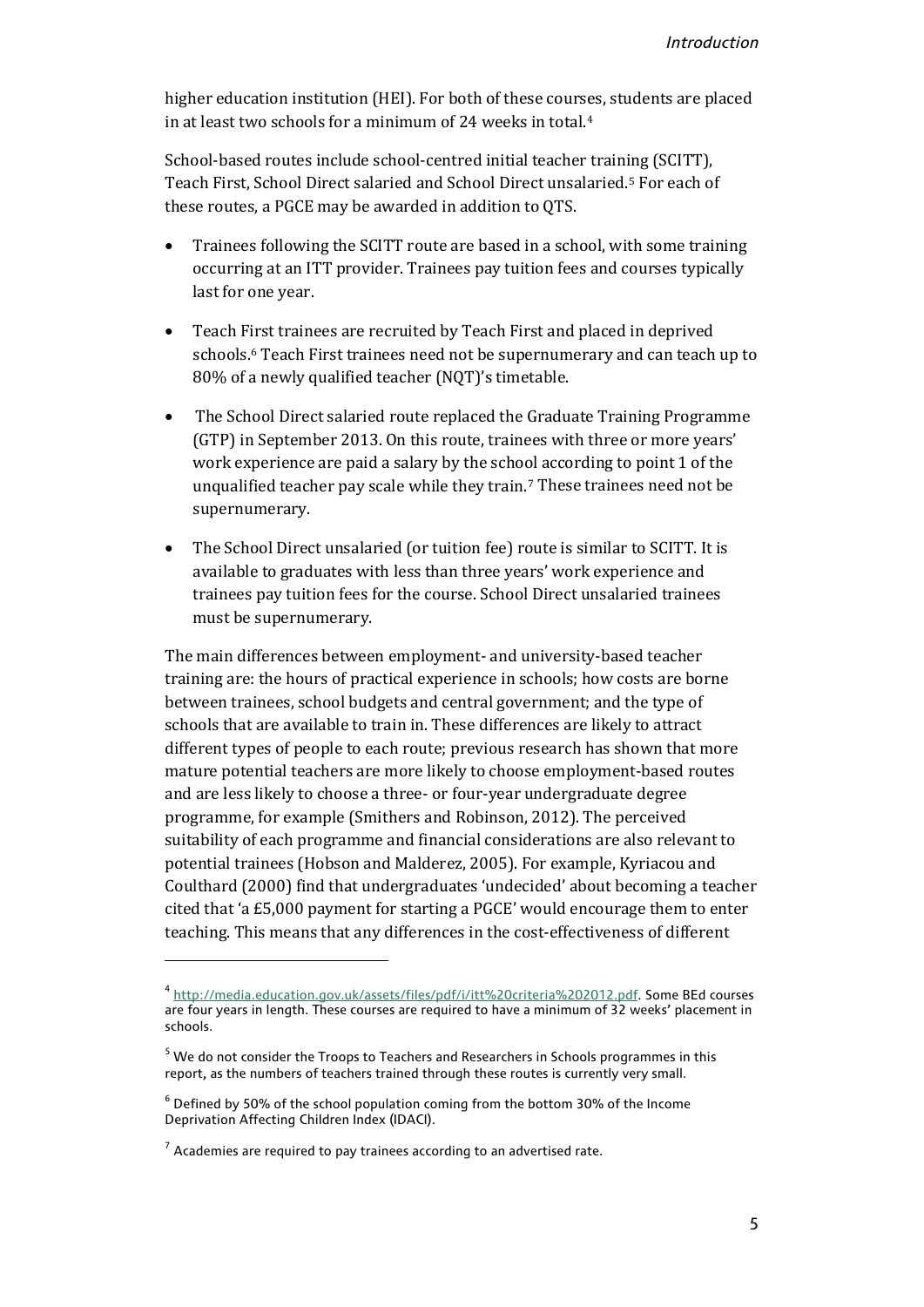#### *The costs and benefits of different initial teacher training routes*

routes could be due to the training itself or to the underlying characteristics of the trainees. However, there has been limited theoretical or empirical analysis of this issue to date, which limits the potential to analyse the costs and benefits of different training routes: without considering the potential selection of trainees into different routes, it is impossible to conclude whether one route or another is *more cost-effective* or whether it attracts *more cost-effective trainees*.

This report provides the first evidence of the relative cost-effectiveness of different routes into teaching, describing and empirically estimating the costs and benefits of different routes into teaching while accounting, as far as possible, for the selection of teachers with different characteristics into each route.

Our specific research questions are grouped into three strands: recruitment, training and retention. This report summarises our findings for the first two strands: the costs and benefits for central government and schools related to recruitment and training, which can be thought of as short-term costs and benefits, answering the following questions for each route:

#### *Recruitment*

- What are the characteristics of potential teachers who choose this route?
- What are the characteristics of schools that choose to take trainee teachers via this route?

#### *Training*

- What are the total costs of university-based components of training?
- What indirect costs are imposed on schools for example, through supervision and mentoring?
- What are the benefits to schools for example, through trainees' contribution to teaching and recruitment?
- What are the short-term differences in the effectiveness of departments receiving trainee teachers (in terms of pupils' academic attainment)?

Consideration of the longer-term costs and benefits – for example, the retention rate – of each route may substantially change the conclusions we draw here, however. These costs and benefits will be summarised in a later report (subject to access to data from the National College for Teaching and Leadership (NCTL)). Our aim is to link information from initial teacher training providers on training route and qualification status to consider the following questions:

- What are the historic retention rates of teachers trained via different routes?
- What types of schools are they likely to teach (and stay) in?
- What types of teachers are likely to stay in teaching, including at different types of schools?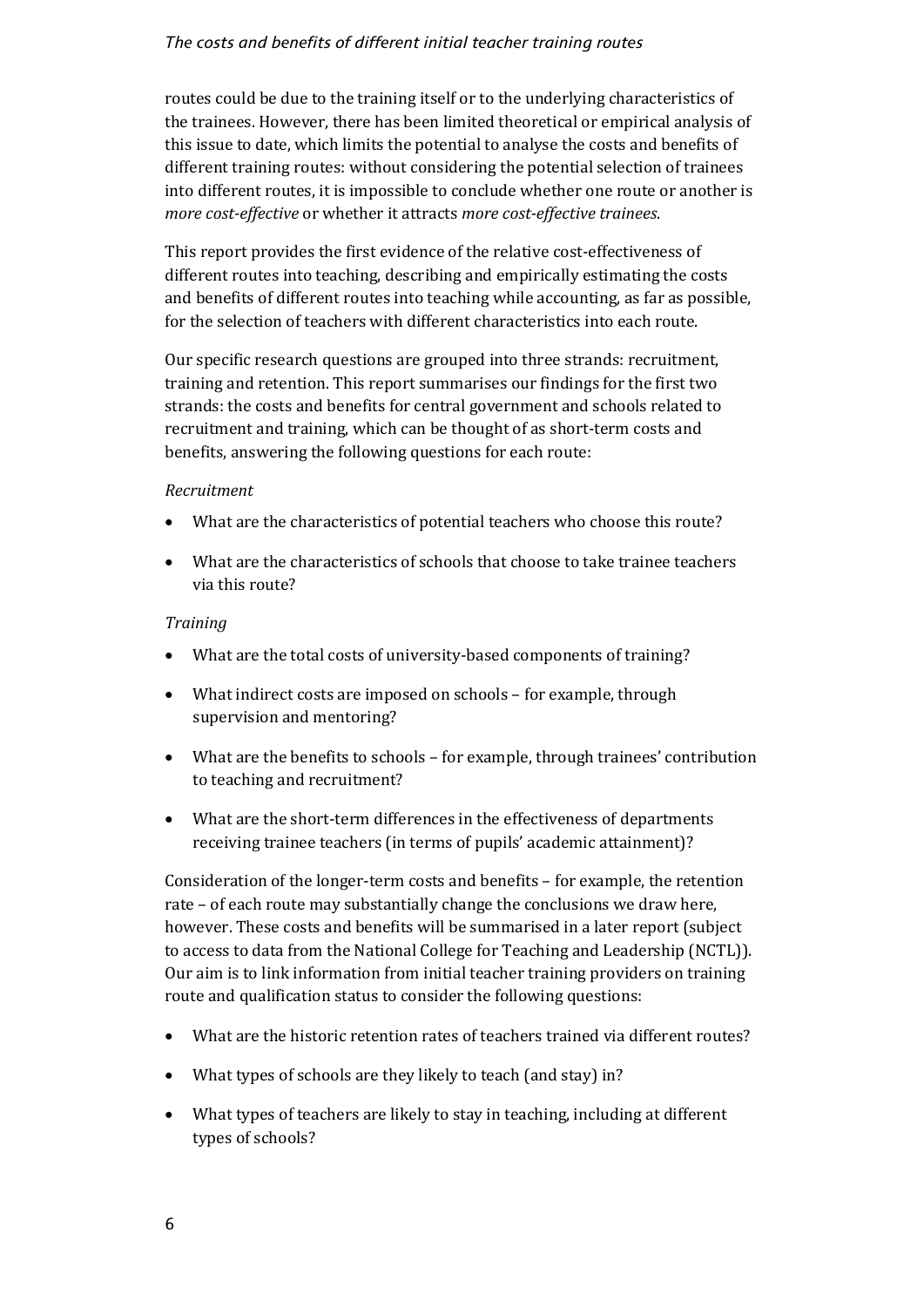This potential future research will build on the limited existing evidence on the mobility of teachers across schools, but will be the first to consider whether mobility and movement away from certain types of schools are related to teacher training route.

To answer the research questions for the current report, we designed a survey to capture costs and benefits associated with ITT that occur within schools. This survey was sent to both primary and secondary schools with and without experience of school-based ITT. The survey asked about the overall costs and benefits to the school of participating in a given teacher training route, as well as about the costs and benefits related to specific trainee teachers. Data from this survey are combined with information from administrative sources to investigate the characteristics of schools that take each type of trainee and the short-term impact of these trainees on pupil attainment.

Our survey is also among the first to collect subjective measures of initial trainee quality – for example, subject knowledge, confidence in the classroom and potential to be a good teacher – to inform our assessment of the selection of trainees into different routes.

This report comprehensively demonstrates the costs and benefits to central government and schools involved with different teacher training routes, calculating the marginal cost (the cost of an additional trainee) through each route, on average. This is timely and valuable information for policymakers and schools involved, or considering involvement, with initial teacher training.

We are unable to consider wider costs, however, such as lower economies of scale in advertising, recruitment and training or the possible shortfall in supply of newly qualified teachers that may result from less centralised (typically schoolbased) training. Net costs/benefits to initial teacher training providers are also unfortunately outside the scope of this report.

We are unable to conclude whether particular routes are more effective in attracting effective potential teachers or in raising the status of the teaching profession. We find little evidence that the characteristics of trainees at the start of their school placement vary significantly between routes, suggesting that particularly promising trainees are not disproportionately allocated to particular routes. It is nevertheless possible that particular training routes contribute more to the pool of effective teachers by increasing the diversity of trainees. For example, School Direct salaried is more likely to encourage professionals to enter training, while Teach First is commonly viewed as more likely to encourage graduates from high-status universities to consider teaching.

Analysis of the wider costs and benefits to teacher training routes of this kind would require information on applications made to each route, more detailed information on the prior attainment and potential quality of each applicant, and the ability to measure long-term retention and the effectiveness of successful applicants in raising pupil attainment.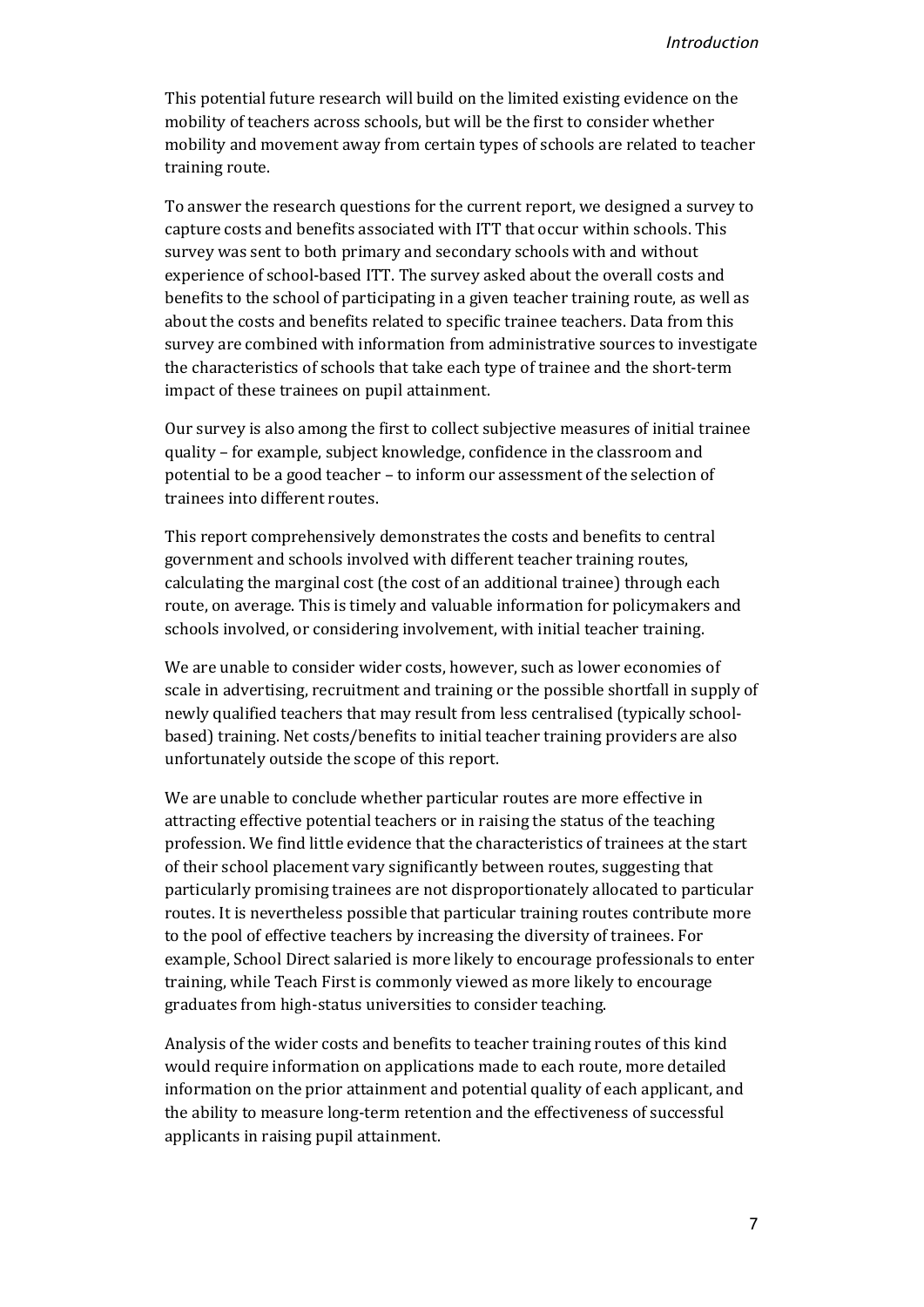## <span id="page-12-0"></span>**2. Data**

j

### <span id="page-12-1"></span>**2.1 Survey of schools**

#### **Sampling**

We designed a survey to capture the costs and benefits associated with initial teacher training (ITT) that occur within schools. This survey was sent to both primary and secondary schools with and without experience of school-based ITT. The survey collected information about the central costs and benefits to the school of participating in a given teacher training route (such as the cost of advertising and recruitment for school-based trainees), as well as about the costs and benefits related to specific trainee teachers (such as whether the trainee contributed fresh teaching ideas and provided extra capacity). For secondary schools, the survey was split: we asked questions about the central costs and benefits for the school to the person responsible for coordinating ITT activities (the 'ITT coordinator') and the questions relating to specific trainees to six subject leaders.[8](#page-12-2) In primary schools, the entire survey was sent to the head teacher, whom we expected to have detailed knowledge of both central school costs and the costs and benefits associated with specific trainees.

To maximise the power of the survey, our aim was to achieve a similar number of responses regarding each route. To do this, we stratified the sample by ITT route as far as possible, using information about the presence of ITT routes available from administrative data. For School Direct (salaried and unsalaried), we used management information on the number of allocated places (rather than actual placement of trainees) for 2013–14.[9](#page-12-3) For Teach First, we used information provided by Teach First about the presence of trainees in 2012–13. For SCITT, we used the DfE website for SCITT lead schools and subsequent internet searches to find partner schools[.10](#page-12-4)

Each school included in the sample was asked to prioritise a particular route. If the school or department did not have a trainee from the route targeted, they were asked to answer about a trainee from a different route, prioritising schoolbased trainees if originally targeted for a school-based route or prioritising university-based routes if originally targeted for a university-based route.

Table 2.1 shows the number of primary and secondary school teachers trained by each route in a year. To achieve a similar number of responses per route, we

<span id="page-12-2"></span> $8$  The subjects specified for priority were English, mathematics, science, humanities, PE, languages and arts (or separate subjects in these areas, such as geography and history).

<span id="page-12-3"></span><sup>9</sup> [http://media.education.gov.uk/assets/files/pdf/s/school%20direct%20management%20](http://media.education.gov.uk/assets/files/pdf/s/school%20direct%20management%20information%209%20september%202013.pdf) [information%209%20september%202013.pdf.](http://media.education.gov.uk/assets/files/pdf/s/school%20direct%20management%20information%209%20september%202013.pdf)

<span id="page-12-4"></span><sup>10</sup> [http://www.education.gov.uk/get-into-teaching/teacher-training-options/itt-routes/choose-a](http://www.education.gov.uk/get-into-teaching/teacher-training-options/itt-routes/choose-a-course/universities-colleges)[course/universities-colleges,](http://www.education.gov.uk/get-into-teaching/teacher-training-options/itt-routes/choose-a-course/universities-colleges) accessed 17 July 2013.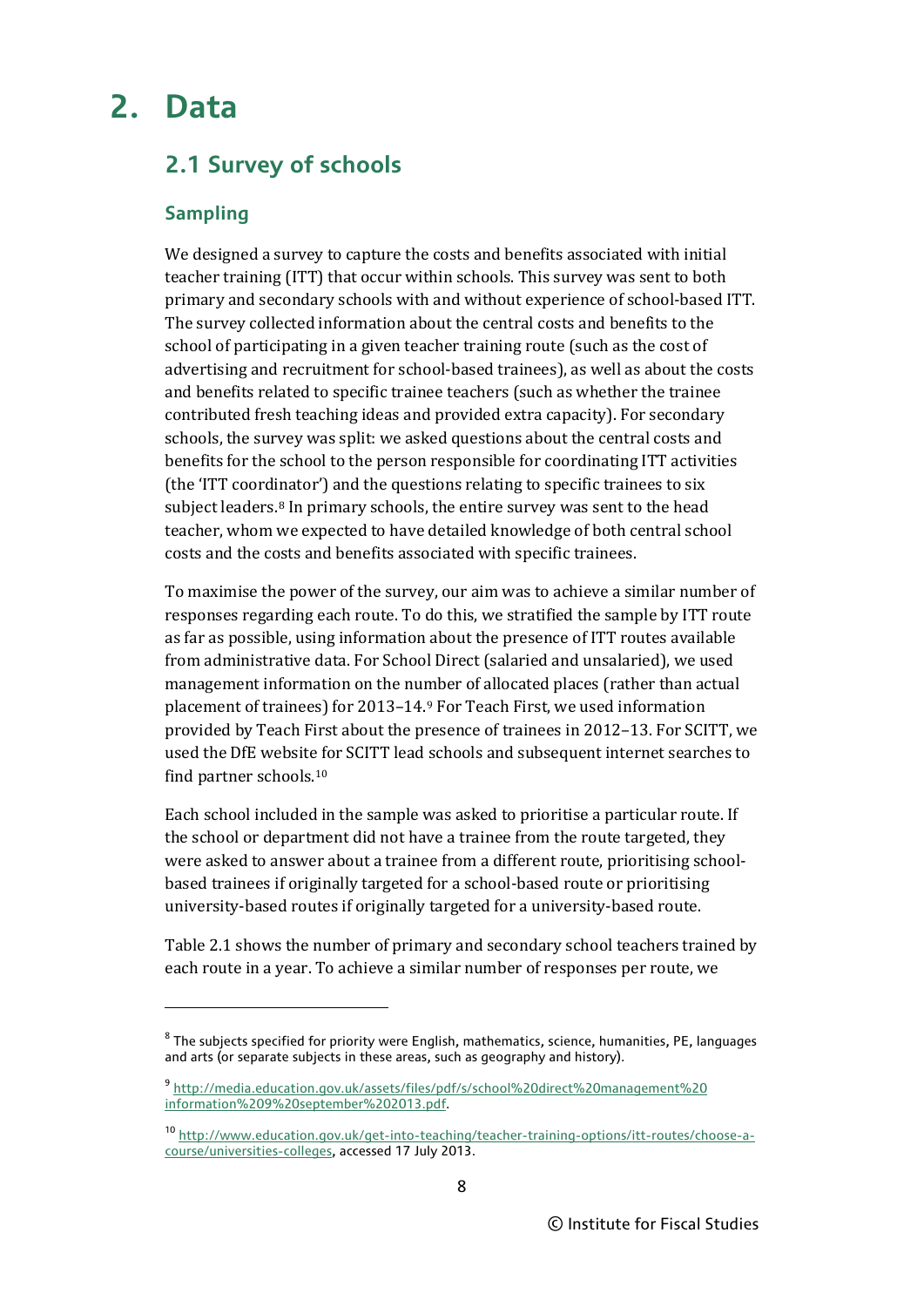therefore sampled a disproportionately large number of schools known to be involved with school-based routes. Primary Teach First and secondary BEd routes were excluded from the final sampling frame because of the small number of trainees (and therefore schools) involved.

| Route                              |                           | Primary              | Secondary                 |                      |  |  |
|------------------------------------|---------------------------|----------------------|---------------------------|----------------------|--|--|
|                                    | <b>Number</b><br>on route | % of all<br>trainees | <b>Number</b><br>on route | % of all<br>trainees |  |  |
| <b>BEd</b>                         | 6,368                     | 30%                  | 417                       | 3%                   |  |  |
| <b>HEI-led PGCE</b>                | 10,642                    | 49%                  | 9,363                     | 60%                  |  |  |
| <b>SCITT</b>                       | 1,509                     | 7%                   | 1,017                     | 6%                   |  |  |
| <b>School Direct</b><br>salaried   | 1,360                     | 6%                   | 1,150                     | 7%                   |  |  |
| <b>School Direct</b><br>unsalaried | 1,490                     | 7%                   | 2,370                     | 15%                  |  |  |
| <b>Teach First</b>                 | 149                       | $1\%$                | 1,345                     | 9%                   |  |  |
| Total                              | 21,518                    | 100%                 | 15,662                    | 100%                 |  |  |

#### Table 2.1. Distribution of trainee teachers

Note: BEd, HEI-led PGCE and SCITT based on ITT allocations for 2013–14 – [https://www.gov.uk/government/publications/initial-teacher-training-allocations-for-academic](https://www.gov.uk/government/publications/initial-teacher-training-allocations-for-academic-year-2013-to-2014-final)[year-2013-to-2014-final.](https://www.gov.uk/government/publications/initial-teacher-training-allocations-for-academic-year-2013-to-2014-final) School Direct (salaried and unsalaried) based on management information on number of places (rather than allocation) for 2013–14 – [http://media.education.gov.uk/assets/files/pdf/s/school%20direct%20management%20informati](http://media.education.gov.uk/assets/files/pdf/s/school%20direct%20management%20information%209%20september%202013.pdf) [on%209%20september%202013.pdf.](http://media.education.gov.uk/assets/files/pdf/s/school%20direct%20management%20information%209%20september%202013.pdf) Teach First based on trainees in 2012–13 (provided by Teach First).

There were three complications in stratifying the sample. First, the administrative data did not distinguish between School Direct salaried and School Direct unsalaried routes. This meant that both School Direct routes had to be sampled together (with half of them asked to prioritise each route in their responses).

Second, the placement of HEI-led PGCE and BEd trainees in schools is not observed in centrally held administrative data. It was therefore not possible to stratify the sample according to the presence of these routes; schools were instead selected at random from the remaining sample to prioritise these routes.[11](#page-13-0)

Finally, for primary schools, the number of schools observed to have School Direct and SCITT trainees in the administrative data was insufficient. To boost the number of schools in these strata, we sampled 600 additional schools that

<span id="page-13-0"></span> $11$  Some schools asked to prioritise BEd and HEI-led PGCE routes were observed to have schoolbased routes in the available administrative data. This was to ensure that inference about the costs and benefits of BEd / HEI-led PGCE routes did not only come from schools with no schoolbased trainees, which may give unrepresentative results if these schools are systematically different. We sampled twice as many schools without school-based as with school-based routes since it was thought that some of the schools identified as having school-based routes in the other strata would respond about BEd or HEI-led PGCE trainees, contributing to the overall response rate for these routes.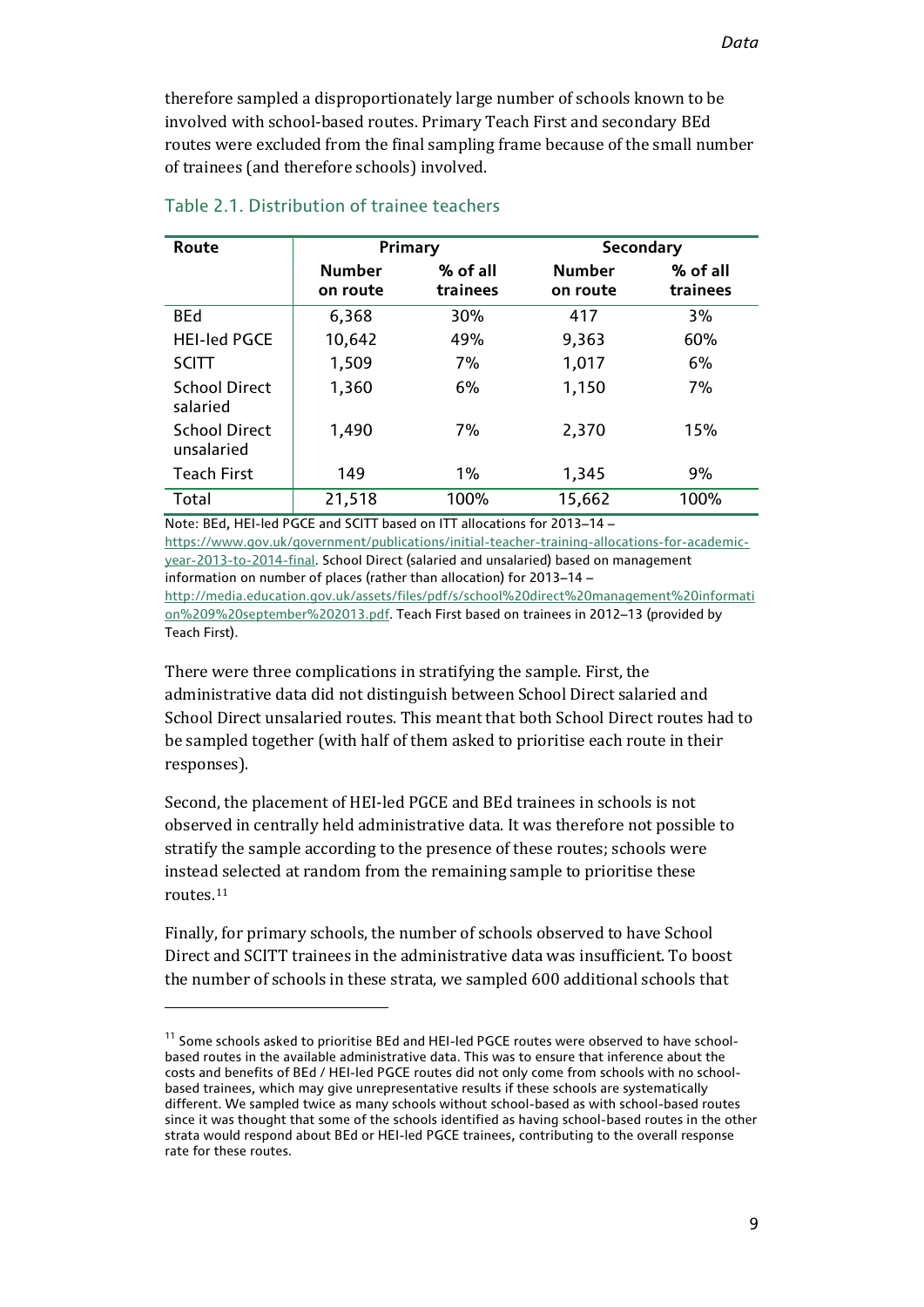#### *The costs and benefits of different initial teacher training routes*

were not observed to have school-based ITT routes in the administrative data but which were asked to prioritise either SCITT or School Direct trainees if possible.

The survey was sent to all sampled schools in paper and online form. To maximise the response rate to the [su](#page-14-0)rvey, schools that initially did not respond were contacted a number of times.12

Table 2.2 shows the achieved sample size for primary and secondary schools (the latter shown separately according to whether the ITT coordinator, at least one subject leader, or both the ITT coordinator and at least one subject leader responded to the survey). Response rates were lower than predicted at the beginning of the project, particularly for primary schools, primarily as a result of the burden of responding to the survey for head teachers and senior staff. The achieved samples are of similar sizes across routes, however,<sup>[13](#page-14-1)</sup> and the next subsection shows that the responding schools are broadly representative of schools involved with each route.

| Route                | Sampled  | sample                                      | <b>Achieved Response</b><br>rate $(\%)$ |                                                     | sample                                                             | Sampled Achieved Response<br>rate $(\%)$ |  |
|----------------------|----------|---------------------------------------------|-----------------------------------------|-----------------------------------------------------|--------------------------------------------------------------------|------------------------------------------|--|
|                      |          | <b>Primary schools</b>                      |                                         |                                                     | <b>Secondary schools:</b><br>subject leader and ITT<br>coordinator |                                          |  |
| <b>BEd</b>           | 596      | 52                                          | 8.7%                                    | 0                                                   | N/A                                                                | N/A                                      |  |
| <b>HEI-led PGCE</b>  | 597      | 49                                          | 8.2%                                    | 300                                                 | 38                                                                 | 12.7%                                    |  |
| <b>SCITT</b>         | 697      | 68                                          | 9.8%                                    | 300                                                 | 42                                                                 | 14.0%                                    |  |
| <b>School Direct</b> | 1,099    | 122                                         | 11.1%                                   | 600                                                 | 89                                                                 | 14.8%                                    |  |
| Teach First          | 0        | N/A                                         | N/A                                     | 299                                                 | 27                                                                 | 9.0%                                     |  |
|                      |          | <b>Secondary schools:</b><br>subject leader |                                         | <b>Secondary schools:</b><br><b>ITT</b> coordinator |                                                                    |                                          |  |
| <b>BEd</b>           | $\Omega$ | N/A                                         | N/A                                     | 0                                                   | N/A                                                                | N/A                                      |  |
| <b>HEI-led PGCE</b>  | 1,800    | 124                                         | 6.9%                                    | 300                                                 | 63                                                                 | 21.0%                                    |  |
| <b>SCITT</b>         | 1,800    | 122                                         | 6.8%                                    | 300                                                 | 67                                                                 | 22.3%                                    |  |
| <b>School Direct</b> | 3,600    | 310                                         | 8.6%                                    | 600                                                 | 133                                                                | 22.2%                                    |  |
| Teach First          | 1,794    | 106                                         | 5.9%                                    | 299                                                 | 57                                                                 | 19.1%                                    |  |

#### Table 2.2. Stratified sample and response rates

Source: Survey of primary head teachers, secondary ITT coordinators and secondary subject leaders. Administrative data reported in note to Table 2.1.

<span id="page-14-0"></span> $12$  First, they were sent a second paper version of the questionnaire and an email reminder with a link to the online survey. Second, they were sent an email with a link to a shorter version of the survey. Third, routes with low response rates had a targeted phone reminder and further encouragement to complete the survey, before a final email reminder.

<span id="page-14-1"></span> $13$  Note that School Direct represents two routes (salaried and unsalaried) in this table.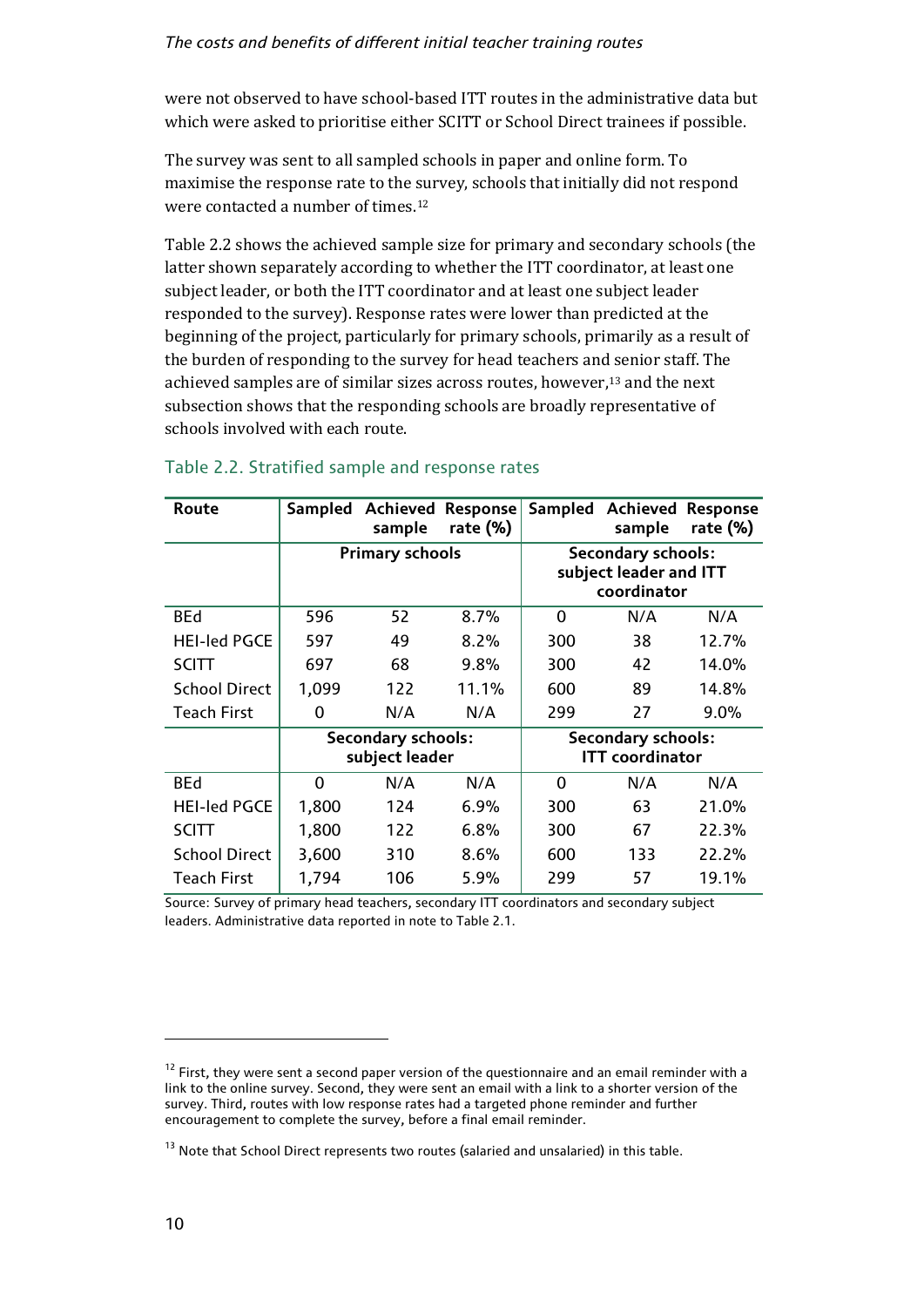#### **Representativeness of sample**

We assess the representativeness of our final sample of schools to inform whether the results from the survey are likely to be generalisable to the wider population of schools involved with each ITT route in England. The observable characteristics of schools we compare include indicators for staff composition, pupil composition, pupil attainment and progression, and an overall measure of effectiveness from the most recent Ofsted inspection. Although we have considered a broad range of indicators, it is possible that schools that respond to the survey are different in unobservable ways (for example, in attitude to ITT or staff capacity) from all schools that were sampled for the survey, which would limit the external validity of our results. Reassuringly, the balance of characteristics that are observable in administrative data suggests that the unobservable characteristics will also be balanced, and therefore that results from the survey are broadly generalisable to the sample of schools involved with ITT.

Table 2.3 shows a given set of characteristics for primary schools and Table 2.4 shows the equivalent information for secondary schools. For each route, the first column presents the average value of each school characteristic for all schools that were sampled for the survey. The second column presents the average value of the same school characteristic for all schools that responded to the survey. Standard deviations are presented in brackets in both columns to give an indication of the variation around the average value for the sampled and responding schools. The responses from the survey are more likely to be representative of the population of schools involved in each training route where average school characteristics of sampled and responding schools are closer together.

Table 2.3 shows that the characteristics of primary schools that were sampled and responded to the survey are generally similar, which suggests that the results from the survey will be externally valid. There are some exceptions where characteristics are statistically significantly different, although these are generally small in magnitude. Schools that responded to the survey for the HEIled PGCE route are significantly less likely to be community schools (the most common type of maintained school in England) and significantly more likely to have a higher proportion of staff members on the upper pay scale (reflecting seniority) than those sampled for the survey. Measures of school quality from Ofsted are significantly better for schools that responded to the survey for School Direct (salaried and unsalaried routes combined) and SCITT. This could be due to a number of factors: more effective schools may have greater capacity to respond to the survey (although we would expect this to apply to schools sampled for each route), and more effective schools may be more successful at attracting school-based trainees and therefore responding to the survey regarding these routes. These results alone therefore do not provide evidence that our sample of schools is unrepresentative of the sample of schools actually involved with school-based training, as the sample selection was based on information about schools registered with the route rather than schools known to have successfully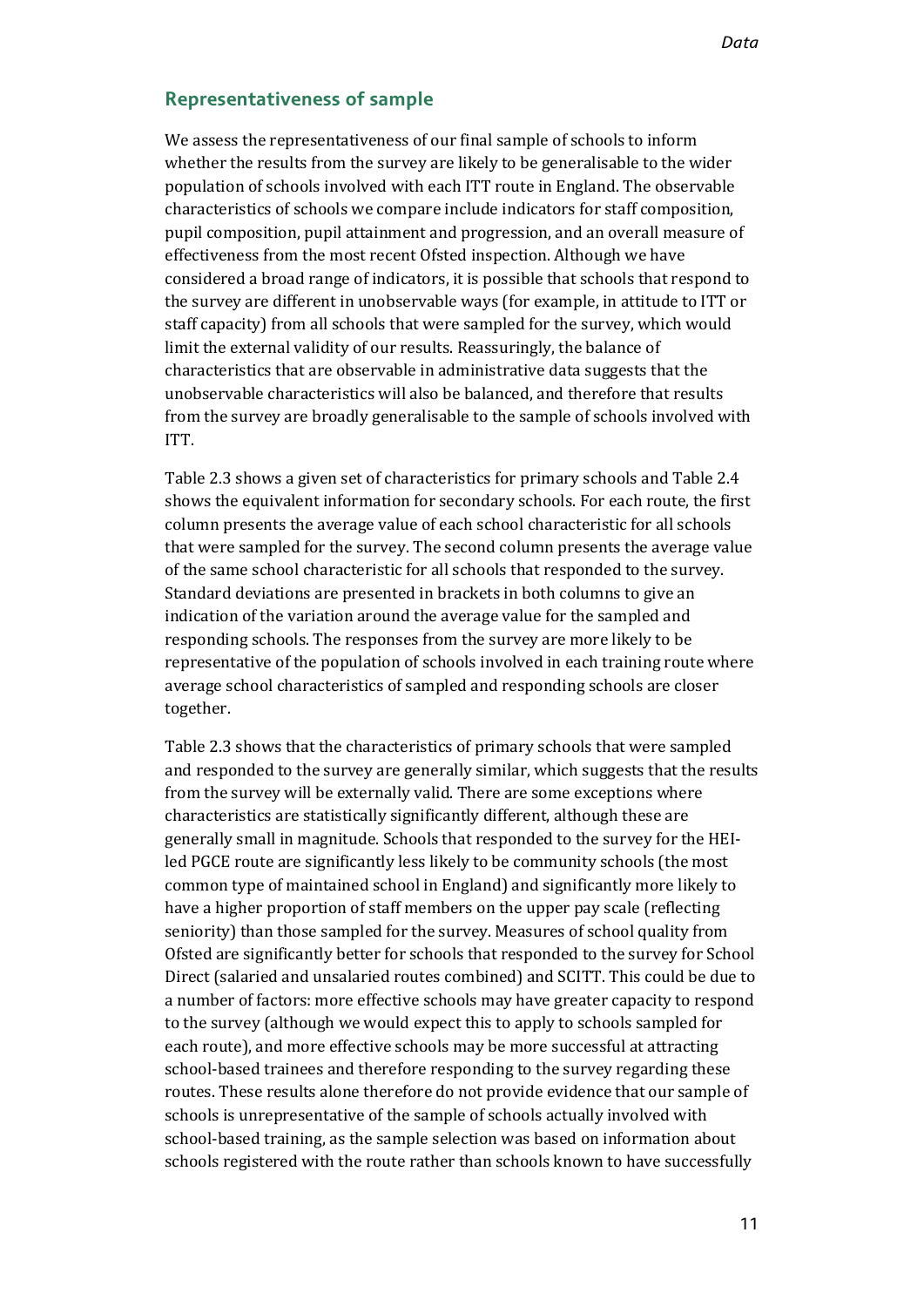|                                               |                      | <b>BEd</b>          | <b>HEI-led PGCE</b> |                     |                  | <b>GTP</b>       | <b>School Direct</b> |                     | <b>SCITT</b>     |                     |
|-----------------------------------------------|----------------------|---------------------|---------------------|---------------------|------------------|------------------|----------------------|---------------------|------------------|---------------------|
|                                               | Sampled <sup>a</sup> | Response            | Sampled             | Response            | Sampled          | Response         | Sampled              | Response            | Sampled          | Response            |
| Ofsted: overall                               | 1.95                 | 1.98                | 1.95                | 1.90                | 1.66             | 1.50             | 1.80                 | $1.68*$             | 1.81             | $1.56*$             |
| effectiveness                                 | $[0.68]$             | $[0.61]$            | $[0.68]$            | $[0.60]$            | $[0.57]$         | $[0.67]$         | $[0.66]$             | $[0.64]$            | $[0.66]$         | $[0.69]$            |
| Ofsted: quality                               | 1.99                 | 2.02                | 1.99                | 1.92                | 1.71             | 1.59             | 1.85                 | $1.73*$             | 1.85             | $1.66*$             |
| of teaching                                   | $[0.64]$             | $[0.57]$            | $[0.64]$            | $[0.59]$            | $[0.56]$         | $[0.67]$         | $[0.63]$             | $[0.62]$            | $[0.62]$         | $[0.67]$            |
| Ofsted:<br>effectiveness of<br>leadership     | 1.89<br>$[0.66]$     | 1.98<br>$[0.65]$    | 1.89<br>$[0.66]$    | 1.80<br>$[0.57]$    | 1.63<br>$[0.54]$ | 1.45<br>$[0.60]$ | 1.73<br>$[0.64]$     | $1.61*$<br>$[0.58]$ | 1.76<br>$[0.65]$ | $1.58*$<br>$[0.71]$ |
| Average point                                 | 28.71                | 28.79               | 28.71               | 28.97               | 29.62            | 29.73            | 28.88                | 29.03               | 28.89            | 29.44*              |
| score at KS2                                  | $[1.55]$             | $[1.37]$            | $[1.55]$            | $[1.55]$            | $[1.80]$         | $[1.89]$         | $[1.60]$             | $[1.42]$            | $[1.39]$         | $[1.63]$            |
| Overall value                                 | 100.13               | 100.09              | 100.13              | 100.20              | 100.16           | 100.29           | 100.32               | 100.35              | 100.06           | 100.46*             |
| added measure                                 | [1.13]               | [1.10]              | [1.13]              | $[1.02]$            | [1.03]           | [1.06]           | [1.17]               | [1.06]              | [1.08]           | [0.98]              |
| <b>Proportion EAL</b>                         | 0.17                 | 0.13                | 0.17                | 0.18                | 0.16             | 0.17             | 0.20                 | 0.17                | 0.17             | 0.16                |
|                                               | $[0.25]$             | $[0.23]$            | $[0.25]$            | $[0.27]$            | $[0.21]$         | $[0.25]$         | $[0.26]$             | $[0.24]$            | $[0.26]$         | $[0.27]$            |
| <b>Proportion SEN</b>                         | 0.10                 | 0.10                | 0.10                | 0.09                | 0.10             | 0.08             | 0.10                 | 0.09                | 0.10             | 0.09                |
|                                               | [0.08]               | [0.11]              | [0.08]              | $[0.07]$            | [0.08]           | [0.06]           | $[0.07]$             | $[0.07]$            | $[0.07]$         | $[0.07]$            |
| <b>Proportion FSM</b>                         | 0.18                 | 0.17                | 0.18                | 0.17                | 0.11             | 0.12             | 0.19                 | $0.16*$             | 0.15             | $0.12*$             |
|                                               | $[0.14]$             | $[0.14]$            | $[0.14]$            | $[0.15]$            | $[0.11]$         | $[0.13]$         | $[0.14]$             | $[0.12]$            | $[0.13]$         | [0.11]              |
| Proportion<br>community<br>school             | 0.53<br>$[0.50]$     | 0.59<br>$[0.50]$    | 0.53<br>$[0.50]$    | $0.42*$<br>$[0.50]$ | 0.51<br>$[0.51]$ | 0.36<br>$[0.49]$ | 0.52<br>$[0.50]$     | 0.48<br>$[0.50]$    | 0.55<br>$[0.50]$ | 0.48<br>$[0.50]$    |
| Proportion<br>tenure less than<br>1 year      | 0.12<br>$[0.14]$     | $0.21*$<br>$[0.28]$ | 0.12<br>$[0.14]$    | 0.12<br>$[0.15]$    | 0.10<br>$[0.09]$ | 0.10<br>[0.12]   | 0.10<br>[0.09]       | 0.10<br>[0.12]      | 0.11<br>$[0.11]$ | 0.12<br>$[0.15]$    |
| Proportion<br>tenure between<br>1 and 2 years | 0.15<br>$[0.12]$     | 0.13<br>$[0.10]$    | 0.15<br>$[0.12]$    | $0.11*$<br>$[0.09]$ | 0.15<br>$[0.09]$ | 0.16<br>$[0.10]$ | 0.15<br>[0.09]       | 0.16<br>$[0.10]$    | 0.14<br>$[0.11]$ | $0.11*$<br>[0.08]   |
| Proportion                                    | 0.31                 | 0.29                | 0.31                | $0.38*$             | 0.24             | 0.28             | 0.24                 | 0.28                | 0.32             | $0.37*$             |
| upper pay scale                               | $[0.19]$             | $[0.16]$            | $[0.19]$            | $[0.23]$            | $[0.16]$         | [0.18]           | $[0.16]$             | $[0.18]$            | $[0.18]$         | $[0.15]$            |

#### Table 2.3. Representativeness statistics for primary school sample

<sup>a</sup> The sample for BEd and HEI-led PGCE routes were the same as placements for these routes were not distinguishable in the administrative data.

Note: Standard deviations are shown in brackets. 'Sampled' refers to all schools that were sampled to give priority for this training route. 'Response' refers to all schools that responded after being sampled to give priority for this training route or that responded about a specific trainee from this route. \* denotes that the average characteristic for the responding schools is significantly different (at the 5% level) from the average characteristic for the relevant sampled schools. Ofsted ratings are between 1 and 4, where 1 represents 'outstanding' and 4 represents 'unsatisfactory'; a lower mean score is therefore better. 'KS2' represents Key Stage 2. 'EAL' represents English as an additional language. 'SEN' represents special educational needs. 'FSM' represents eligibility for free school meals. 'Overall value added measure' is a measure of pupil progress during primary school, calculated so that schools where pupils make the expected level of progress, on average, have a score of 100.

Source: Survey of primary schools, School Workforce Census, Edubase, School Performance Tables and Ofsted ratings.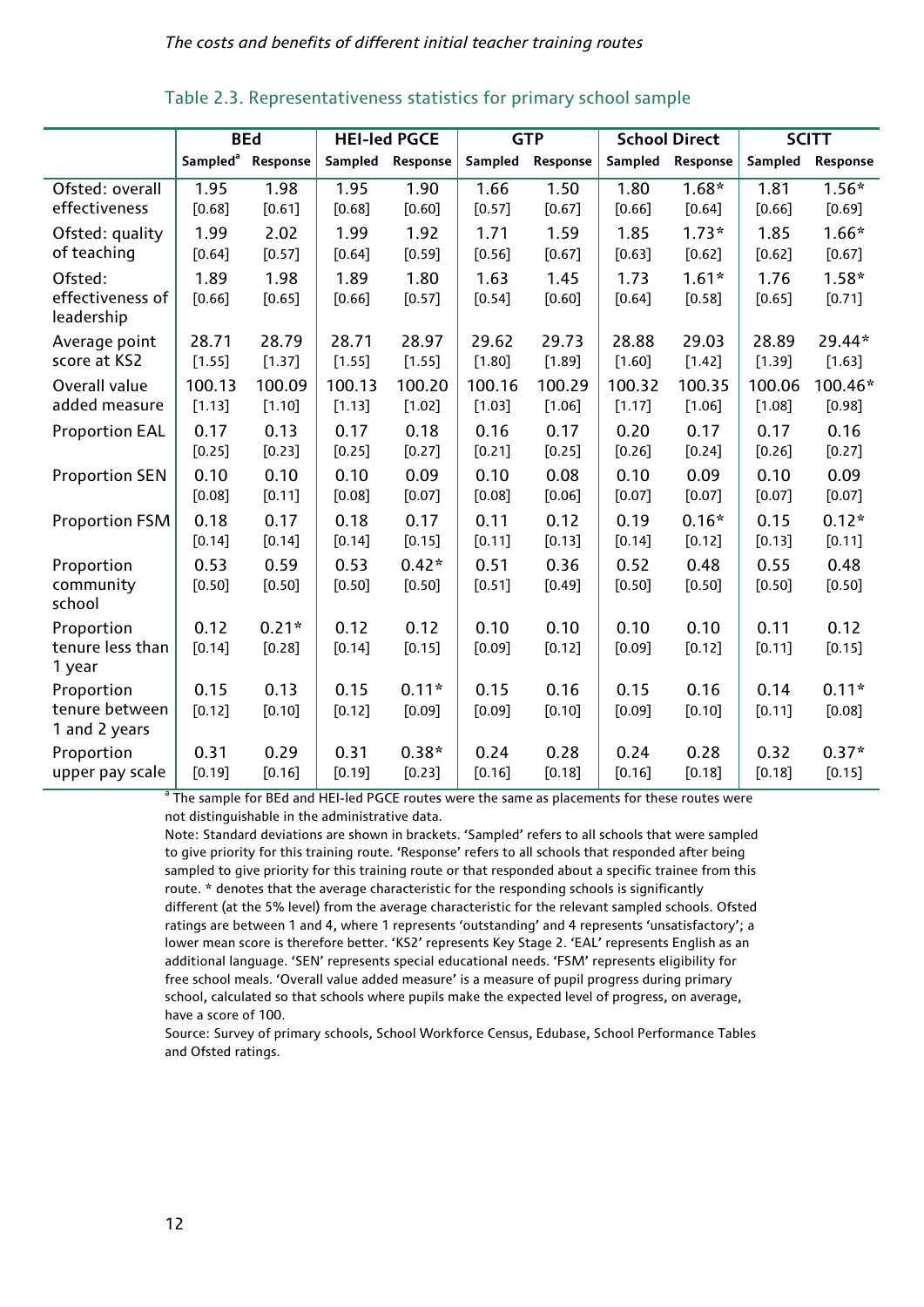| Characteristic                                   |                  | <b>HEI-led PGCE</b> | <b>School Direct</b> |                     |                  | <b>GTP</b>       |                  | <b>SCITT</b>     |                  | <b>Teach First</b> |
|--------------------------------------------------|------------------|---------------------|----------------------|---------------------|------------------|------------------|------------------|------------------|------------------|--------------------|
|                                                  | Sampled          | Response            | Sampled              | Response            | Sampled          | Response         | Sampled          | Response         | Sampled          | Response           |
| Ofsted: overall                                  | 1.99             | $1.81*$             | 1.83                 | $1.67*$             | 1.73             | 1.70             | 1.98             | 1.88             | 2.28             | 2.13               |
| effectiveness                                    | $[0.81]$         | $[0.75]$            | $[0.77]$             | $[0.74]$            | $[0.79]$         | $[0.78]$         | $[0.81]$         | $[0.76]$         | $[0.83]$         | $[0.77]$           |
| Ofsted: quality                                  | 2.09             | $1.97*$             | 1.97                 | 1.89                | 1.92             | 1.93             | 2.07             | 1.95             | 2.31             | 2.15               |
| of teaching                                      | $[0.70]$         | $[0.65]$            | $[0.67]$             | [0.66]              | $[0.67]$         | $[0.63]$         | $[0.72]$         | $[0.65]$         | $[0.72]$         | $[0.67]$           |
| Ofsted:<br>effectiveness<br>of leadership        | 1.82<br>$[0.74]$ | $1.68*$<br>$[0.68]$ | 1.69<br>$[0.70]$     | $1.58*$<br>$[0.66]$ | 1.66<br>$[0.74]$ | 1.63<br>$[0.70]$ | 1.82<br>$[0.74]$ | 1.74<br>$[0.70]$ | 2.02<br>$[0.77]$ | 1.90<br>$[0.68]$   |
| Average point                                    | 480.85           | 483.94              | 490.70               | 494.41              | 502.88           | 504.50           | 483.62           | 486.51           | 465.79           | 471.05             |
| score at KS4                                     | $[74.43]$        | [73.29]             | [73.78]              | $[74.34]$           | [83.68]          | [84.82]          | $[74.76]$        | [72.23]          | [73.74]          | [76.61]            |
| Overall value                                    | 1002.1           | 1003.1              | 1004.4               | 1005.9              | 1006.2           | 1005.1           | 1000.9           | 1001.7           | 1004.6           | 1003.5             |
| added measure                                    | $[20.53]$        | [18.01]             | [19.53]              | [17.54]             | [18.46]          | [19.00]          | [19.96]          | [18.29]          | [23.14]          | [21.41]            |
| <b>Proportion EAL</b>                            | 0.14             | 0.14                | 0.12                 | 0.12                | 0.13             | 0.10             | 0.09             | 0.09             | 0.32             | 0.29               |
|                                                  | $[0.20]$         | $[0.20]$            | $[0.18]$             | $[0.19]$            | $[0.18]$         | $[0.15]$         | $[0.16]$         | $[0.15]$         | $[0.28]$         | $[0.26]$           |
| <b>Proportion SEN</b>                            | 0.09             | 0.08                | 0.08                 | 0.08                | 0.08             | 0.07             | 0.08             | 0.07             | 0.11             | 0.10               |
|                                                  | $[0.06]$         | $[0.05]$            | $[0.06]$             | $[0.05]$            | $[0.05]$         | $[0.05]$         | $[0.05]$         | $[0.04]$         | $[0.07]$         | $[0.06]$           |
| Proportion                                       | 0.17             | $0.15*$             | 0.15                 | $0.13*$             | 0.13             | 0.12             | 0.13             | 0.11             | 0.33             | 0.31               |
| <b>FSM</b>                                       | $[0.13]$         | $[0.12]$            | $[0.11]$             | $[0.11]$            | $[0.12]$         | [0.11]           | $[0.10]$         | [0.09]           | [0.12]           | $[0.12]$           |
| Proportion<br>community<br>school                | 0.21<br>$[0.40]$ | 0.20<br>$[0.40]$    | 0.18<br>$[0.38]$     | 0.19<br>$[0.39]$    | 0.15<br>$[0.36]$ | 0.13<br>$[0.33]$ | 0.15<br>$[0.36]$ | 0.14<br>$[0.35]$ | 0.20<br>$[0.40]$ | 0.10<br>$[0.30]$   |
| Proportion<br>tenure less<br>than 1 year         | 0.10<br>[0.11]   | 0.10<br>$[0.11]$    | 0.10<br>$[0.09]$     | 0.09<br>[0.08]      | 0.08<br>$[0.05]$ | 0.08<br>$[0.04]$ | 0.09<br>$[0.07]$ | 0.08<br>[0.06]   | 0.11<br>[0.09]   | 0.09<br>[0.08]     |
| Proportion<br>tenure<br>between 1 and<br>2 years | 0.14<br>$[0.09]$ | 0.13<br>[0.08]      | 0.14<br>$[0.08]$     | 0.13<br>$[0.10]$    | 0.12<br>$[0.05]$ | 0.12<br>$[0.05]$ | 0.14<br>$[0.10]$ | 0.15<br>$[0.14]$ | 0.17<br>$[0.09]$ | 0.15<br>$[0.07]$   |
| Proportion                                       | 0.35             | $0.39*$             | 0.34                 | 0.36                | 0.31             | 0.33             | 0.37             | 0.36             | 0.23             | 0.28               |
| upper pay scale                                  | $[0.21]$         | $[0.21]$            | $[0.21]$             | $[0.22]$            | $[0.23]$         | $[0.22]$         | $[0.20]$         | $[0.22]$         | $[0.18]$         | $[0.19]$           |

Table 2.4. Representative statistics for secondary school sample

Note: Standard deviations are shown in brackets. 'Sampled' refers to all schools that were sampled to give priority for this training route. 'Response' refers to all schools (or individual departments within schools) that responded after being sampled to give priority for this training route or that responded about a specific trainee from this route. \* denotes that the average characteristic for the responding schools is significantly different (at the 5% level) from the average characteristic for the relevant sampled schools. Ofsted ratings are between 1 and 4, where 1 represents 'outstanding' and 4 represents 'unsatisfactory'; a lower mean score is therefore better. 'KS4' represents Key Stage 4. 'EAL' represents English as an additional language. 'SEN' represents special educational needs. 'FSM' represents eligibility for free school meals. 'Overall value added measure' is a measure of pupil progress during secondary school, calculated so that schools where pupils make the expected level of progress, on average, have a score of 1,000. Source: Survey of secondary schools, School Workforce Census, Edubase, School Performance Tables and Ofsted ratings.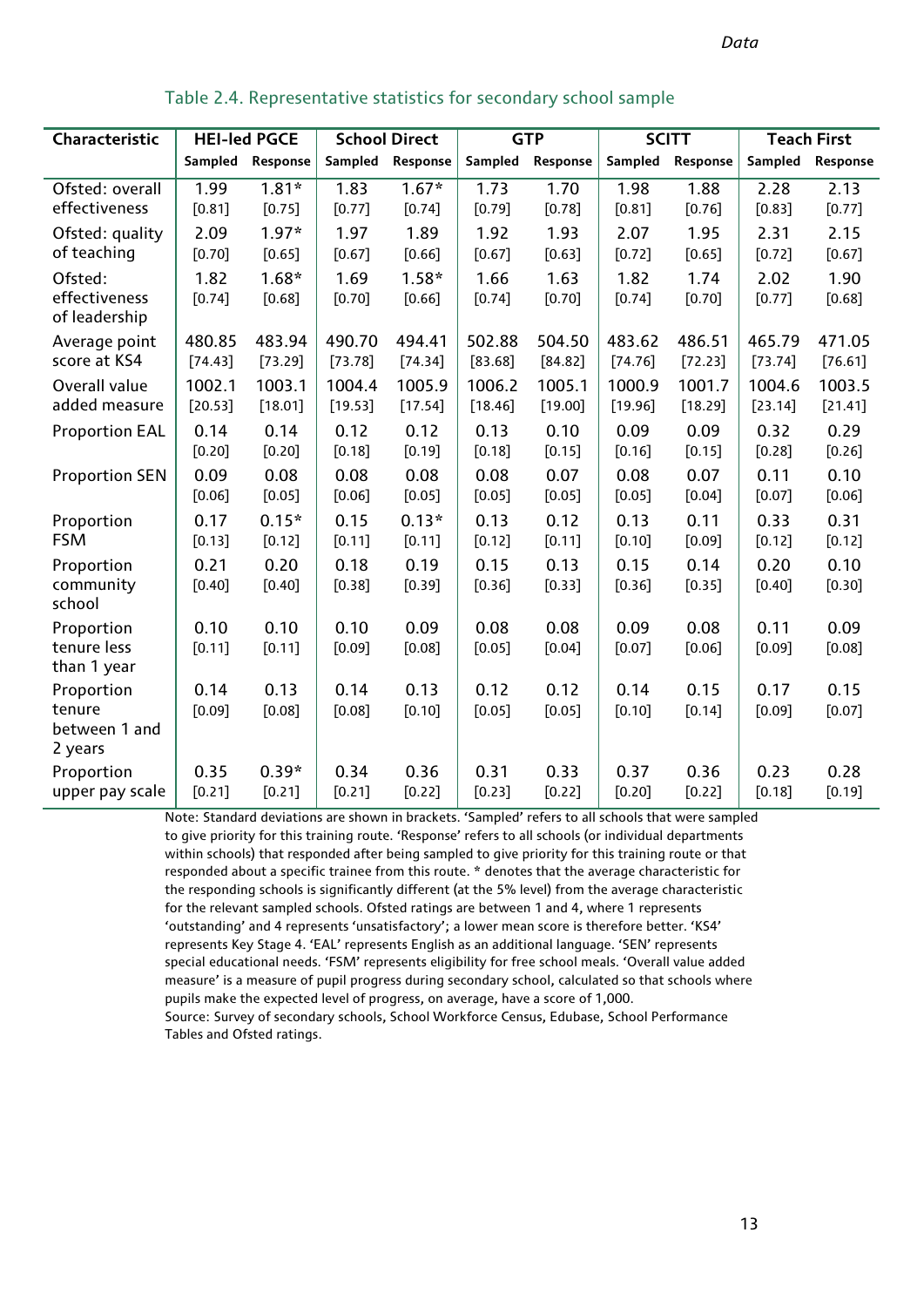#### *The costs and benefits of different initial teacher training routes*

recruited trainees[.14](#page-18-1) Schools responding to the survey for School Direct and SCITT routes have a significantly lower proportion of pupils eligible for free school meals than all schools sampled for these respective routes, suggesting a more affluent intake of pupils. Responding SCITT schools also have significantly higher pupil attainment and progress and some differences in the composition of staff.

Table 2.4 shows a similar picture for the characteristics of secondary schools that were sampled and responded to the survey: schools that respond to the survey are generally similar in observable characteristics to those sampled, which suggests that the results from the survey will be externally valid. There are no statistically significant differences for SCITT schools, in contrast with the results for primary schools, although the schools that responded regarding School Direct are similarly more likely to have better Ofsted ratings and a lower proportion of pupils eligible for free school meals. This is also true for secondary schools sampled and responding regarding the HEI-led PGCE route, and these schools also have a slightly higher proportion of staff on the upper pay scale. Again, this could be due to differences in the probability of responding to the survey or to differences in the probability of having a trainee from these routes, which we are not able to observe perfectly through administrative data (or at all for universitybased routes).

In summary, the comparison of school characteristics for those sampled and responding to the primary and secondary survey provides evidence that the schools in the survey are reasonably representative of the schools sampled (and therefore results are likely to be externally valid). There are some exceptions for school-based routes, however, which may be due to non-random response to the survey or to non-random participation in the ITT route. To ensure the results presented in subsequent analyses are robust, we control for school characteristics such as Ofsted ratings of overall effectiveness and pupil attainment and composition, although they make little difference to the estimated relationships, suggesting that observable school characteristics do not accurately predict the costs and benefits associated with particular ITT routes.

### <span id="page-18-0"></span>**2.2 Sources and use of administrative data**

To answer the specific research questions outlined in Chapter 1, we combine the results of the survey with administrative data from the following sources:

• The **School Workforce Census**: a record of all teachers and support staff in regular employment in local authorities, maintained schools, academies, free schools, studio schools, university technical colleges and pupil referral units in England. This includes information about the employees' contracts,

<span id="page-18-1"></span> $14$  For example, see

[http://www.universitiesuk.ac.uk/highereducation/Documents/2013/InitialTeacherTraining-](http://www.universitiesuk.ac.uk/highereducation/Documents/2013/InitialTeacherTraining-Nov2013.pdf)[Nov2013.pdf.](http://www.universitiesuk.ac.uk/highereducation/Documents/2013/InitialTeacherTraining-Nov2013.pdf)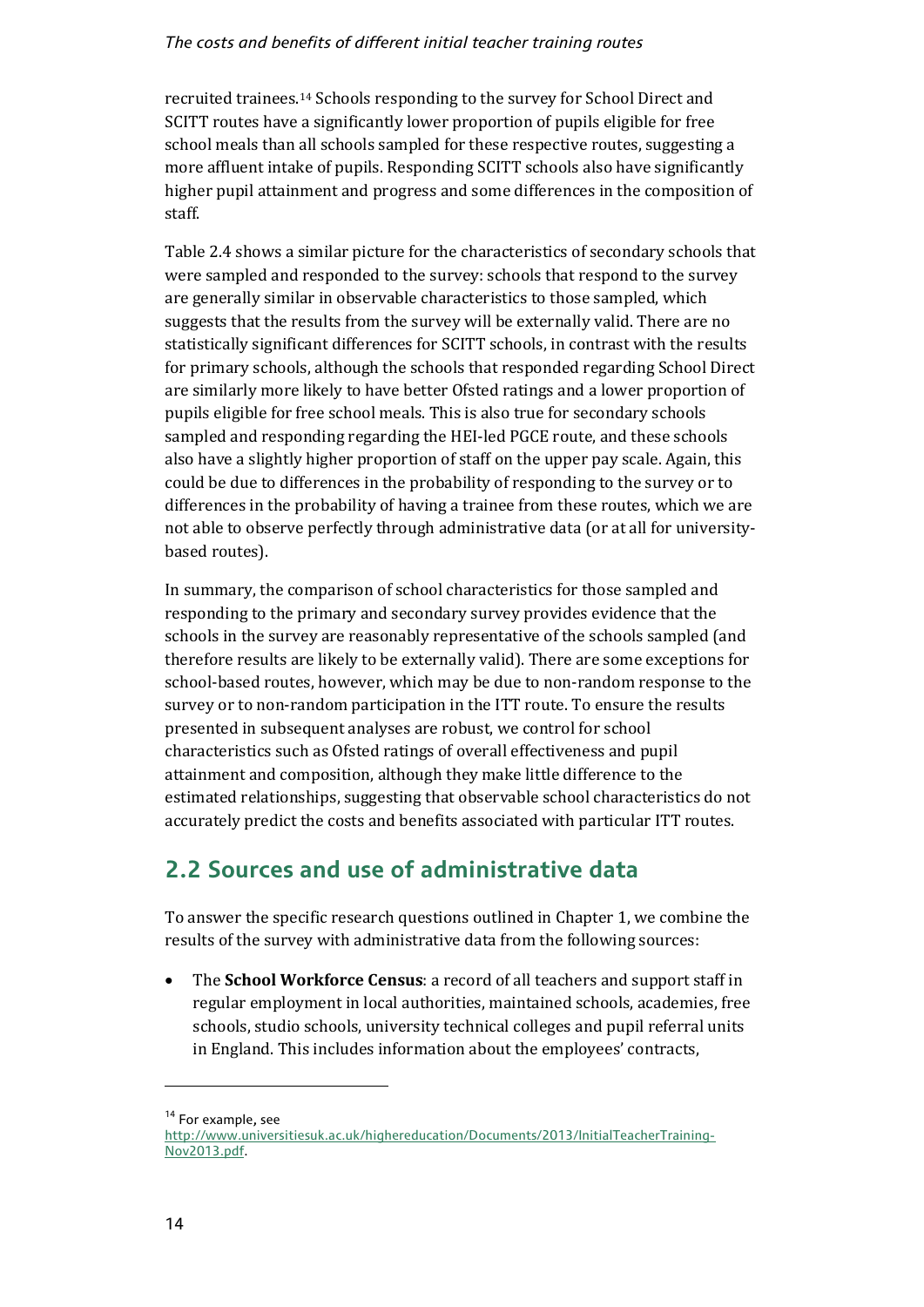qualifications and curriculum taught. We use this information to construct school- and department-level characteristics for use in the analysis, such as the proportion of teachers with short tenure at the school, and to calculate the average pay of staff members at different pay grades to inform the overall costs of training for schools. We also calculate typical career and wage progression to inform the likely repayment of student loans for ITT.

- **EduBase**: the Department for Education's register of educational establishments in England and Wales. This includes information on school type and pupil composition. We use this information to construct school characteristics for use in the analysis.
- **School Performance Tables**: school-level data on Key Stage 2 (KS2) and Key Stage 4 (KS4) national assessment results, taken at the end of primary and compulsory secondary school respectively. These include both average point scores (measures of absolute attainment) and value added measures (measures of pupil progress). We use this information to control for prior school attainment in the analysis.
- **Ofsted** school-level data: Ofsted is the Office for Standards in Education, Children's Services and Skills. We use information from the regular inspections of all state maintained schools in England that are conducted by Ofsted, using the grade from the most recent inspection in a number of domains. We use this information to control for measures of school effectiveness in the analysis.
- **National Pupil Database (NPD)**: contains information about the characteristics and attainment of all pupils in all state maintained schools and colleges in England. Combining multiple years of the NPD with information on the presence of trainees from each route derived from the surveys, we use the NPD to estimate the impact of the presence of a trainee in a primary school or secondary department on pupil attainment.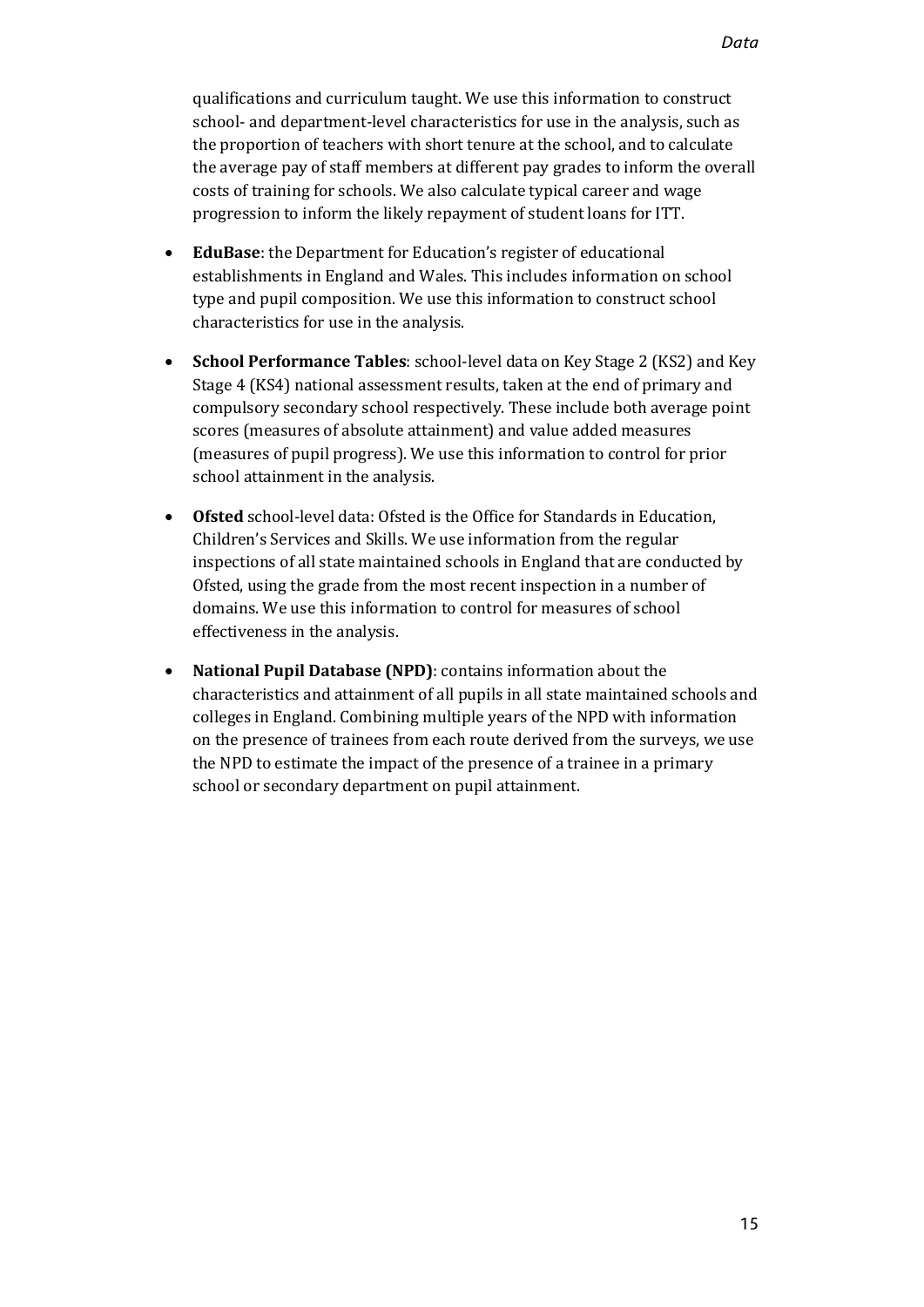## <span id="page-20-0"></span>**3. Recruitment**

j

The costs and benefits of each training route vary for different types of schools and potential trainees. For trainees, the choice of route depends primarily on a comparison of funding available (which for postgraduates in turn depends on their subject and degree class) and idiosyncratic preferences for the method of training. For schools, the choice depends primarily on a comparison of funding available, specific needs of the school and the decision-maker's idiosyncratic preferences for training route. These factors that inform selection into different routes imply that conclusions drawn about one route may not be applicable to schools in different circumstances.

Section 3.1 documents the differences in characteristics of trainee teachers who choose and are accepted for each route. For example, those who choose and are selected for Teach First are likely to be younger and have achieved better results at degree level than the average trainee teacher. Hobson and Malderez (2005) show that trainees from different routes differ in basic demographic characteristics (such as age and gender) and other ways such as financial circumstances and the perceived quality of each training route. This means that any difference in the cost-effectiveness of different routes could be due to the training itself or to the underlying characteristics of the trainees.[15](#page-20-2) We find that there is more variation in the perceived quality of trainees within routes than is evident between routes, which suggests that selection of trainees into particular routes is unlikely to bias our later estimates of cost-effectiveness for each route, although there may be differences in characteristics not captured in the survey.

We also document, in Section 3.2, the differences in characteristics of schools that choose (or are able) to train teachers from certain routes. We find that schools involved with school-based routes have better capacity to recruit trainees and deliver ITT in partnership with ITT providers, which implies that the costs and benefits observed at these schools may not apply to other schools in different circumstances.

### <span id="page-20-1"></span>**3.1 Characteristics of trainees who choose each ITT route**

Table 3.1 shows the perceived characteristics of trainees in primary schools, by ITT route, reported by primary school head teachers. These characteristics relate to the initial perception of a specific trainee at the start of the placement, in order

<span id="page-20-2"></span> $15$  We account for the possible selection of trainees into different routes as far as possible by adjusting our subsequent estimates by observable characteristics of the trainees: the initial 'quality' of trainees (as perceived by their mentor, head of department or head teacher in our bespoke survey). Throughout, to the extent that characteristics of trainees that affect the costs and benefits associated with their training are not observable to us (such as motivation), our analysis provides informed descriptive rather than causal estimates.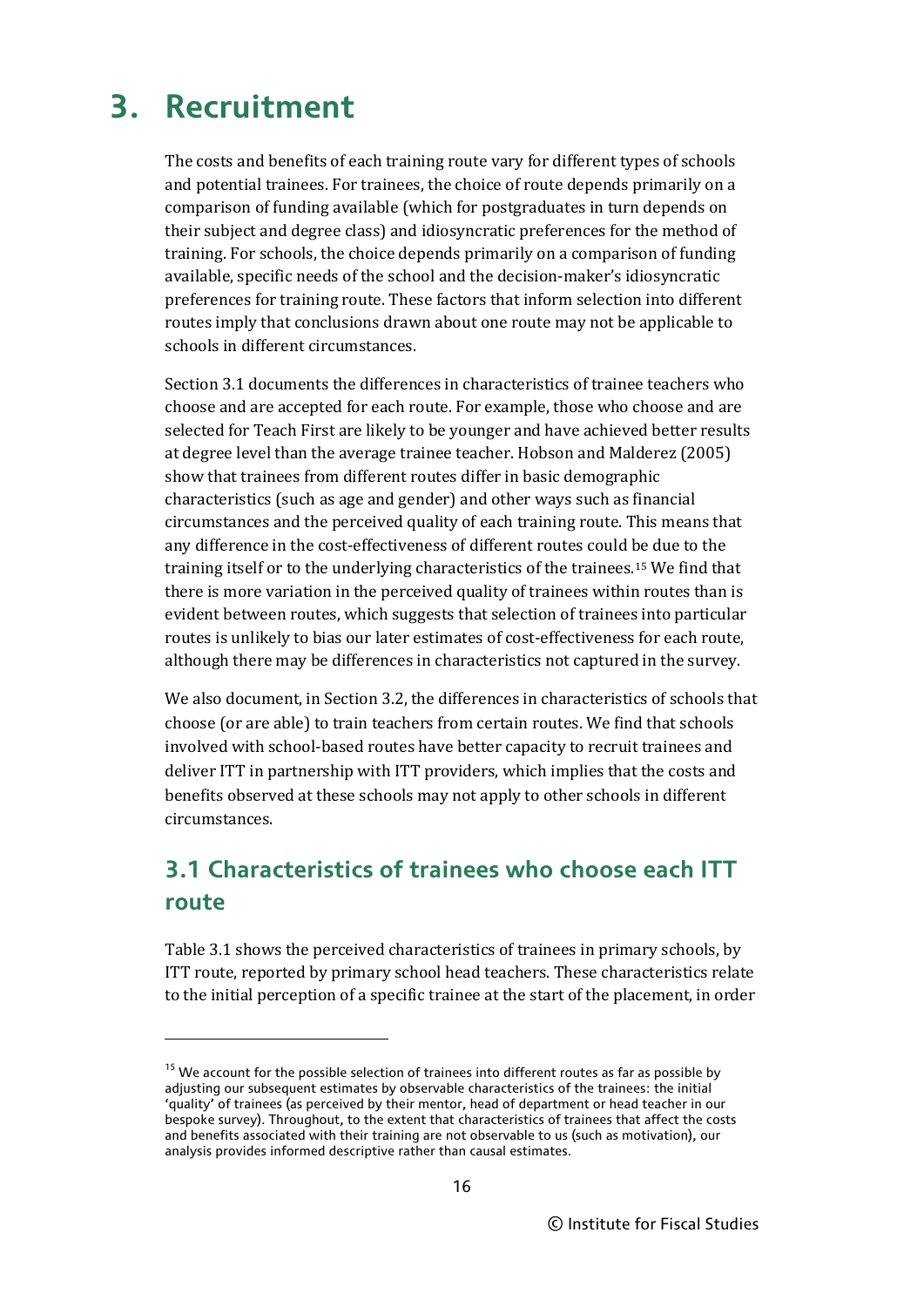to distinguish the characteristics of trainees who choose each route from any influence of training at the school. For each attribute of the trainee (given in the rows of Table 3.1), respondents could rate the trainee as 'very good', 'good', 'adequate', 'poor' or 'very poor'. Table 3.1 reports the percentage of respondents who rate the sp[eci](#page-21-0)fic trainee in their recent experience as 'very good' or 'good' from each route.16

| Route                             | Percentage of trainees rated 'very good' or 'good' |                               |            |       |        |              |  |  |  |
|-----------------------------------|----------------------------------------------------|-------------------------------|------------|-------|--------|--------------|--|--|--|
|                                   | <b>BEd</b>                                         | <b>HEI-led</b><br><b>PGCE</b> | <b>GTP</b> | SD(S) | SD(US) | <b>SCITT</b> |  |  |  |
| Resilience                        | 76                                                 | 75                            | 89         | 81    | 83     | 81           |  |  |  |
| Social skills                     | 93                                                 | 84                            | 100        | 95    | 90     | 88           |  |  |  |
| Subject<br>knowledge              | 54                                                 | 67                            | 53         | 62    | 62     | 71           |  |  |  |
| <b>Behaviour</b><br>management    | 56                                                 | 56                            | 63         | 59    | 48     | 76           |  |  |  |
| Confidence in<br>the classroom    | 73                                                 | 54                            | 72         | 64    | 62     | 73           |  |  |  |
| Commitment to<br>teaching         | 90                                                 | 85                            | 84         | 90    | 90     | 88           |  |  |  |
| Potential to be a<br>good teacher | 93                                                 | 82                            | 89         | 86    | 90     | 88           |  |  |  |

#### Table 3.1. Reported characteristics of trainees (primary)

Note: Respondents were asked about their initial perception of a specific trainee recently placed at their school.

Source: Survey of primary schools.

j

Overall, a high percentage of respondents believe the trainee has 'very good' or 'good' potential to be a good teacher – at least 82% for each route. Although there are small differences in this percentage between routes, there are no statistically significant differences, suggesting that trainees from each route are perceived as equally capable in their future careers.

There is a similar pattern for perceptions of commitment to teaching and resilience, where the overall perception of quality is high and there is some variation (although not significant) between routes. The percentage perceived to have 'very good' or 'good' subject knowledge is lower than for other characteristics, between 53% and 71% across routes. This relatively large difference (between GTP and SCITT trainees) is not statistically significant, however, due to the smaller sample size for these routes.

Trainees on the HEI-led PGCE route are less likely to be perceived as having high confidence in the classroom than BEd trainees, which is the only statistically significant difference for this perceived teacher characteristic. Trainees on the HEI-led PGCE route are also less likely to have a high rating of social skills than

<span id="page-21-0"></span> $16$  Results for the percentage rated as 'very good' only are reported in Appendix A.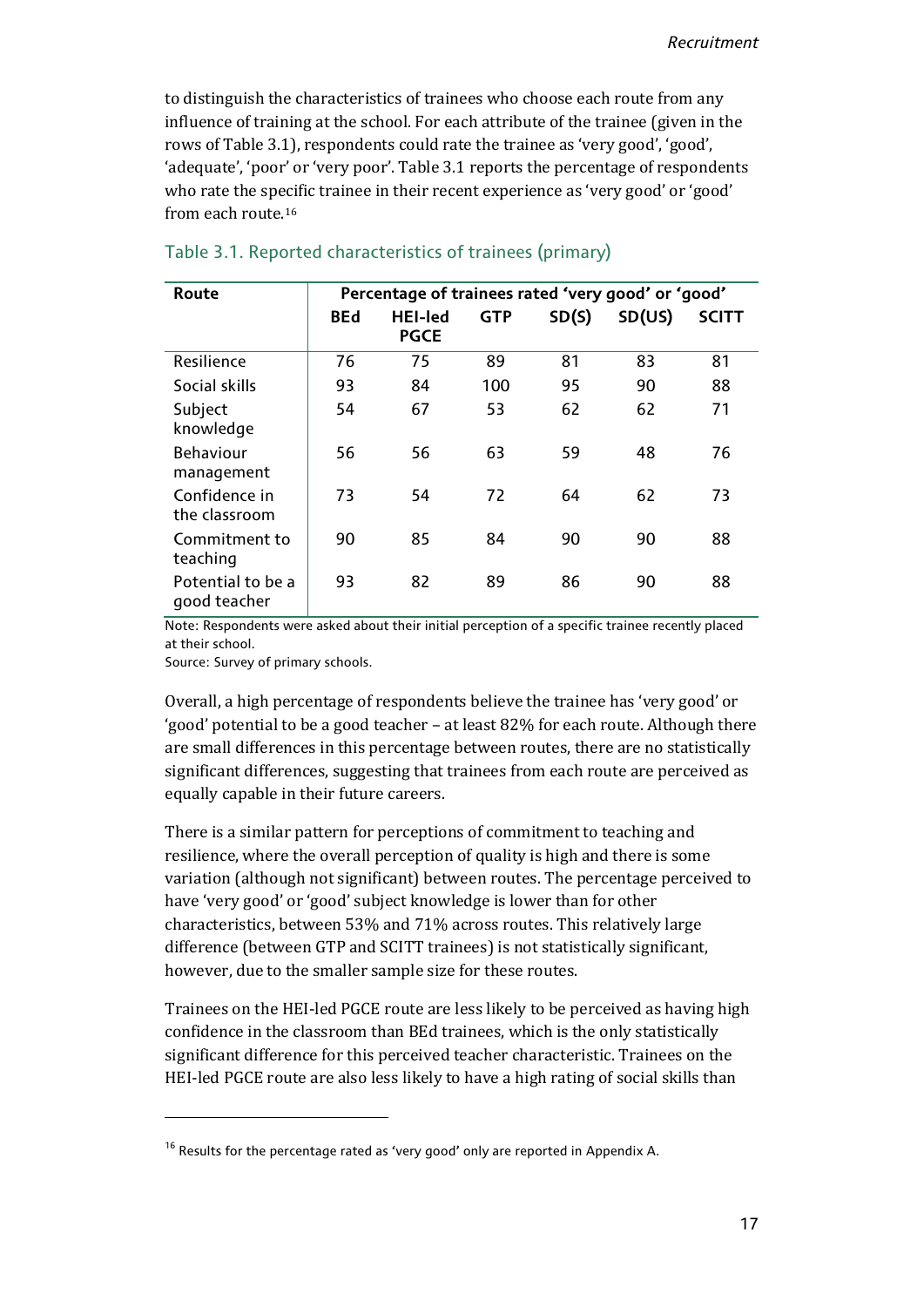#### *The costs and benefits of different initial teacher training routes*

GTP trainees. GTP trainees score particularly highly in this domain, with all respondents rating the trainee highly, which is a significantly higher proportion than for School Direct salaried and SCITT trainees as well as for HEI-led PGCE trainees. Finally, SCITT trainees have the highest perceived quality related to behaviour management, with 76% rated highly, significantly more than School Direct unsalaried trainees.

The relationships presented in Table 3.1 and discussed above continue to hold once school characteristics are accounted for, $17$  which suggests that any variation in the characteristics of schools that are involved with each route does not affect the perceived quality of these trainees.

Table 3.2 presents the equivalent perceptions of trainee characteristics at secondary school, reported by the subject leader in the relevant subject.

| Route                             |                               | Percentage of trainees rated 'very good' or 'good' |            |       |        |              |  |  |  |  |  |
|-----------------------------------|-------------------------------|----------------------------------------------------|------------|-------|--------|--------------|--|--|--|--|--|
|                                   | <b>HEI-led</b><br><b>PGCE</b> | Teach<br><b>First</b>                              | <b>GTP</b> | SD(S) | SD(US) | <b>SCITT</b> |  |  |  |  |  |
| Resilience                        | 73                            | 75                                                 | 82         | 68    | 74     | 77           |  |  |  |  |  |
| Social skills                     | 78                            | 89                                                 | 85         | 84    | 80     | 79           |  |  |  |  |  |
| Subject<br>knowledge              | 75                            | 89                                                 | 77         | 66    | 79     | 69           |  |  |  |  |  |
| <b>Behaviour</b><br>management    | 46                            | 44                                                 | 66         | 53    | 51     | 49           |  |  |  |  |  |
| Confidence in<br>the classroom    | 62                            | 64                                                 | 69         | 67    | 63     | 64           |  |  |  |  |  |
| Commitment to<br>teaching         | 81                            | 78                                                 | 83         | 81    | 89     | 90           |  |  |  |  |  |
| Potential to be a<br>good teacher | 79                            | 83                                                 | 83         | 81    | 83     | 79           |  |  |  |  |  |

#### Table 3.2. Reported characteristics of trainees (secondary)

Note: Respondents were asked about their initial perception of a specific trainee recently placed at their school.

Source: Survey of secondary schools.

As with primary schools, the overall percentage of trainees perceived to have 'very good' or 'good' potential to be a good teacher is high (at least 79% across all routes), and there are no significant differences between routes. This is also true for ratings of the trainee's commitment to teaching, resilience, social skills and confidence in the classroom.

Behaviour management is perceived to be highest for GTP trainees (rather than SCITT trainees as in primary schools), significantly more so than HEI-led PGCE trainees, of whom only 46% were rated highly. Perceptions of trainees' aptitude

<span id="page-22-0"></span><sup>&</sup>lt;sup>17</sup> Ofsted grade for overall effectiveness, quintiles for the proportion of teachers with tenure below one year, and between one and two years, and quintiles for average pupil attainment are accounted for.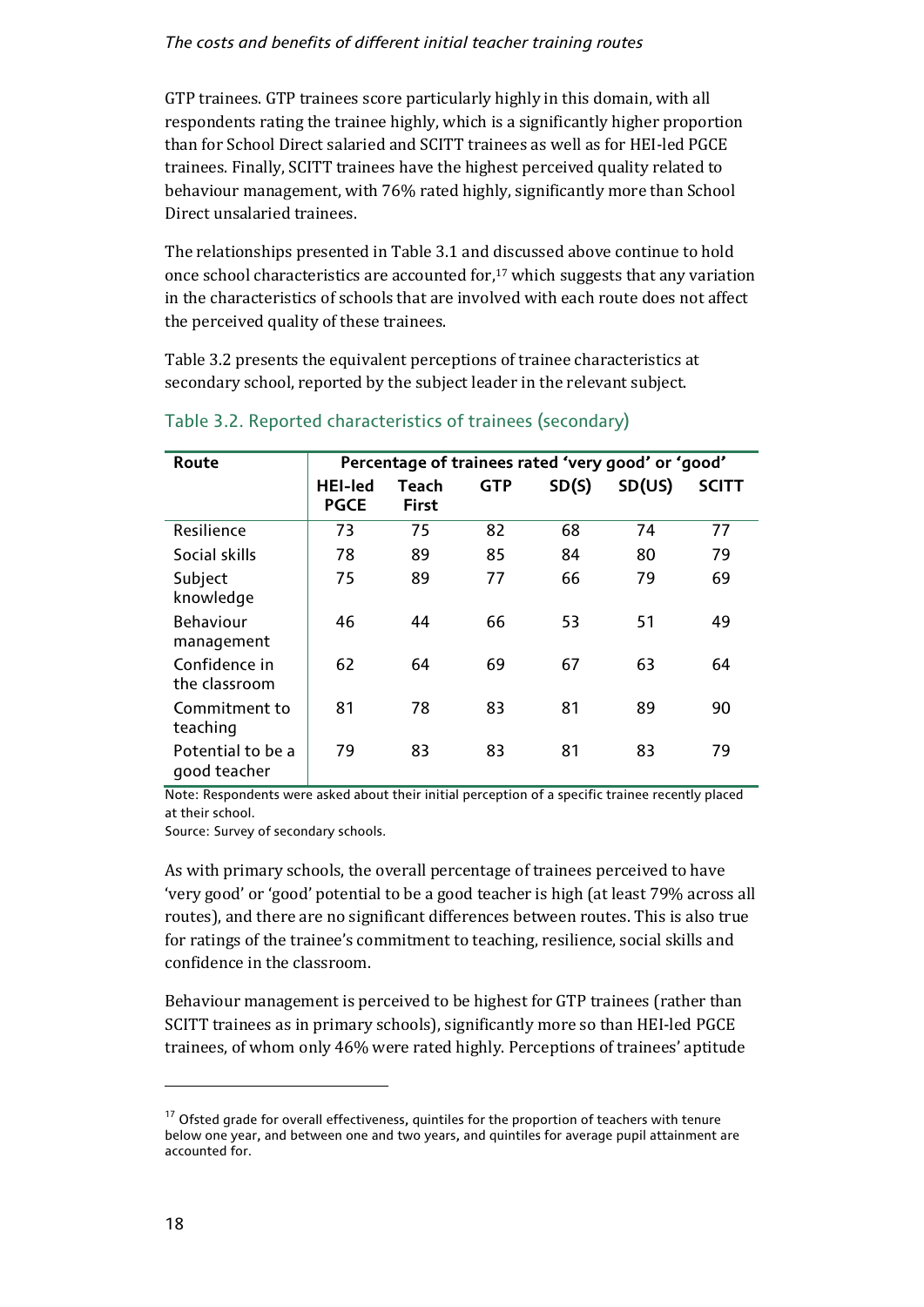are lower in this area than in other areas across all ITT routes, which was less evident in the responses from primary school head teachers. This suggests that behaviour management skills must be developed more at secondary level to be adequate.

Subject knowledge is reported to vary most between routes at secondary school: Teach First trainees have the highest rating, where 89% are perceived to have 'very good' or 'good' subject knowledge, significantly higher than HEI-led PGCE, School Direct salaried and SCITT trainees.

As in primary schools, the significant relationships between some routes and perceptions of trainee characteristics hold conditional on school characteristics.

Overall, the characteristics of trainees in primary and secondary schools seem to be largely similar across routes, which indicates that there is not a significant degree of sorting across routes according to trainee 'quality', as captured subjectively through the responses to our survey. The limitations of this conclusion are the relatively small sample size of our survey and the potentially non-representative sample for some routes (documented in Table 2.3 and Table 2.4), although the results are robust to the inclusion of school characteristics.

### <span id="page-23-0"></span>**3.2 Characteristics of schools that participate in each ITT route**

Schools may become involved with ITT in a number of ways. For universitybased routes, ITT providers may approach schools to host trainees, or have established relationships with schools. Involvement with a school-based route is likely to be a more pro-active decision – for example, joining or leading a school partnership (as for SCITT), registering with the National College for Teaching and Leadership (NCTL) to be part of School Direct or participating in Teach First. Eligibility criteria also determine involvement with some routes: for the academic year 2013–14, schools were eligible for Teach First if more than half of pupils were from the poorest 30% of families i[n E](#page-23-2)ngland, according to the Income Deprivation Affecting Children Index (IDACI)[;18](#page-23-1),19 for the academic year 2013–14, the lead school in a School Direct partnership could not be in special measures, classified by Ofsted.[20](#page-23-3) A school's participation in university-based or schoolbased ITT therefore depends in part on proximity to an ITT provider (either for placement of a university-based trainee or for partnership under School Direct)

<span id="page-23-1"></span> $18$  Note that the eligibility criteria for Teach First will change for the academic year  $2015-16$ , so that the income deprivation threshold will be lower for schools in local authorities with poor performance.

<span id="page-23-2"></span><sup>19</sup> [http://webarchive.nationalarchives.gov.uk/20120601152500/http://www.communities.gov.uk/](http://webarchive.nationalarchives.gov.uk/20120601152500/http:/www.communities.gov.uk/communities/research/indicesdeprivation/deprivation10/) [communities/research/indicesdeprivation/deprivation10/;](http://webarchive.nationalarchives.gov.uk/20120601152500/http:/www.communities.gov.uk/communities/research/indicesdeprivation/deprivation10/) [http://www.teachfirst.org.uk/about/our-history.](http://www.teachfirst.org.uk/about/our-history) 

<span id="page-23-3"></span><sup>&</sup>lt;sup>20</sup> [https://www.gov.uk/government/uploads/system/uploads/attachment\\_data/file/237266/](https://www.gov.uk/government/uploads/system/uploads/attachment_data/file/237266/School_Direct_Manual_V6_0.pdf) School\_Direct\_Manual\_V6\_0.pdf.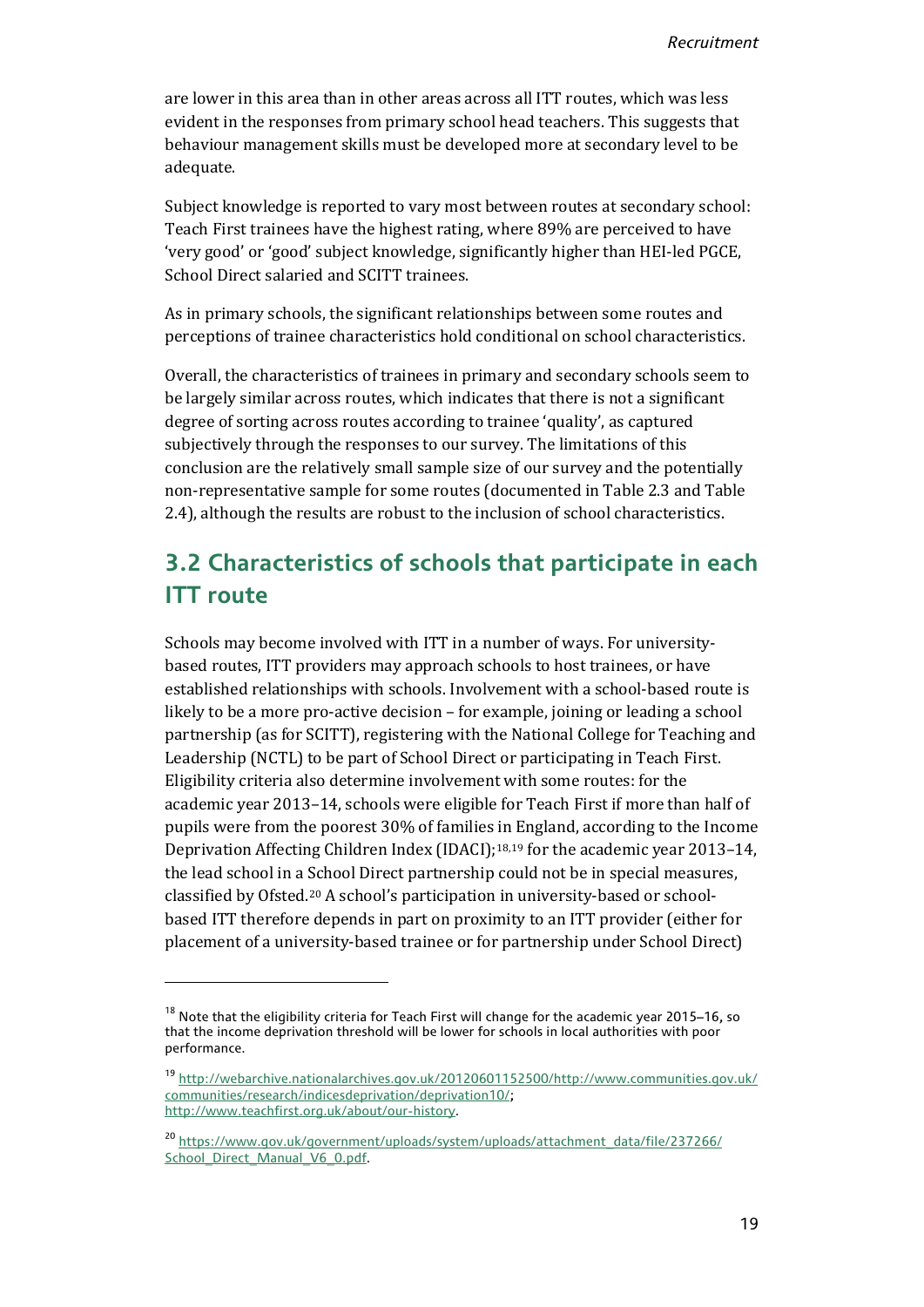| Characteristic                                | All<br>schools   | <b>BEd</b>     | <b>HEI-led</b><br><b>PGCE</b> | <b>GTP</b>       | SD(S)            | SD(US)           | <b>SCITT</b>     |
|-----------------------------------------------|------------------|----------------|-------------------------------|------------------|------------------|------------------|------------------|
| Ofsted: overall                               | 2.04             | 1.83           | 1.83                          | 1.71             | 1.58             | 1.50             | 1.64             |
| effectiveness                                 | $[0.68]$         | $[0.63]$       | $[0.63]$                      | $[0.62]$         | $[0.71]$         | $[0.51]$         | $[0.70]$         |
| Ofsted: quality of                            | 2.07             | 1.90           | 1.88                          | 1.78             | 1.65             | 1.57             | 1.73             |
| teaching                                      | $[0.64]$         | $[0.59]$       | $[0.60]$                      | $[0.59]$         | $[0.70]$         | $[0.50]$         | $[0.68]$         |
| Ofsted: effectiveness                         | 1.98             | 1.77           | 1.75                          | 1.63             | 1.52             | 1.45             | 1.62             |
| of leadership                                 | $[0.66]$         | $[0.63]$       | $[0.62]$                      | $[0.58]$         | $[0.65]$         | $[0.50]$         | $[0.71]$         |
| Average point score                           | 28.63            | 29.02          | 29.04                         | 28.99            | 29.00            | 29.20            | 29.49            |
| at KS2                                        | $[1.61]$         | $[1.38]$       | $[1.39]$                      | $[1.45]$         | $[1.52]$         | [1.22]           | $[1.58]$         |
| Overall value added                           | 100.03           | 100.25         | 100.27                        | 100.29           | 100.48           | 100.66           | 100.53           |
| measure                                       | $[1.08]$         | $[1.04]$       | $[1.07]$                      | [1.10]           | $[1.12]$         | $[0.96]$         | $[0.85]$         |
| <b>Proportion EAL</b>                         | 0.13             | 0.16           | 0.17                          | 0.18             | 0.20             | 0.16             | 0.13             |
|                                               | $[0.22]$         | $[0.25]$       | $[0.27]$                      | $[0.26]$         | $[0.26]$         | $[0.27]$         | $[0.25]$         |
| <b>Proportion SEN</b>                         | 0.10             | 0.09           | 0.10                          | 0.10             | 0.10             | 0.10             | 0.10             |
|                                               | $[0.08]$         | $[0.08]$       | $[0.08]$                      | $[0.07]$         | [0.08]           | $[0.07]$         | $[0.07]$         |
| <b>Proportion FSM</b>                         | 0.17             | 0.16           | 0.16                          | 0.16             | 0.18             | 0.16             | 0.12             |
|                                               | $[0.14]$         | $[0.13]$       | [0.13]                        | $[0.13]$         | $[0.14]$         | $[0.12]$         | $[0.12]$         |
| Proportion                                    | 0.52             | 0.43           | 0.44                          | 0.47             | 0.48             | 0.42             | 0.40             |
| community school                              | [0.50]           | $[0.50]$       | $[0.50]$                      | $[0.50]$         | $[0.50]$         | $[0.50]$         | $[0.49]$         |
| Proportion tenure                             | 0.13             | 0.13           | 0.13                          | 0.13             | 0.16             | 0.09             | 0.11             |
| less than 1 year                              | [0.17]           | $[0.16]$       | $[0.16]$                      | $[0.14]$         | $[0.10]$         | $[0.07]$         | $[0.15]$         |
| Proportion tenure<br>between 1 and 2<br>years | 0.15<br>$[0.13]$ | 0.11<br>[0.08] | 0.12<br>$[0.09]$              | 0.14<br>$[0.12]$ | 0.16<br>$[0.13]$ | 0.15<br>$[0.13]$ | 0.11<br>$[0.08]$ |
| Proportion upper pay                          | 0.32             | 0.34           | 0.33                          | 0.29             | 0.24             | 0.31             | 0.39             |
| scale                                         | $[0.19]$         | $[0.19]$       | $[0.20]$                      | $[0.17]$         | $[0.15]$         | $[0.17]$         | $[0.15]$         |

| Table 3.3. Characteristics of schools (primary) |  |  |
|-------------------------------------------------|--|--|
|-------------------------------------------------|--|--|

Note: Standard deviations are shown in brackets. Ofsted ratings are between 1 and 4, where 1 represents 'outstanding' and 4 represents 'unsatisfactory'; a lower mean score is therefore better. 'KS2' represents Key Stage 2. 'EAL' represents English as an additional language. 'SEN' represents special educational needs. 'FSM' represents eligibility for free school meals. 'Overall value added measure' is a measure of pupil progress during primary school, calculated so that schools where pupils make the expected level of progress, on average, have a score of 100. Source: Survey of primary schools, School Workforce Census, Edubase, School Performance Tables and Ofsted ratings.

and school characteristics and in part on the perceived costs and benefits associated with each ITT route.

Table 3.3 shows the characteristics of primary schools involved with each ITT route, observed through our survey, in comparison with all primary schools observed in administrative data.

Schools involved with any ITT route have significantly better Ofsted grades, on average, than the population of primary schools. Schools involved with School Direct (salaried and unsalaried routes) and GTP also have significantly better Ofsted grades, on average, than schools involved with BEd and HEI-led PGCE. This suggests that schools involved with these new school-based routes have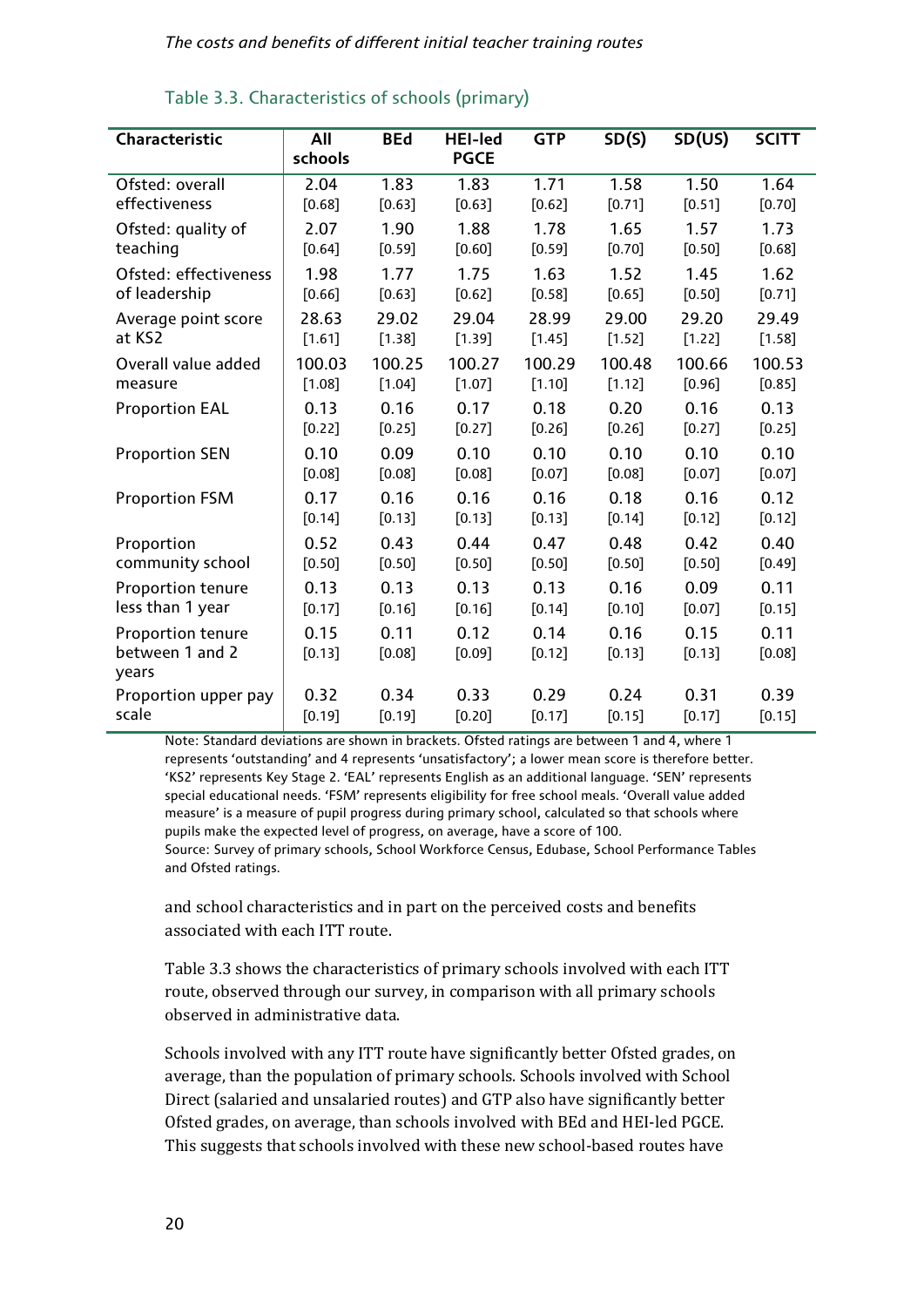better capacity to recruit trainees and deliver ITT in partnership with ITT providers. In contrast, there are few differences in measures of pupil performance and progress between schools involved with different routes, [21](#page-25-0) although all routes (except School Direct salaried) have significantly higher pupil performance and progress, on average, than the population of primary schools.

There are few differences in the staff composition across schools involved with different routes, which is perhaps surprising given that one motivation for involvement with school-based ITT is to provide extra capacity. One exception is that schools involved with School Direct salaried do have a significantly higher percentage of teachers with tenure between one and two years and a significantly lower proportion of teachers on the upper pay scale (indicating seniority) than schools involved with BEd and HEI-led PGCE routes. This may be because School Direct salaried trainees need not [be](#page-25-1) supernumerary, and have the expectation of future employment in the school, $22$  and therefore in principle provide extra capacity for the school in current and future academic years.

Table 3.4 shows that, in contrast, secondary schools involved with School Direct routes are similar in staff composition. There is no significant difference in staff tenure or seniority between schools involved with Teach First and other routes, which may have been expected if schools are more likely to be involved with this ITT route to offset high teacher turnover and vacancy rates in the school.

Schools involved with Teach First have a higher proportion of pupils eligible for free school meals, on average, than schools involved with all other routes. This is because the correlation between Teach First's eligibility criteria and the percentage of pupils eligible for free school meals is high.[23](#page-25-2)

Pupil attainment and Ofsted grades are significantly lower for schools involved with Teach First, on average, than for schools in the general population. This is again unsurprising as there is an established relationship [bet](#page-25-3)ween pupil deprivation and school attainment, on average, in England.24

As in primary schools, pupil attainment and Ofsted ratings are significantly better in schools involved with GTP and School Direct routes than in the population of schools in England, and schools involved with HEI-led PGCE have significantly better Ofsted ratings.

<span id="page-25-0"></span><sup>&</sup>lt;sup>21</sup> The exception is that schools involved with School Direct unsalaried have higher measures of pupil progress, on average, than schools involved with BEd and HEI-led PGCE routes.

<span id="page-25-1"></span><sup>22</sup> [https://www.gov.uk/government/uploads/system/uploads/attachment\\_data/file/237266/](https://www.gov.uk/government/uploads/system/uploads/attachment_data/file/237266/School_Direct_Manual_V6_0.pdf) School Direct Manual V6 0.pdf.

<span id="page-25-2"></span><sup>23</sup> [http://www.ifs.org.uk/publications/6640.](http://www.ifs.org.uk/publications/6640)

<span id="page-25-3"></span><sup>&</sup>lt;sup>24</sup> [http://eprints.lse.ac.uk/6321/1/Schools\\_in\\_Disadvantaged\\_Areas\\_Recognising\\_context\\_and\\_](http://eprints.lse.ac.uk/6321/1/Schools_in_Disadvantaged_Areas_Recognising_context_and_raising_quality.pdf) [raising\\_quality.pdf.](http://eprints.lse.ac.uk/6321/1/Schools_in_Disadvantaged_Areas_Recognising_context_and_raising_quality.pdf)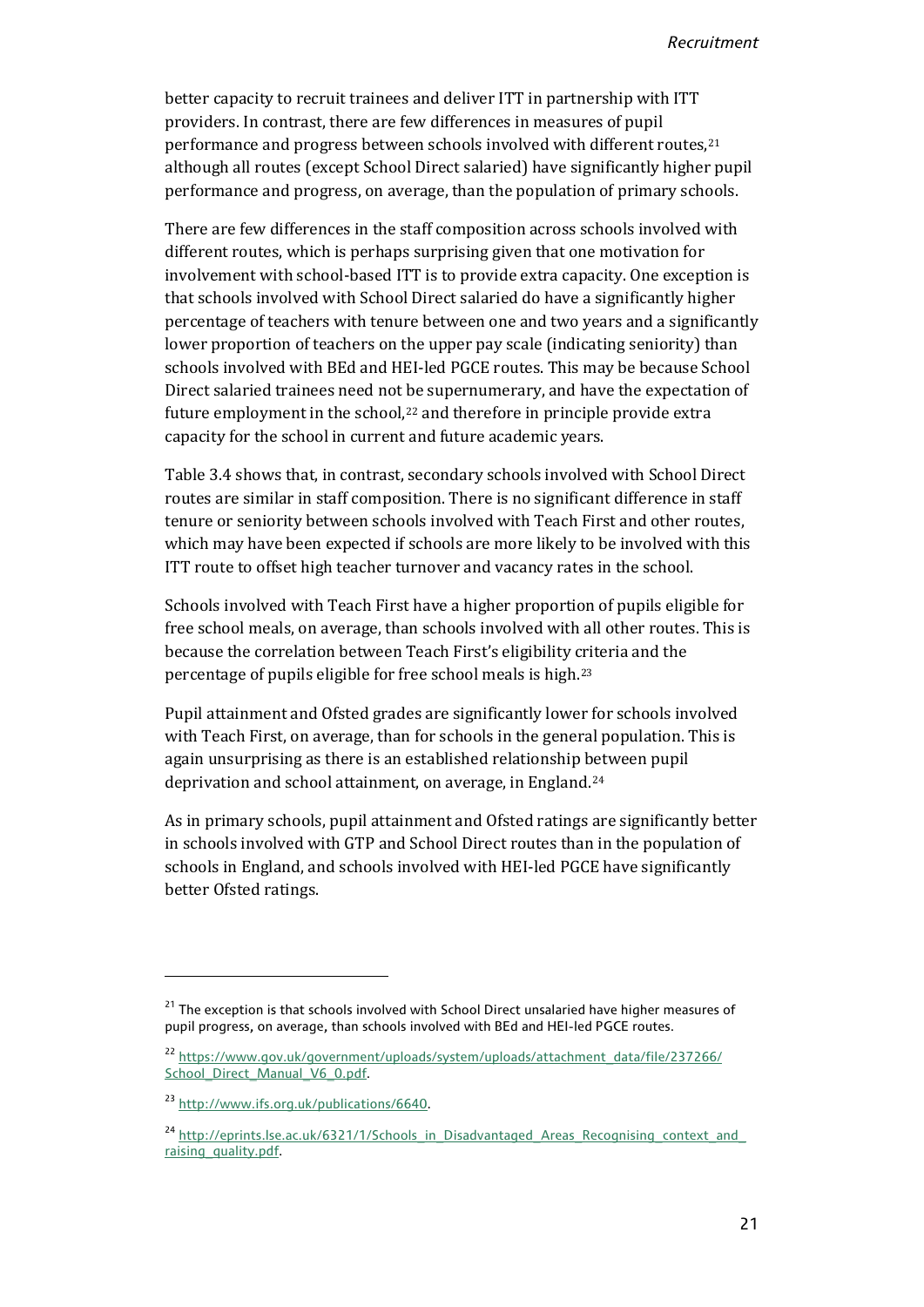| Characteristic                                | All<br>schools   | <b>HEI-led</b><br><b>PGCE</b> | <b>Teach</b><br><b>First</b> | <b>GTP</b>       | SD(S)            | SD(US)           | <b>SCITT</b>     |
|-----------------------------------------------|------------------|-------------------------------|------------------------------|------------------|------------------|------------------|------------------|
| Ofsted: overall                               | 2.06             | 1.81                          | 2.17                         | 1.78             | 1.68             | 1.73             | 1.86             |
| effectiveness                                 | $[0.81]$         | $[0.72]$                      | $[0.67]$                     | $[0.73]$         | $[0.67]$         | $[0.69]$         | $[0.69]$         |
| Ofsted: quality of                            | 2.15             | 1.97                          | 2.23                         | 1.94             | 1.87             | 1.93             | 1.99             |
| teaching                                      | $[0.70]$         | $[0.62]$                      | $[0.56]$                     | $[0.63]$         | $[0.62]$         | $[0.61]$         | $[0.58]$         |
| Ofsted: effectiveness                         | 1.90             | 1.68                          | 1.96                         | 1.66             | 1.60             | 1.64             | 1.78             |
| of leadership                                 | $[0.75]$         | $[0.66]$                      | $[0.69]$                     | $[0.67]$         | $[0.65]$         | $[0.67]$         | $[0.67]$         |
| Average point score                           | 348.00           | 351.58                        | 335.66                       | 352.99           | 356.02           | 352.85           | 347.00           |
| at KS4                                        | $[29.17]$        | $[28.79]$                     | $[22.98]$                    | $[26.93]$        | $[26.93]$        | $[22.03]$        | $[18.87]$        |
| Overall value added                           | 1000.6           | 1001.8                        | 998.3                        | 1004.5           | 1006.8           | 1003.8           | 1001.4           |
| measure                                       | $[20.58]$        | $[18.47]$                     | $[21.44]$                    | $[17.14]$        | $[17.38]$        | [17.15]          | $[18.52]$        |
| <b>Proportion EAL</b>                         | 0.13             | 0.12                          | 0.26                         | 0.15             | 0.16             | 0.13             | 0.09             |
|                                               | $[0.20]$         | $[0.19]$                      | $[0.25]$                     | $[0.21]$         | $[0.22]$         | $[0.21]$         | [0.18]           |
| <b>Proportion SEN</b>                         | 0.08             | 0.08                          | 0.09                         | 0.08             | 0.08             | 0.08             | 0.08             |
|                                               | $[0.06]$         | $[0.06]$                      | $[0.05]$                     | $[0.05]$         | $[0.06]$         | $[0.05]$         | $[0.05]$         |
| <b>Proportion FSM</b>                         | 0.16             | 0.15                          | 0.27                         | 0.16             | 0.15             | 0.14             | 0.14             |
|                                               | [0.12]           | $[0.12]$                      | $[0.12]$                     | [0.13]           | [0.12]           | [0.12]           | [0.11]           |
| Proportion                                    | 0.23             | 0.18                          | 0.16                         | 0.18             | 0.17             | 0.18             | 0.21             |
| community school                              | $[0.42]$         | $[0.39]$                      | $[0.37]$                     | $[0.39]$         | $[0.38]$         | $[0.39]$         | $[0.41]$         |
| Proportion tenure                             | 0.12             | 0.09                          | 0.10                         | 0.10             | 0.10             | 0.08             | 0.10             |
| less than 1 year                              | $[0.15]$         | $[0.09]$                      | $[0.08]$                     | $[0.11]$         | $[0.05]$         | $[0.04]$         | $[0.12]$         |
| Proportion tenure<br>between 1 and 2<br>years | 0.14<br>$[0.11]$ | 0.13<br>$[0.09]$              | 0.17<br>$[0.14]$             | 0.14<br>$[0.11]$ | 0.14<br>$[0.10]$ | 0.13<br>$[0.11]$ | 0.13<br>$[0.11]$ |
| Proportion upper pay                          | 0.36             | 0.38                          | 0.37                         | 0.35             | 0.34             | 0.37             | 0.38             |
| scale                                         | $[0.21]$         | $[0.21]$                      | $[0.18]$                     | $[0.21]$         | $[0.20]$         | $[0.21]$         | $[0.22]$         |

Table 3.4. Characteristics of schools (secondary)

Note: Standard deviations are shown in brackets. Ofsted ratings are between 1 and 4, where 1 represents 'outstanding' and 4 represents 'unsatisfactory'; a lower mean score is therefore better. 'KS4' represents Key Stage 4. 'EAL' represents English as an additional language. 'SEN' represents special educational needs. 'FSM' represents eligibility for free school meals. 'Overall value added measure' is a measure of pupil progress during secondary school, calculated so that schools where pupils make the expected level of progress, on average, have a score of 1,000. Source: Survey of secondary schools, School Workforce Census, Edubase, School Performance Tables and Ofsted ratings.

Overall, these tables suggest that schools become involved with ITT if they have the capacity and ability to support trainees. This is consistent with evidence from the survey that the most commonly cited barrier to involvement with ITT is a lack of staff capacity, for both primary and secondary schools (presented in Table 3.5). Schools are also concerned about the potential negative impact of the presence of trainees on pupil attainment, which may be a greater risk in schools that have worse Ofsted grades and poorer existing pupil attainment and progress, on average. Involvement with ITT is therefore unlikely to be randomly chosen by schools, but likely to be clearly related to the schools' circumstances, as suggested in Section 2.1.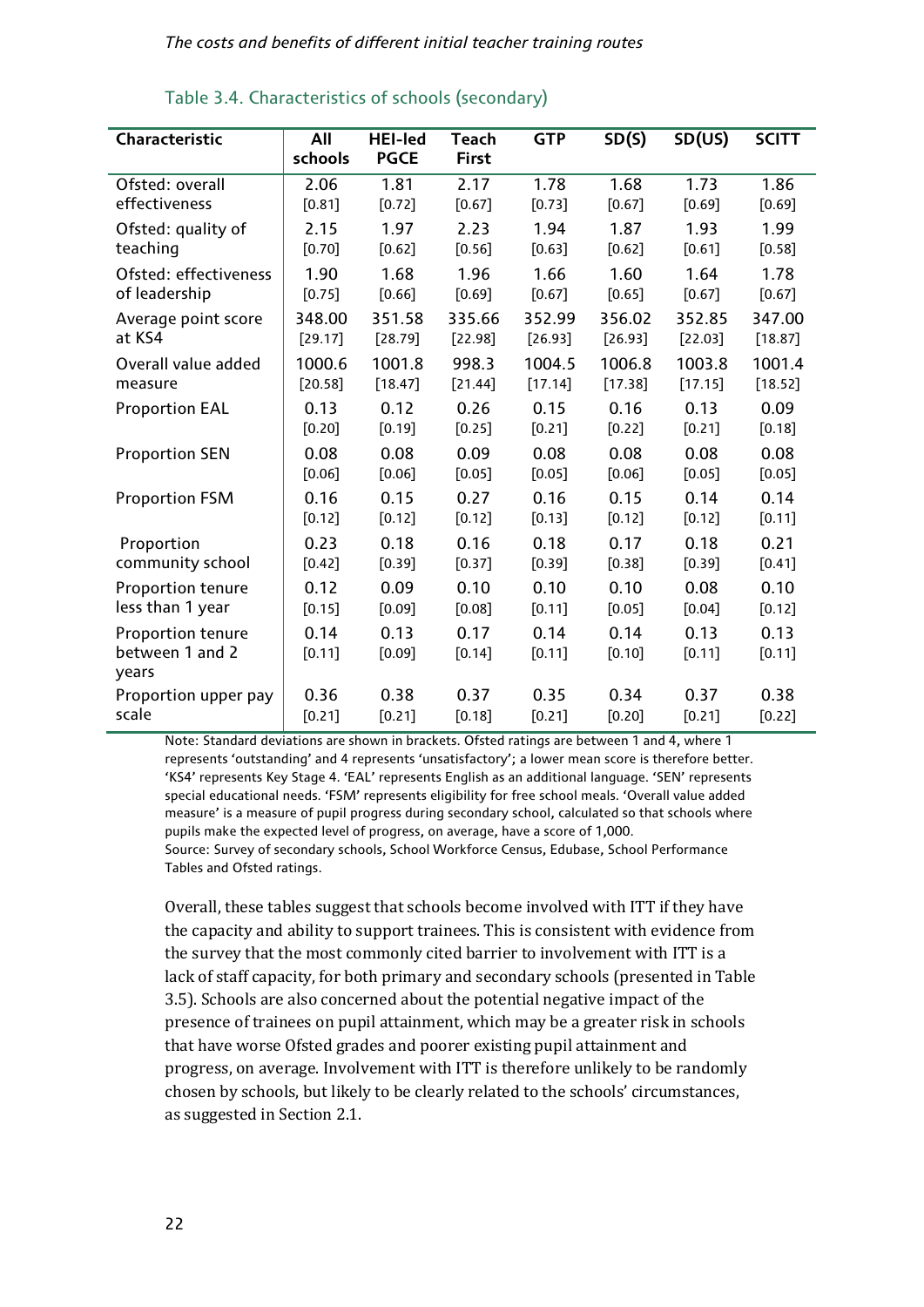|                                                                            |    | Primary    |     | Secondary |
|----------------------------------------------------------------------------|----|------------|-----|-----------|
| <b>Stated barrier</b>                                                      | Ν  | %          | N   | %         |
| Not having the necessary staff capacity to support<br>one or more trainees | 63 | 66%        | 103 | 50%       |
| Concerns about a potentially negative impact on<br>pupil progress          | 45 | 47%        | 70  | 34%       |
| Poor experience of supporting trainee(s) in the past                       | 20 | 21%        | 25  | 12%       |
| Budgetary issues / inadequate payment to host a<br>trainee                 | 19 | 20%        | 25  | 12%       |
| Poor experience with ITT provider(s) in the past                           | 19 | <b>20%</b> | 12  | 6%        |
| A lack of suitable candidates                                              | 11 | 11%        | 49  | 24%       |
| Not having had an opportunity to host trainees                             | 4  | 4%         | 28  | 14%       |

#### Table 3.5. Stated barriers to participation in initial teacher training

Note: The total sample that responded to at least one barrier is 96 for primary schools and 206 for secondary subject leaders. Respondents could state more than one barrier in the survey. Source: Survey of primary and secondary schools.

In summary, although Chapter 2 demonstrated that the results from this research are likely to be generalisable to all schools involved with particular ITT routes, the calculated decision that schools make to become involved with particular ITT routes means that the costs and benefits of each ITT route explored in later chapters cannot be extrapolated to schools with different characteristics (or those not currently involved with this route). For example, the benefits to School Direct for an effective school with high pre-existing pupil attainment may not be realised in a school with lower effectiveness and management, and the costs of recruitment and training may be higher. This limits the potential for the research to conclude whether particular routes should be expanded or contracted, as the benefits and costs may be different for a less select group of schools or for schools with different characteristics. Such a recommendation would also depend on the wider system costs and benefits of different ITT routes, such as economies of scale in recruitment, which, as discussed in Chapter 1, it is not possible to consider in this report.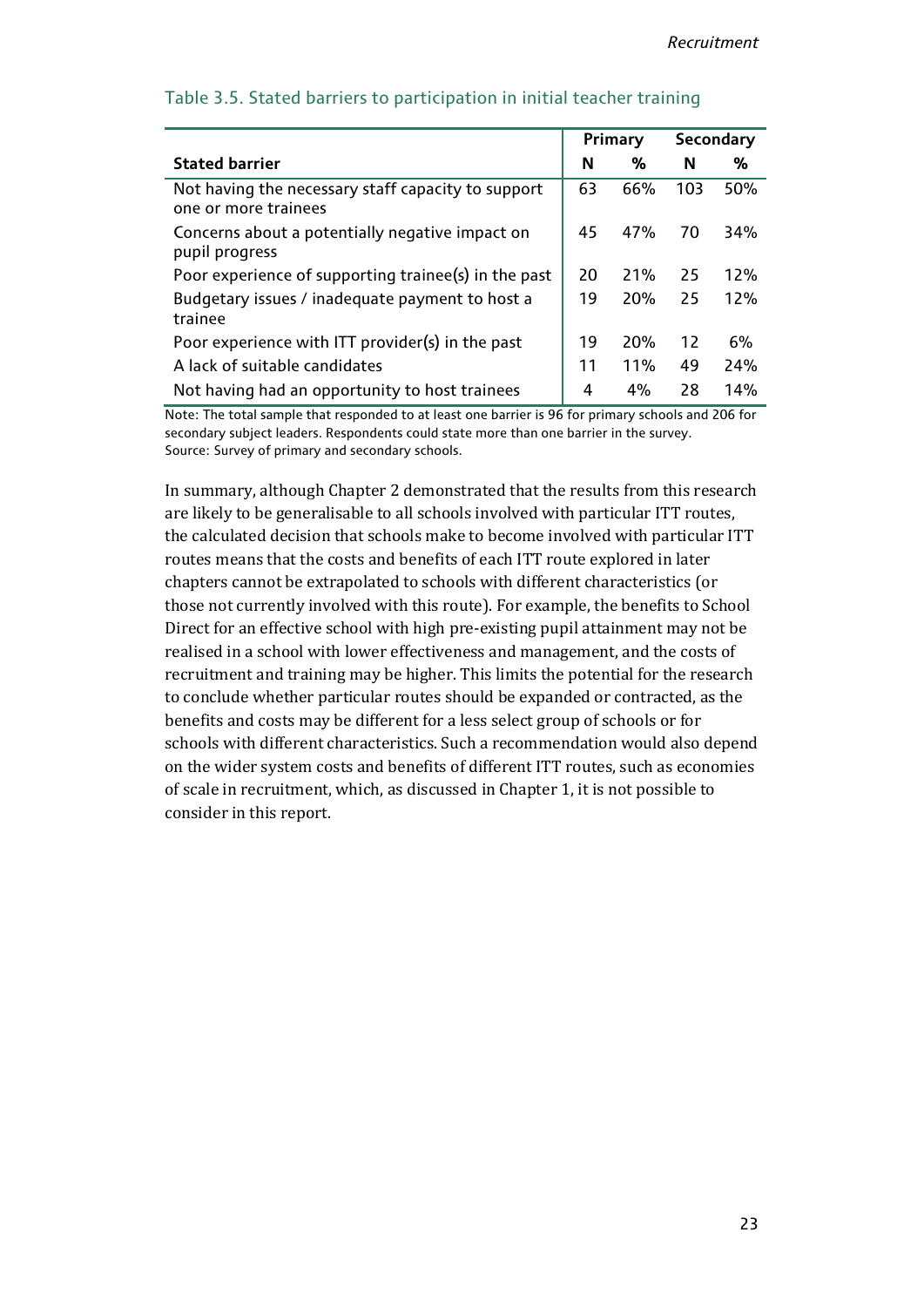## <span id="page-28-0"></span>**4. Costs and Benefits of Each ITT Route**

Central costs are likely to form the largest contribution to the short-term costs and benefits of different routes. This chapter therefore first presents the costs for central government associated with different routes, looking at the variation by trainee and school characteristics. We find that the average cost to government of providing student finance is large, as a teacher with typical career progression would not pay back their loan before it is written off. This implies that routes where particular trainees are eligible for significant bursary or scholarship funding in addition to student finance are the most expensive. This discussion informs the subsequent calculation of total net costs for central government and schools in Chapter 5.

Section 4.2 provides descriptive evidence on the costs imposed on schools primarily through staff time – for example, the time dedicated to mentoring trainee teachers and lesson observations, including feedback. We explore the relationship between these total costs and trainee and school characteristics to account for selection onto each route. We find that these indirect costs do not vary significantly between routes (with one exception) and that accounting for trainee characteristics does not affect this result.

It may be that a particularly expensive route is also most beneficial for teacher effectiveness or for easing detrimental recruitment problems for the school. Hobson et al. (2009) also document the possible benefits for existing teachers from taking a mentoring role. Section 4.3 therefore considers the benefits to schools of involvement with each route and whether these benefits are related to trainee and school characteristics. We find that particular routes are significantly more likely to be reported as having benefits greater than costs, which depends in part on the characteristics of trainees.

Section 4.4 compares schools' perceptions of benefits in relation to costs, presenting the ranking of routes by schools (where the school has knowledge of more than one route) and also monetising the benefit–cost ratio to provide an overall measure of the net cost (or benefit) to schools for each route, on average. This estimate is later combined with information on the central costs discussed in Section 4.1 in order to summarise the overall costs and benefits for each route.

A critical component of the cost-effectiveness of different teacher training routes is the impact on pupil attainment: a particular training route may be relatively expensive but have an immediate positive impact on pupils' learning, for example.[25](#page-28-1) Section 4.5 therefore investigates the short-run impact of trainee teachers on the overall effectiveness (in raising pupil attainment) at the school/department level. This analysis is the first of its kind in the UK, providing

<span id="page-28-1"></span><sup>&</sup>lt;sup>25</sup> Unfortunately, it will not be possible to assess the long-term impact of teachers trained through different routes on pupil attainment, as a link between teachers and pupil attainment is not available in administrative data in England.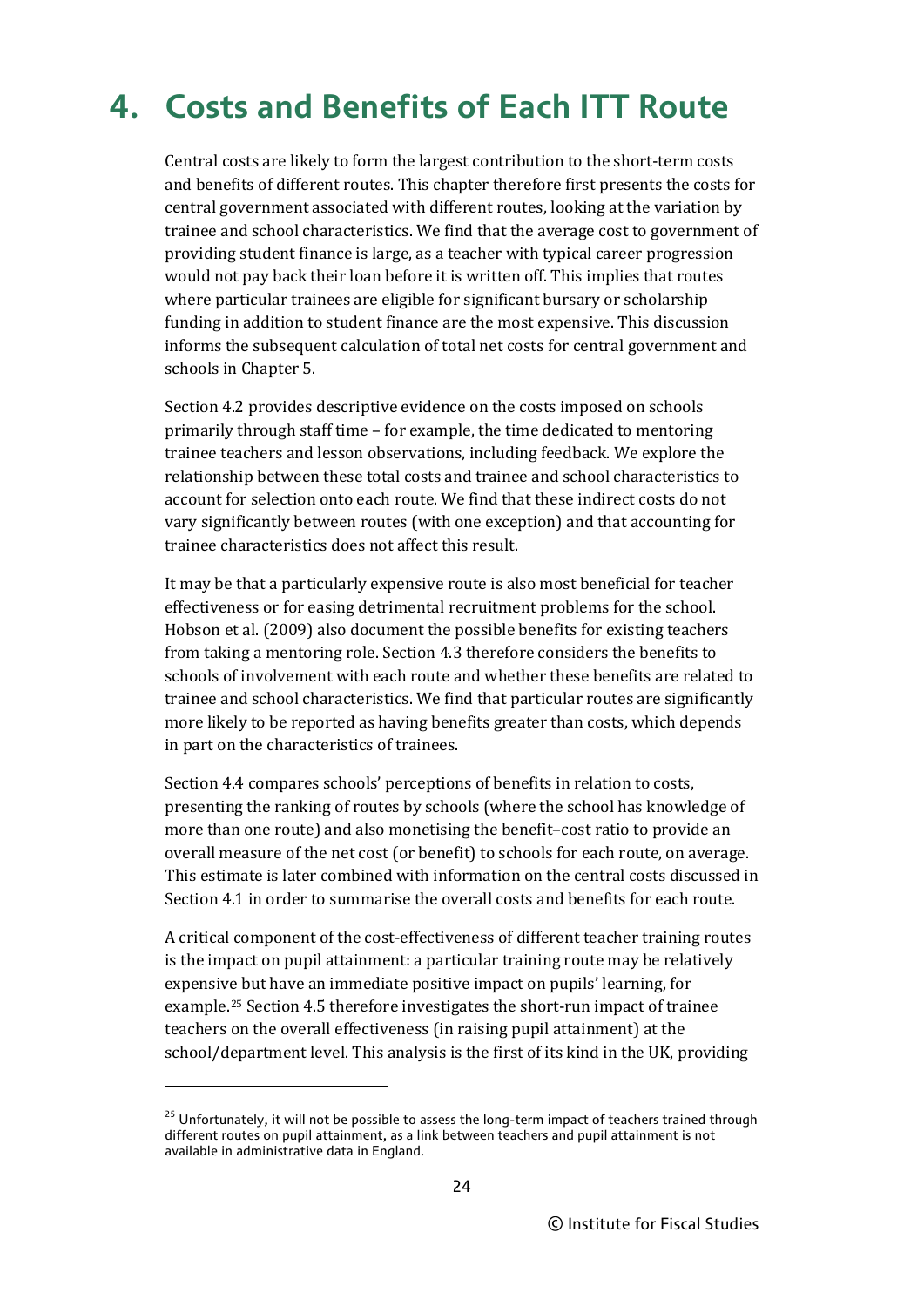information on the impact of a change in the department workforce in response to the presence of a trainee, which may be positive (for example, if the trainee is supernumerary and requires minimal supervision, or is highly effective) or negative (if the trainee requires significant supervision which distracts other members of staff, or has low effectiveness).

Finally, we summarise the overall costs and benefits for each route in Section 5.

### <span id="page-29-0"></span>**4.1 Central costs**

This section presents and discusses the central costs for each route, as context for the following discussion of costs and benefits for schools. The total short-term costs and benefits are summarised in Chapter 5.

Table 4.1 summarises the funding that is available to each route, and whether this funding varies according to characteristics of trainees or schools involved in training. Types of central costs are summarised more fully in Table 4.2. Some central costs are incurred directly, such as grant funding, while other costs are indirect, such as the opportunity cost of providing student loans.

Teach First is the only route that receives a fixed amount of funding per trainee, independent of the trainee's subject, degree class and region of training.

| <b>Central cost</b>                 | <b>BEd</b>     | HEI-<br>led<br><b>PGCE</b> | <b>SCITT</b> | <b>School</b><br><b>Direct</b><br>unsalaried | <b>School</b><br><b>Direct</b><br>salaried | Teach<br><b>First</b> |
|-------------------------------------|----------------|----------------------------|--------------|----------------------------------------------|--------------------------------------------|-----------------------|
| Scholarship                         |                |                            |              |                                              |                                            |                       |
| Bursary                             |                | $\checkmark^{\dagger}$     |              | $\checkmark$ <sup>+*</sup>                   |                                            |                       |
| Tuition fee and<br>maintenance loan | $\checkmark^*$ | $\checkmark^*$             |              | √*†                                          |                                            |                       |
| Maintenance grant                   | $\checkmark$   | $\mathcal{N}^{\dagger}$    |              |                                              |                                            |                       |
| NCTL grant                          |                |                            |              |                                              |                                            |                       |

#### Table 4.1. Central costs relevant to each route

 $<sup>†</sup>$  denotes that whether funding is received and, if so, its amount vary with one or more trainee</sup> characteristics (degree class, subject or household income).

denotes that whether funding is received and, if so, its amount vary with one or more school characteristics (region and pupil composition). Scholarship and bursary awards depend on school characteristics for School Direct unsalaried only by whether the FSM uplift is applied, if the award is granted.

Source: See footnotes to Table 4.2.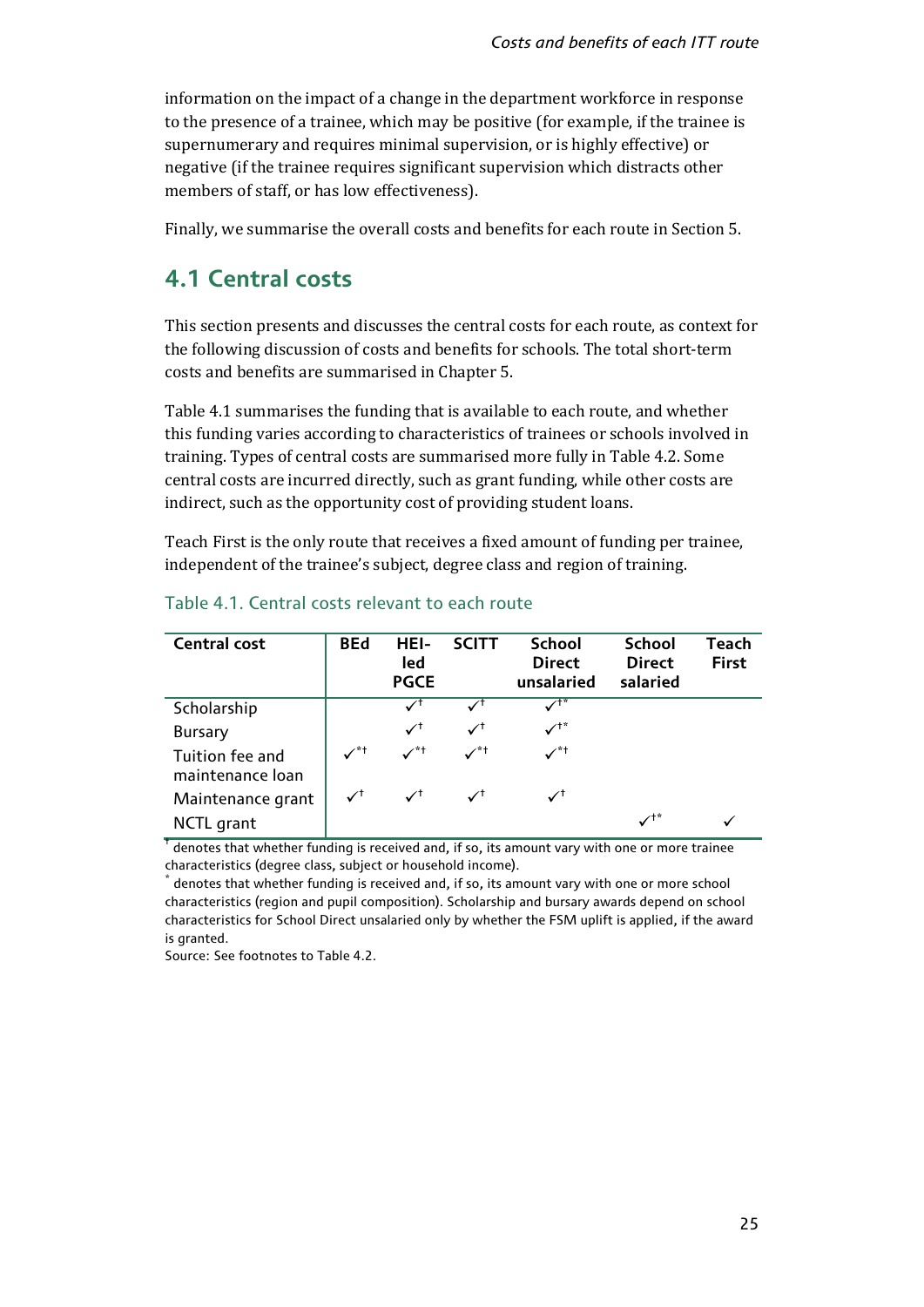|                                                  | Source of central cost   Description (academic year 2013–14)                                                                                                                                                                                                                                                                                                                                                                                                                                                                                                                                                                                                                                                                                                                                                                                                                                                                                                                                                                                                                                                                                                                                                                                                                                                                                                                                                          |
|--------------------------------------------------|-----------------------------------------------------------------------------------------------------------------------------------------------------------------------------------------------------------------------------------------------------------------------------------------------------------------------------------------------------------------------------------------------------------------------------------------------------------------------------------------------------------------------------------------------------------------------------------------------------------------------------------------------------------------------------------------------------------------------------------------------------------------------------------------------------------------------------------------------------------------------------------------------------------------------------------------------------------------------------------------------------------------------------------------------------------------------------------------------------------------------------------------------------------------------------------------------------------------------------------------------------------------------------------------------------------------------------------------------------------------------------------------------------------------------|
| Scholarship <sup>a</sup>                         | Scholarships are awarded through a competitive process by the Institute of Physics (IOP), the Royal Society of Chemistry (RSC), BCS (the<br>Chartered Institute for IT) and the Institute of Mathematics and Its Application (IMA), primarily for trainees with at least a 2:1 degree<br>class. The scholarship funding is £20,000 (tax free) per trainee, independent of region, <sup>b</sup> with a 25% uplift for School Direct unsalaried<br>trainees whose training is based in a school (more than 60 days) where more than 35% of pupils are eligible for free school meals.<br>Trainees are not eligible for both scholarships and bursaries. Trainees on salaried routes are not eligible for scholarships or bursaries.                                                                                                                                                                                                                                                                                                                                                                                                                                                                                                                                                                                                                                                                                     |
| Bursary <sup>ª</sup>                             | Bursaries are awarded by NCTL and are tax free. The amount depends on subject and degree class, in general with higher amounts for<br>high-priority subjects and higher degree classes. The lowest bursary amount is £4,000 for trainees for primary school (non-maths<br>specialists) with a 2:1 and for trainees for secondary school in an other-priority subject. The highest bursary amount is £20,000 for<br>trainees for secondary school in a high-priority subject with a first-class degree. <sup>d</sup> Bursaries are not available for: non-graduates;<br>secondary school trainees with a 3 <sup>rd</sup> or lower in any subject; secondary school trainees with a 2:2 or lower in an other-priority subject or<br>non-priority subject; and primary school trainees with a 2:2 or lower. There is a 25% uplift for School Direct unsalaried trainees whose<br>training is based in a school (more than 60 days) where more than 35% of pupils are eligible for free school meals. <sup>c</sup> Initial teacher<br>training providers will be able to award higher bursary awards than a trainee's degree class would allow if they have outstanding<br>potential, where trainees are not currently eligible for the highest bursary award. <sup>e</sup> Trainees are not eligible for both scholarships and<br>bursaries. Trainees on salaried routes are not eligible for scholarships or bursaries. |
| Tuition fee and<br>maintenance loan <sup>t</sup> | Tuition fee and maintenance loans are available to all trainees on non-salaried routes (including those eligible for a bursary or<br>scholarship). The maximum tuition fee loan is £9,000 per annum. The maximum maintenance fee loan is £7,675 for those living away<br>from home and training in London. Entitlement for the maintenance loan declines as the amount of maintenance grant increases (£0.50<br>for every pound). The cost of providing these tuition fee and maintenance loans to central government includes the long-term cost of<br>non-repayment and the opportunity cost of the provision of loans.                                                                                                                                                                                                                                                                                                                                                                                                                                                                                                                                                                                                                                                                                                                                                                                             |
| Maintenance grant <sup>†</sup>                   | £3,354 per year for trainees on non-salaried ITT routes with household income less than £25,000; declining at a rate of £0.1876 per<br>pound of household income to £50 at £42,611 and zero above this. Each pound of maintenance grant leads to a decline in entitlement to<br>maintenance loan of £0.50.                                                                                                                                                                                                                                                                                                                                                                                                                                                                                                                                                                                                                                                                                                                                                                                                                                                                                                                                                                                                                                                                                                            |
| NCTL grant to schools <sup>9</sup>               | No direct grant for university-based routes and School Direct unsalaried, which are funded through trainee's tuition fees.                                                                                                                                                                                                                                                                                                                                                                                                                                                                                                                                                                                                                                                                                                                                                                                                                                                                                                                                                                                                                                                                                                                                                                                                                                                                                            |
|                                                  | Range between £14,000 and £26,000 for School Direct salaried depending on subject and area (zero for non-priority subjects at<br>secondary level) and whether the school is eligible for a 10% uplift (where more than 35% of pupils are eligible for free school meals and<br>the trainee is based in the school (more than 60 days)).                                                                                                                                                                                                                                                                                                                                                                                                                                                                                                                                                                                                                                                                                                                                                                                                                                                                                                                                                                                                                                                                               |
| <b>NCTL</b> contract                             | £25,958 for Teach First (£17,652 per trainee for ITT; £8,306 per trainee for expansion grant).                                                                                                                                                                                                                                                                                                                                                                                                                                                                                                                                                                                                                                                                                                                                                                                                                                                                                                                                                                                                                                                                                                                                                                                                                                                                                                                        |

### Table 4.2. Central costs of initial teacher training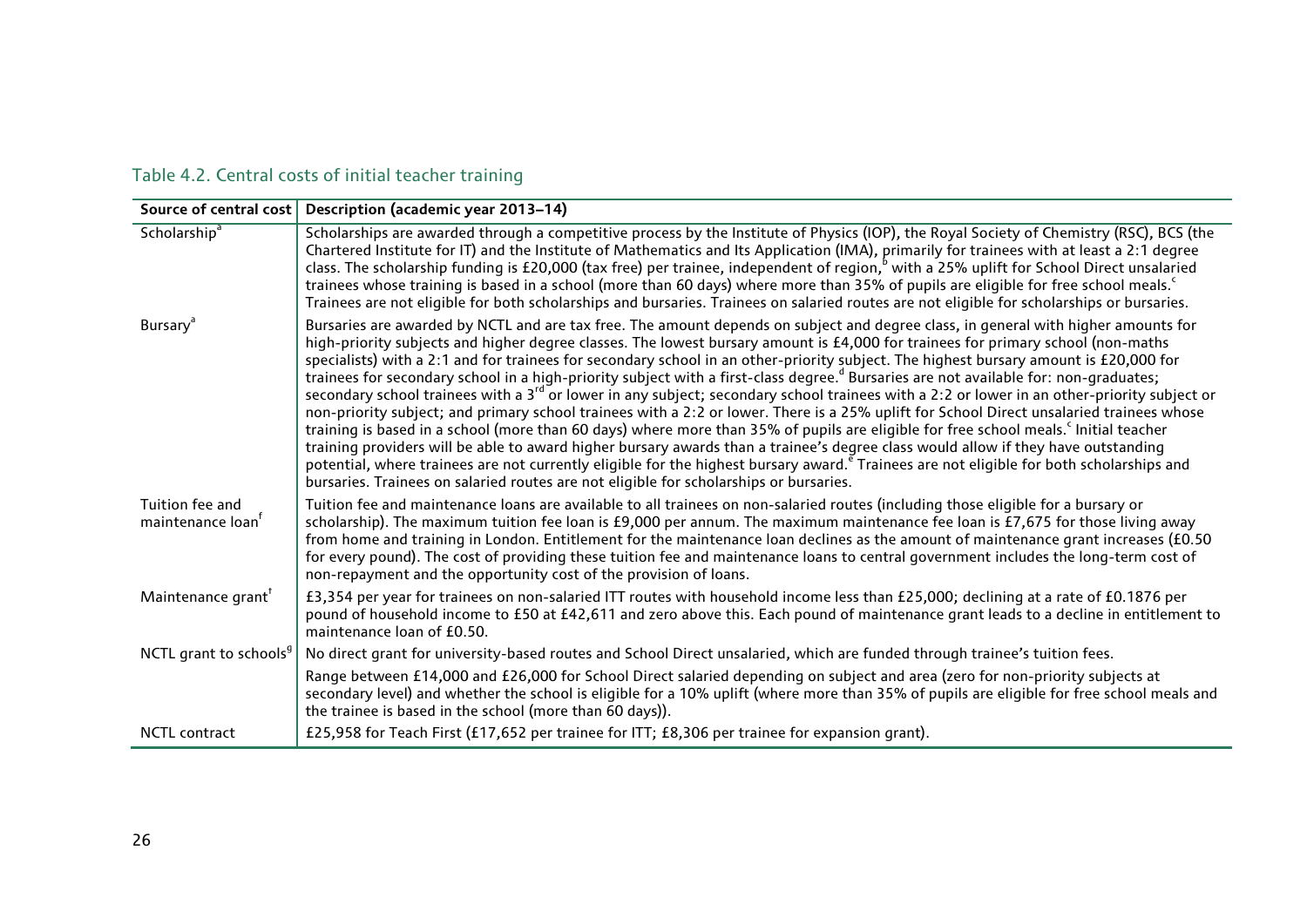#### *Notes to Table 4.2*

a [http://webarchive.nationalarchives.gov.uk/20130423140808/http://education.gov.uk/get-into](http://webarchive.nationalarchives.gov.uk/20130423140808/http:/education.gov.uk/get-into-teaching/funding/postgraduate-funding)[teaching/funding/postgraduate-funding.](http://webarchive.nationalarchives.gov.uk/20130423140808/http:/education.gov.uk/get-into-teaching/funding/postgraduate-funding)

f [http://webarchive.nationalarchives.gov.uk/20130423140808/https://www.gov.uk/student](http://webarchive.nationalarchives.gov.uk/20130423140808/https:/www.gov.uk/student-finance/loans-and-grants)[finance/loans-and-grants.](http://webarchive.nationalarchives.gov.uk/20130423140808/https:/www.gov.uk/student-finance/loans-and-grants)

j

[https://www.gov.uk/government/uploads/system/uploads/attachment\\_data/file/237266/School\\_](https://www.gov.uk/government/uploads/system/uploads/attachment_data/file/237266/School_Direct_Manual_V6_0.pdf) [Direct\\_Manual\\_V6\\_0.pdf.](https://www.gov.uk/government/uploads/system/uploads/attachment_data/file/237266/School_Direct_Manual_V6_0.pdf) Email correspondence with NCTL.

Note: All figures refer to the 2013–14 academic year (for trainees beginning training in September 2013).

School Direct salaried funding depends on region, <sup>[26](#page-31-0)</sup> subject (with higher funding for high-priority subjects)<sup>[27](#page-31-1)</sup> and school characteristics (with higher funding for trainees in schools where more than 35% of pupils are eligible for free school meals).

Funding for postgraduate tuition fee routes (School Direct unsalaried, HEI-led PGCE and SCITT) depends on eligibility for maintenance grants (and therefore the maximum available maintenance loan), degree class and subject (and consequently eligibility for a tax-free bursary), and award of a tax-free scholarship through a competitive process in high-priority subjects (excluding modern languages and including one other-priority subject – computer science). For School Direct unsalaried, there is also an uplift for trainees in schools where more than 35% of pupils are eligible for free school meals. Note that trainees on these routes cannot be awarded both a scholarship and a bursary, although all other aspects of student finance (tuition fee loans to cover the cost of tuition fees, maintenance grants and maintenance loans) are unaffected by these sources of funding. Funding for the undergraduate tuition fee route (BEd) is solely through tuition fees paid to the ITT provider. The central cost of these routes per trainee therefore vary according to the timing and total repayment of the loan, and eligibility for a maintenance grant (the size of which determines the maximum possible maintenance loan).

For Teach First and School Direct salaried, the trainee is paid a salary, a proportion of which is then paid in tax. To calculate the overall net cost to central government, this tax revenue must be deducted from the central costs. However, this requires contemplation of the counterfactual: another teacher would have been teaching, earning and paying tax in the place of the trainee. Consideration of

 $\overline{b}$  The value of a scholarship has increased since 2013–14, to £25,000.

<sup>&</sup>lt;sup>c</sup> The FSM uplift has been removed for the academic year 2015–16.  $\frac{d}{dt}$  This maximum value has increased since 2013–14, to £25,000.

<sup>e</sup> [https://www.gov.uk/government/uploads/system/uploads/attachment\\_data/file/193849/](https://www.gov.uk/government/uploads/system/uploads/attachment_data/file/193849/130430_Training_Bursary_Guide_AY_2013-14_V2.1.pdf) 130430 Training Bursary Guide AY 2013-14 V2.1.pdf.

<sup>&</sup>lt;sup>g</sup> Annex D of

<span id="page-31-0"></span><sup>&</sup>lt;sup>26</sup> Wherever funding varies by region, there is higher funding for schools in Inner London, followed by Outer London, followed by Fringe London, followed by outside London.

<span id="page-31-1"></span> $27$  High-priority subjects are defined by the Department for Education as physics, mathematics, chemistry and modern languages. Other-priority subjects are English, geography, history, computer science, classics, Greek, Latin, music, biology, physical education and primary.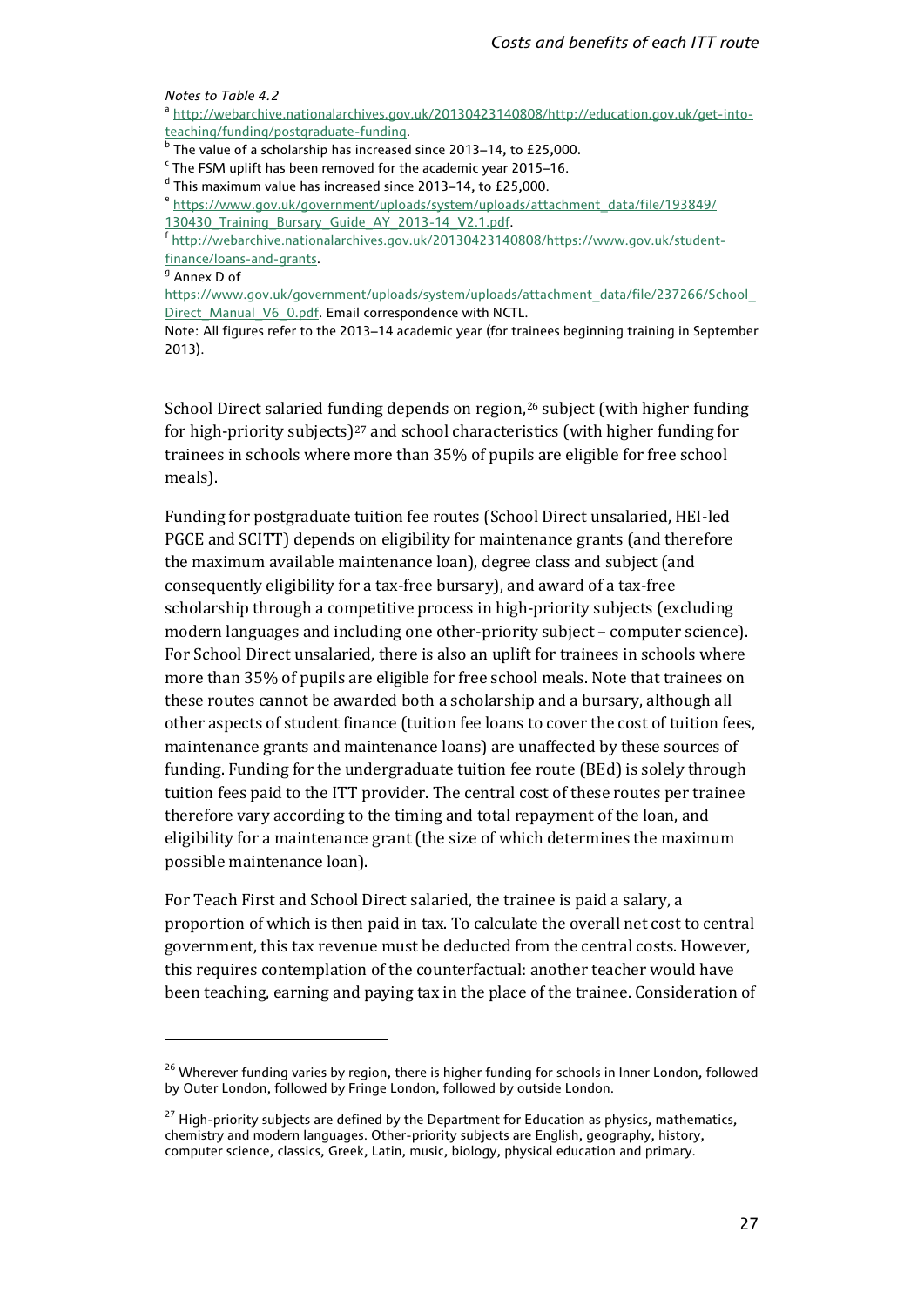#### *The costs and benefits of different initial teacher training routes*

this offset in costs is postponed until Chapter 5, where the total net costs for schools and central government are presented.[28](#page-32-0)

To estimate the central cost of providing student finance for ITT, we model the timing and total repayment of tuition fee and maintenance loans, under the assumption that each trainee borrows the maximum possible amount. We present two scenarios: in the first, the trainee is eligible for the full maintenance grant (and therefore a lower maintenance loan); in the second, the trainee is not eligible for any maintenance grant and therefore borrows the maximum possible maintenance loan. We model the new system of student finance, although our academic year of interest (2013–14) was a period of transition between the old and new systems of university finance, where the direct source of funding for universities shifted from central government to tuition fees from students.[29](#page-32-1)

We assume that the trainee's future salary (and therefore repayment of the loan to cover ITT) follows the average wage profile of all teachers and senior leaders currently in the profession (observed in the School Workforce Census). A number of simplifying assumptions are necessary: first, that recent trainees wi[ll](#page-32-2) have a similar pattern of wage growth to existing teachers and seni[or](#page-32-3) leaders<sup>30</sup> (but this may change given recent reforms to teacher pay progression<sup>31</sup>); second, we ignore the variation between subjects and between ITT routes (which is not observed in the School Workforce Census), and indeed between individual trainees; and third, we assume that the trainee remains in teaching throughout their career. The second assumption implies that the central cost we report is for the average qualifying teacher, which is a meaningful example. The third assumption implies that our estimate of the central cost is likely to be an upper bound, as teachers who leave the profession are likely to go on to have higher salaries and therefore repay their loans more quickly. Full details of this model are provided in Appendix B.

We also model the old system of student finance to examine how the changes to higher education funding have affected the central costs of ITT. A direct comparison cannot be made because, under the old system of loans, the government provided grants directly to ITT providers to cover the cost of tuition; however, a stark result does emerge for the repayment of loans for postgraduate tuition fee routes (HEI-led PGCE, SCITT and School Direct unsalaried). The loan to cover the tuition fees of a postgraduate is added to any existing student loans from undergraduate courses. Under the old system, students could borrow up to £10,462 in loans per year, including the HEI-led PGCE year, which rose to

<span id="page-32-0"></span> $28$  Including this result here would not change the results dramatically as the net tax revenue is less than £700 per trainee.

<span id="page-32-1"></span><sup>&</sup>lt;sup>29</sup> These 'old' and 'new' systems are summarised at [http://www.ifs.org.uk/comms/r93.pdf.](http://www.ifs.org.uk/comms/r93.pdf)

<span id="page-32-2"></span><sup>&</sup>lt;sup>30</sup> Teachers' pay is also assumed to grow in line with forecasts of the real average weekly earnings index; these project long-term growth of 1.1% per year.

<span id="page-32-3"></span><sup>31</sup> [https://www.gov.uk/government/uploads/system/uploads/attachment\\_data/file/341951/](https://www.gov.uk/government/uploads/system/uploads/attachment_data/file/341951/School_teachers__pay_and_conditions_2014.pdf) [School\\_teachers\\_\\_pay\\_and\\_conditions\\_2014.pdf.](https://www.gov.uk/government/uploads/system/uploads/attachment_data/file/341951/School_teachers__pay_and_conditions_2014.pdf)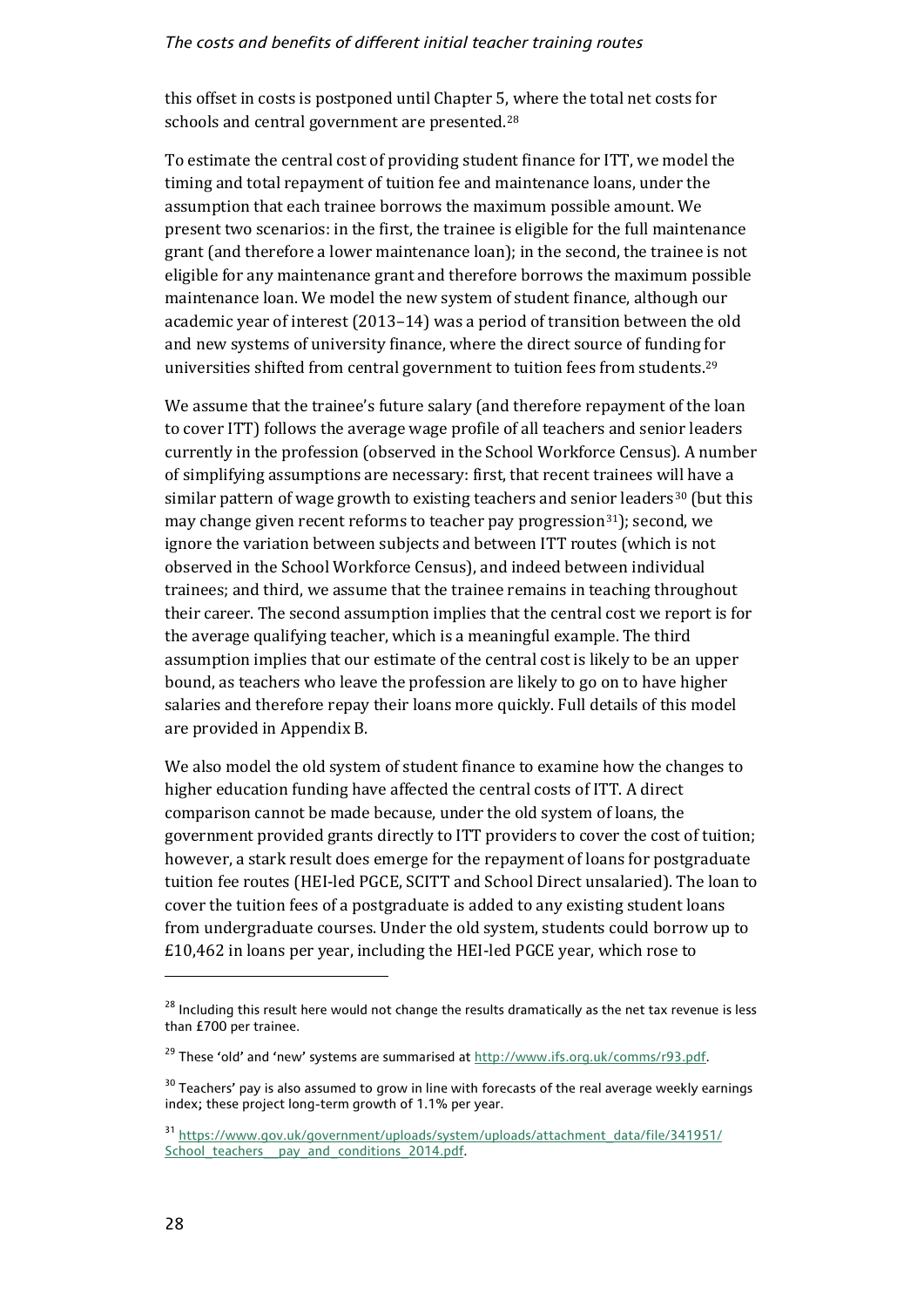$£16,675$  under the new system. This implies that the maximum outstanding loan when starting a HEI-led PGCE rose from £31,497 under the old system to £51,614 under the new system. Under the old system, a teacher with an average salary had paid off their undergraduate and HEI-led PGCE loan by their mid-40s. Under the new system, the average teacher has not finished paying off their undergraduate loan by the time it is written off after 30 years[.32](#page-33-0) This means that under the new system, for a typical teacher, the government receives no repayment of the loan provided for the HEI-led PGCE. This has profound policy implications for the funding structure of student loans for ITT qualifications. It is conceivable that the presence of the tuition fee deters some graduates from applying for these ITT routes; this deterrence effect could be avoided at a relatively small cost to central government.

Given the variation in funding by route, it is not possible to present the overall central cost for trainees with every combination of characteristics. Unfortunately, it is also not possible to estimate the average cost of a trainee from each route, as aggregate information on the average characteristics of trainees that determine funding by route is not available. Instead, we present the variation in funding by route and trainee characteristics graphically, first for secondary and then for primary trainees.[33](#page-33-1) Full central costs for trainees in each possible circumstance are presented in the online appendix[.34](#page-33-2) Note that the maintenance grant assumption for BEd assumes that eligibility remains the same throughout the three-year undergraduate degree.[35](#page-33-3)

Comparing Figure 4.1 with Figure 4.2 shows that the maximum central cost for secondary-level ITT is highest for trainees in high-priority subjects: modern languages, physics, chemistry, maths, and computer science (which is not a highpriority subject but where scholarships are awarded).[36](#page-33-4) The central cost is highest for School Direct unsalaried in cases where the trainee has a first-class degree, is eligible for an uplift in bursary (or scholarship) funding,[37](#page-33-5) is eligible for maintenance grant and receives the maximum possible tuition fee and

<span id="page-33-0"></span> $32$  This finding is true for teachers with higher-than-average wage progression (for example, those in the 75<sup>th</sup> percentile of earnings).

<span id="page-33-1"></span> $33$  It is worth noting that potential trainees with a 2:2 or third-class degree are unlikely to be accepted to Teach First (trainees with these degree classes were around 4% of the cohort in 2013– 14), but we have retained the figures throughout for comparison with other routes.

<span id="page-33-2"></span><sup>&</sup>lt;sup>34</sup> [http://www.ifs.org.uk/docs/rsitt\\_allenetal\\_appendix.xlsx.](http://www.ifs.org.uk/docs/rsitt_allenetal_appendix.xlsx)

<span id="page-33-3"></span><sup>&</sup>lt;sup>35</sup> In Fiaures 4.1–4.5, all costs for the BEd route are constant across degree class, as these trainees are undergraduates.

<span id="page-33-4"></span> $36$  Figures 4.1–4.5 are for Inner London; however, the picture does not change when looking at Outer London. The maximum central cost includes the possible 10% uplift for School Direct salaried NCTL grant and the possible 25% uplift in School Direct unsalaried bursary and scholarship. The maximum and minimum costs of providing tuition fee and maintenance loans depend on the amount of maintenance grant awarded: the cost of providing loans is lower with higher maintenance grants as the possible maintenance loan declines by £0.50 for every pound.

<span id="page-33-5"></span><sup>&</sup>lt;sup>37</sup> Has more than 60 days of their training at a school with more than 35% of pupils eligible for free school meals.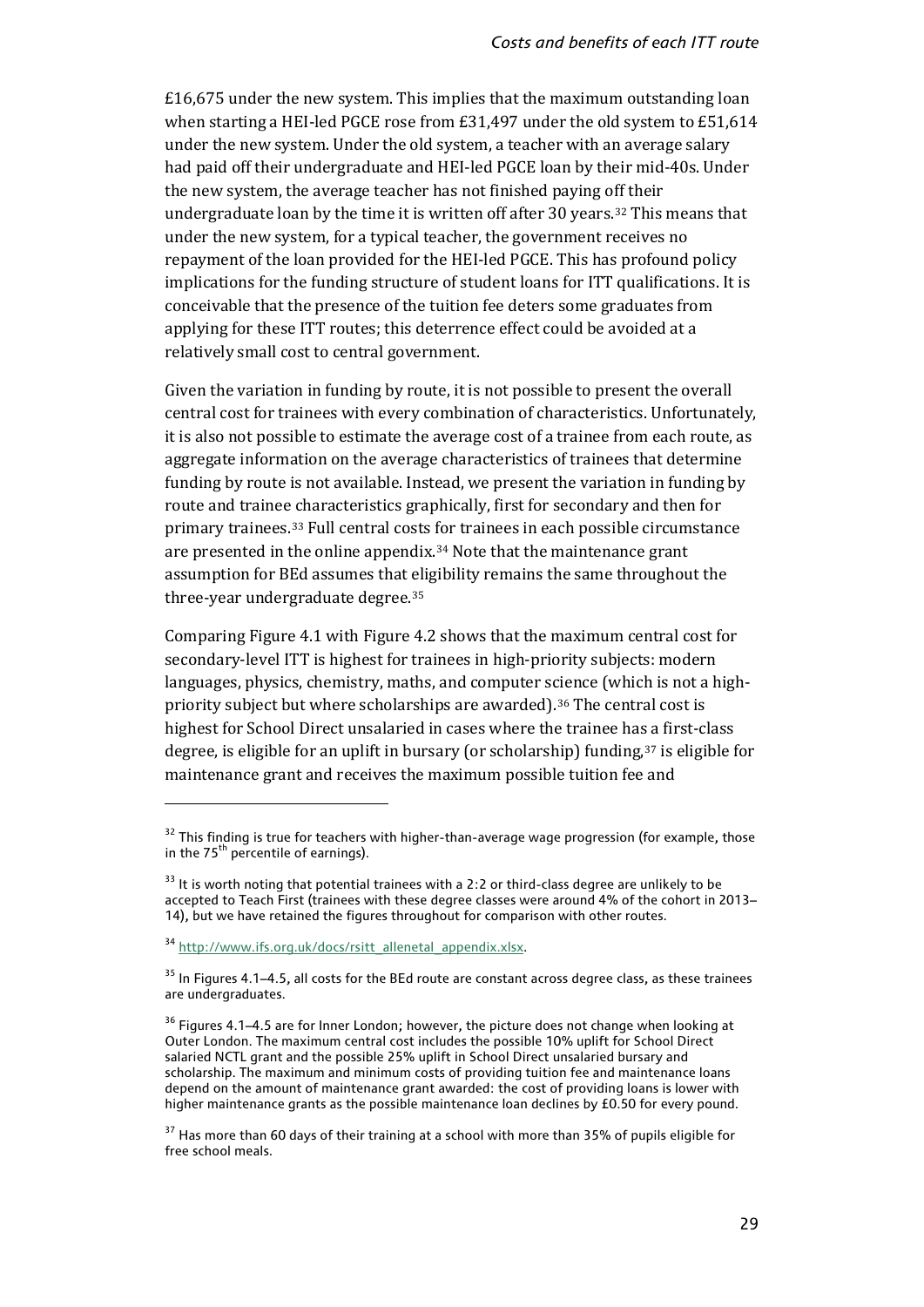#### *The costs and benefits of different initial teacher training routes*

maintenance loan. The cost is £42,098 per trainee, compared to a maximum cost of £37,098 for HEI-led PGCE and SCITT trainees, £26,290 for School Direct salaried trainees, £25,958 for Teach First trainees and (the cheapest) £22,845 for BEd trainees. This distribution of costs is the same for trainees with a 2:1 or 2:2 degree as the postgraduate trainees on tuition fee funded routes (School Direct unsalaried, HEI-led PGCE and SCITT) are eligible to a[pp](#page-34-0)ly for a £20,000 scholarship when training for a high-priority subject.<sup>38</sup> The lowest cost to train a teacher with a third-class degree is for postgraduate trainees on tuition fee funded routes as these trainees are not eligible for a bursary or scholarship.



Figure 4.1. Maximum central cost of a secondary trainee in a highpriority subject by degree class and training route (Inner London)

Note: These results are qualitatively similar when looking at the minimum cost for each route. Source: See footnotes to Table 4.2 and Appendix B (student loans model). PGCE refers to HEI-led PGCE.

The picture is slightly different when we consider the central costs of training a trainee for an other-priority subject. Figure 4.2 shows that the School Direct unsalaried route is still the most expensive when considering a trainee with a first-class degree. The difference in costs across ITT routes is substantially reduced, however: the School Direct unsalaried cost is only £8,988 more than the cheapest route, School Direct salaried, with a first-class degree. This is because other-priority trainees are not eligible for scholarships and the maximum bursary is substantially reduced (from £25,000 to £11,250).[39](#page-34-1) Teach First has the highest central costs for a trainee with a 2:1 degree or lower.

<span id="page-34-0"></span> $38$  It is worth noting, however, that a trainee with a 2:2 degree is less likely to receive a scholarship. Not having a scholarship would reduce the maximum cost of HEI-led PGCE and SCITT to £29,024 and of School Direct unsalaried to £32,094.

<span id="page-34-1"></span><sup>&</sup>lt;sup>39</sup> This excludes computer science from 'other-priority' as trainees in this subject are eligible for scholarships according to similar criteria to maths, physics and chemistry.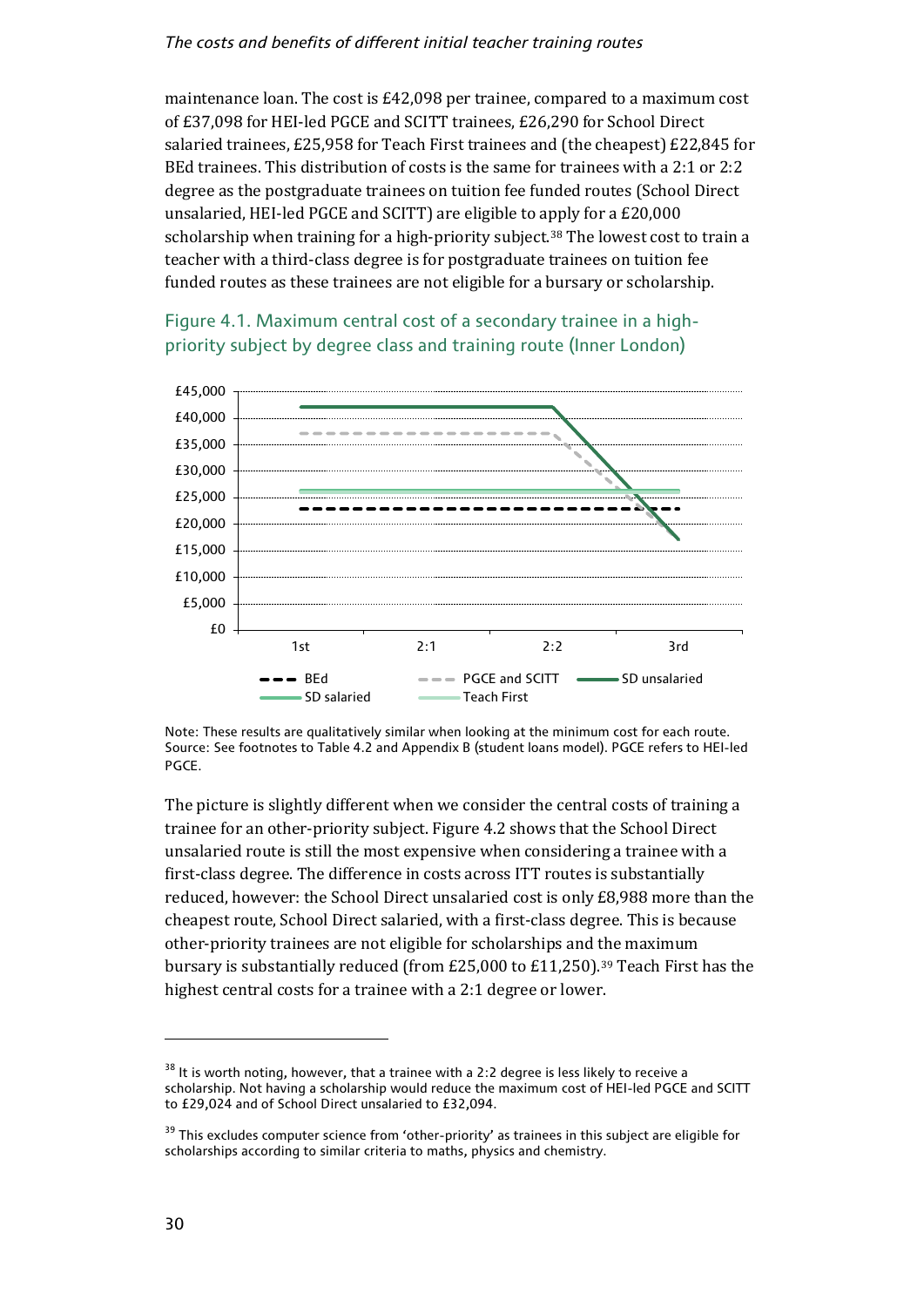

Figure 4.2. Maximum central cost of a secondary trainee in an otherpriority subject by degree class and training route (Inner London)

Note: These results are qualitatively similar when looking at the minimum cost for each route. Source: See footnotes to Table 4.2 and Appendix B (student loans model). PGCE refers to HEI-led PGCE.





Note: These results are qualitatively similar when looking at the minimum cost for each route and for trainees with a 2:1 or 2:2. PGCE refers to HEI-led PGCE. Source: See footnotes to Table 4.2 and Appendix B (student loans model).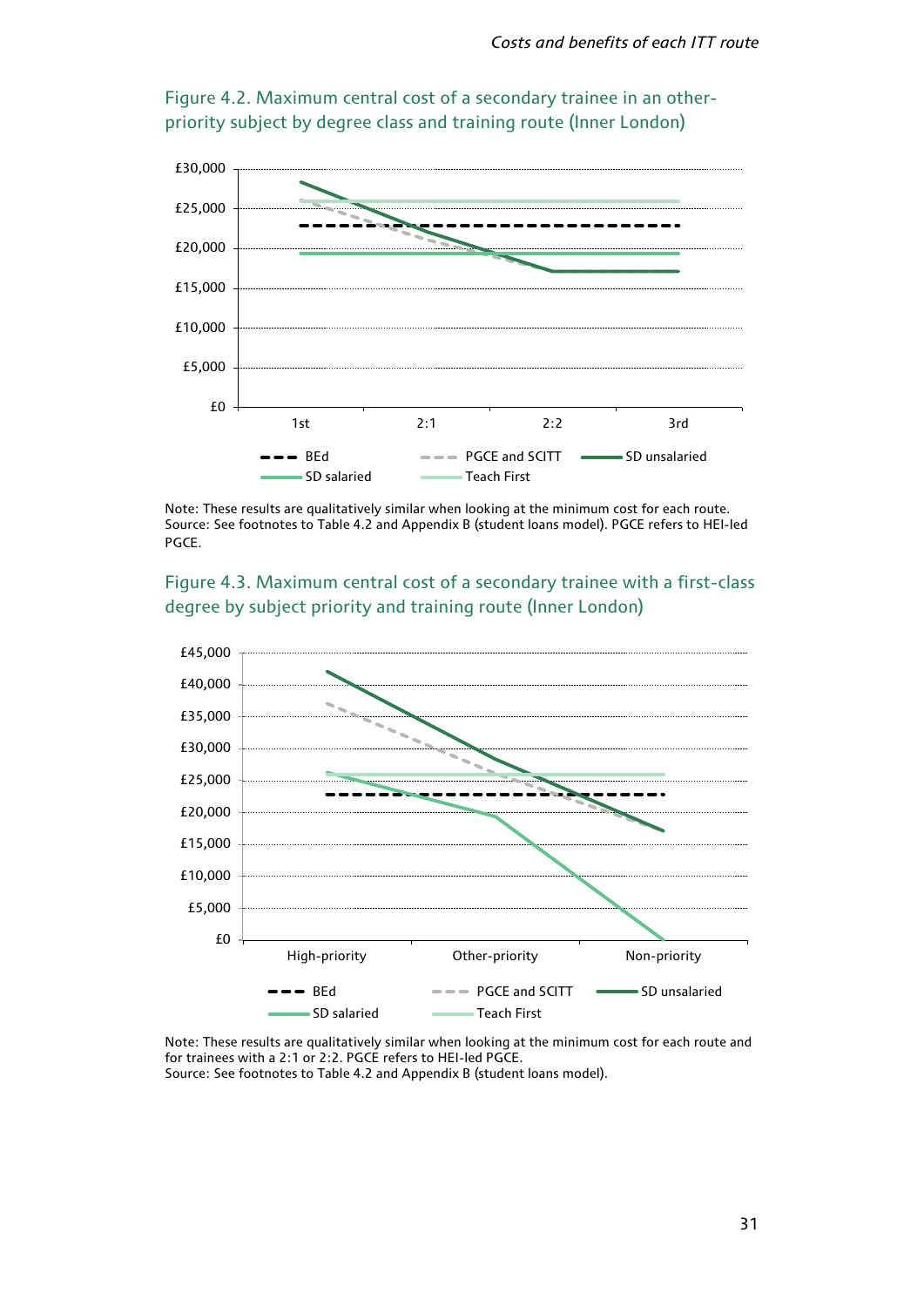Figure 4.3 presents an alternative comparison across routes, where the degree class of the trainee is held constant (as a first) across subjects with different priority to government. School Direct unsalaried has the highest central costs for high- and other-priority subjects, but Teach First has the highest central cost for non-priority subjects at £25,958, followed by BEd at £22,845. This is a result of the tapering of bursaries and scholarships with the priority ranking of the subject. School Direct salaried has no central cost for non-priority subjects as no direct grants to schools are available.

For primary schools, only trainees with a maths specialism are given priority funding. This priority results in an increase in the maximum bursary of £2,000 for trainees with a 2:1 degree or better on postgraduate tuition fee funded routes (£2,500 for School Direct unsalaried when the 25% uplift is applicable). There is also a £2,000 increase in the NCTL grant available to schools on School Direct salaried  $(E2,200$  when the 10% uplift is applicable). For this reason, the picture of central costs looks very similar across all subjects at primary schools.





Note: These results are qualitatively similar when looking at the minimum cost for each route. PGCE refers to HEI-led PGCE.

Source: See footnotes to Table 4.2 and Appendix B (student loans model).

Figure 4.4 considers the central costs for primary school trainees by the trainee's degree class across different routes. School Direct unsalaried has the highest central costs for trainees with a first-class degree, at £28,348, although this is only marginally higher than for HEI-led PGCE, SCITT, Teach First and BEd routes. Only School Direct salaried has central costs substantially lower than this for trainees with a first, at £19,360. For trainees with a degree class of 2.1 or lower, Teach First and BEd have the highest central costs, as the bursary awards for the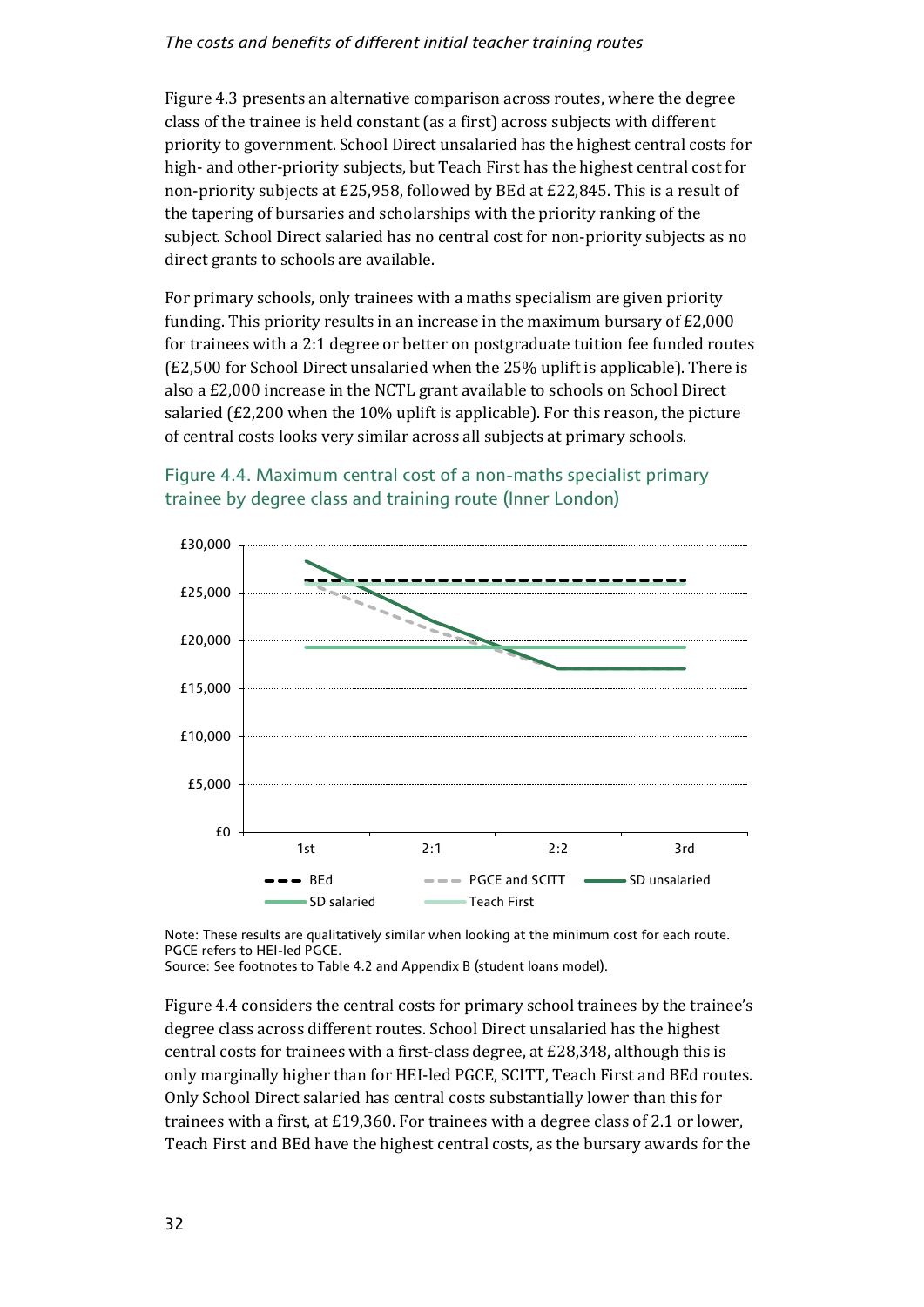postgraduate tuition fee funded routes are reduced with the degree class of the trainee. There are no bursaries available for trainees with a 2:2 or lower, causing these three routes to have the lowest central costs of any route.

Figure 4.5 compares the central costs of a trainee with a first-class degree for a non-priority subject across routes for primary and secondary schools. With the exception of Teach First, where the central costs are fixed per trainee, the central costs of training this type of teacher are uniformly higher for primary schools than for secondary schools. This difference is largest for School Direct salaried, where there is no central funding available for trainees on non-priority subjects in secondary schools. The difference for HEI-led PGCE, SCITT and School Direct salaried is explained by the amount of bursary that is available – there is no bursary available for non-priority subjects in secondary schools. This difference is smaller for lower degree classes as the bursary available for primary trainees is reduced. Finally, the difference for BEd trainees is a result of the differing earnings profile of primary and secondary school teachers, which affects the repayment of student loans.



# Figure 4.5. Maximum central cost of a non-priority subject trainee with a first-class degree by training route and school type (Inner London)

Note: PGCE refers to HEI-led PGCE.

Source: See footnotes to Table 4.2 and Appendix B (student loans model).

Throughout this discussion, we have presented the maximum central cost per trainee for each route, for Inner London. We note that the marginal cost per trainee is lower for School Direct (salaried and unsalaried) where the FSM uplift is not applicable and lower for School Direct (salaried) outside Inner London.

# **4.2 Indirect costs for schools**

We now turn to the costs associated with ITT for schools involved with each route. As discussed earlier, these costs are likely to be representative of the costs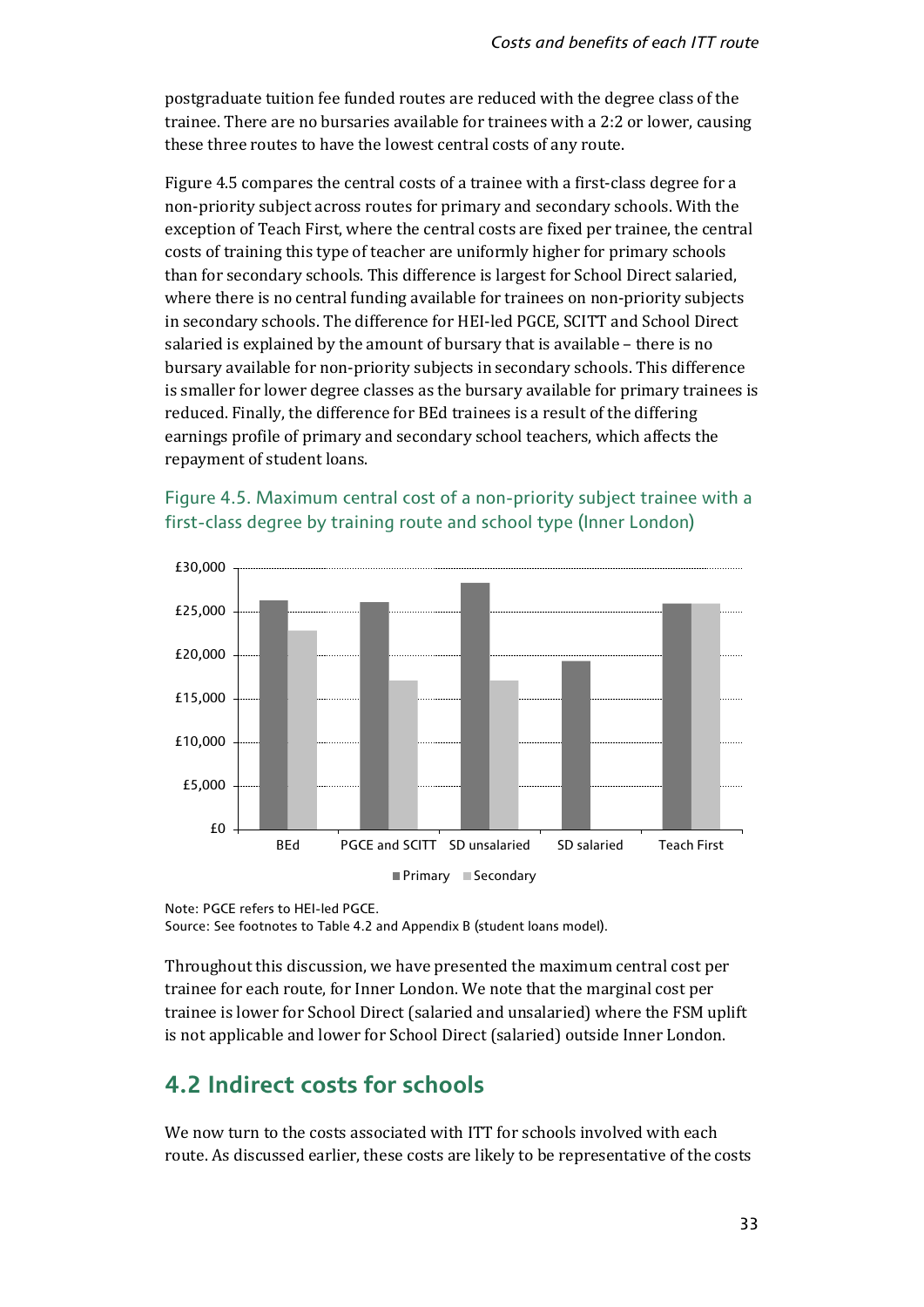for all schools involved with each route, but not for the population of schools more generally, given the apparent selection of schools into routes according to their capacity to support trainees and pre-existing pupil attainment.

Survey respondents were asked to report the time involved with the indirect costs associated with a specific trainee. These costs are: mentoring; observations by a qualified teacher, including feedback; lesson planning support; written assessment of the trainee; liaising with the ITT provider; liaising with schools; arranging training and observations; administration and paperwork (other than that involved with recruitment, which was asked about elsewhere in the survey); and 'other'. For each cost reported, the respondent was asked to provide the pay category of the lead staff member. The total cost per trainee per school is calculated by combining information on the time taken for each activity with information on average staff costs at the appropriate pay category from the School Workforce Census.[40](#page-38-0) We note that the costs calculated in this section do not necessarily imply that the staff involved in training are accordingly paid more by the school. Our aim is to provide estimates of the opportunity cost of training: the cost of the time taken that would otherwise be spent on alternative activities within the school, such as lesson planning, marking or extracurricular activities.

Table 4.3 shows the costs associated with ITT for primary schools. For reference, the mode pay scale refers to the pay category that is most often associated with each activity across schools in the survey, although costs for individual schools are calculated with reference to their own report of pay category. For example, staff on the upper pay scale are most likely to have responsibility for observations and lesson planning support, while leadership staff are most likely to have responsibility for all other activities. This is in contrast to secondary schools (shown in Table 4.4), where staff on the upper pay scale are most likely to have responsibility for all activities. This could reflect greater flexibility in the organisation of ITT in larger schools or a greater use of ITT for development of existing staff in secondary schools.

The largest cost associated with ITT for primary schools is mentoring, with an average cost of around £48 per week. There is some variation across terms: the cost of mentoring associated with School Direct salaried trainees, on average, falls from £39 per week in term 1 to £27 per week in term 3, consistent with development of the trainee throughout their training. Also, as expected, the average cost of liaising with the ITT provider is higher for School Direct salaried than for HEI-led PGCE (£17 per week compared with £11 per week).

<span id="page-38-0"></span> $40$  Pay categories are 'main', 'upper' and 'leadership' scales. Where available, information on average pay at the appropriate pay category at the school level (for primary schools) and department level (for secondary schools) is used. Where this information is not available, the average pay at the appropriate pay category at the school level (for secondary schools) and local authority level is used. Full details are provided in Appendix C.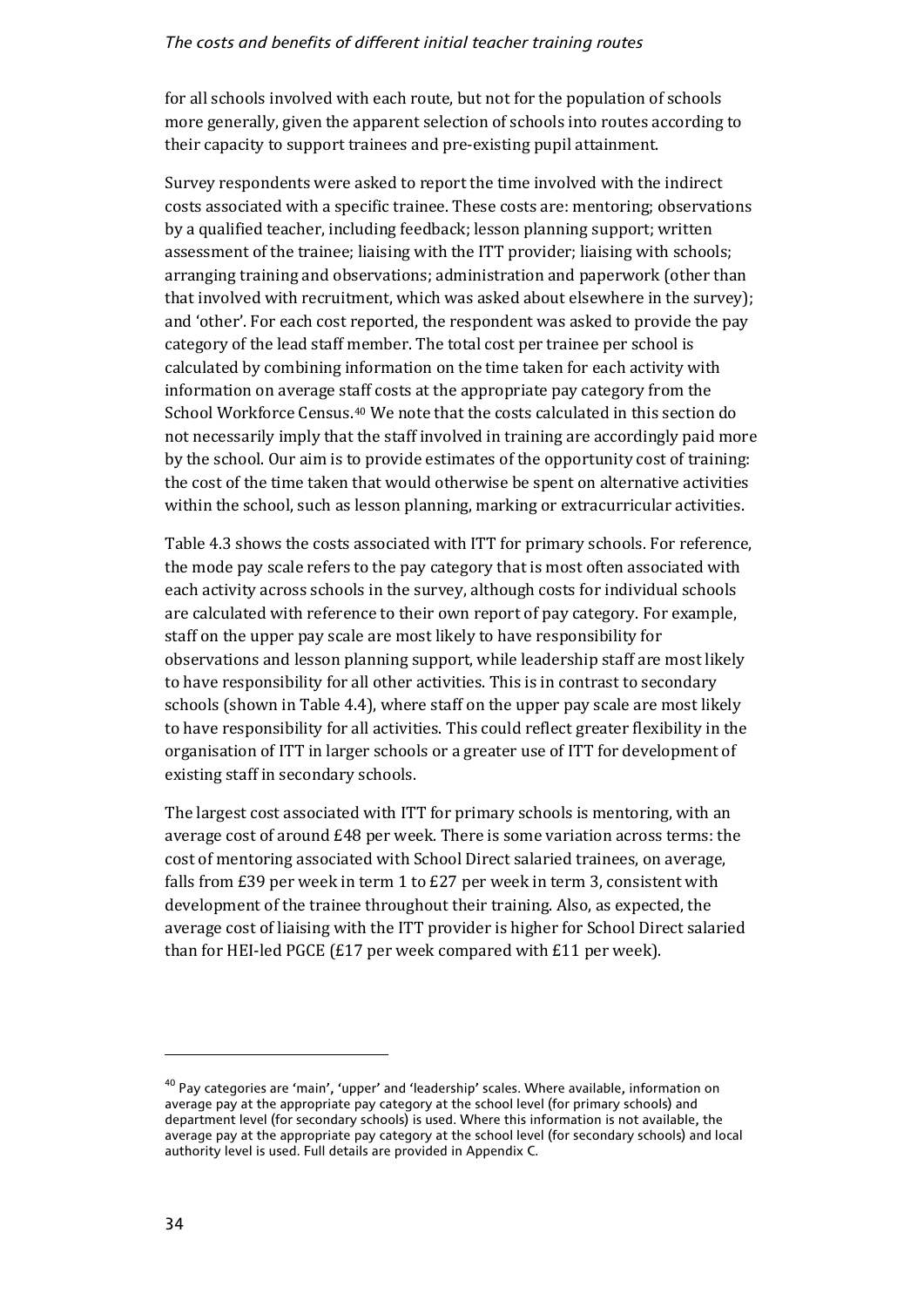| Indirect cost for schools                                | Mode pay<br>scale | Term | Term<br>2 | Term<br>3 | Average<br>for year |
|----------------------------------------------------------|-------------------|------|-----------|-----------|---------------------|
| Mentoring                                                | Leadership        | 49   | 41        | 44        | 48                  |
| Observations by qualified<br>teacher, including feedback | Upper             | 37   | 39        | 43        | 40                  |
| Lesson planning support                                  | Upper             | 36   | 34        | 32        | 36                  |
| Written assessment of trainee                            | Leadership        | 13   | 11        | 14        | 12                  |
| Liaising with ITT provider                               | Leadership        | 20   | 19        | 20        | 21                  |
| Admin/paperwork (other than<br>recruitment)              | Leadership        | 18   | 16        | 18        | 17                  |
| Arranging training/observations                          | Leadership        | 7    | 8         | 6         | 6                   |
| Liaising with other schools                              | Leadership        | 13   | 12        | 14        | 13                  |
| Other                                                    | Leadership        | 5    | 4         | 5         | 4                   |

### Table 4.3. Total costs associated with trainee (pounds per week): primary

Note: The total sample that responded to at least one indirect cost is 212. Where a cost is not reported by a school, we assume the value to be missing if the school has reported a cost of zero elsewhere in the question and to be zero if at least one cost was reported to be positive and no other costs were as zero. 'Mode pay scale' refers to the most common answer from survey respondents. Note that each trainee may not be present in each term. The 'average for year' is therefore the mean of each trainee's average costs per term for any terms in which they were present. For this reason, the 'average for year' need not lie between the minimum and maximum values for terms 1–3.

Source: Survey of primary schools.

# Table 4.4. Total costs associated with trainee (pounds per week): secondary

| Indirect cost for schools                                | Mode pay<br>scale | Term | Term<br>2      | Term<br>3                | Average<br>for year |
|----------------------------------------------------------|-------------------|------|----------------|--------------------------|---------------------|
| Mentoring                                                | Upper             | 35   | 36             | 33                       | 34                  |
| Observations by qualified<br>teacher, including feedback | Upper             | 64   | 64             | 57                       | 67                  |
| Lesson planning support                                  | Upper             | 26   | 24             | 19                       | 24                  |
| Written assessment of trainee                            | Upper             | 11   | 12             | 9                        | 11                  |
| Liaising with ITT provider                               | Upper             | 16   | 16             | 15                       | 16                  |
| Admin/paperwork (other than<br>recruitment)              | Upper             | 9    | 8              | 9                        | 8                   |
| Arranging training/observations                          | Upper             | 3    | 3              | 3                        | 3                   |
| Liaising with other schools                              | Upper             | 12   | 12             | 12                       | 12                  |
| Other                                                    | Upper             | 3    | $\overline{c}$ | $\overline{\phantom{a}}$ | 3                   |

Note: The total sample that responded to at least one indirect cost is 566. Where a cost is not reported by a school, we assume the value to be missing if the school has reported a cost of zero elsewhere in the question and to be zero if at least one cost was reported to be positive and no other costs were reported as zero. 'Mode pay scale' refers to the most common answer from survey respondents. Note that each trainee may not be present in each term. The 'average for year' is therefore the mean of each trainee's average costs per term for any terms in which they were present. For this reason, the 'average for year' need not lie between the minimum and maximum values for terms 1–3.

Source: Survey of secondary schools.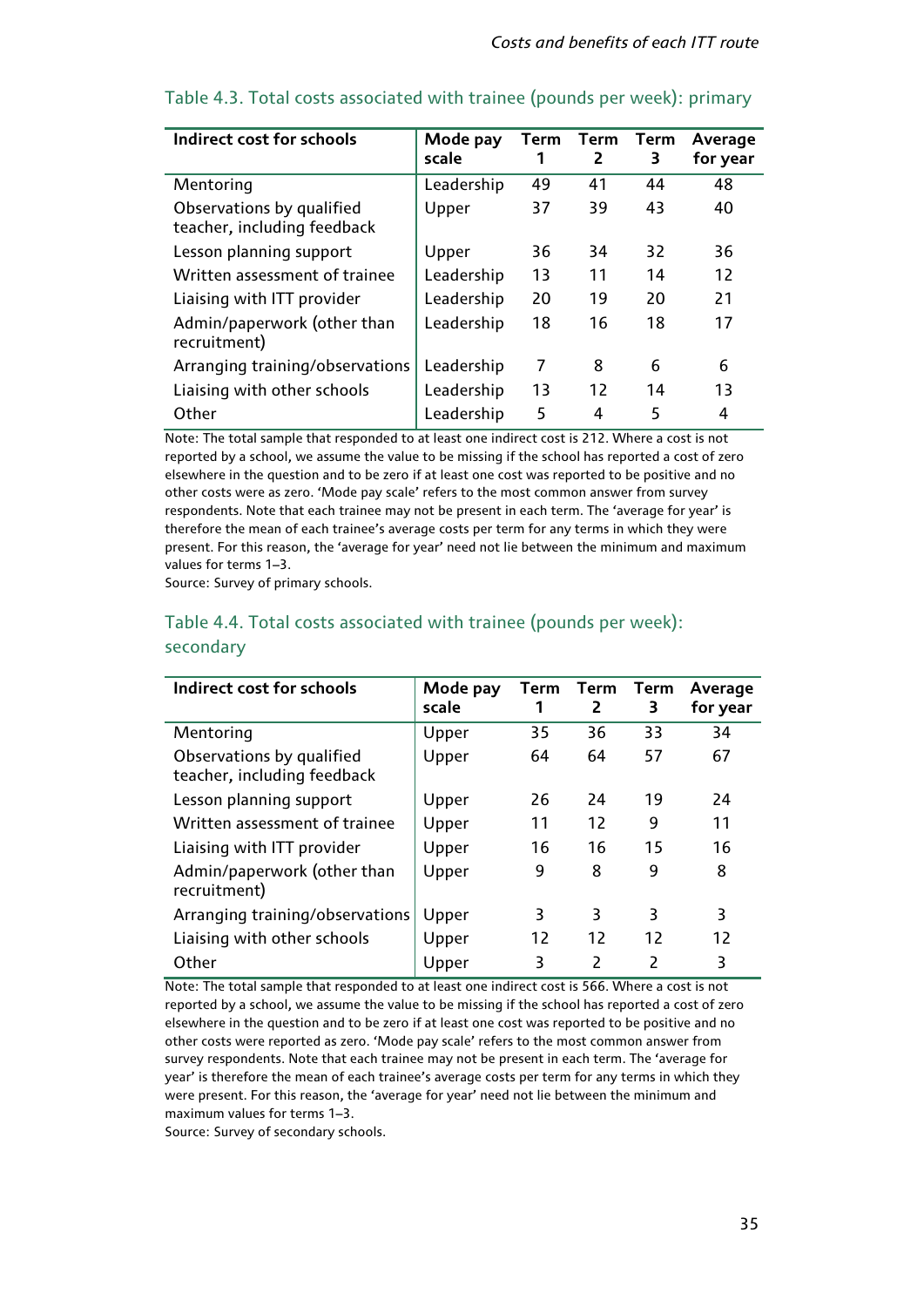Unfortunately, it is not possible to separate the cost of 'observations' and 'feedback' from the activity 'observations by a qualified teacher, including feedback'. This is problematic if providing 'feedback' takes place outside teaching hours while 'observations' take place during normal teaching hours (so an additional opportunity cost is not incurred). The time taken for 'observations by a qualified teacher, including feedback' appears to be distinct from time for timetabled teaching with direct supervision, which implies that the observation is a dedicated activity for the qualified teacher and may be outside their scheduled teaching hours. This is especially likely for Teach First trainees and School Direct salaried trainees, who need not be employed as supernumerary and therefore may have their own timetabled classes. We therefore include this cost reported by respondents in our final calculation of total cost.[41](#page-40-0)

The cost of observations is the largest cost for secondary schools, on average, and higher than the average cost reported in primary schools, although the cost of other activities is generally lower, perhaps due to the allocation of less senior staff to the activity. The cost of observations varies between routes, and is significantly lower for Teach First trainees (on average £29 per week) than for HEI-led PGCE trainees (on average £81 per week).

Table 4.5 presents the total cost per route for primary schools and Table 4.6 presents the equivalent figures for secondary schools. In both primary and secondary schools, the total indirect cost associated with specific trainees varies more within route than between routes: the mean and median values are similar across routes, while the variation within route is large – the  $25<sup>th</sup>$  and  $75<sup>th</sup>$ percentiles are around £100 and £250 per week for HEI-led PGCE trainees, for example.[42](#page-40-1) The exception is Teach First trainees, who have significantly lower indirect costs, on average, than HEI-led PGCE trainees in secondary schools. This difference is driven by the difference in the cost of observations between these routes.

What factors influence the large variation in cost per week associated with trainees? The findings discussed above remain true once we account for any differences in the characteristics of schools responding about each route, suggesting that observable school characteristics such as Ofsted rating and prior pupil attainment and progress do not in general affect the costs associated with hosting trainees.[43](#page-40-2) One exception is that costs are higher for secondary schools

<span id="page-40-0"></span> $41$  It is also possible that the 'observations by qualified teacher, including feedback' includes time from ITT providers. This is unlikely though, as the respondent was asked to give the pay category of the lead staff member involved with the activity.

<span id="page-40-1"></span> $42$  The 25<sup>th</sup> percentile is the point where one-quarter of respondents have a value below this level. The 75<sup>th</sup> percentile is the point where one-quarter of respondents have a value above this level.

<span id="page-40-2"></span> $43$  We account for the following school characteristics: Ofsted grade for overall effectiveness, quintiles for the proportions of teachers with tenure below one year and between one and two years, quintiles for average pupil attainment, and type of school (academy converter, academy sponsor led, community, foundation, and voluntary aided/controlled).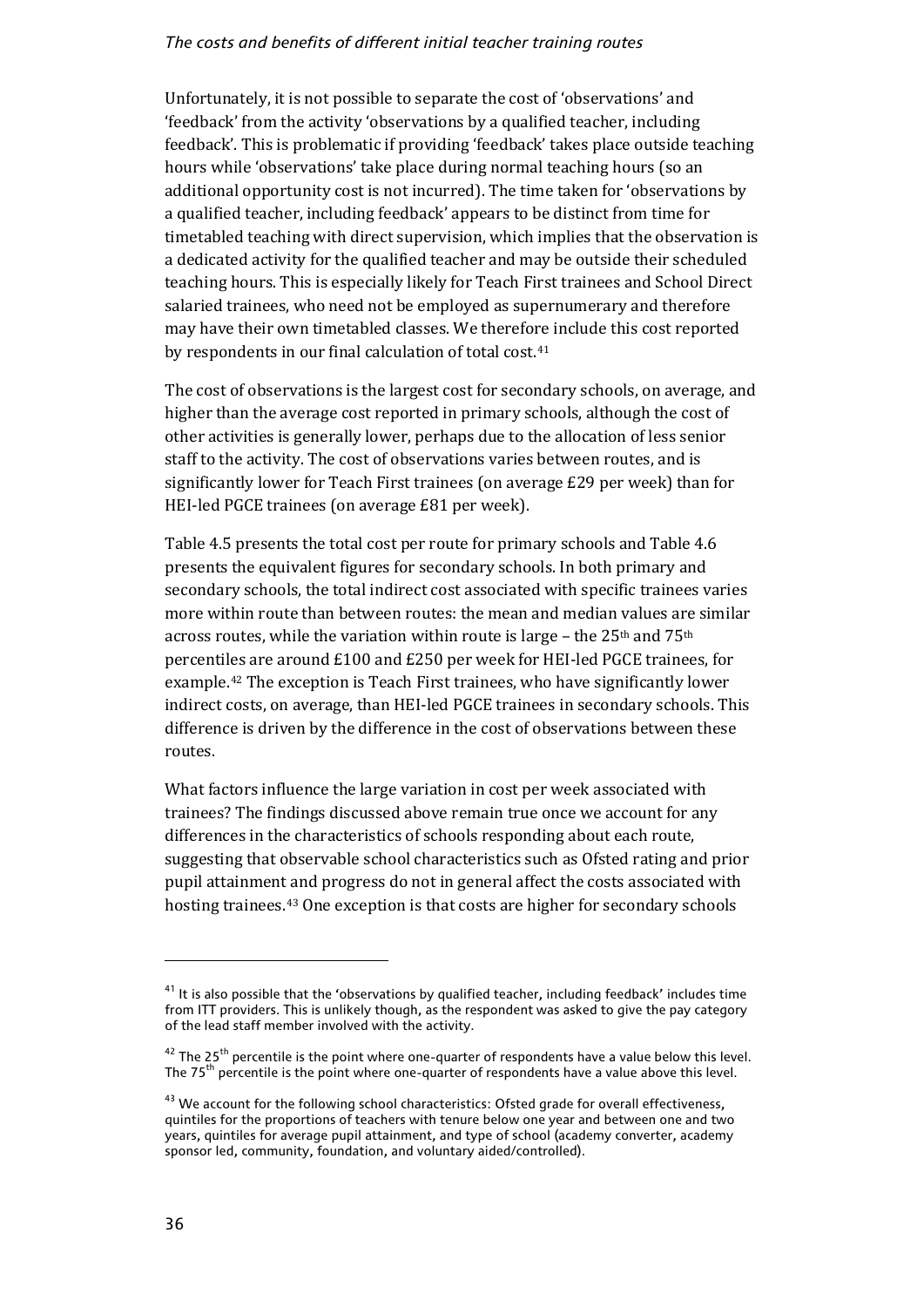with lower prior pupil attainment, conditional on everything else, but this does not change the overall conclusions given above.

Costs also seem to be independent of the characteristics of the trainee: we account for degree class (where observed) and the perception of trainee quality as discussed in Section 3.1.

| Route                              | N  | Mean  | Min  | 25 <sup>th</sup> | 50 <sup>th</sup> | $75^{\text{th}}$ | Max     |
|------------------------------------|----|-------|------|------------------|------------------|------------------|---------|
| <b>BEd</b>                         | 23 | 195.9 | 38.3 | 75.2             | 117.1            | 162.3            | 1,225.0 |
| <b>HEI-led PGCE</b>                | 40 | 194.1 | 47.4 | 102.7            | 154.1            | 254.3            | 484.5   |
| <b>GTP</b>                         | 16 | 184.3 | 44.6 | 108.6            | 151.3            | 271.1            | 365.9   |
| <b>School Direct</b><br>salaried   | 34 | 190.9 | 72.2 | 108.3            | 152.4            | 203.2            | 845.0   |
| <b>School Direct</b><br>unsalaried | 18 | 213.6 | 33.5 | 109.2            | 176.1            | 287.5            | 617.2   |
| <b>SCITT</b>                       | 28 | 191.7 | 51.4 | 117.3            | 184.0            | 2312             | 444.0   |

Table 4.5. Total cost per route (pounds per week): primary

Note: Very large costs reported are driven by high time reported for a few activities in each case, most commonly for mentoring and observations, rather than high wages. It is unlikely that the same activity has been recorded under multiple activities for these schools, as the times reported vary. Hours are presented in Appendix Table C.2.

Source: Survey of primary schools.

| Route                              | N   | Mean  | Min  | 25 <sup>th</sup> | 50 <sup>th</sup> | $75^{\text{th}}$ | Max   |
|------------------------------------|-----|-------|------|------------------|------------------|------------------|-------|
| <b>HEI-led PGCE</b>                | 198 | 185.6 | 5.5  | 96.8             | 144.0            | 227.9            | 877.2 |
| <b>Teach First</b>                 | 27  | 138.0 | 27.4 | 54.4             | 94.8             | 198.2            | 559.0 |
| <b>GTP</b>                         | 52  | 147.9 | 32.0 | 77.8             | 120.0            | 184.5            | 504.7 |
| <b>School Direct</b><br>salaried   | 54  | 187.6 | 10.5 | 73.4             | 114.5            | 228.1            | 975.5 |
| <b>School Direct</b><br>unsalaried | 58  | 178.0 | 25.9 | 96.4             | 143.0            | 233.7            | 569.3 |
| <b>SCITT</b>                       | 26  | 161.8 | 60.5 | 90.7             | 147.5            | 209.6            | 379.3 |

## Table 4.6. Total cost per route (pounds per week): secondary

Note: Very large costs reported are driven by high time reported for a few activities in each case, most commonly for mentoring and observations, rather than high wages. It is unlikely that the same activity has been recorded under multiple activities for these schools, as the times reported vary. Hours are presented in Appendix Table C.3.

Source: Survey of secondary schools.

# **4.3 Benefits for schools**

Respondents to the primary and secondary subject leader questionnaires were asked to report the extent to which the specific trainee in their recent experience brought a number of benefits to their school/department. These benefits are: provision of fresh teaching ideas; continuing professional development (CPD) opportunities; extra capacity; financial benefit; recruitment (whether the school expects to hire the trainee on qualification); and any other benefit. The specific trainee was the same throughout the questions relating to perceived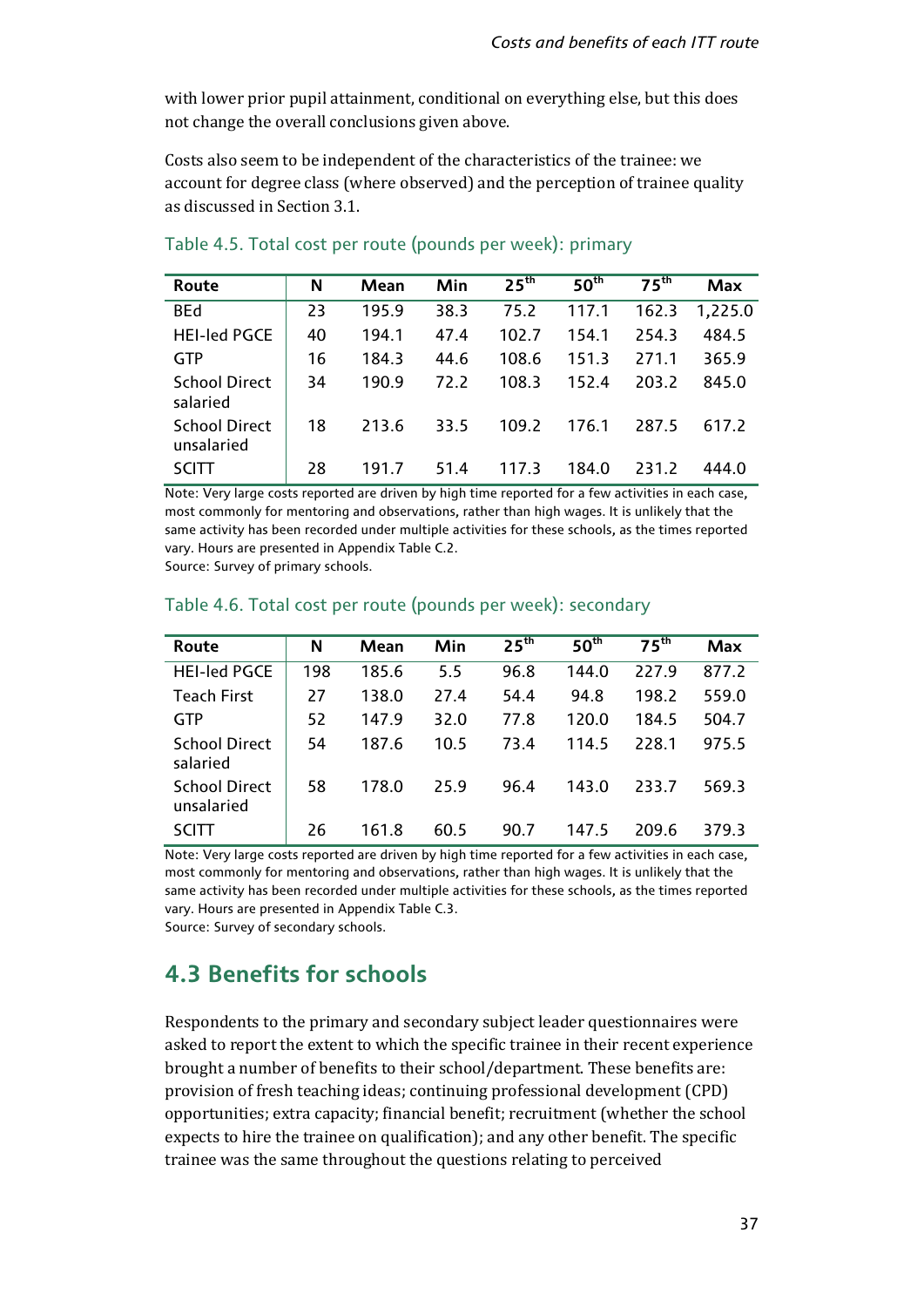characteristics of the trainee and costs associated with their training in the school/department (excluding central costs for the school reported by the ITT co-ordinator). We can therefore explore the relationship between the benefits reported and these factors.

Table 4.7 shows the percentage of respondents to the primary school survey who reported that they 'agree' or 'strongly agree' that the specific trainee brought each benefit to the school.

| Route                                      | <b>BEd</b> | HEI-<br>led<br><b>PGCE</b> | <b>GTP</b> | <b>School</b><br><b>Direct</b><br>salaried | <b>School</b><br><b>Direct</b><br>unsalaried | <b>SCITT</b> |
|--------------------------------------------|------------|----------------------------|------------|--------------------------------------------|----------------------------------------------|--------------|
| Provided fresh<br>teaching ideas           | 74         | 63                         | 94         | 70                                         | 78                                           | 80           |
| Provided CPD<br>opportunities              | 64         | 62                         | 83         | 66                                         | 74                                           | 76           |
| Gave the school<br>extra capacity          | 62         | 48                         | 78         | 71                                         | 74                                           | 60           |
| Expect to hire                             | 18         | 23                         | 71         | 71                                         | 63                                           | 62           |
| <b>Financial benefit</b><br>for the school | 31         | 23                         | 39         | 32                                         | 44                                           | 27           |
| Other                                      | 56         | 61                         | 89         | 90                                         | 69                                           | 62           |

Table 4.7. Summary of benefits to the school (percentage reporting 'strongly agree' or 'agree'): primary

Note: 'CPD' refers to continuing professional development. Source: Survey of primary schools.

There are noticeable and significant differences between university-based and school-based routes in the percentage of respondents who agree that they expect to hire the trainee after qualification. This suggests that these routes are, to some extent, being used as extended job interviews, and perhaps to help future recruitment or offset the school's cost of recruitment (although Table 3.3 showed that primary schools involved with school-based routes were not likely to have significantly different staff composition indicative of high teacher turnover or vacancy rates). Given the guidance from NCTL that it expects 'the school or partnership of schools to have a clear capacity to employ the trainees when they successfully complete their training programme',<sup>[44](#page-42-0)</sup> it is perhaps surprising that the percentage of schools that expect to hire their specific School Direct salaried trainees is around 70% (rather than higher). Schools are significantly less likely to expect to hire trainees with lower than 'very good' potential to be a good teacher. These relationships hold conditional on school characteristics, suggesting that school characteristics do not influence the expectation to hire over and above the ITT route the school has chosen. (These relationships also hold conditional on trainee characteristics, although there is a significant

<span id="page-42-0"></span><sup>44</sup> [https://www.gov.uk/government/uploads/system/uploads/attachment\\_data/file/237266/](https://www.gov.uk/government/uploads/system/uploads/attachment_data/file/237266/School_Direct_Manual_V6_0.pdf) School\_Direct\_Manual\_V6\_0.pdf.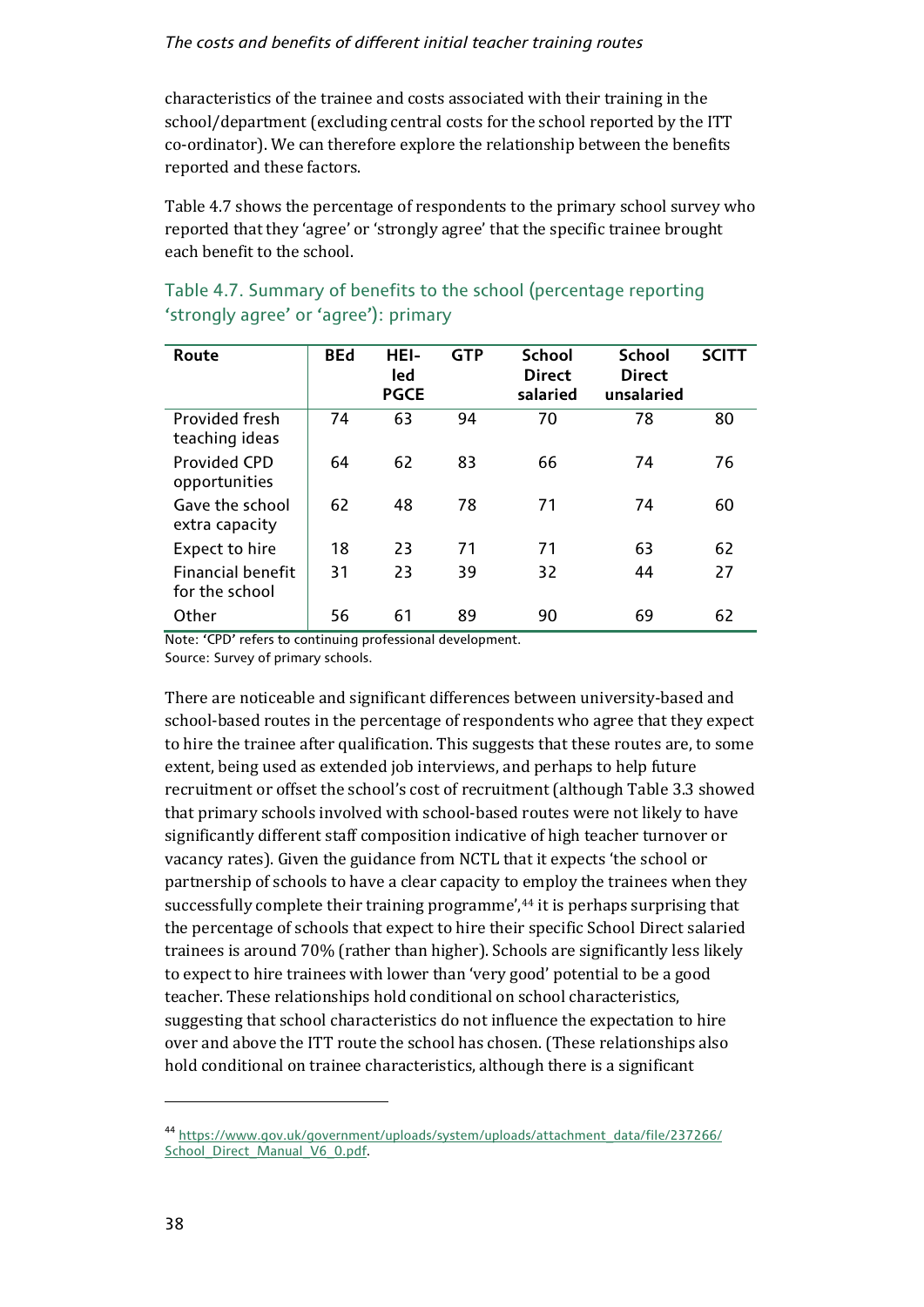relationship between the trainee's perceived potential and the expectation to hire.)

GTP trainees are significantly more likely to provide fresh teaching ideas to the school than HEI-led PGCE and School Direct salaried trainees. This is surprising, as HEI-led PGCE trainees may be expected to bring teaching ideas from their university-based elements of training, while School Direct salaried is the most similar route to the GTP route and so the benefits of these trainees would be hypothesised to be the most similar. Unfortunately, it is not possible to repeat this analysis for HEI-led PGCE and BEd trainees with more experience (on their second or third school placement) to determine whether the contribution of ideas varies with the experience of multiple schools. The relationships hold conditional on trainee characteristics (with trainees with 'very poor' potential to be a good teacher significantly less likely to provide fresh teaching ideas than those with 'very good' potential) but are no longer statistically significant once we account for school characteristics.

GTP trainees are significantly more likely to provide CPD opportunities to existing members of staff than HEI-led PGCE and School Direct salaried trainees (with 83% of respondents agreeing compared with 62% and 66% respectively), but these significant differences do not remain once we account for trainee and school characteristics, suggesting that the type of GTP trainee, rather than the route itself, leads to additional CPD opportunities. GTP trainees are also significantly more likely to provide the school with extra capacity than HEI-led PGCE and School Direct salaried and unsalaried trainees – HEI-led PGCE trainees are the least likely to provide extra capacity in the school during their placement, with under half of respondents agreeing that this is a benefit. These significant differences hold conditional on trainee and school characteristics, suggesting that the structure of the GTP route, rather than the characteristics of the trainees and schools associated with it, explain the additional school capacity.

Specific trainees are less likely to bring financial benefit to the school if they have poor potential to be a good teacher, relative to 'very good' potential. This suggests that perceived costs and benefits vary with trainee characteristics, in contrast to the total indirect costs calculated in Section 4.2, which showed no significant variation with trainee characteristics. Conditional on trainee and school characteristics, School Direct unsalaried trainees are significantly more likely to bring a financial benefit to the school than BEd, HEI-led PGCE and School Direct salaried trainees, while School Direct salaried trainees are significantly more likely to bring a financial benefit than HEI-led PGCE trainees (of whom just over one-fifth are felt to bring a financial benefit to the school). The differences between the School Direct salaried and unsalaried routes are interesting: primary schools receive funding directly from NCTL almost equivalent to the required salary for the School Direct salaried trainee (slightly less for non-maths specialist trainees), and later analysis shows that the contribution to teaching (without direct supervision) is slightly higher for School Direct salaried trainees. Differences in the percentage of respondents who agree that trainees bring a financial benefit to the school may therefore relate to the proportion of the grant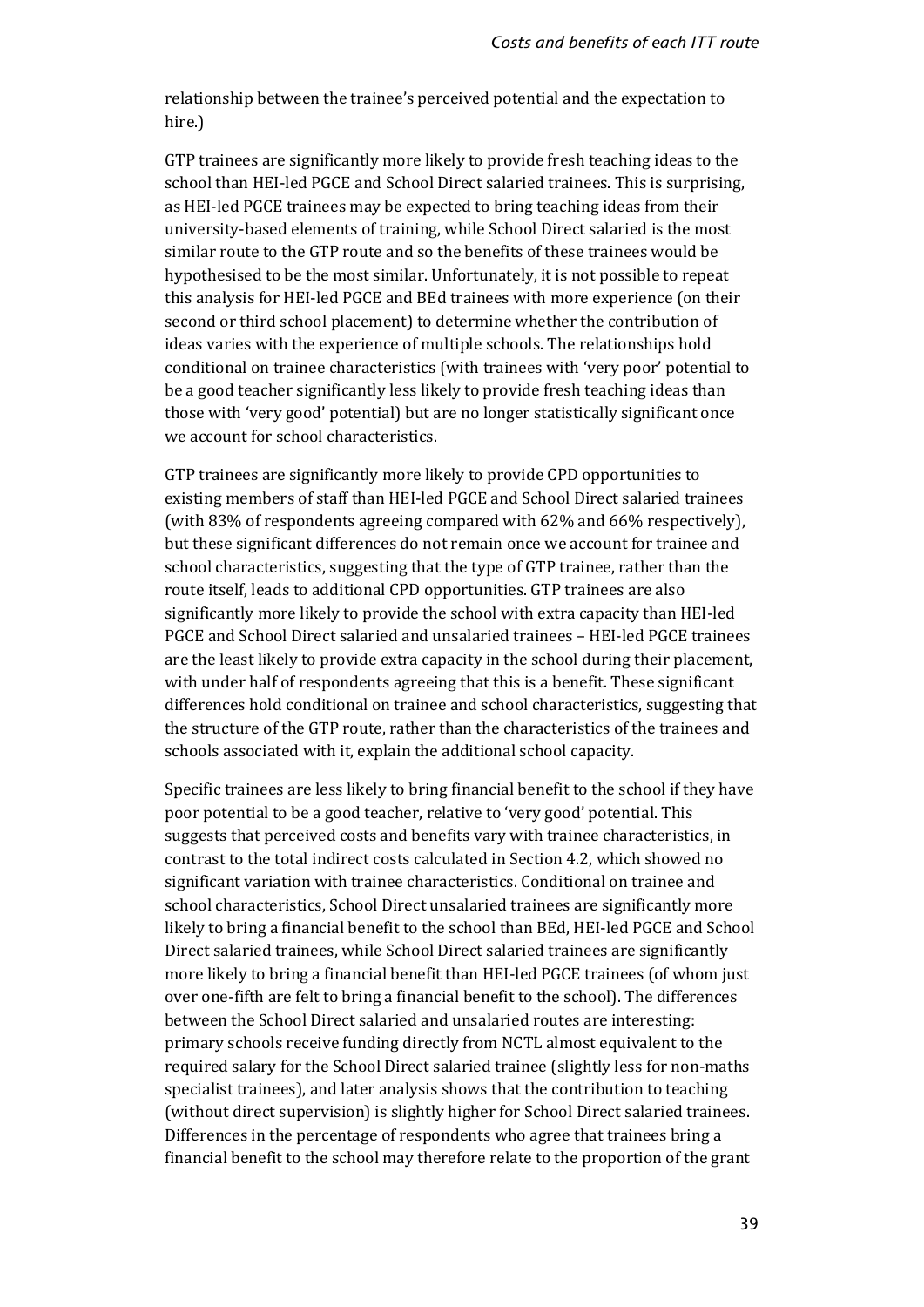from NCTL that must be paid to the ITT partner for School Direct salaried trainees, or to differences between respondents in the understanding of funding.

Table 4.8 shows the percentage of respondents to the secondary subject leader questionnaire who report 'agree' or 'strongly agree' to each benefit associated with the specific trainee in their department.

| Route                                      | HEI-<br>led<br><b>PGCE</b> | <b>Teach</b><br><b>First</b> | <b>GTP</b> | <b>School</b><br><b>Direct</b><br>salaried | <b>School</b><br><b>Direct</b><br>unsalaried | <b>SCITT</b> |
|--------------------------------------------|----------------------------|------------------------------|------------|--------------------------------------------|----------------------------------------------|--------------|
| Provided fresh<br>teaching ideas           | 77                         | 69                           | 80         | 56                                         | 70                                           | 69           |
| Provided CPD<br>opportunities              | 59                         | 51                           | 75         | 59                                         | 65                                           | 66           |
| Gave the school<br>extra capacity          | 43                         | 43                           | 58         | 56                                         | 47                                           | 49           |
| Expect to hire                             | 28                         | 59                           | 56         | 52                                         | 35                                           | 34           |
| <b>Financial benefit</b><br>for the school | 30                         | 35                           | 27         | 18                                         | 26                                           | 26           |
| Other                                      | 62                         | 63                           | 68         | 62                                         | 68                                           | 65           |

# Table 4.8. Summary of benefits to the school (percentage reporting 'strongly agree' or 'agree'): secondary

Note: 'CPD' refers to continuing professional development. Source: Survey of secondary schools.

As for primary schools, for secondary schools there is a clear significant difference in the percentage of respondents who expect to hire the trainee between university-based routes (in this case HEI-led PGCE only) and schoolbased routes (excluding School Direct unsalaried trainees, where the percentage is not significantly different from that for HEI-led PGCE trainees). Teach First trainees are the most likely to have a strong expectation of being hired, significantly more even than for School Direct salaried trainees, who NCTL expects to be employed by the school or partnership following qualification, as noted earlier. In fact, Teach First trainees are expected to remain in the school for at least one year following qualification, so it is perhaps surprising that the perc[ent](#page-44-0)age of respondents who expect to hire the trainee is not higher than 59%.45 As in primary schools, these differences hold conditional on trainee and school characteristics, suggesting that characteristics of the route rather than trainee and/or school characteristics of those that choose school-based routes account for the largest proportion of the difference in the expectation to hire. Those with 'very good' potential to be a good teacher are significantly more likely to be expected to be hired, however, suggesting that hosting a trainee from any route can aid recruitment if a trainee has good potential.

<span id="page-44-0"></span> $45$  Respondents may interpret the question as referring to after the two-year placement, which should have been (but was not) stated clearly in the survey question. Alternatively, the 59% could reflect expectations about whether the trainee will complete their two-year placement at the school.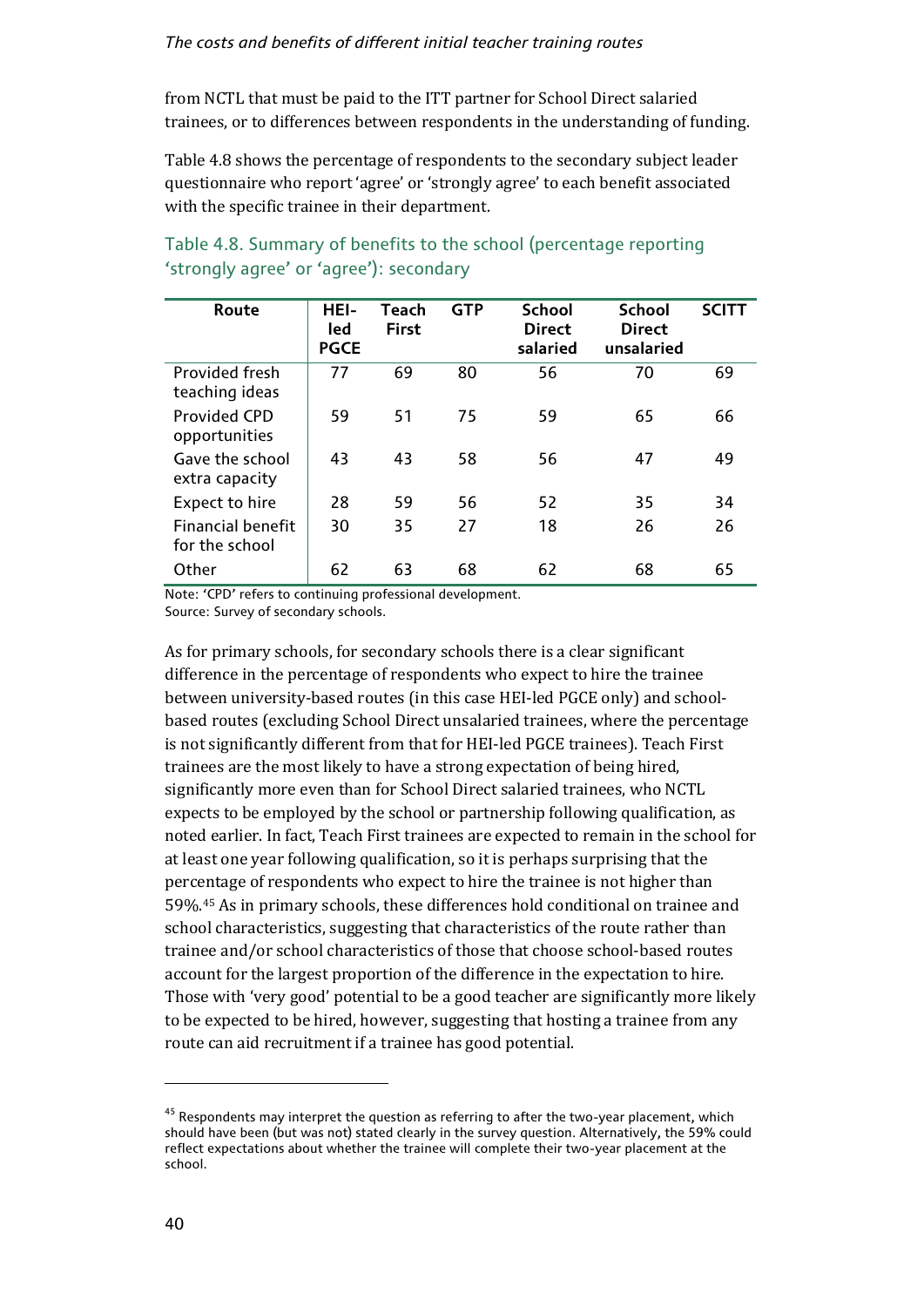As with primary schools, GTP trainees are the most likely to be reported to provide fresh teaching ideas, significantly more than School Direct salaried trainees, which is again surprising given the similarity of the routes. In contrast to primary schools, HEI-led PGCE trainees are statistically significantly more likely to provide fresh teaching ideas than School Direct salaried trainees. These differences hold conditional on trainee characteristics.

Trainees with 'very good' potential as a teacher are also significantly more likely to provide CPD opportunities for existing staff in secondary school departments. GTP trainees are significantly more likely to provide CPD opportunities than HEIled PGCE and Teach First trainees. For HEI-led PGCE trainees, this significant difference is accounted for by variation in the potential to be a good teacher across routes (as HEI-led PGCE trainees are reported to have lower potential, on average) and by school characteristics for Teach First suggesting that the type of school that hosts Teach First trainees (typically more disadvantaged, as shown in Section 3.2) is less likely to have the capacity or ability for existing staff to gain from the presence of the trainee.

Similarly, GTP trainees are the most likely to provide the department with extra capacity, significantly more so than HEI-led PGCE trainees even conditional on trainee and school characteristics. This pattern was also evident for primary schools, although the contribution to capacity was more common, on average, for all routes, suggesting that this benefit (or motivation for taking trainees) is higher for primary schools in general. Again, trainees with better potential to be good teachers are significantly more likely to provide extra capacity for the department.

Subject leaders are most likely to report that Teach First trainees bring a financial benefit, significantly more so than School Direct salaried trainees. It would be interesting to explore whether this finding varies between subjects, where the amount of funding for the School Direct salaried trainee provided by NCTL varies: funding provided is sufficient to cover the salary and the majority of funding required by the ITT provider for high-priority subjects, and around £2,000 lower than the salary required in other-priority subjects. Unfortunately, the sample size of the survey prohibits this analysis, but accounting for whether the subject is high-priority, other-priority or non-priority does not affect the results. One may also expect variation between maintained and academy schools, as academy schools are not bound by the same salary requirement, but the significant difference holds conditional on school characteristics including school type.

# **4.4 Comparison of costs and benefits for schools**

As discussed in Section 4.2, the survey for primary and secondary schools collected detailed information on the costs associated with ITT for schools and/or departments. In addition, information on the extent and variation in benefits for schools and/or departments was collected; this provides some information on schools' motivations for participating in ITT (discussed in Section 4.3). However, the benefits associated with ITT routes are difficult to convert into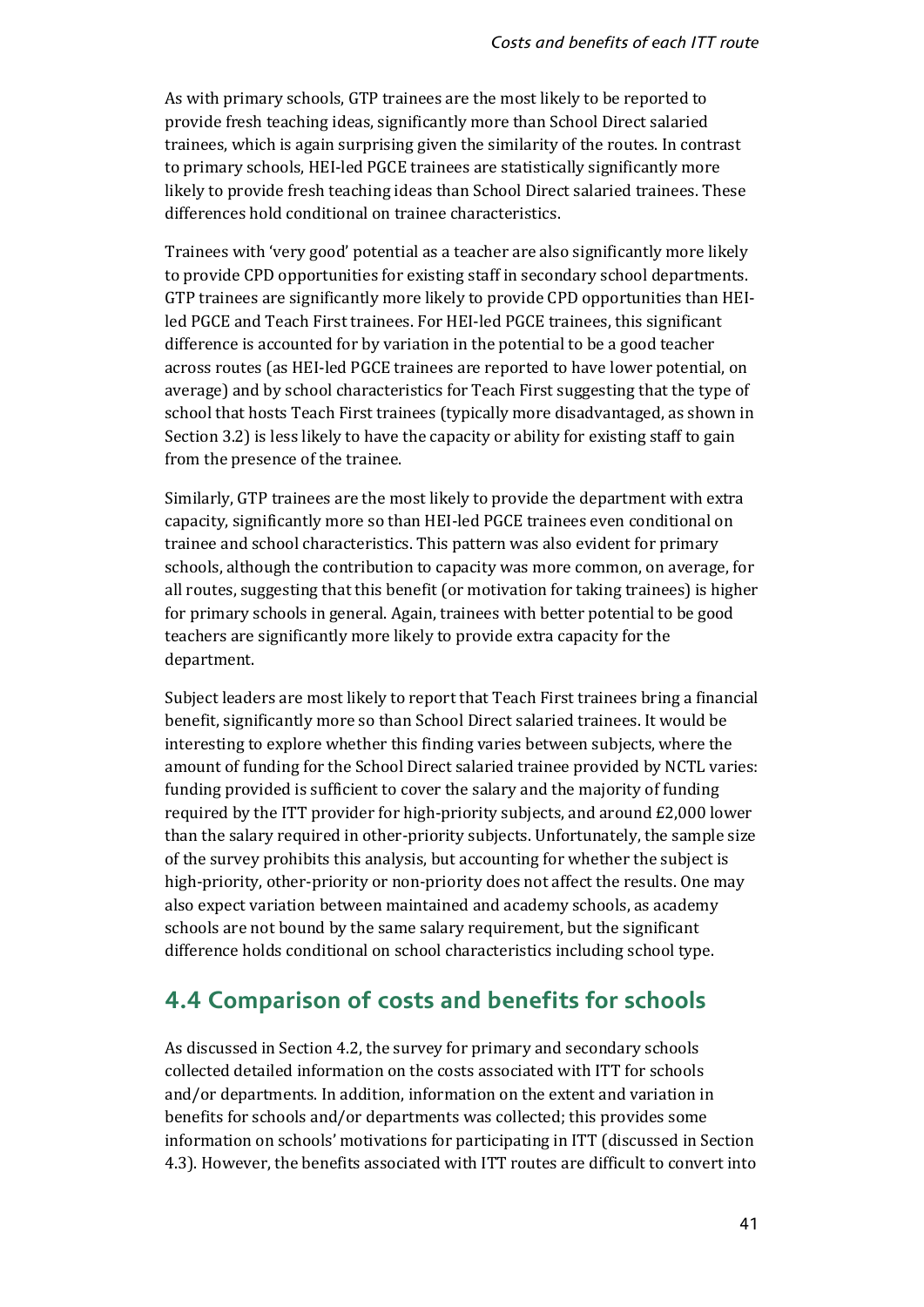a monetary value, which is necessary to provide an overall assessment of the net benefit for schools and/or departments associated with ITT through different routes.

The survey therefore asked respondents to consider whether the benefit for their school or department was greater than, equal to or less than the cost associated with the route, and whether this was to a 'large', 'some' or 'small' extent. In contrast to previous questions, respondents were asked to respond to this question for each ITT route in their experience, rather than the route of the specific trainee only. This enables a comparison of costs and benefits between routes within schools, which will be discussed shortly.

We first concentrate on the percentage of respondents who reported that benefits were greater than the costs, for the route associated with the specific trainee.[46](#page-46-0)

| Route                           | <b>Benefit</b> ><br>Cost | $Benefit =$<br>Cost | <b>Benefit &lt;</b><br>Cost | N  |
|---------------------------------|--------------------------|---------------------|-----------------------------|----|
|                                 | (%)                      | (% )                | (%)                         |    |
| <b>BEd</b>                      | 58                       | 19                  | 22                          | 38 |
| <b>HEI-led PGCE</b>             | 40                       | 31                  | 29                          | 58 |
| <b>GTP</b>                      | 72                       | 22                  | 6                           | 18 |
| <b>School Direct salaried</b>   | 54                       | 17                  | 29                          | 41 |
| <b>School Direct unsalaried</b> | 63                       | 22                  | 15                          | 27 |
|                                 | 68                       | 16                  | 16                          | 39 |

Table 4.9. Net benefit for school: the perceived costs and benefits to schools (primary)

Source: Survey of primary schools.

Table 4.9 shows that the HEI-led PGCE route is least likely to be rated as having benefits greater than costs: 40% of respondents reported that benefits were greater than costs, while 29% reported that benefits were less than costs. The largest variance is for the School Direct salaried route, where 54% reported that benefits were greater than costs, while 29% (the same as for the HEI-led PGCE route) reported that benefits were less than costs. The GTP route is most likely to be stated to have benefits greater than costs, but only significantly more so than the HEI-led PGCE route. BEd, School Direct unsalaried and SCITT routes are also significantly more likely to have this positive rating than the HEI-led PGCE route.

The estimated differences between these routes and the HEI-led PGCE routes decline in magnitude once trainee characteristics are accounted for, suggesting that at least some of the difference in whether benefits are greater than costs

<span id="page-46-0"></span> $46$  This is so we can relate the probability that benefits are reported to be greater than costs to characteristics of the trainee and school, in order to separate the net benefit of the route from other factors.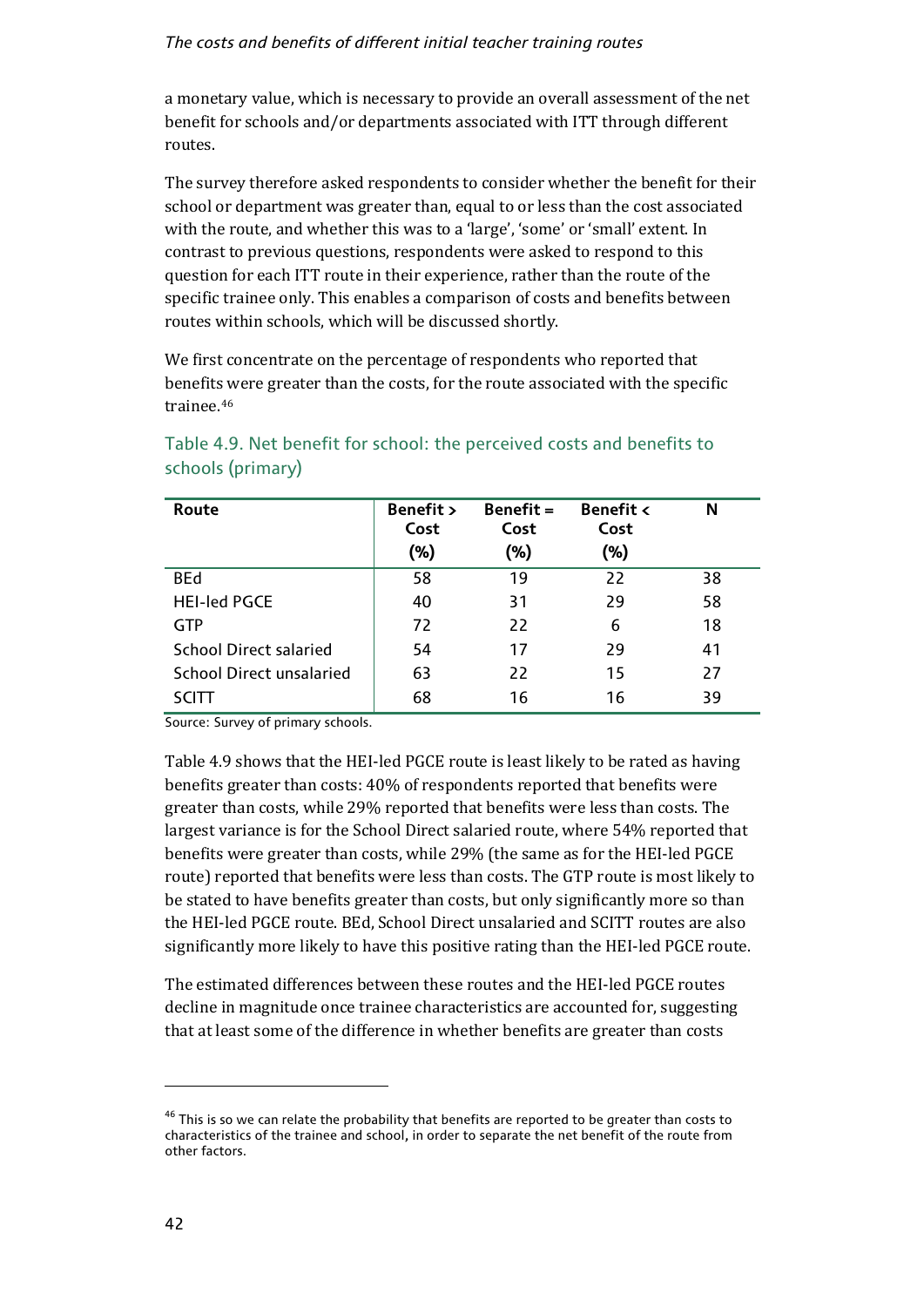between HEI-led PGCE and other routes is due to the characteristics of these trainees.

Whether benefits are greater than costs for each route is significantly related to the specific benefits that are reported – in particular, whe[the](#page-47-0)r the school expects to hire the trainee – conditional on trainee characteristics.47 The differences between routes are no longer significant conditional on trainee characteristics and the benefits reported for the specific trainee. The cost per week associated with the trainee, and other school characteristics, do not appear to influence whether benefits are thought to outweigh costs, confirming that the variation between (and within) routes is primarily due to the benefits associated with the route and the specific trainee.

| Route                         | Benefit ><br>Cost | $Benefit =$<br>Cost |     | Ν   |
|-------------------------------|-------------------|---------------------|-----|-----|
|                               | (%)               | (%)                 | (%) |     |
| <b>HEI-led PGCE</b>           | 50                | 30                  | 20  | 283 |
| <b>Teach First</b>            | 61                | 19                  | 19  | 34  |
| GTP                           | 65                | 22                  | 13  | 63  |
| <b>School Direct salaried</b> | 48                | 22                  | 29  | 60  |
| School Direct unsalaried      | 52                | 21                  | 27  | 76  |
|                               | 46                | 32                  | 22  | 39  |

Table 4.10. Net benefit for departments: the perceived costs and benefits to departments (secondary subject leaders)

Source: Survey of secondary schools (subject leaders in up to six departments per school).

Table 4.10 presents the equivalent information for secondary school subject leaders, who also responded regarding a specific trainee in other parts of the survey. As for primary school respondents, GTP has the highest percentage of respondents reporting that benefits are greater than costs (significantly more so than for HEI-led PGCE, which again has one of the lowest percentages). The variation for School Direct salaried is again high, with around half of respondents reporting that benefits are greater than costs and almost 30% reporting that benefits are less than costs. Unlike primary schools, this high variation is also present for the School Direct unsalaried route. Just over 60% of secondary subject leaders report that the benefit of Teach First outweighs the cost, compared with around 20% reporting that the benefit is lower than the cost.

As with primary schools, the rating of the specific trainee's potential to be a good teacher is significantly related to whether benefits are reported to be greater than costs for this route. The difference between GTP and HEI-led PGCE routes remains significant and similar in magnitude once trainee characteristics are

<span id="page-47-0"></span> $47$  Although the potential to be a good teacher is significantly related to whether benefits are reported to be greater than costs, this no longer holds once the specific benefits are accounted for. This suggests that the benefits of a trainee come through the benefits they bring to the school rather than through their characteristics alone.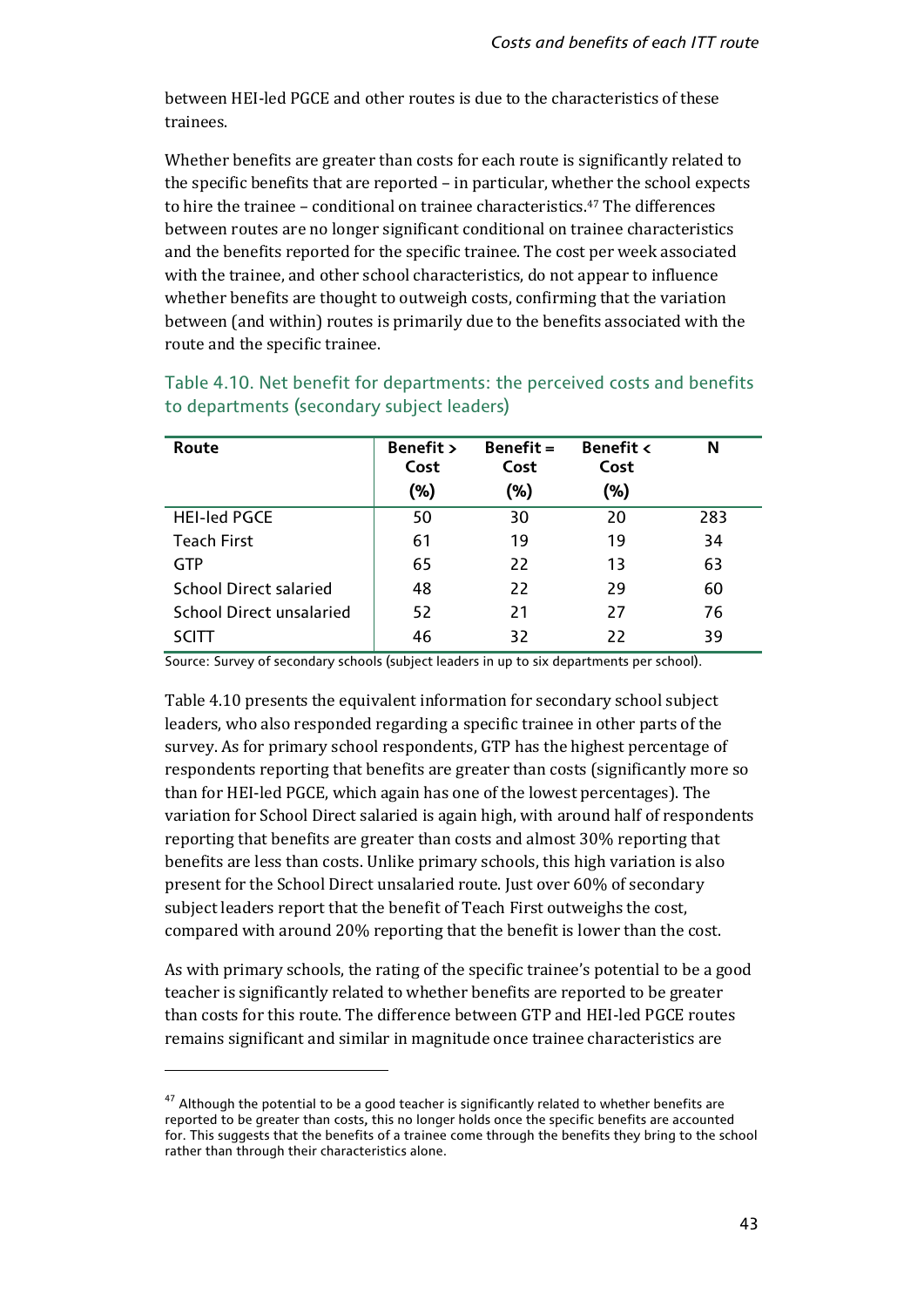accounted for, suggesting that features of the ITT routes contribute to this difference. Accounting for the specific benefits reported (in particular, the contribution made to teaching ideas) reduces the magnitude of the difference further, suggesting that specific benefits, rather than general characteristics of the training routes, influence the net benefit to schools.

Again as for primary schools, the calculated cost per week and school characteristics are largely unrelated to whether benefits are reported to be greater than costs.

Secondary subject leaders were asked to focus on the benefits relative to costs for their department. Secondary ITT coordinators were instead asked to focus on the central benefits relative to costs for the school. These are reported in Table 4.11. The ranking of routes between subject leaders and ITT coordinators is broadly similar, with the highest percentage of respondents reporting that benefits were greater than costs for GTP, and a high proportion for Teach First, although there are some differences: the HEI-led PGCE route is rated relatively highly, which may reflect differences in the allocation of funding and staff time between central and department levels at the school. This is supported by the observation that benefits are more likely to outweigh costs for all routes when reported by the ITT coordinator than when reported by the subject leader, with the exception of School Direct salaried.

| Route                              | <b>Benefit</b> ><br>Cost | <b>Benefit =</b><br>Cost | <b>Benefit &lt;</b><br>Cost | N  |
|------------------------------------|--------------------------|--------------------------|-----------------------------|----|
|                                    | (%)                      | (%)                      | $(\%)$                      |    |
| <b>HEI-led PGCE</b>                | 65                       | 27                       | 9                           | 82 |
| <b>Teach First</b>                 | 62                       | 26                       | 12                          | 34 |
| <b>GTP</b>                         | 75                       | 13                       | 13                          | 8  |
| <b>School Direct</b><br>salaried   | 51                       | 16                       | 33                          | 44 |
| <b>School Direct</b><br>unsalaried | 66                       | 11                       | 23                          | 36 |
|                                    | 68                       | 27                       | 5                           | 22 |

# Table 4.11. Net benefit for school: the perceived central costs and benefits to schools (secondary ITT coordinators)

Source: Survey of secondary schools (ITT coordinators).

For respondents able to comment on multiple routes, we can explore whether particular routes are more likely to have favourable net benefits than others. We use the full variation captured in the survey – that is, whether benefits are greater than, equal to or less than costs, and to what extent ('large', 'some' or 'small'). For example, are schools more likely to say that the benefits are greater than the costs for School Direct unsalaried than for School Direct salaried where the respondent has experience of both of these routes?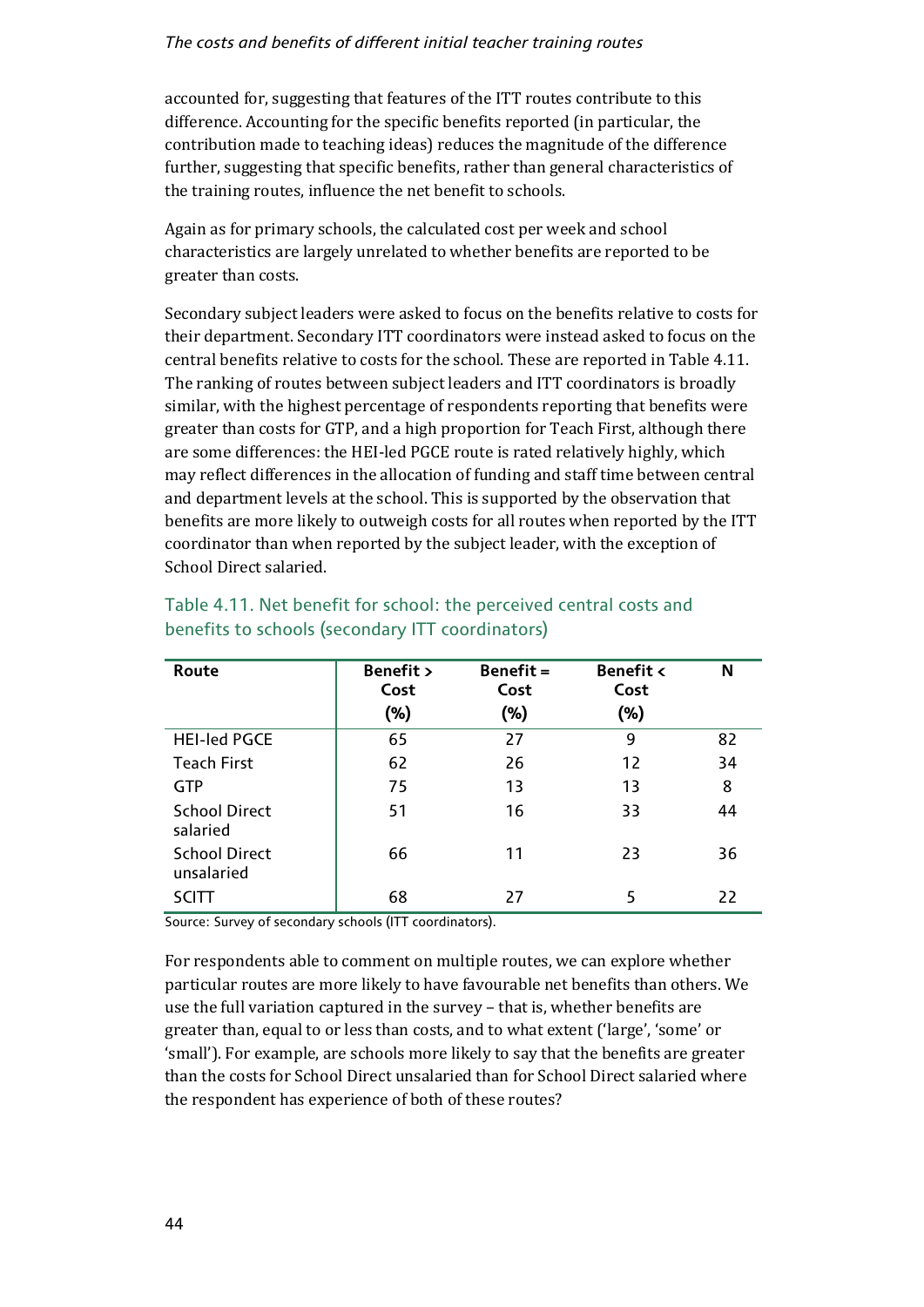| Route                           | <b>BEd</b>                | <b>HEI-led PGCE</b>        | <b>GTP</b>                     | <b>School Direct</b><br>(salaried) | <b>School Direct</b><br>(unsalaried) | <b>SCITT</b> |
|---------------------------------|---------------------------|----------------------------|--------------------------------|------------------------------------|--------------------------------------|--------------|
| <b>BEd</b>                      |                           |                            |                                |                                    |                                      |              |
| <b>HEI-led PGCE</b>             | Equal<br>60.7(117)        | $\overline{\phantom{a}}$   |                                |                                    |                                      |              |
| <b>GTP</b>                      | <b>Better</b><br>60.3(58) | <b>Better</b><br>53.4 (73) |                                |                                    |                                      |              |
| <b>School Direct (salaried)</b> | Better<br>43.6 (39)       | <b>Better</b><br>40.0(50)  | Equal<br>57.9 (38)             |                                    |                                      |              |
| School Direct (unsalaried)      | Better<br>62.2(45)        | Better<br>56.4 (55)        | Equal<br>65.0 (40)             | <b>Better</b><br>42.4 (33)         | $\overline{\phantom{a}}$             |              |
| <b>SCITT</b>                    | <b>Better</b><br>50.0(30) | <b>Better</b><br>42.4 (33) | Equal <sup>a</sup><br>36.7(30) | <b>Better</b><br>40.0(15)          | Equal<br>60.9(23)                    |              |

Table 4.12. Benefits relative to costs: overall comparisons of routes within primary school responses

<sup>a</sup> SCITT was equal to GTP in 37% of responses and better than GTP in another 37% of responses.

Note: The table reports whether the majority of primary respondents reported each route given in the row was better than, worse than or equal to each other route given in the column. The numbers not in parentheses represent the percentage of respondents who reported the majority view for each pair of routes. The numbers in parentheses represent the total sample for which the comparison between routes is possible within schools.

Source: Survey of primary schools.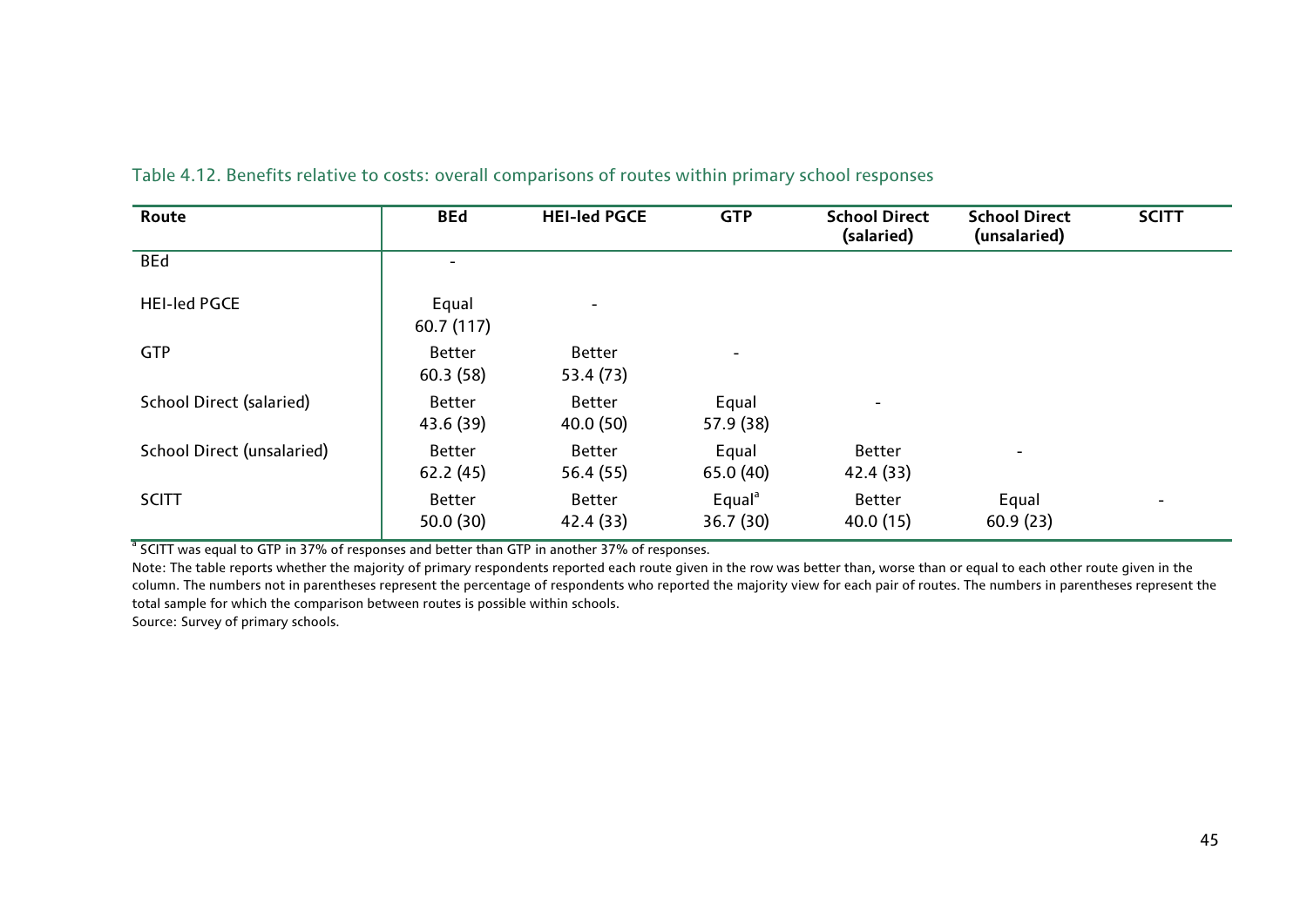| Route                           | <b>HEI-led PGCE</b>                 | <b>GTP</b>         | <b>School Direct</b><br>(salaried) | <b>School Direct</b><br>(unsalaried) | <b>SCITT</b>               | <b>Teach First</b>       |
|---------------------------------|-------------------------------------|--------------------|------------------------------------|--------------------------------------|----------------------------|--------------------------|
| <b>HEI-led PGCE</b>             | Ξ.                                  |                    |                                    |                                      |                            |                          |
| <b>GTP</b>                      | Better<br>39.2 (143)                | $\qquad \qquad$    |                                    |                                      |                            |                          |
| <b>School Direct (salaried)</b> | Worse<br>43.9 (123)                 | Equal<br>57.5 (87) |                                    |                                      |                            |                          |
| School Direct (unsalaried)      | $E$ qual <sup>a</sup><br>35.4 (144) | Equal<br>46.6 (88) | <b>Better</b><br>40.2 (87)         | $\overline{\phantom{a}}$             |                            |                          |
| <b>SCITT</b>                    | Equal<br>47.6 (84)                  | Equal<br>40.0(55)  | Equal<br>39.1(46)                  | Equal<br>50.0(58)                    | $\blacksquare$             |                          |
| <b>Teach First</b>              | <b>Better</b><br>46.6 (58)          | Equal<br>52.8 (36) | <b>Better</b><br>44.0 (25)         | Equal<br>37.9 (29)                   | <b>Better</b><br>41.7 (12) | $\overline{\phantom{a}}$ |

Table 4.13. Benefits relative to costs: overall comparisons of routes within secondary school responses – ITT coordinators

<sup>a</sup> School Direct unsalaried was equal to HEI-led PGCE in 35% of responses and better than HEI-led PGCE in another 35% of responses.

Note: The table reports whether the majority of ITT coordinator respondents reported each route given in the row was better than, worse than or equal to each other route given in the column. The numbers not in parentheses represent the percentage of respondents who reported the majority view for each pair of routes. The numbers in parentheses represent the total sample for which the comparison between routes is possible within schools.

Source: Survey of secondary schools.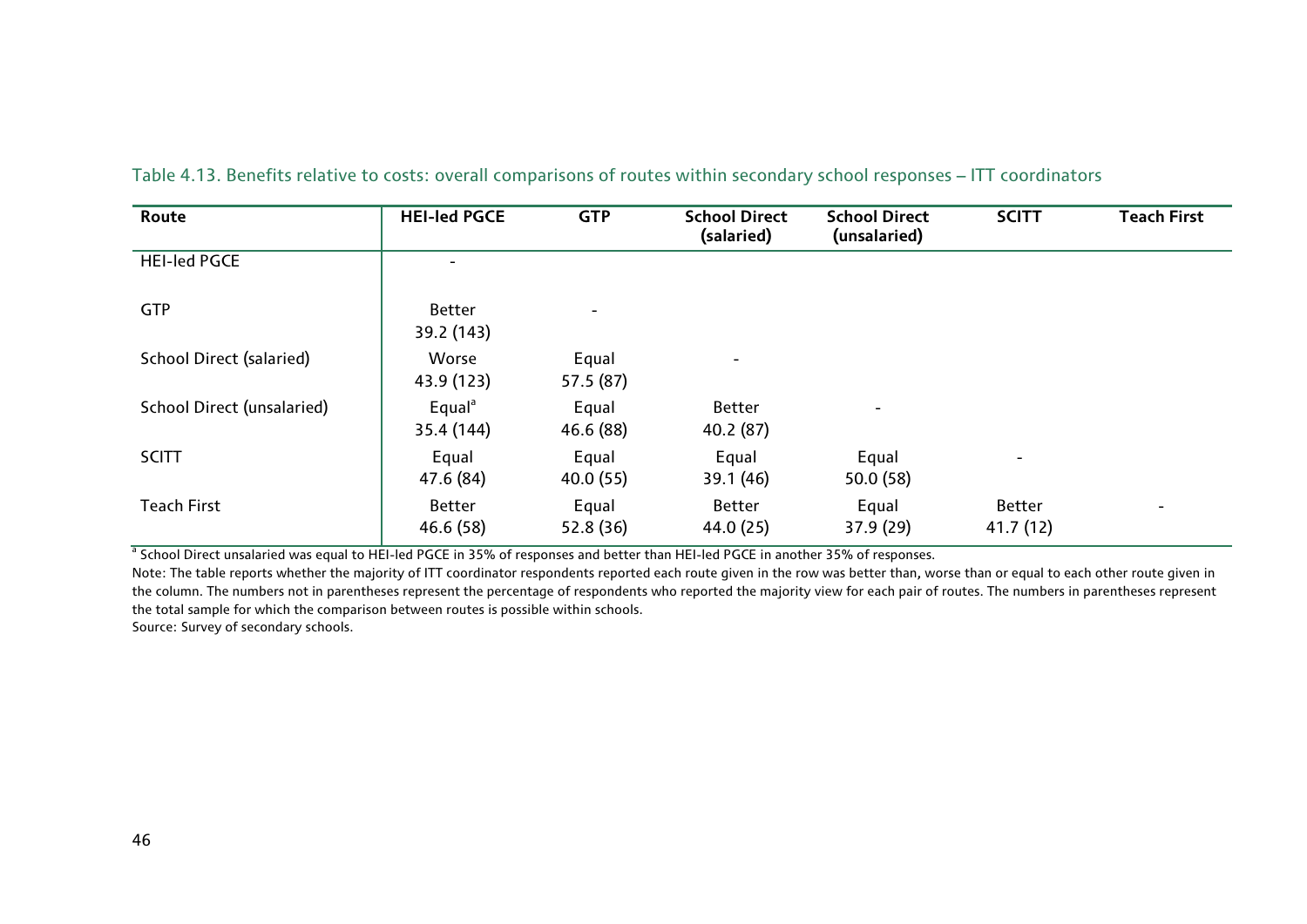| Route                           | <b>HEI-led PGCE</b>               | <b>GTP</b>         | <b>School Direct</b><br>(salaried) | <b>School Direct</b><br>(unsalaried) | <b>SCITT</b>             | <b>Teach First</b> |
|---------------------------------|-----------------------------------|--------------------|------------------------------------|--------------------------------------|--------------------------|--------------------|
| <b>HEI-led PGCE</b>             | $\overline{\phantom{0}}$          |                    |                                    |                                      |                          |                    |
| <b>GTP</b>                      | Better<br>40.2 (127)              | $\blacksquare$     |                                    |                                      |                          |                    |
| <b>School Direct (salaried)</b> | Worse<br>41.1(95)                 | Equal<br>53.5 (71) | $\overline{\phantom{0}}$           |                                      |                          |                    |
| School Direct (unsalaried)      | Equal<br>45.7 (92)                | Equal<br>58.8(51)  | Equal<br>57.1 (49)                 | $\qquad \qquad$                      |                          |                    |
| <b>SCITT</b>                    | Equal<br>41.7(48)                 | Equal<br>62.9(35)  | Equal<br>53.8 (26)                 | Equal<br>78.3 (23)                   | $\overline{\phantom{a}}$ |                    |
| <b>Teach First</b>              | $E$ qual <sup>a</sup><br>38.3(60) | Equal<br>61.0(41)  | Equal<br>51.7(29)                  | Equal<br>57.7 (26)                   | Equal<br>72.2 (18)       | $\qquad \qquad$    |

Table 4.14. Benefits relative to costs: overall comparisons of routes within secondary school responses – subject leaders

<sup>a</sup> Teach First was equal to HEI-led PGCE in 38% of responses and better than HEI-led PGCE in another 38% of responses.

Note: The table reports whether the majority of subject leader respondents reported each route given in the row was better than, worse than or equal to each other route given in the column. The numbers not in parentheses represent the percentage of respondents who reported the majority view for each pair of routes. The numbers in parentheses represent the total sample for which the comparison between routes is possible within schools.

Source: Survey of secondary schools.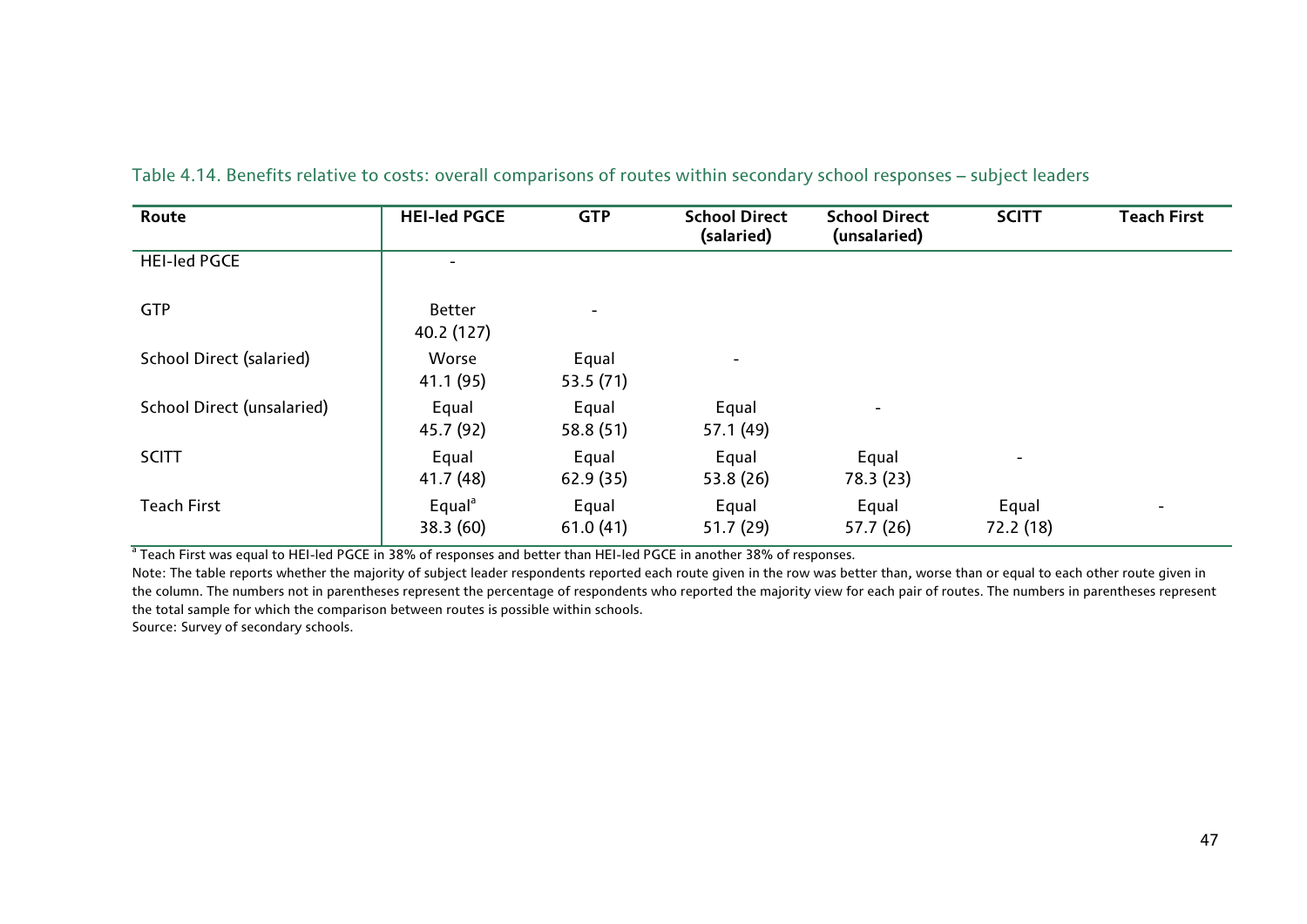Table 4.12 shows the modal (or majority) view of survey respondents in primary schools for each comparison. For example, 'better' is recorded in the School Direct unsalaried row and School Direct salaried column as most respondents who were able to comment on both routes reported that School Direct unsalaried had a higher net benefit than School Direct salaried. The exact percentage of respondents who contributed to the modal view is given beneath it (in this case 42%) and the number of respondents is given in parentheses (in this case 33).

Table 4.12 shows that when comparing school-based and university-based routes, primary school respondents are in general more likely to give a higher report of net benefit for school-based than for university-based routes. This is most true for School Direct unsalaried, which received a higher report of net benefit than BEd and HEI-led PGCE in 62% and 56% of cases, respectively.

The net benefits of BEd and HEI-led PGCE trainees are perceived to be similar: the majority of respondents (61%) give the same net benefit for both routes. This is also true for School Direct salaried and GTP routes, where 58% give the same level of benefit in relation to cost for both routes. This is perhaps expected given the similarity of the two routes, but contrasts to evidence presented in Section 4.3 that showed that the benefits reported for GTP were often significantly higher than those for School Direct salaried. This suggests that there is variation within net benefit category reported in the survey – for example, respondents may report that benefits are equal to costs for each route with some margin of approximation.

Table 4.13 repeats the exercise for comparisons made by ITT coordinators in secondary schools, where possible. Here, there is a less clear ranking between university- and school-based routes: only GTP and Teach First are reported to have higher net benefit than HEI-led PGCE by the majority of respondents who make the comparison. The modal responses for School Direct unsalaried and for SCITT were that the net benefit compared with HEI-led PGCE was equal. The modal response for School Direct salaried was that the net benefit was lower than for HEI-led PGCE.

School Direct salaried was also reported to have a lower net benefit by the majority of respondents making comparisons with School Direct unsalaried and Teach First, and an equal benefit for respondents making comparisons with GTP and SCITT. Teach First was reported by ITT coordinators to have greater or equal net benefits compared with all other routes.

Do the comparisons made by secondary subject leaders, shown in Table 4.14, correspond to those made by ITT coordinators? As for ITT coordinators, Teach First is judged by the majority of subject leader respondents to have an equal net benefit to that of other routes (although not better for any route). In fact, Table 4.14 shows that clear rankings emerge only for School Direct salaried compared with HEI-led PGCE, where the majority of respondents report that the net benefit is lower for the school-based route, and for GTP compared with HEI-led PGCE,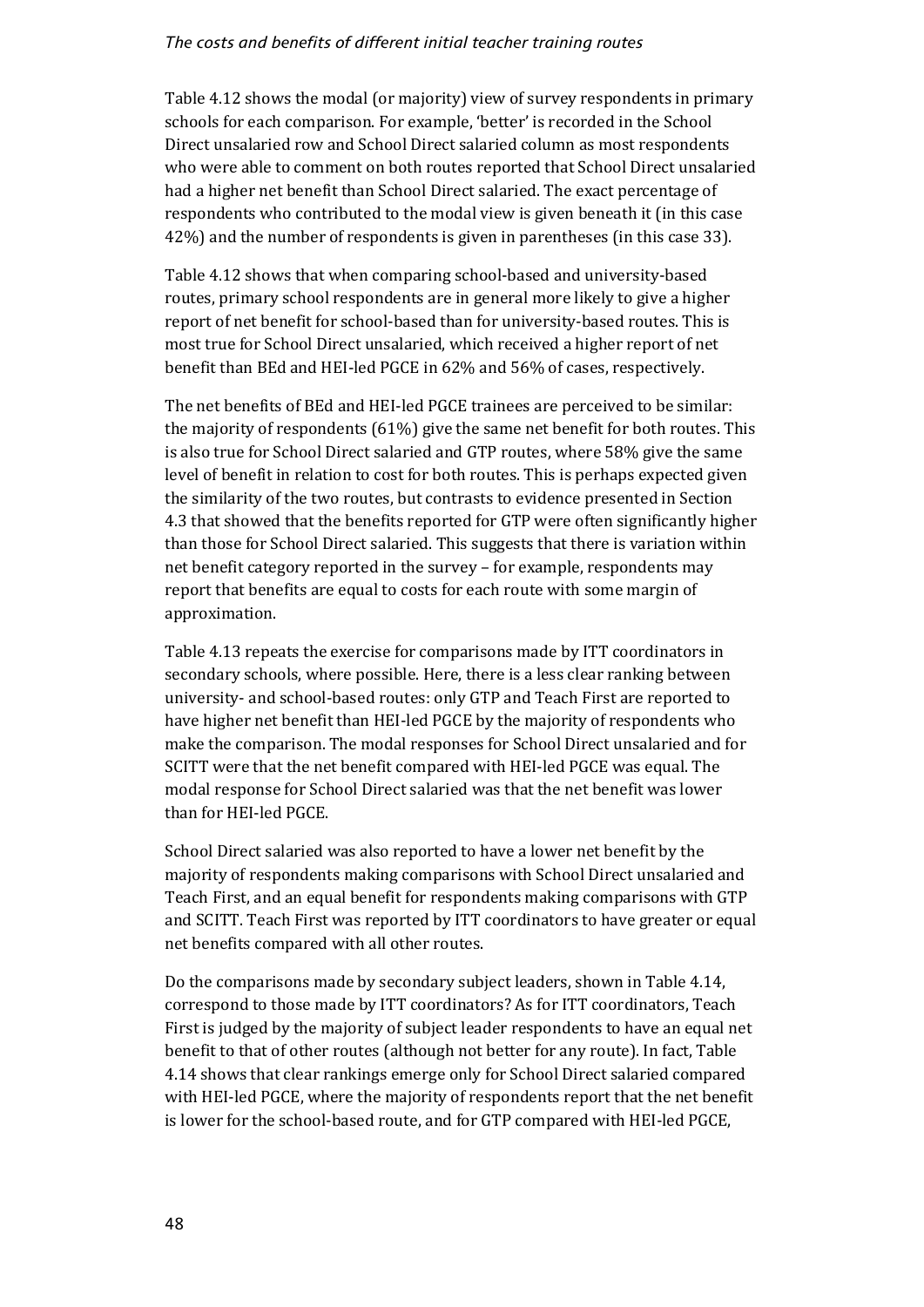where the majority of respondents repo[rt](#page-53-0) that the old school-based route brings a greater net benefit than HEI-led PGCE.48

We also use schools' reports of whether benefits are greater than, equal to or less than costs, and to what extent, to calculate a monetary value of the net benefit of involvement with each ITT route. We provide a brief description of the method and our assumptions here; full details are given in Appendix D.

Our starting point is that the variation in whether benefits are reported to be greater than, equal to or less than costs, and to what extent, reflects an underlying distribution of net benefits. That is, the possible value of net benefits is continuous and can vary within and between routes.

We assume that the distribution of the benefit–cost ratio can be approximated by the gamma distribution. This is reasonable as the gamma distribution is flexible, in that it can approximate a large range of distributions depending on the parameters.[49](#page-53-1)

We assume that to a 'large', 'some', and 'small' extent have a common interpretation across respondents and that the value for each is the same above and below the point where benefits are equal to costs (where the benefit–cost ratio is equal to 1). For example, if the meaning of to a 'large' extent where benefits are less than costs is estimated to give a benefit–cost ratio of 0.5 (so benefits are half costs), the equivalent value where benefits are greater than costs must be 2 (benefits are twice costs). Our final assumption is that there is some margin of approximation around the point where benefits are reported to be equal to costs, to smooth the spike at this point. We believe this assumption is reasonable as, given the large variation in benefits reported in Section 4.3, a relatively large proportion of respondents state that the benefits are equal to the costs compared with the proportion stating that they are different 'to a small extent' either side.

To find the average net benefit for each route, we first find the gamma distribution that best fits the information from the survey. This process involves matching as closely as possible the proportion of respondents who report each net benefit category in the survey with the inferred proportion from the gamma distribution, iterating over the two parameters of the gamma distribution. This process works well: Table 4.15 gives the actual and inferred cumulative percentage for each net benefit category for primary head teachers, secondary school subject leaders and secondary school ITT coordinators.

<span id="page-53-0"></span><sup>&</sup>lt;sup>48</sup> The majority of respondents report that the net benefits for GTP and School Direct salaried routes are the same. This may reflect differences between the type of schools that are able to compare these two school-based routes – perhaps more experienced in school-based training – and the type of schools that are able to compare university- and school-based routes.

<span id="page-53-1"></span><sup>49</sup> [http://mathworld.wolfram.com/GammaDistribution.html.](http://mathworld.wolfram.com/GammaDistribution.html)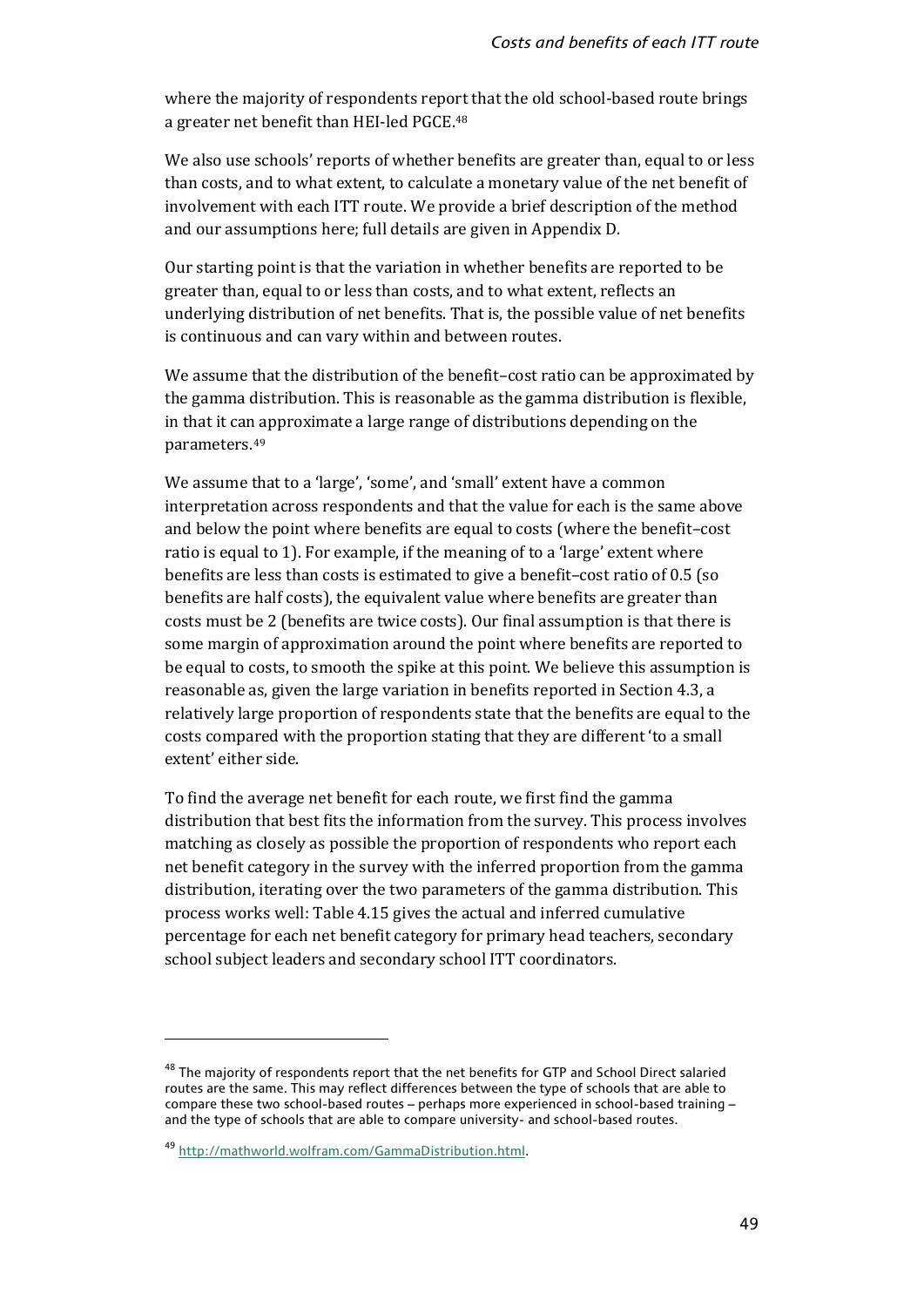| <b>Net benefit</b>                    | Primary |                | Subject leader |         | ITT         |         |
|---------------------------------------|---------|----------------|----------------|---------|-------------|---------|
|                                       |         |                |                |         | coordinator |         |
|                                       | Survey  | <b>Implied</b> | Survey         | Implied | Survey      | Implied |
|                                       | $(\%)$  | (%)            | (% )           | $(\%)$  | (% )        | $(\%)$  |
| Benefit < cost: large extent          | 8.26    | 8.33           | 5.31           | 5.50    | 4.02        | 4.07    |
| Benefit < cost: some extent           | 19.72   | 17.74          | 17.84          | 17.81   | 13.84       | 13.15   |
| Benefit $\epsilon$ cost: small extent | 22.02   | 22.02          | 21.25          | 20.59   | 15.63       | 15.77   |
| $Benefit = cost$                      | 44.04   | 44.11          | 47.63          | 47.64   | 37.50       | 37.56   |
| Benefit > cost: small extent          | 50.92   | 50.94          | 51.99          | 52.03   | 42.41       | 42.43   |
| Benefit > cost: some extent           | 72.02   | 72.07          | 79.89          | 79.90   | 70.98       | 71.01   |
| Benefit > cost: large extent          | 100     | 100            | 100            | 100     | 100         | 100     |

Table 4.15. Comparison of actual and inferred percentages of respondents in each net benefit category resulting from the optimal gamma distribution

Note: 'Survey' refers to the cumulative percentage observed in the relevant survey. 'Implied' refers to the cumulative percentage implied by the optimal gamma distribution. Source: Survey of primary and secondary schools.

To calculate the mean net benefit for each route, we then take draws from the optimal gamma distribution from within the specified net benefit category for each individual in the survey, and average across routes. The results are presented in Table 4.16 for primary school respondents, Table 4.17 for secondary school subject leaders and Table 4.18 for secondary school ITT coordinators. In each case, the average value of the calculated benefit–cost ratio and the average value of net monetary cost per route are reported for information. The final average net benefit for each route is not calculated from these two values, but from the average of each respondent's individual implied net benefit.

The net benefits for ITT routes in primary schools range between a net cost of £137 for HEI-led PGCE to a net benefit of £2,237 for SCITT. The net benefits for School Direct routes are similar, due to the higher benefit–cost ratio calculated for School Direct unsalaried but higher monetary costs for School Direct salaried. The net benefits for subject leaders in secondary schools are in general smaller than those for primary schools. This is in part due to the lower estimated benefit–

| Route                           | Average<br>benefit-cost<br>ratio | Average cost | Average net<br>benefit |
|---------------------------------|----------------------------------|--------------|------------------------|
| <b>BEd</b>                      | 1.16                             | £1,471       | £771                   |
| <b>HEI-led PGCE</b>             | 1.10                             | £1,620       | $-E137$                |
| <b>SCITT</b>                    | 1.41                             | £6,846       | £2,237                 |
| <b>School Direct unsalaried</b> | 1.46                             | £4,510       | £1,942                 |
| <b>School Direct salaried</b>   | 1.28                             | £14,208      | £1,839                 |

# Table 4.16. Total monetised net benefit of each ITT route: primary

Note: Calculated from respondents' reports of benefits compared with costs, using the optimal gamma distribution. For full details, see Appendix D. Source: Survey of primary schools.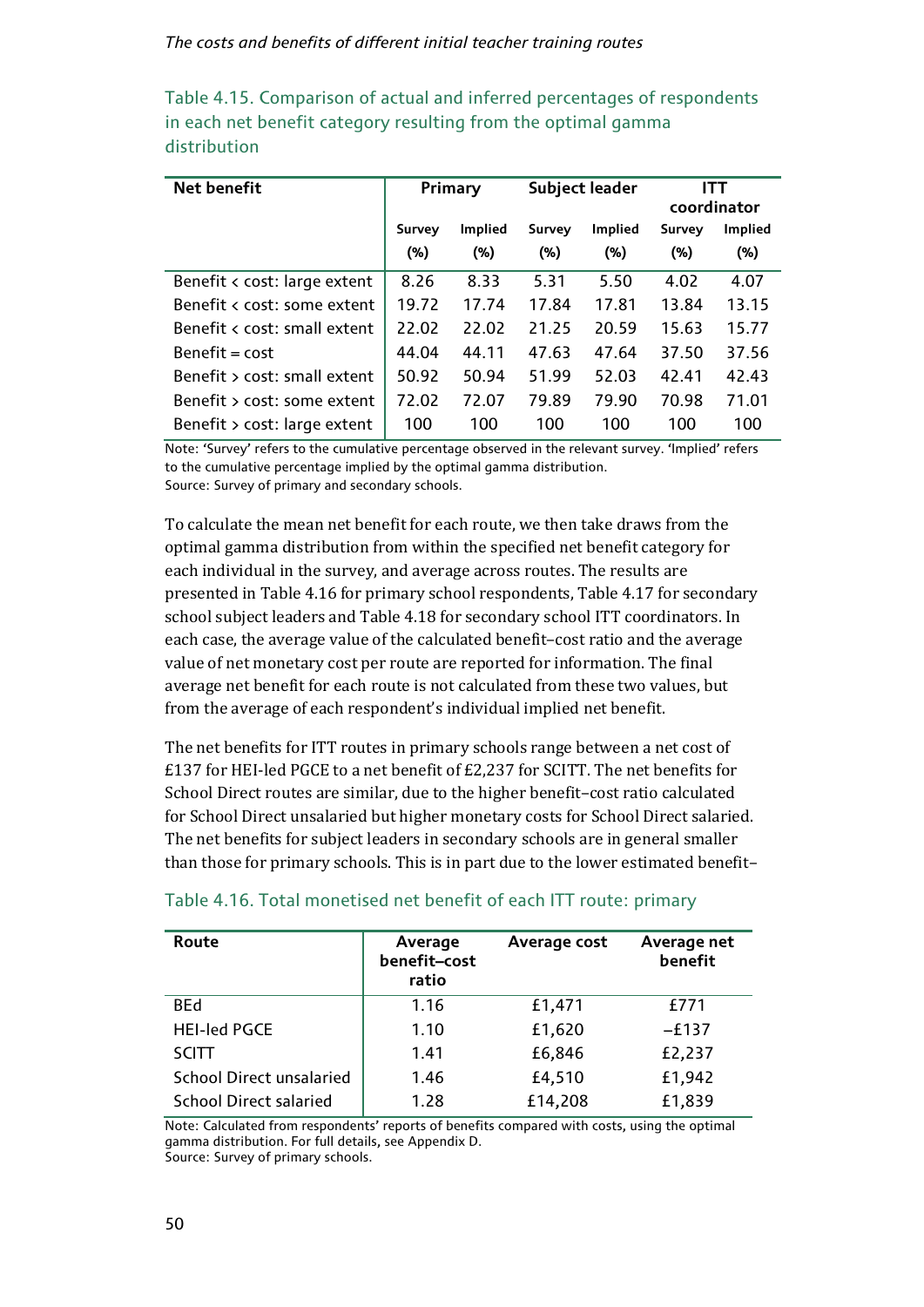| Route                           | Average<br>benefit-cost<br>ratio | Average cost | Average net<br>benefit |
|---------------------------------|----------------------------------|--------------|------------------------|
| <b>HEI-led PGCE</b>             | 1.13                             | £1,866       | £247                   |
| <b>SCITT</b>                    | 1.16                             | £5,549       | £784                   |
| <b>School Direct unsalaried</b> | 1.17                             | £7,235       | £511                   |
| <b>School Direct salaried</b>   | 1.09                             | £6,393       | £76                    |
| <b>Teach First</b>              | 1.23                             | £5,072       | £866                   |

# Table 4.17. Total monetised net benefit of each ITT route: secondary subject leaders

Note: Calculated from respondents' reports of benefits compared with costs, using the optimal gamma distribution. For full details, see Appendix D.

Source: Survey of secondary schools.

| Route                           | Average<br>benefit-cost<br>ratio | Average cost | Average net<br>benefit |
|---------------------------------|----------------------------------|--------------|------------------------|
| <b>HEI-led PGCE</b>             | 1.28                             | $-E261$      | £83                    |
| <b>SCITT</b>                    | 1.40                             | $-£64$       | $-E385$                |
| <b>School Direct unsalaried</b> | 1.25                             | £1,191       | $-E253$                |
| <b>School Direct salaried</b>   | 1.19                             | £10,110      | £2,038                 |
| <b>Teach First</b>              | 1.40                             | £26,272      | £9,621                 |

# Table 4.18. Total monetised net benefit of each ITT route: secondary ITT coordinators

Note: Calculated from respondents' reports of benefits compared with costs, using the optimal gamma distribution. For full details, see Appendix D. Source: Survey of secondary schools.

cost ratios. The comparison with responses from ITT coordinators is striking, particularly for Teach First, where the implied net benefit is over 10 times larger. This is in part due to the much higher monetary costs reported by ITT coordinators, but also in part due to the higher estimated benefit–cost ratio. This suggests that the perceptions of people responsible for training day-to-day are different from those of people with more central responsibilities.

These figures for the net benefit to schools will be combined with central costs to provide an overall assessment of cost-effectiveness for each route in Chapter 5.

# **4.5 Short-term impact on pupil progress**

One of the main barriers to participation in ITT training for schools is the potential negative impact on pupils' progress, cited by almost one-half of primary school head teachers and around one-third of secondary school subject leaders (Table 3.5). We therefore now explore whether the presence of a trainee in a school or department is associated with a negative (or indeed positive) influence on pupil attainment as recorded in national tests taken at the end of primary school (KS2) and end of compulsory secondary school (KS4). We also discuss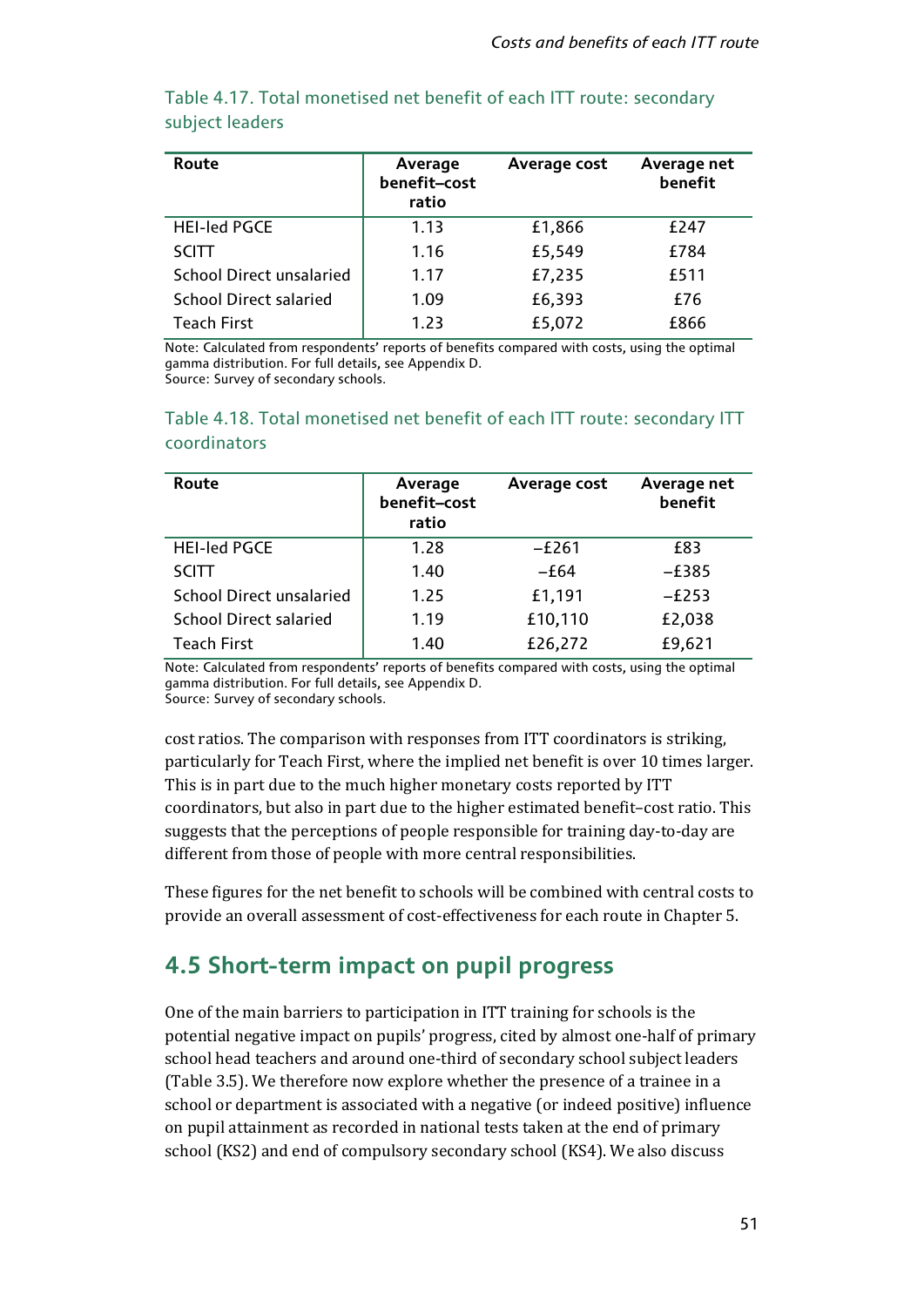evidence that the presence of trainees from different routes has a differential impact on pupil attainment.

There are two limitations to our analysis. First, we are restricted to estimating the short-term impact of the presence of a trainee (and of trainees from different routes) in the school/department. Estimating the long-term impact of trainees from different ITT routes to explore whether teacher effectiveness is related to method of training would be a more valuable ex[erc](#page-56-0)ise, but unfortunately this is not possible in England for a number of reasons.50 Second, we are unable to explore whether the impact of the trainee on pupil attainment in national assessments at the end of primary and secondary school varies with the degree of contact between the pupils relevant for the assessment and the trainee, as this information was not collected during the survey. We believe that the school or department is the appropriate level for analysis, however, as the presence of a trainee may have an indirect influence on pupil attainment (through redirection of existing teachers' attention and time) as well as a direct influence (through contact with the pupils).

Unfortunately, it is not possible to explore whether the impact of the trainee on pupil attainment varies with the characteristics of the trainee, as this information is observed for only one trainee, in one academic year. It would therefore be impossible to account for the characteristics of the trainee in previous years or where there is more than one trainee per route per school.

Our analysis relies on observing multiple years of national assessment data from schools that participated in the survey. This information is available through the National Pupil Database (NPD), which contains an annual record of pupil attainment and pupil characteristics for each state maintained school in England. We combine these data with information collected during the survey regarding the presence of trainees from each route in three academic years: 2011–12, 2012–13 and 2013–14. Our analysis is at the pupil level and relates each pupil's attainment at the end of primary/secondary school to their prior attainment (at the end of KS1 or KS2, respectively), a subset of their characteristics (for example, broad ethnic group and eligibility for free school meals), school characteristics (such as type of school and decile of average deprivation) and the presence of a trainee teacher (and/or trainee teachers from different routes).[51](#page-56-1) The assumption underlying this analysis is that the presence of a trainee (and/or

<span id="page-56-0"></span><sup>&</sup>lt;sup>50</sup> Such an analysis would require information on pupil progress linked to individual teachers, which is not available in administrative data in England, and information on the training route for each teacher, which is also not commonly available.

<span id="page-56-1"></span><sup>&</sup>lt;sup>51</sup> Specification 1 in Tables 4.19 and 4.20 accounts for year of assessment only. Specification 2 additionally accounts for pupil's month of birth, gender, eligibility for free school meals, special educational needs status, ethnic group, whether English is an additional language in the household, decile of neighbourhood deprivation and prior attainment. Specification 3 additionally accounts for Ofsted grade for overall effectiveness, the proportions of teachers with tenure below one year, and between one and two years, and the proportion of teachers on the upper pay scale. Specification 4 uses school fixed effects rather than accounting for observable school characteristics.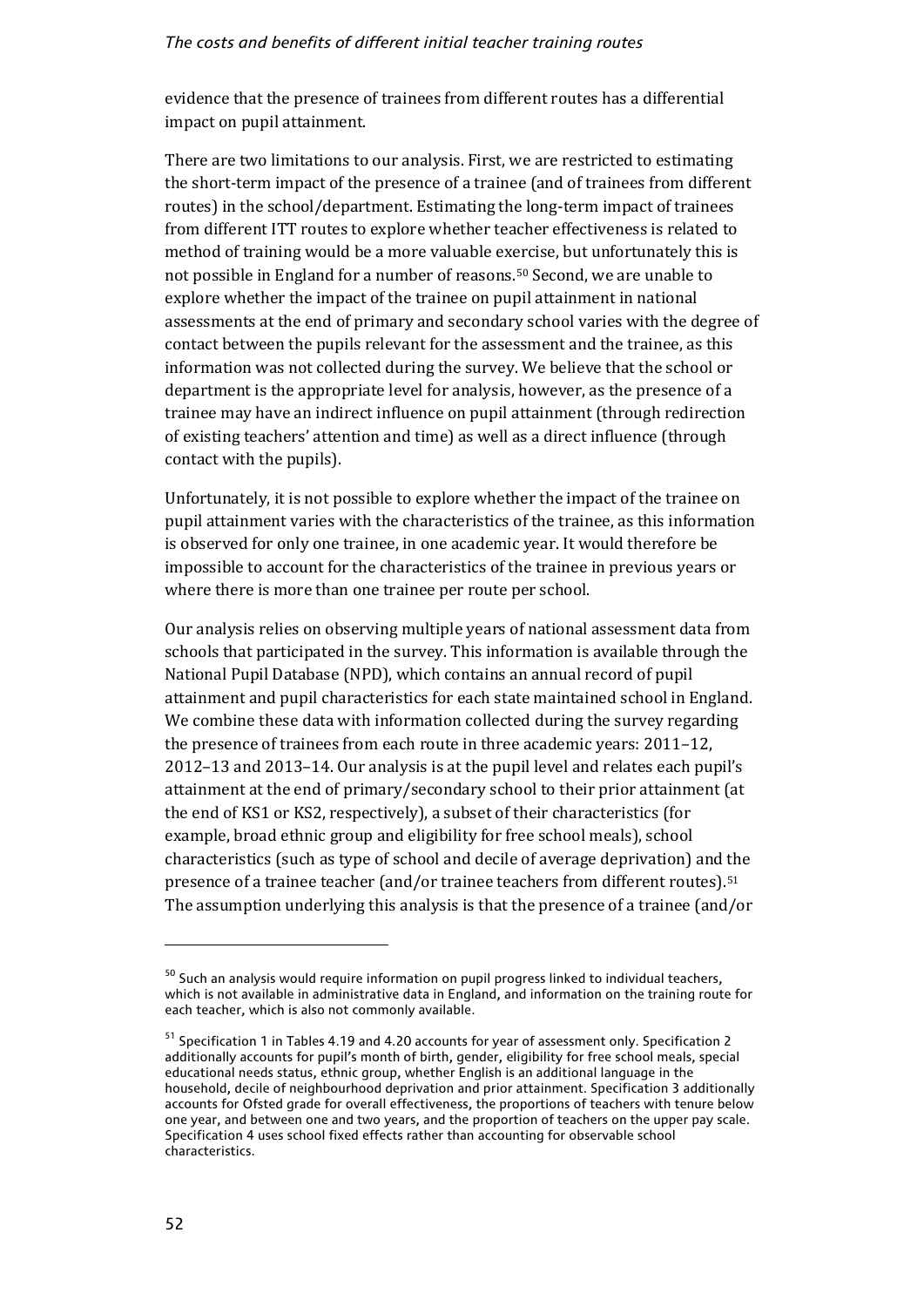trainees from different routes), conditional on observable characteristics of the pupils and school, is unrelated to any unobservable influence on pupil attainment (such as a change in leadership at the school/department or unexpected staff shortages).

Estimating the impact of the presence of a trainee (and/or trainees from different routes) relies on variation in presence within schools over time. Appendix Tables E.1–E.3 show that this condition is satisfied: for example, across the three academic years, between 10% and 35% of primary schools have variation in the presence of a training route (with the lowest variation for SCITT and the highest variation for GTP and HEI-led PGCE routes). Note that over three-quarters of primary schools have never had a School Direct trainee, which may be due in part to the timing of our survey in the first academic year since the route's national expansion. The same explanation cannot be used for the similarly narrow distribution of SCITT, which has a degree of persistence within schools (14% have a SCITT trainee in each of the three academic years and 77% never have a SCITT trainee) but is an established route, suggesting that participation in a SCITT partnership is relatively fixed over time.

Table 4.19 shows the estimated relationship between the presence of a trainee in the school and pupil attainment at KS2. The first column shows the estimated relationship controlling only for the year of assessment to account for any national variation in the test over time. The coefficient is negative, which could be interpreted as indicating that the presence of a trainee at the school lowers pupil

| <b>Presence of trainee</b>   | (1)      | (2)     | (3)     | (4)     |
|------------------------------|----------|---------|---------|---------|
| Presence of any trainee      | $-0.061$ | 0.055   | 0.008   | 0.011   |
|                              | [0.078]  | [0.046] | [0.038] | [0.042] |
| Year                         | Yes      | Yes     | Yes     | Yes     |
| <b>Pupil characteristics</b> | No       | Yes     | Yes     | Yes     |
| School characteristics       | No       | No      | Yes     | No      |
| School fixed effects         | No       | Nο      | No.     | Yes     |
| Number of pupils             | 22,401   | 22,401  | 22,401  | 22,401  |
| Number of schools            | 191      | 191     | 191     | 191     |
| Number in 2012               | 148      | 148     | 148     | 148     |
| Number in 2013               | 168      | 168     | 168     | 168     |
| Number in 2014               | 174      | 174     | 174     | 174     |

## Table 4.19. Impact of presence of primary school trainee in the school on pupil attainment at KS2 (standardised average points score)

Note: The number in the first row represents the overall impact of the presence of a trainee on pupil attainment, as measured by test scores at the end of primary school. The dependent variable is standardised to have a mean of 0 and standard deviation of 1 in the population. The number in the first row is therefore interpreted as the standard deviation change in attainment, on average, with the presence of a trainee in the school. Standard errors are presented in brackets and are clustered at the school level.

Source: National Pupil Database (NPD) pupil-level data on attainment at KS2 and pupil characteristics from academic years 2011–12, 2012–13 and 2013–14. Survey of primary schools.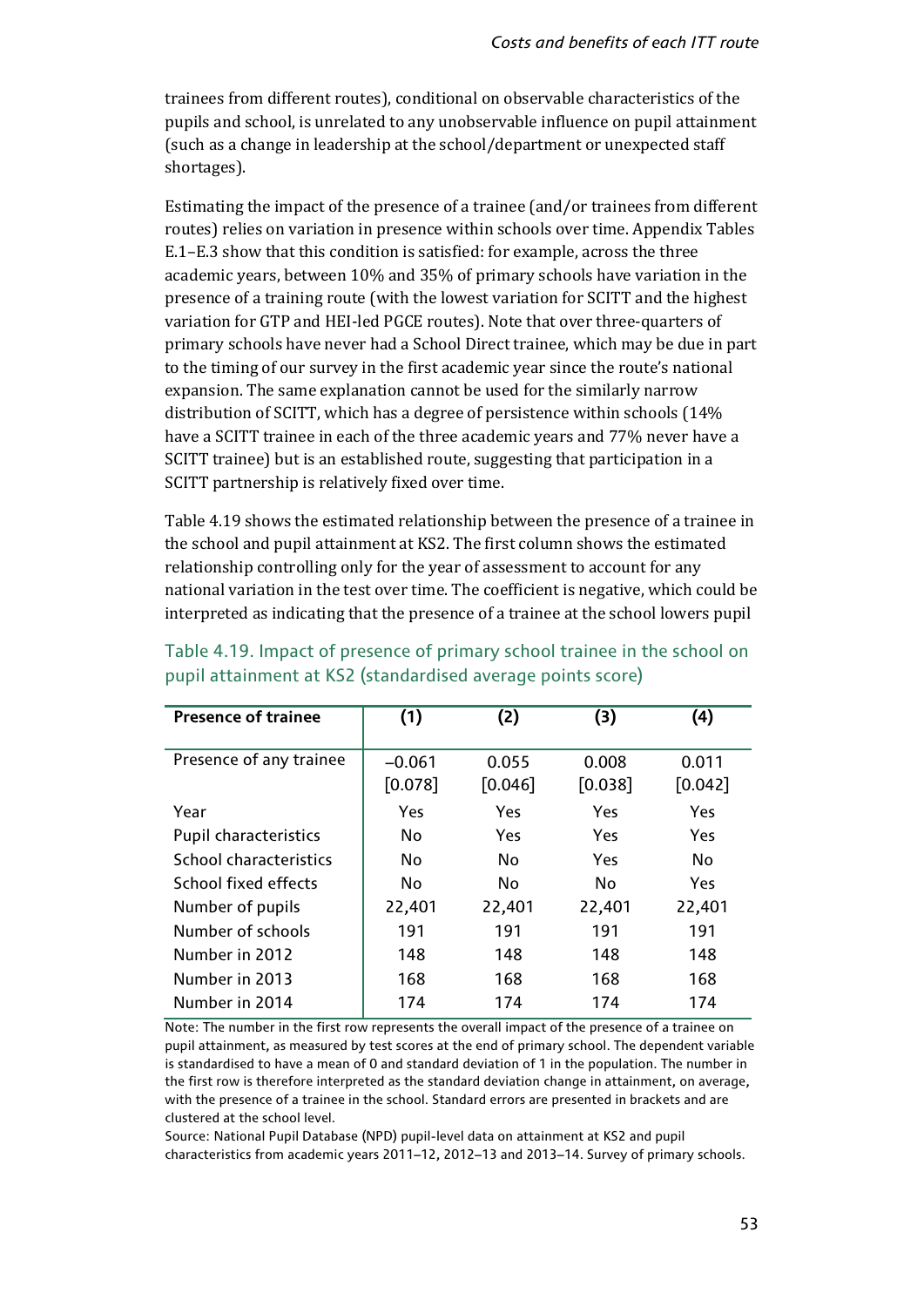attainment, on average. The coefficient is relatively small in magnitude, however, and is not significantly different from zero.

Accounting for pupil characteristics, this coefficient becomes positive, but again is relatively small in magnitude and not significantly different from zero. Accounting for school characteristics – either those observable in administrative data or school fixed effects – reduces the magnitude of the coefficient further and closer to zero.[52](#page-58-0)

Looking at school-based and university-based trainees separately, we find that, conditional on pupil characteristics, the impact of the presence of a school-based trainee on pupil attainment at primary school is positive (around 0.07 standard deviations) and significantly different from zero, whereas the impact of the presence of a university-based trainee is negative (but not significantly different from zero). This provides some indication that the presence of trainees from alternative routes has a differential impact on pupil attainment. However, this relationship is no longer evident when accounting for school characteristics, which suggests that the characteristics of schools involved with school-based

| <b>Presence of trainee</b>   | (1)     | (2)     | (3)     | (4)      |
|------------------------------|---------|---------|---------|----------|
|                              |         |         |         |          |
| Presence of any trainee      | 0.046   | 0.070   | 0.033   | $-0.025$ |
|                              | [0.075] | [0.044] | [0.040] | [0.024]  |
| Year                         | Yes     | Yes     | Yes     | Yes      |
| <b>Pupil characteristics</b> | No      | Yes     | Yes     | Yes      |
| School characteristics       | No      | No      | Yes     | No       |
| School fixed effects         | No      | No      | No      | Yes      |
| Number of pupils             | 88,630  | 88,630  | 88,630  | 88,630   |
| Number of schools            | 139     | 139     | 139     | 139      |
| Number in 2012               | 113     | 113     | 113     | 113      |
| Number in 2013               | 113     | 113     | 113     | 113      |
| Number in 2014               | 112     | 112     | 112     | 112      |

Table 4.20. Impact of presence of secondary school trainee in the maths and/or English department on pupil attainment at KS4 (standardised average points scores)

Note: The number in the first row represents the overall impact of the presence of a trainee on pupil attainment, as measured by test scores at the end of compulsory secondary school. The dependent variable is standardised to have a mean of 0 and standard deviation of 1 in the population. The number in the first row is therefore interpreted as the standard deviation change in attainment, on average, with the presence of a trainee in the school. Standard errors are presented in brackets and are clustered at the school level.

Source: National Pupil Database (NPD) pupil-level data on attainment at KS4 and pupil characteristics from academic years 2011–12, 2012–13 and 2013–14. Survey of secondary schools.

<span id="page-58-0"></span> $52$  Using school fixed effects controls for school characteristics that are fixed over time. The advantage of this approach is that characteristics that are observable or unobservable in administrative data are accounted for.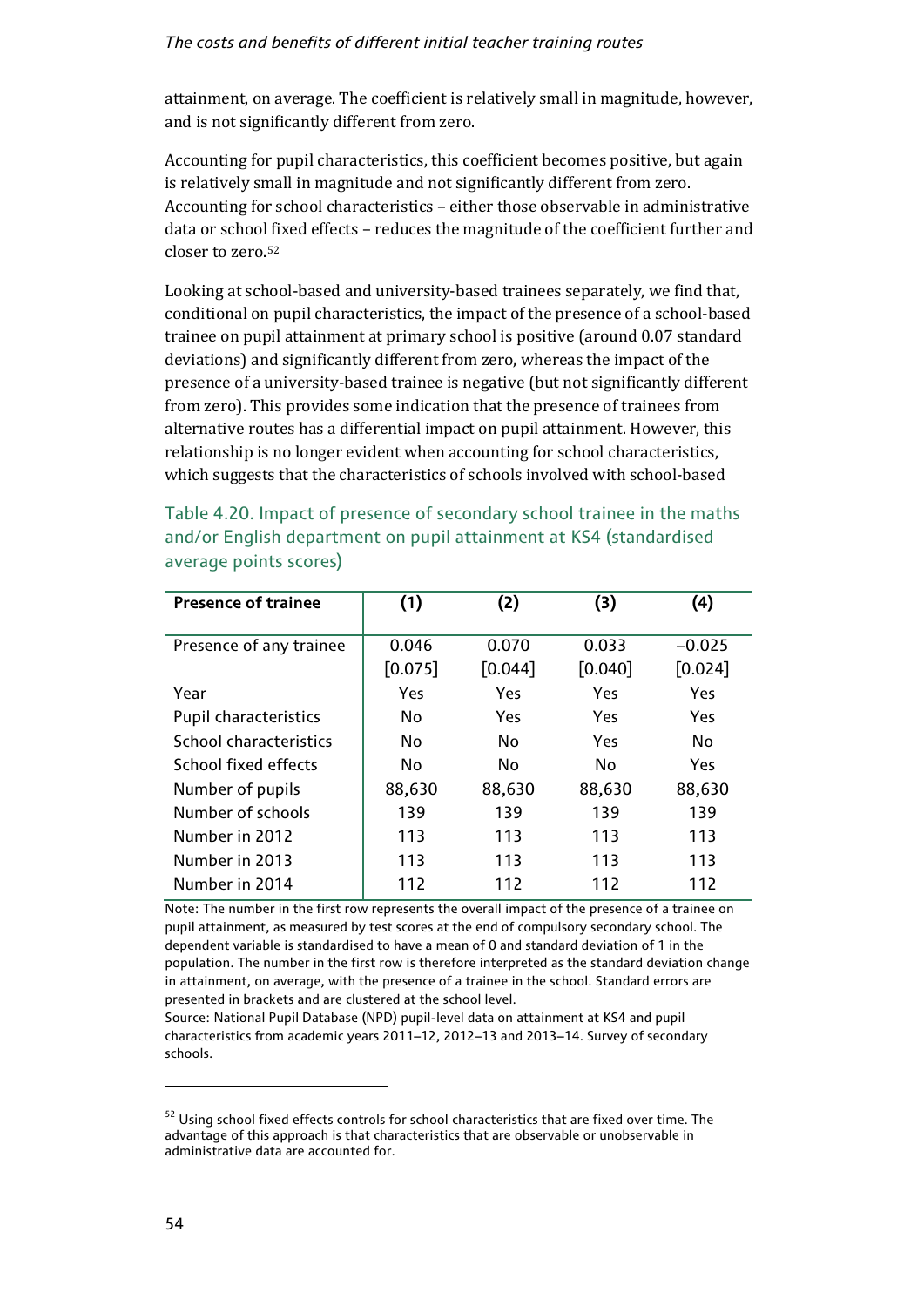routes, rather than the characteristics of the school-based trainees, lead to improvements in pupil attainment. This is consistent with evidence from Section 3.2, where primary schools involved with school-based routes were more likely to have better Ofsted ratings and existing pupil attainment.

These conclusions are similar when considering the number of trainees present in the school, rather than a binary indicator for whether a trainee is present or not.

Table 4.20 presents the equivalent analysis for secondary schools. We consider attainment in English and maths, as including non-compulsory subjects would estimate the relationship between attainment and the presence of a trainee for a select group of pupils. The table presents results for English and maths combined, but separate results for these subjects are discussed.

The presence of a trainee in the department is not significantly different from zero for any specification, whether accounting for the year of assessment only or the full set of pupil and school characteristics. This is also the case for the presence of university-based routes and school-based routes separately, conditional on pupil and school characteristics.

The relationship between pupil attainment and the presence of trainees for English and maths is largely positive for university-based routes and negative for school-based routes, but not significantly different from zero conditional on pupil and school characteristics.[53](#page-59-0)

In summary, pupil attainment is significantly related to multiple characteristics of pupils (for example, ethnic group and eligibility for free school meals) and schools (for example, average levels of deprivation of the student body and preexisting indicators of quality such as Ofsted grades), but is largely unaffected by the presence of trainee teachers. This may be because the indirect impact of trainees on pupil attainment in national assessments is small or because the direct impact is limited through the allocation of trainees to pupils of other ages.

Do these results suggest that schools' concerns about the impact of taking a trainee on pupil attainment are misplaced? Perhaps not. First, pupil attainment may be negatively affected at ages not captured by national assessments at the end of each phase of education. Second, the schools may act according to whether they believe pupil attainment will be affected in their school. That is, trainees are not allocated to schools at random, and we may observe the presence of a trainee only where the school has decided that pupil attainment would not be at risk. We would therefore not expect to observe a relationship between pupil attainment and the presence of a trainee in these schools, but may expect that pupil attainment would be affected were trainees to be imposed without choice on other schools.

<span id="page-59-0"></span><sup>&</sup>lt;sup>53</sup> This finding holds whether the regression is run separately by subject or including both English and maths in the same regression.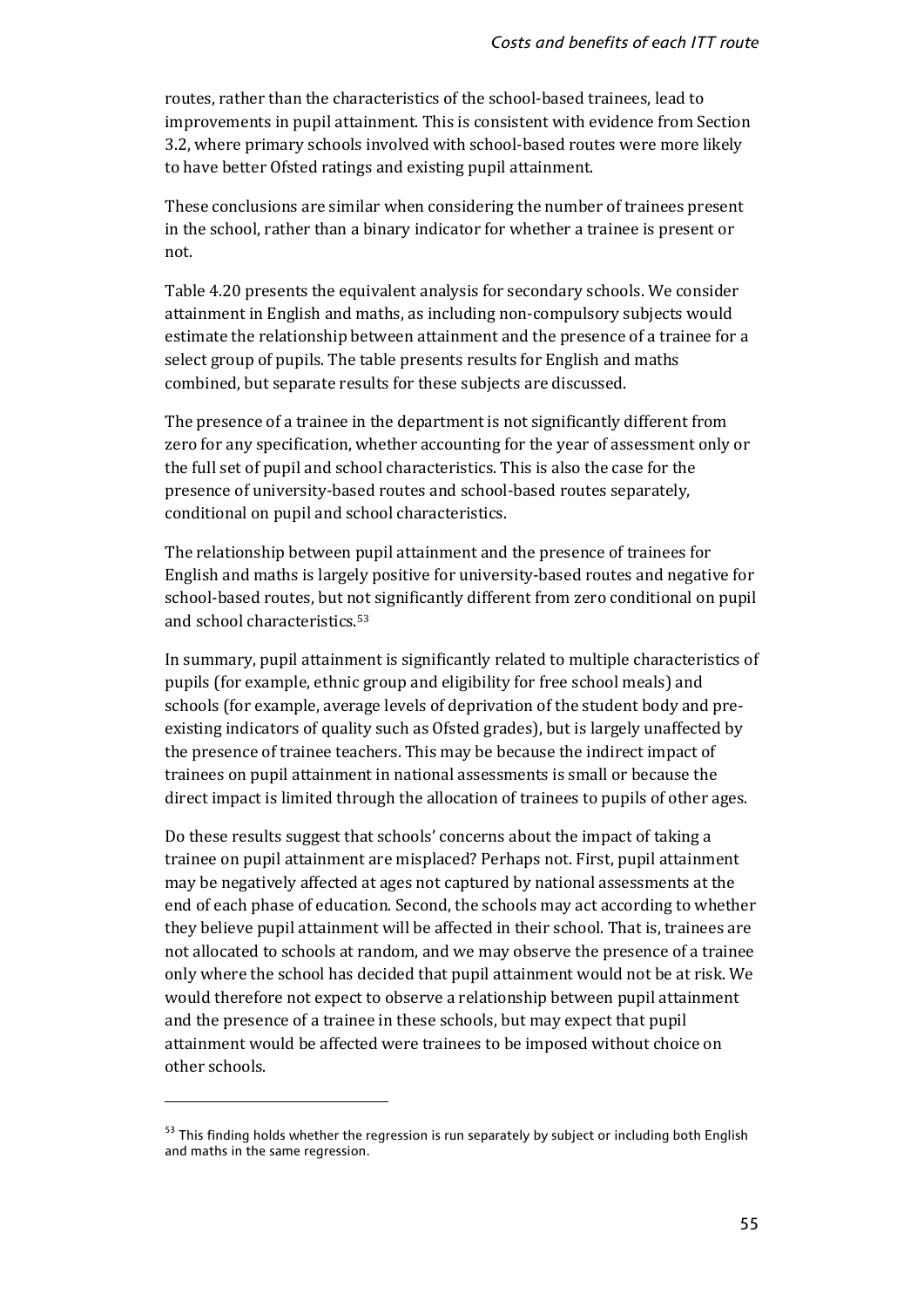# **5. Overall Costs and Benefits**

Chapter 4 outlined the costs and benefits for schools associated with trainees, in the context of the central costs for government presented in Section 4.1. We now combine these central and school costs (and benefits) to assess the short-term net costs involved with initial teacher training. We also include voluntary contributions made to Teach First that are spent on the teacher training programme, which were £1,200 per trainee in the 2013–14 academic year. We include these voluntary contributions as they contribute to the overall cost of this training [ro](#page-60-0)ute, although they are not incurred as a cost to central government or schools.54

We present two alternative estimates of schools' net costs. First, we use information on average total costs reported in the survey and wider information such as salary, National Insurance and pension contribution requirements, abstracting from any benefits. Second, we use information on the net costs for schools (the total costs reported relative to the monetary value of benefits reported) calculated in Section 4.4, which incorporate wider costs such as salary, National Insurance and pension contributions, as well as other factors not captured in the survey.

The following analysis assumes that teachers on salaried ITT routes are paid at least the statutory minimum, which is the case for the majority of primary and secondary schools participating in the survey.[55](#page-60-1) Payroll costs (National Insurance contributions and pension contributions) are incurred in addition to the salary paid.[56](#page-60-2)

The cost of trainees on salaried ITT routes is offset through their contribution to teaching: Teach First trainees and School Direct salaried trainees need not be supernumerary. We therefore assume that the net employment cost is the statutory salary paid (and associated National Insurance and pension contributions) minus the contribution made to teaching that would otherwise have been taught by a newly qualified teacher.<sup>[57](#page-60-3)</sup>

j

<span id="page-60-2"></span><sup>56</sup> Pension contributions are 14.1% of salary: [https://www.teacherspensions.co.uk/members/faqs/new-and-active-teachers/scheme](https://www.teacherspensions.co.uk/members/faqs/new-and-active-teachers/scheme-reforms.aspx)[reforms.aspx.](https://www.teacherspensions.co.uk/members/faqs/new-and-active-teachers/scheme-reforms.aspx) Employer National Insurance contributions are 13.8% on earnings above the secondary threshold, £148 weekly: [https://www.gov.uk/government/uploads/system/uploads/attachment\\_data/file/297727/CA41-](https://www.gov.uk/government/uploads/system/uploads/attachment_data/file/297727/CA41-2013-2014.pdf) [2013-2014.pdf.](https://www.gov.uk/government/uploads/system/uploads/attachment_data/file/297727/CA41-2013-2014.pdf)

<span id="page-60-0"></span><sup>&</sup>lt;sup>54</sup> Source: Teach First. It is possible that other ITT routes also receive voluntary contributions, but this is unlikely for the majority of trainees.

<span id="page-60-1"></span><sup>55</sup> See Appendix F for full details.

<span id="page-60-3"></span><sup>&</sup>lt;sup>57</sup> We assume that the alternative teacher would be a newly qualified teacher on the first point of the main pay scale, with associated payroll costs. We assume the contribution made to teaching is 34% of the contribution of this newly qualified teacher for School Direct salaried trainees and 68% for Teach First trainees (based on Appendix F).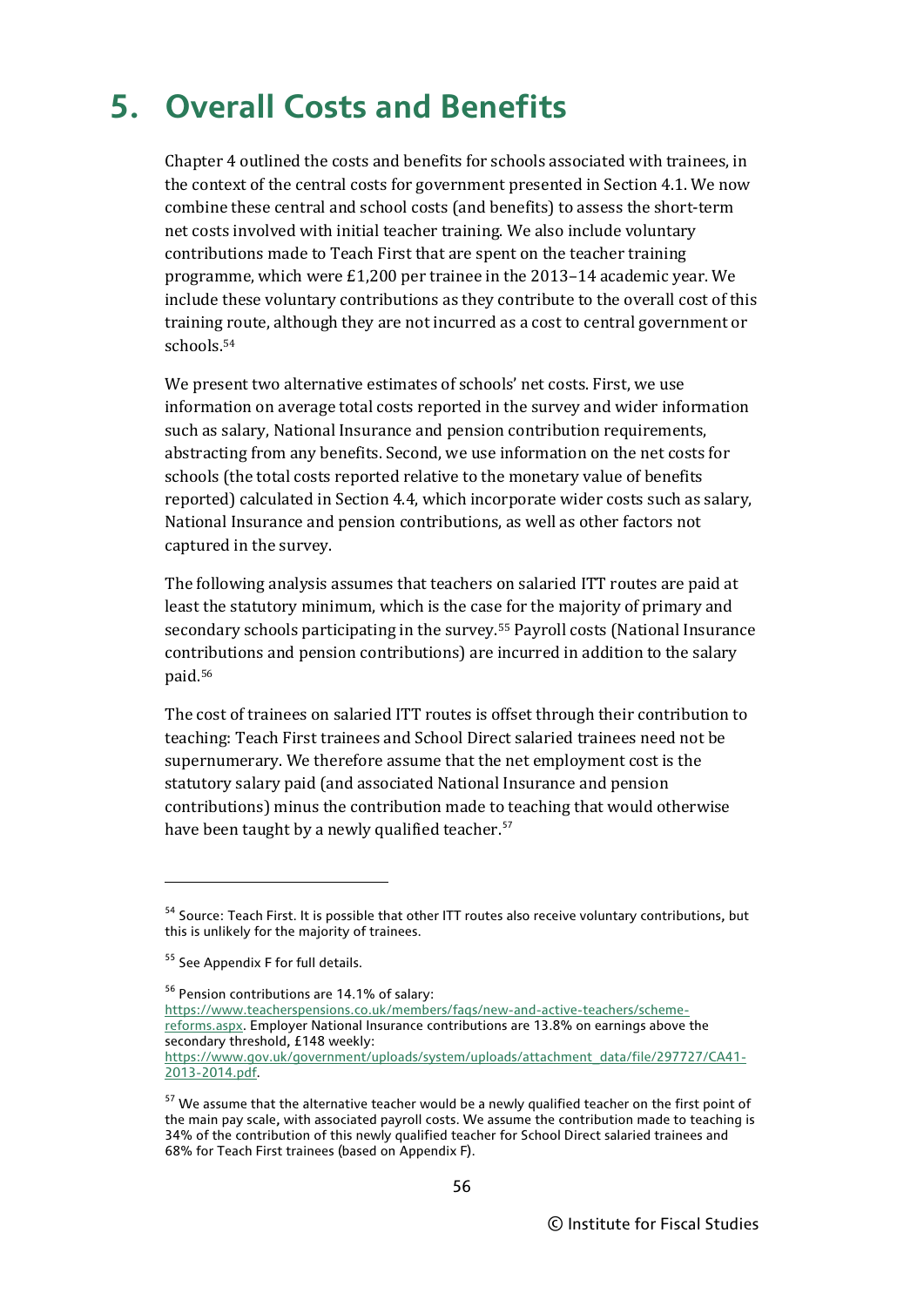We also assume that the costs reported by schools relating to specific trainees are independent of the trainee's degree class and subject and of the school's pupil composition and region, as it was not possible to separately estimate these costs. This is a reasonable assumption as there was no evidence that costs reported during the survey varied by the characteristics of the trainee.

Other monetary costs for the school are:

- School recruitment fee per Teach First trainee: STEM subject<sup>58</sup> inside London: £4,100; STEM subject outside London: £3,900; non-STEM subject in London: £4,000; non-STEM subject outside London: £3,800.[59](#page-61-1)
- Payment to ITT providers for School Direct salaried, which was on average £4,033 for primary schools that reported this cost (£3,280 per primary school including those that reported zero payments to ITT providers). The equivalent figures for secondary schools are £4,688 and £4,245.
- Recruitment cost for School Direct salaried, which was on average £224 per primary school that reported this cost (£84 per primary school including those that reported zero recruitment cost). The equivalent figures for secondary schools are £1,278 and £673.
- Recruitment cost for School Direct unsalaried, which was on average £907 per primary school that reported this cost (£403 per primary school including those that reported zero recruitment cost). The equivalent figures for secondary schools are £639 and £295.

Other monetary benefits for the school are:

- Direct grant funding from NCTL for School Direct salaried (outlined in Section 4.1).
- Payment from ITT providers, which was on average £187 for primary BEd, £138 (£1,367) for primary (secondary) HEI-led PGCE, £972 (£1,808) for primary (secondary) SCITT and £2,286 (£2,615) for primary (secondary) School Direct unsalaried.
- Mentoring grant of £2,500 per trainee from Teach First.

Table 5.1 shows the final monetary costs and benefits for schools for each route, for schools in Inner London. There is variation by subject only for Teach First (where the recruitment fee is marginally lower for non-STEM subjects) and for School Direct salaried (where direct funding from NCTL depends on subject).

<span id="page-61-0"></span> $58$  STEM subjects are science, technology, engineering and mathematics.

<span id="page-61-1"></span><sup>59</sup> Email correspondence with Teach First.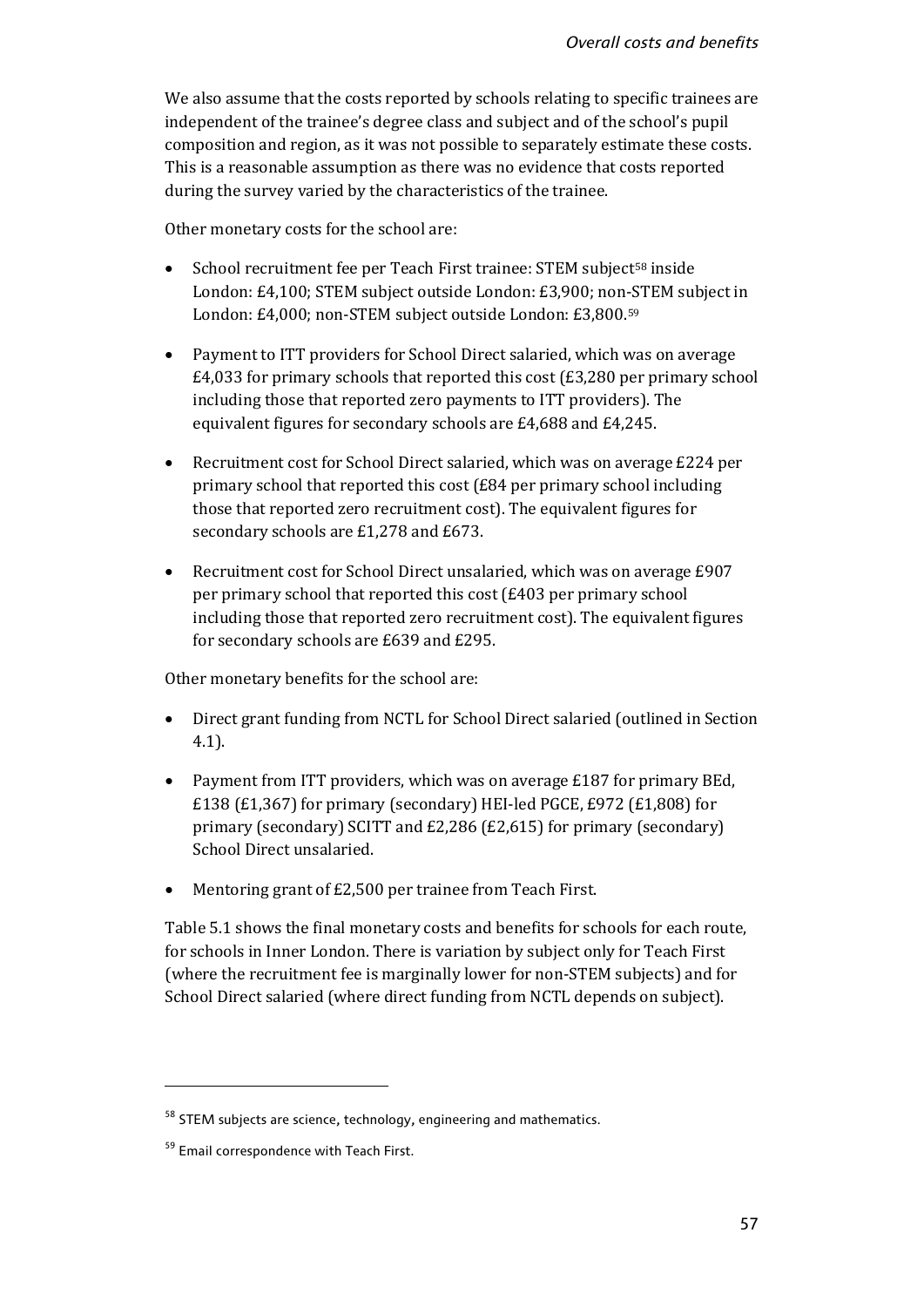| Route                        |                         | <b>High-priority</b> |                 | Other-priority     |
|------------------------------|-------------------------|----------------------|-----------------|--------------------|
|                              | Primary                 | Secondary            | Primary         | Secondary          |
| <b>BEd</b>                   | £1,322                  |                      | £1,322          |                    |
| <b>HEI-led PGCE</b>          | £1,570                  | £489                 | £1,570          | £489               |
| <b>SCITT</b>                 | £5,355                  | £3,531               | £5,355          | £3,531             |
| SD unsalaried                | £5,166                  | £3,554               | £5,166          | £3,554             |
| SD salaried<br>(with uplift) | $-£180$<br>$(-E2, 140)$ | £347<br>$(-E2, 043)$ | £1,820<br>(£60) | £6,647<br>(£4,887) |
| <b>Teach First</b>           |                         | £10,998              |                 | £10,898            |

### Table 5.1. Total monetary net cost of each ITT route: Inner London

Note: Figures in parentheses refer to the net cost for schools where a 10% uplift in grant funding from NCTL is applicable. 'High-priority' for primary schools refers to trainees with a maths specialism, while 'other-priority' refers to trainees without.

Source: Survey of primary and secondary schools and sources for payroll costs and direct grants reported above.

For primary schools, BEd trainees have the lowest net cost for schools, followed by HEI-led PGCE trainees, due to the shorter length of the placement. The net school costs for SCITT and School Direct unsalaried are similar, but those for School Direct salaried are lower in both high- and other-priority subjects due to the grant funding from NCTL. Note that the net cost is negative for School Direct salaried in high-priority subjects due to the higher grant funding from NCTL.

For secondary schools, the pattern is similar, although the net cost for HEI-led PGCE and SCITT trainees is lower due to larger payments from ITT providers, and the net cost for School Direct unsalaried is lower due to smaller indirect net costs for schools, on average. School Direct salaried trainees in high-priority subjects who are eligible for a bursary uplift have a net benefit for schools (so the monetary costs are less than the monetary benefits). School net costs are substantially larger for Teach First than for other routes for both high- and otherpriority subjects, including School Direct salaried where, for other-priority subjects, the net cost for schools is higher than that for SCITT, HEI-led PGCE and School Direct unsalaried routes.

This pattern changes only marginally for schools in different areas – for example, the cost of Teach First varies by £100 due to small changes in the recruitment fee within region across subjects. Outside London, net costs for School Direct salaried trainees are around £2,000 lower in primary schools and around £2,000 higher in secondary schools in high-priority subjects and similar in other-priority subjects.

Table 5.1 excludes the consideration of benefits reported by schools that it is not possible to monetise, such as the contribution to teaching ideas, increase in capacity and expectation to hire. Combination of these values with central costs would therefore ignore any of these benefits that accrue to schools.

We now use information on the net costs for schools (the total costs reported relative to the monetary value of benefits reported) calculated in Section 4.4,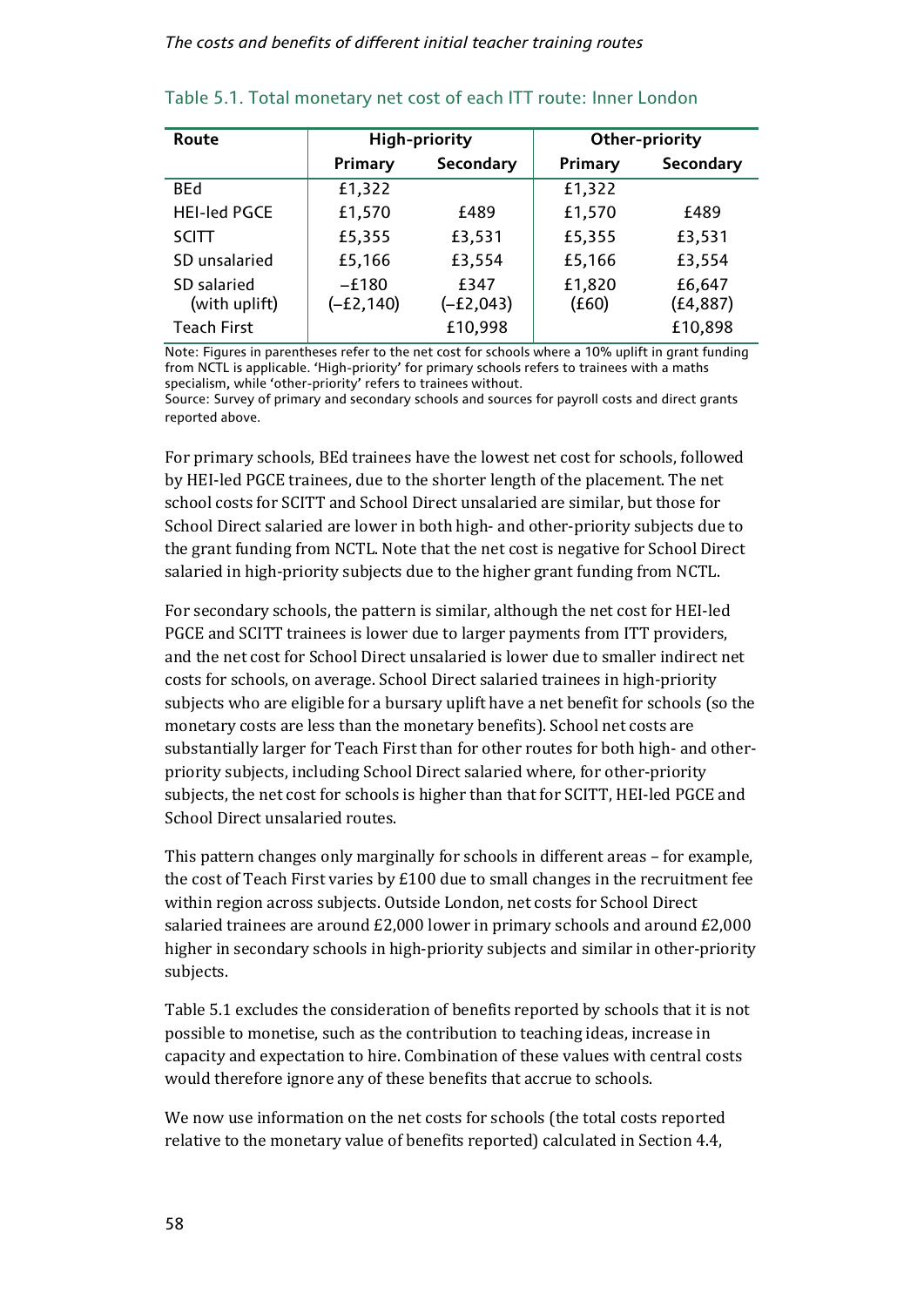which incorporate wider costs such as salary, National Insurance and pension contributions, as well as other factors not captured in the survey.

Table 5.2 shows that the secondary postgraduate tuition fee routes (HEI-led PGCE, SCITT and School Direct unsalaried) report small net benefits from hosting a trainee at the school, on average. The salaried routes, on the other hand, report larger net benefits. We now discuss how these differences affect the total ITT costs when combined with the central costs for different types of trainees in Section 4.1. Trainees on Teach First and School Direct salaried routes are paid a salary by the school, and a proportion of this is paid back to central government in tax revenue. This has been accounted for in Figures 5.1–5.4. We take the difference between the tax revenue paid by the trainee and the tax revenue that would have been paid by the proportion of an NQT that would have been required to replace them (this proportion is the proportion of an NQT timetable that the average trainee te[ach](#page-63-0)es unsupervised). We then deduct this revenue difference from total costs.<sup>60</sup>

| Route                           | Primary   | Secondary  |
|---------------------------------|-----------|------------|
| <b>BEd</b>                      | $-E771$   |            |
| <b>HEI-led PGCE</b>             | £137      | $-E330$    |
| <b>SCITT</b>                    | $-E2,237$ | $-E399$    |
| <b>School Direct unsalaried</b> | $-£1,942$ | $-E258$    |
| <b>School Direct salaried</b>   | $-£1,839$ | $-E2,115$  |
| <b>Teach First</b>              |           | $-£10,486$ |

## Table 5.2. Total monetised net cost of each ITT route

Note: Calculated from respondents' report of benefits compared with costs, using the optimal gamma distribution. For full details, see Appendix D. (Net benefits reported by subject leaders and by ITT coordinators are summed.)

Source: Survey of primary and secondary schools.

j

Section 4.1 showed that, for high-priority subjects, School Direct unsalaried has the highest level of central cost per trainee with a 2:2 degree or better, followed by SCITT and HEI-led PGCE, Teach First and then School Direct salaried. Comparing Figure 5.1 with Figure 4.1 shows that accounting for net school benefit increases the difference between the most and least expensive routes. Teach First becomes the cheapest route for all trainees with a 2:2 degree or better, with a total cost of £17,362 (and HEI-led PGCE, SCITT and School Direct unsalaried are only marginally cheaper for trainees with a third, at around £16,800). School Direct salaried has a total cost of £23,487, now more per trainee than Teach First due to the higher reported net benefit for Teach First schools.

Incorporating the net school benefit into the overall cost has bigger implications for the marginal cost of trainees in other-priority subjects. As discussed in Section 4.1, the central costs of School Direct unsalaried, SCITT and HEI-led PGCE

<span id="page-63-0"></span> $^{60}$  This amount reduces the total cost of School Direct salaried trainees by £689 and increases the total cost for Teach First trainees by £690 in Inner London. In the rest of England and Wales, the costs decrease by £347 for School Direct salaried and increase by £565 for Teach First.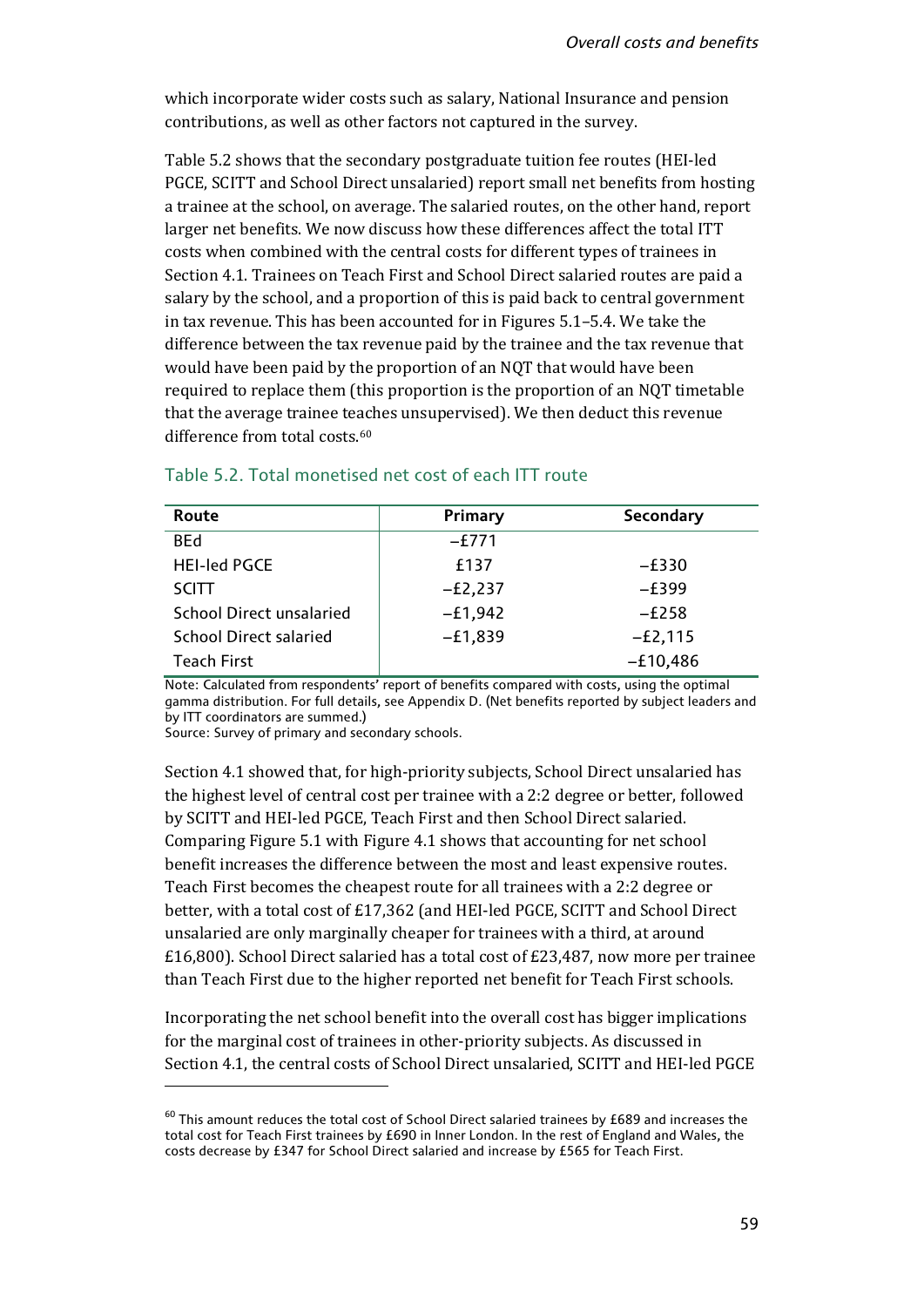



Note: Values for PGCE and SCITT differ slightly from each other. The results in this figure are qualitatively similar when looking at the minimum cost for each route. PGCE refers to HEI-led PGCE.

Source: See footnotes to Table 4.2, Appendix B (student loans model) and Tables 4.17 and 4.18 (derived from survey of secondary schools).





Note: Values for PGCE and SCITT differ slightly from each other. The results in this figure are qualitatively similar when looking at the minimum cost for each route. PGCE refers to HEI-led PGCE.

Source: See footnotes to Table 4.2, Appendix B (student loans model) and Tables 4.17 and 4.18 (derived from survey of secondary schools).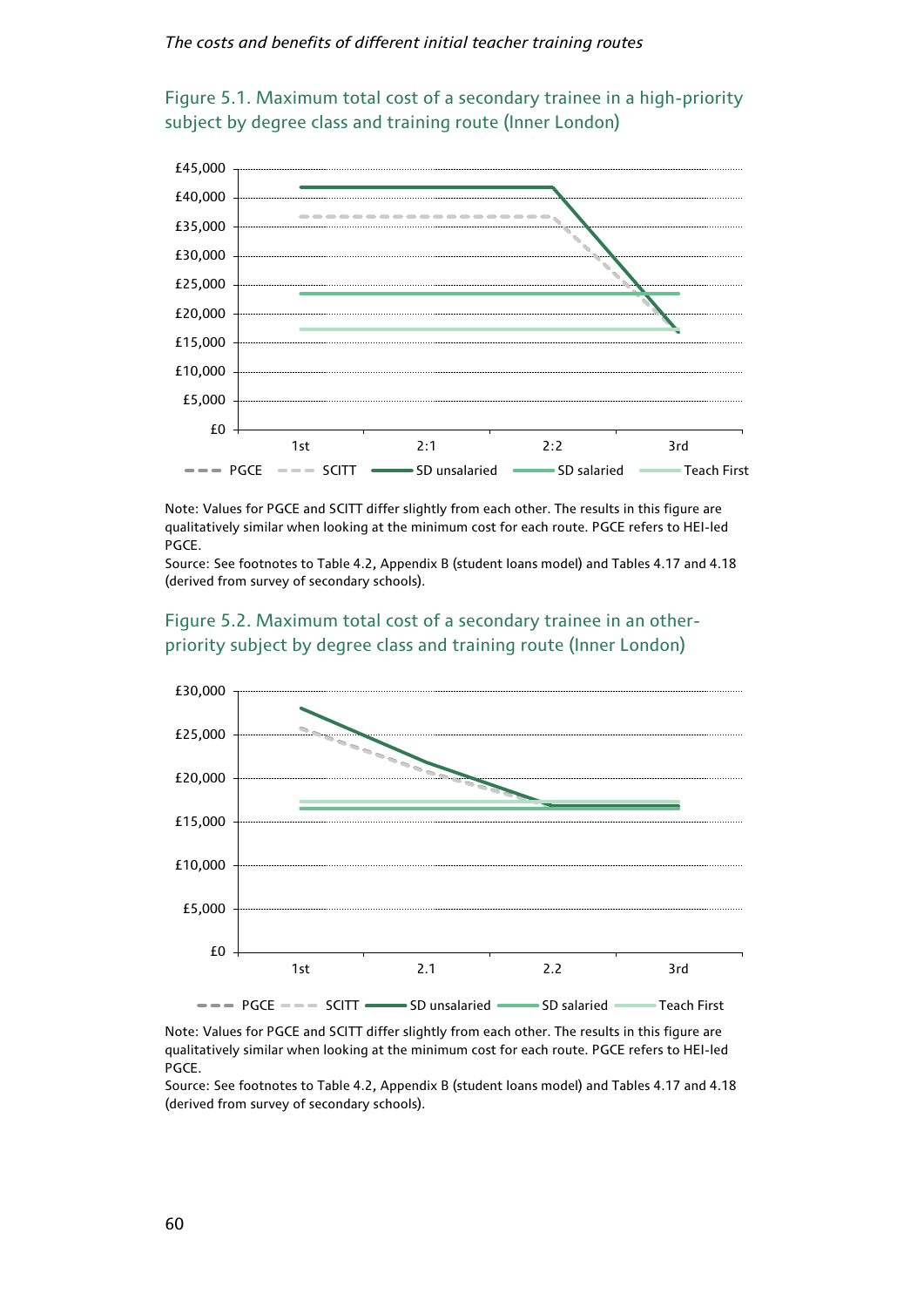

Figure 5.3. Maximum total cost of a secondary trainee with a first-class degree by subject priority and training route (Inner London)

Note: Values for PGCE and SCITT differ slightly from each other. The results in this figure are qualitatively similar when looking at the minimum cost for each route and for trainees with a 2:1 or 2:2. PGCE refers to HEI-led PGCE.

Source: See footnotes to Table 4.2, Appendix B (student loans model) and Tables 4.17 and 4.18 (derived from survey of secondary schools).





Note: These results are qualitatively similar when looking at the minimum cost for each route. PGCE refers to HEI-led PGCE.

Source: See footnotes to Table 4.2, Appendix B (student loans model) and Table 4.16 (derived from survey of primary schools).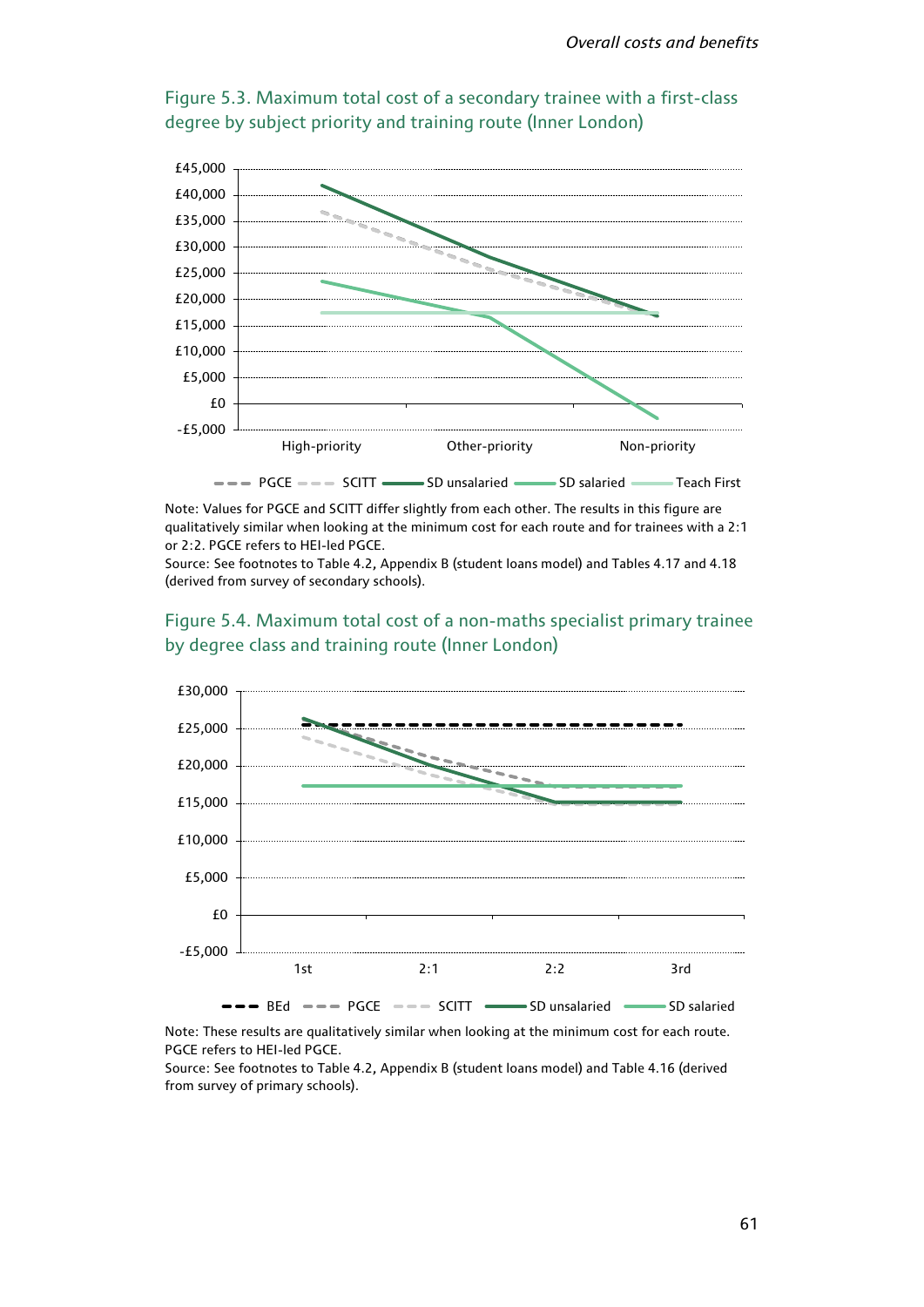are similar to those of Teach First for trainees with a first-class degree and these routes were cheaper for all candidates with a degree lower than a first. Figure 5.2 shows that once net school benefit has been included, School Direct unsalaried, SCITT and HEI-led PGCE are substantially more expensive than Teach First or School Direct salaried for training a candidate with a first, and are also more expensive for training a candidate with a 2:1. For trainees with a 2:2 or lower in other-priority subjects, the costs per trainee are very similar for the different routes.

Figure 5.3 compares the total cost of a trainee with a first-class degree across the different levels of subject priority. As already noted, Teach First is the cheapest for high-priority subjects and School Direct unsalaried is the most expensive. For non-priority subjects, the lack of bursary funding available for the graduate tuition fee routes means that, with the exception of School Direct salaried, the costs of all routes are very similar. School Direct salaried has a negative total cost in this case, as no direct funding is provided by central government. We do not consider this a reliable estimate of the total cost of School Direct salaried for a non-priority subject trainee because the average net school benefit was not calculated at subject level. It is unlikely that schools would use School Direct unsalaried for a subject where no funding is available and, if they did, it seems unlikely the net benefit would be the same as for schools that do receive a grant.

For primary schools (see Figure 5.4), there is less variation in the net school benefit per route. Therefore the picture for the total costs of each route is similar to that discussed for central costs in Section 4.1. BEd, HEI-led PGCE, SCITT and School Direct unsalaried routes all have similar total costs per trainee with a first-class degree, whereas School Direct salaried is substantially cheaper. The BEd route is then the most expensive route for training teachers with lower-class degrees, as the costs of this route are not dependent on degree class. The postgraduate tuition fee routes (SCITT, HEI-led PGCE and School Direct unsalaried) have costs more similar to School Direct salaried for the lower degree classes, as a result of smaller or no bursary funding.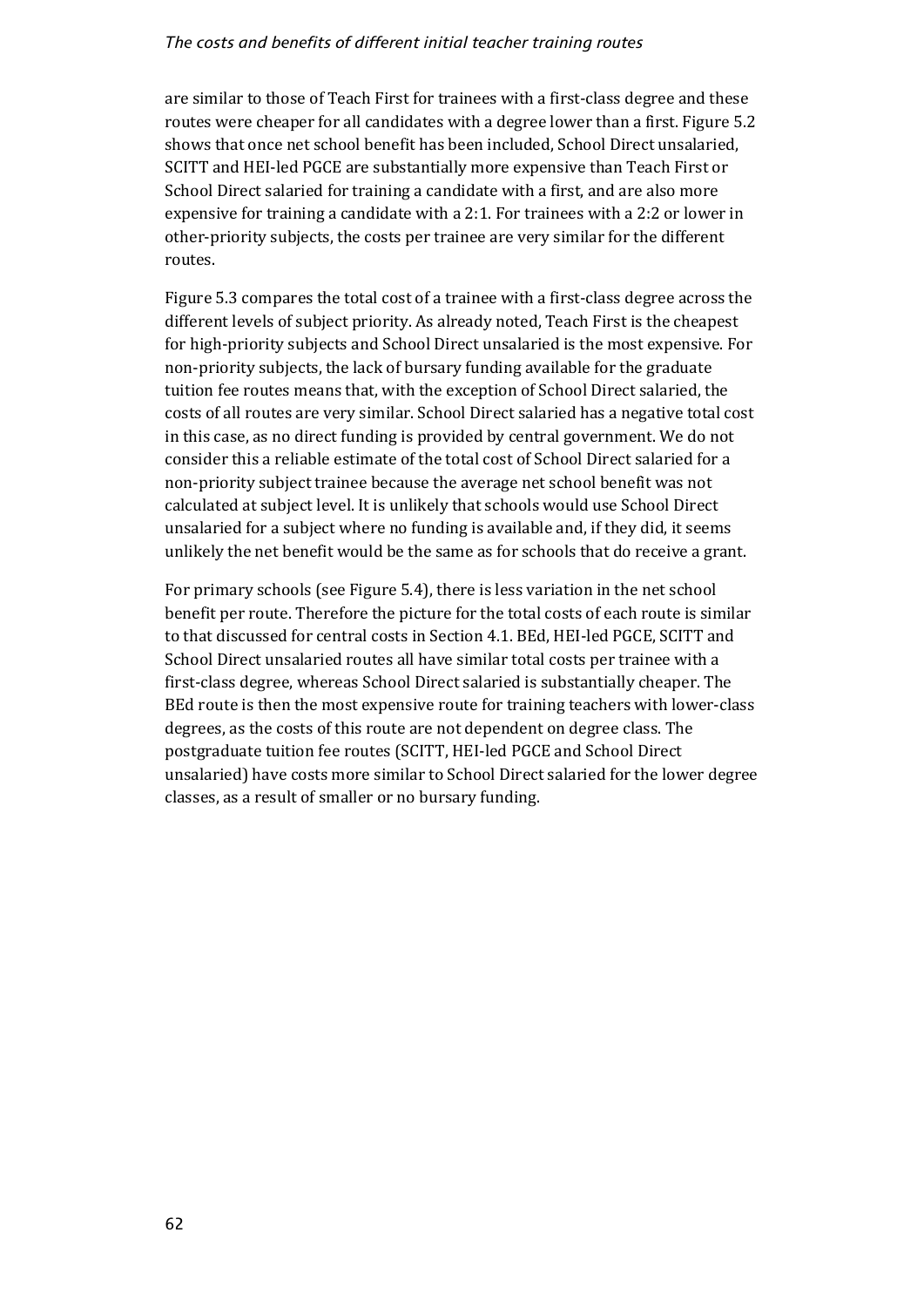# **6. Conclusion and Future Work**

In response to significant changes to the delivery of initial teacher training in England, this report has explored the short-term costs and benefits associated with each alternative route.

The central costs for each route are most important to the overall short-term total cost. For salaried routes, the contribution made directly by the National College for Teaching and Leadership is larger than any direct or indirect costs incurred by schools for hosting a trainee teacher. For non-salaried routes, the cost of providing student finance is larger than any direct or indirect costs incurred by schools, as the typical career and progression of a teacher implies that postgraduate loans taken out under the new system of student finance will not begin to be repaid.

In addition, the provision of tax-free bursaries for postgraduate trainees with particular degree classes and subjects, or the award of a tax-free scholarship in a high-priority subject, adds to the total central cost for non-salaried routes. School Direct unsalaried has the highest potential central cost, in the case where the trainee receives an uplift in funding of 25% (when predominantly based in a school where more than 35% of pupils are eligible for free school meals).

Teach First is the only route that has a fixed central cost per trainee. This central cost is roughly similar to the maximum for a School Direct salaried trainee for a high-priority subject, is greater than the maximum cost for a BEd trainee, but is lower than the maximum cost for postgraduate tuition fee funded routes where the trainee is eligible for a scholarship or a bursary of more than £4,000. This implies that the central cost for non-priority trainees is highest for Teach First, but for other-priority subjects the central costs of Teach First are roughly similar to those of other routes.

On the school side, the majority of schools report that the benefits of participating in initial teacher training outweigh the costs. Calculating the monetary value of the ratio of benefits to costs implies that the benefits outweigh the costs for all routes at primary and secondary level, with the exception of HEIled PGCE at primary level, where the costs slightly outweigh the benefits. The calculated benefits are much larger than the costs for Teach First, with a difference equivalent to around a third of the central grant funding for this route. This suggests that while Teach First may be relatively expensive for schools involved, the benefits perceived by schools are also proportionately larger than for other routes.

The results of our survey of schools give representative evidence for the population of schools that currently participate in each route. Different types of schools choose to participate in different routes, however, which limits our ability to conclude that the findings from one route would apply to other schools not currently involved. For example, the large benefits reported by schools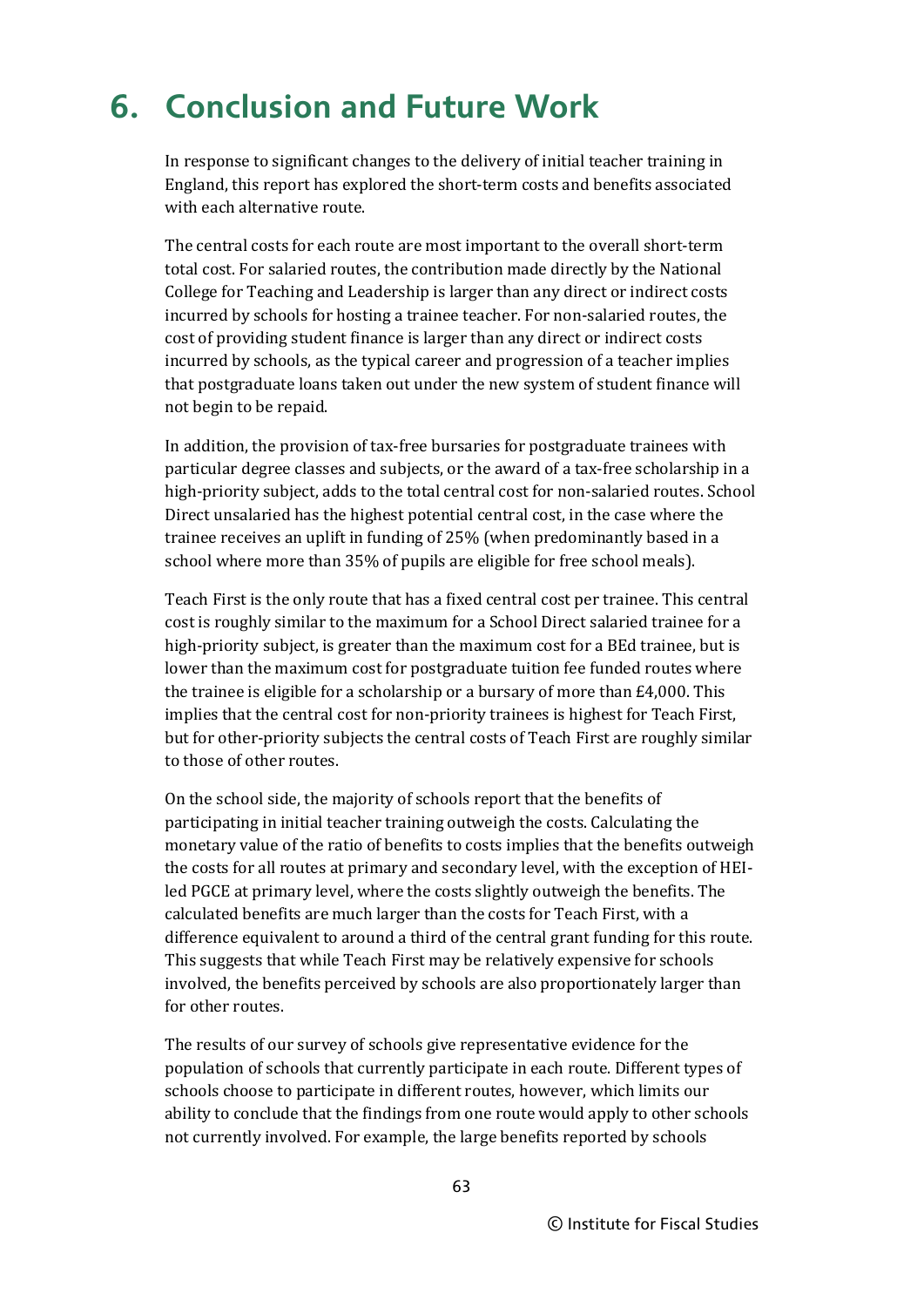involved with Teach First may not accrue to schools in different circumstances – for example, with different staff composition and teacher turnover.

Schools perceive different benefits to be associated with different training routes. Most notably, school-based routes are most likely to have the advantage that schools expect to hire the trainee after qualification, lowering the future cost of recruitment. This suggests that schools in different circumstances (for example, with higher or lower teacher turnover) will have different motivations for involvement with different ITT routes, although this was not clear from analysis of school characteristics in administrative data.

The characteristics of the trainee are significantly related to the reports of benefits for the school and to the probability that benefits outweigh costs. This suggests that a school's experience of initial teacher training depends on the attributes of the trainee in question, and that all schools would benefit (and perhaps be more likely to host trainee teachers) if the quality of the pool of trainees increased.

Each individual's choice of initial teacher training route will depend on factors we are not able to explore – for example, the trainee's taste for university- and school-based components of training and geographical mobility. The provision of scholarships and bursaries may attract a wider pool of applicants and provide more incentive to those with high degree classes. Consideration of these factors implies that a broad range of routes and funding provisions should be maintained to ensure a wide variety of potential trainees consider and train for the career. It is clear that there are costs to doing so, however. Non-salaried postgraduate routes have high central costs for particular trainees (up to a maximum of around £40,000 per trainee) that are not outweighed by high perceived benefits for schools.

An overall assessment of the system of initial teacher training in England requires further information: first, the retention rate of teachers from different routes, which may dramatically affect the overall short-term costs and benefits reported here; second, the impact of the availability of scholarships and bursaries on the supply of potential trainees and, crucially, the supply of potential trainees judged as having high potential to be a good teacher. More generally, the effectiveness in raising pupil attainment of teachers trained through different routes should be considered. This information could provide justification for the current provision of routes funded by tuition fees (which imply high central costs for central government), particularly for 'high-quality' trainees defined by their degree class. Finally, we are unable to consider wider costs and benefits, such as lower economies of scale in advertising, recruitment and training or the possible shortfall in supply of newly qualified teachers that may result from less centralised (typically school-based) training.

What can we conclude regarding the government's transition towards prioritising school-based training? Our survey showed that schools are more likely to state that benefits are higher than costs for school-based routes than for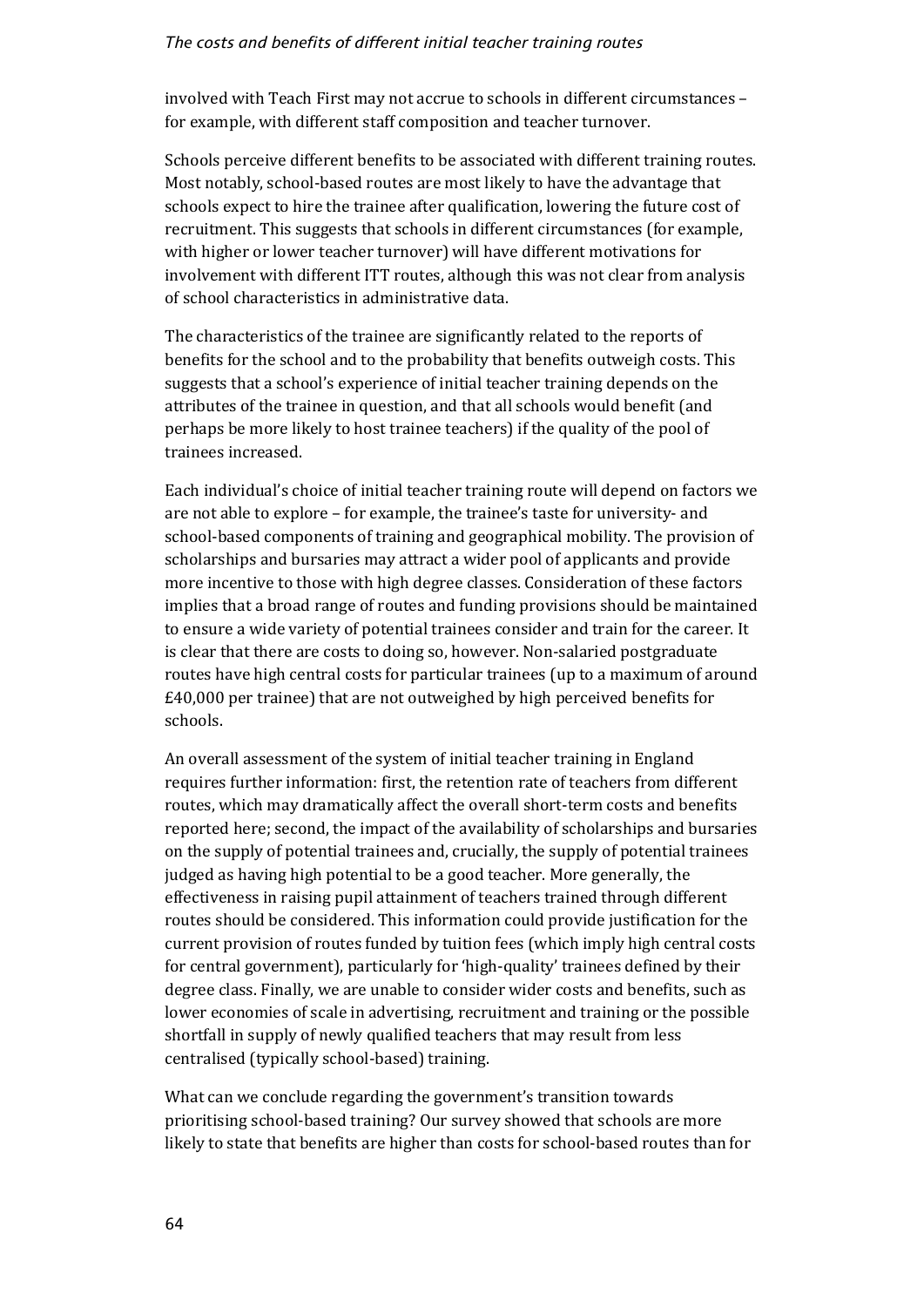university-based routes. This gives some support to the government's emphasis on the benefits of school-based training, although there was significant variation for the School Direct salaried route, suggesting that schools' experiences are not universally positive. We must also caution that the benefits perceived by schools currently involved in school-based training may not accrue to all schools.

More generally, our analysis of the central costs and of benefits relative to costs for schools suggests that the key determinant of total costs is the system of central funding. School Direct unsalaried and School Direct salaried therefore impose starkly different costs for equivalent trainees. For example, for trainees in high-priority subjects with first-class degrees, the maximum total cost is almost double for School Direct unsalaried. This is primarily due to the availability of tax-free bursary or scholarship funding for School Direct unsalaried, in addition to the high central cost of providing student finance for this route.

Further changes to the system of initial teacher training should take these considerations into account, in addition to further research required to analyse the system as a whole. While the benefits of school-based provision are clear for some schools, this would not necessarily be the case for all schools. Further expansion of school-based training therefore depends on the supply and quality of school placements, and must be weighed against the potential negative consequences of a possible shortfall in the national supply of newly qualified teachers.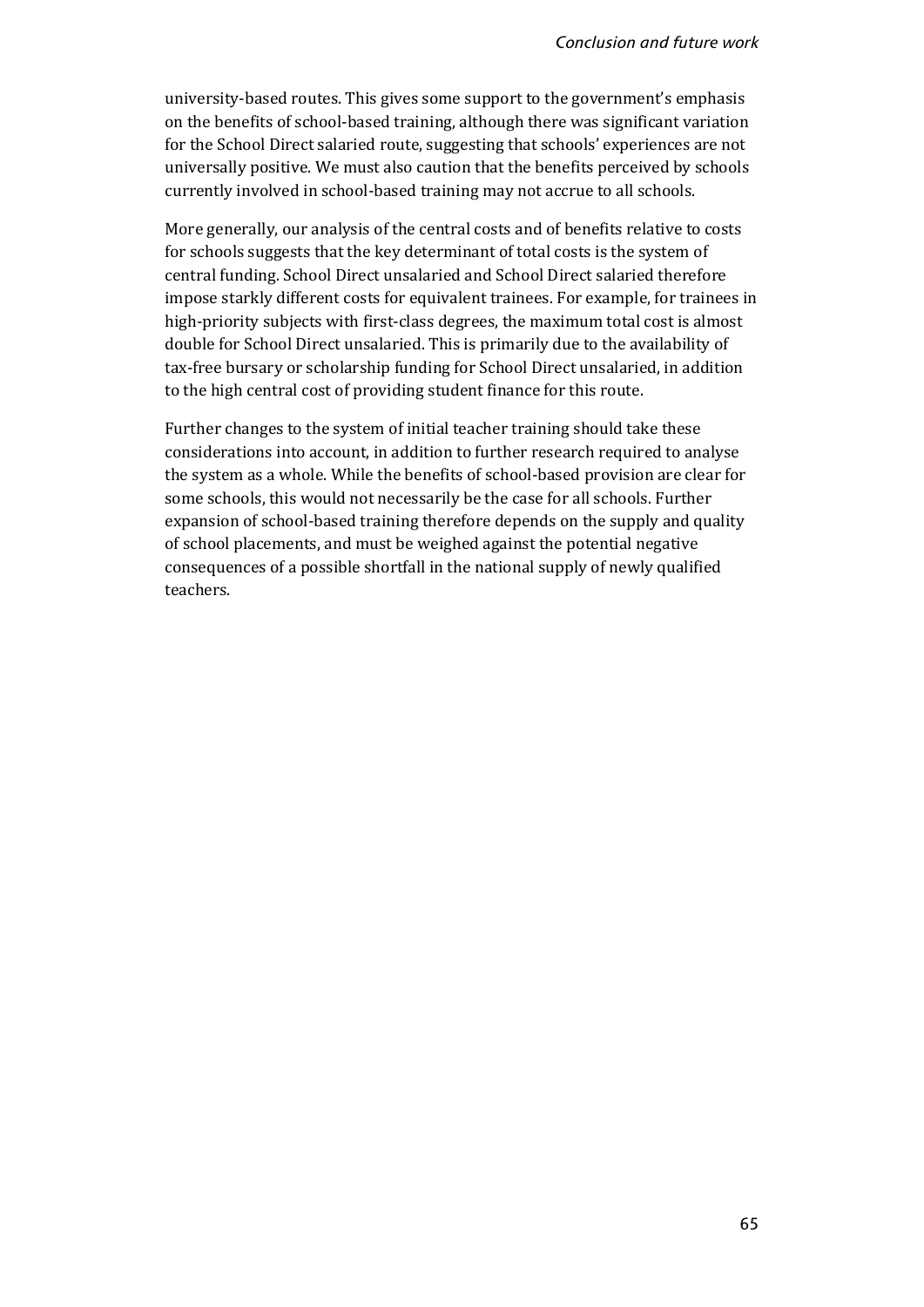# **Appendix A. Additional Tables for Chapter 3**

| Route                             | Percentage of trainees rated 'very good' |                               |            |       |        |              |
|-----------------------------------|------------------------------------------|-------------------------------|------------|-------|--------|--------------|
|                                   | <b>BEd</b>                               | <b>HEI-led</b><br><b>PGCE</b> | <b>GTP</b> | SD(S) | SD(US) | <b>SCITT</b> |
| Resilience                        | 29                                       | 22                            | 47         | 40    | 31     | 29           |
| Social skills                     | 39                                       | 36                            | 58         | 50    | 48     | 50           |
| Subject<br>knowledge              | 17                                       | 10                            | 26         | 31    | 14     | 19           |
| <b>Behaviour</b><br>management    | 15                                       | 13                            | 26         | 20    | 10     | 15           |
| Confidence in<br>the classroom    | 24                                       | 16                            | 28         | 26    | 17     | 15           |
| Commitment to<br>teaching         | 54                                       | 41                            | 58         | 55    | 59     | 60           |
| Potential to be a<br>good teacher | 46                                       | 46                            | 58         | 52    | 55     | 52           |

# Table A.1. Reported characteristics of trainees (primary)

Note: Respondents were asked about their initial perception of a specific trainee recently placed at their school.

Source: Survey of primary schools.

| Route                             |                               | Percentage of trainees rated 'very good' |            |       |        |              |
|-----------------------------------|-------------------------------|------------------------------------------|------------|-------|--------|--------------|
|                                   | <b>HEI-led</b><br><b>PGCE</b> | <b>Teach</b><br><b>First</b>             | <b>GTP</b> | SD(S) | SD(US) | <b>SCITT</b> |
| Resilience                        | 25                            | 42                                       | 34         | 30    | 30     | 10           |
| Social skills                     | 40                            | 44                                       | 46         | 43    | 36     | 28           |
| Subject<br>knowledge              | 30                            | 42                                       | 34         | 26    | 39     | 31           |
| <b>Behaviour</b><br>management    | 10                            | 11                                       | 23         | 13    | 15     | 5            |
| Confidence in<br>the classroom    | 19                            | 14                                       | 22         | 25    | 17     | 18           |
| Commitment to<br>teaching         | 45                            | 47                                       | 48         | 44    | 45     | 28           |
| Potential to be a<br>good teacher | 43                            | 53                                       | 52         | 51    | 46     | 41           |

### Table A.2. Reported characteristics of trainees (secondary)

Note: Respondents were asked about their initial perception of a specific trainee recently placed at their school.

Source: Survey of secondary schools.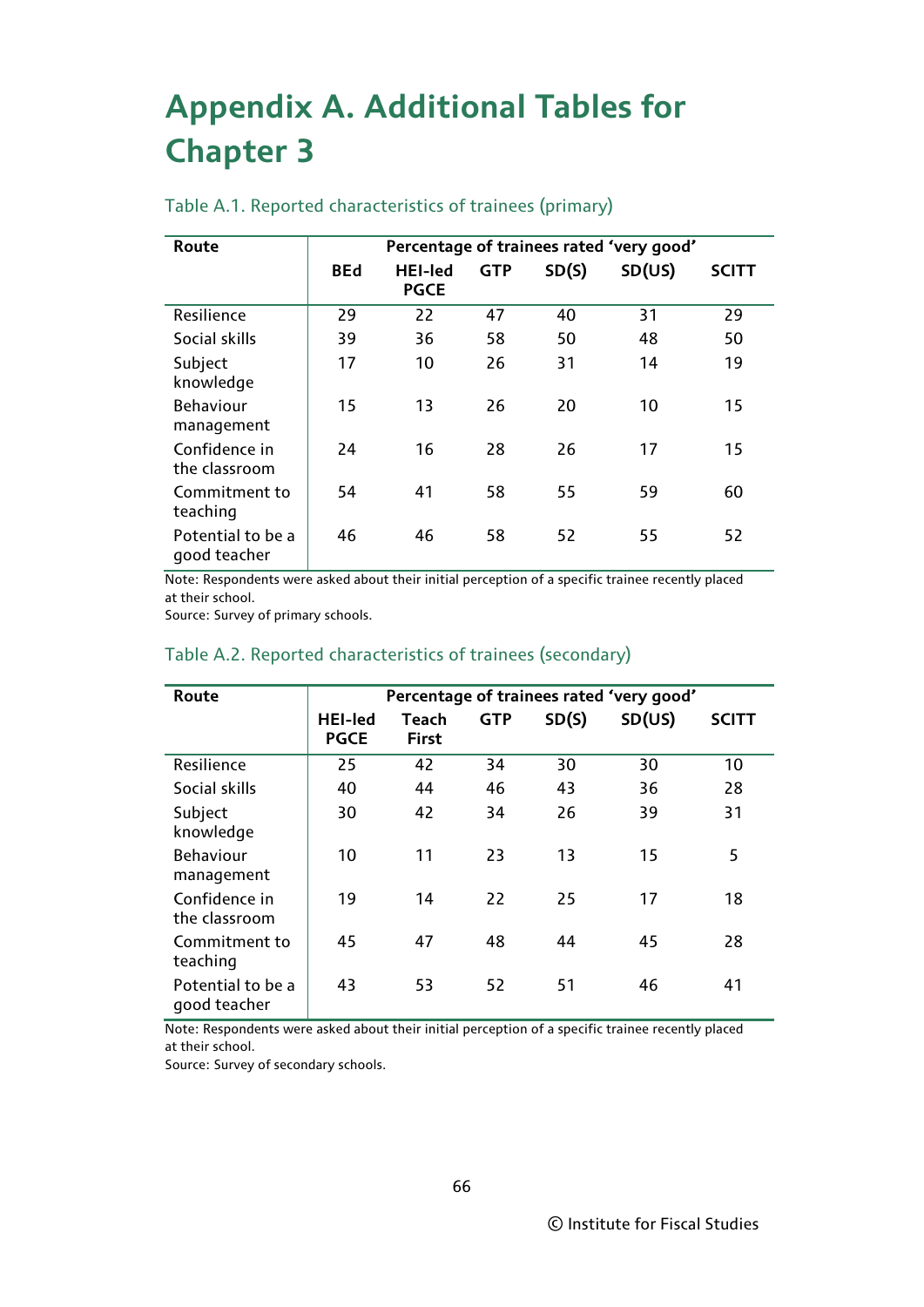# **Appendix B. Calculating the Cost of Student Loans**

All the numbers used in our calculations are in real terms, 2012–13 prices (as deflated by the retail price index, RPI), and in net present value (NPV) terms based to the final year of training (2015–16). The timing of the qualifications is such that all students become an NQT at the same point, in the year 2016–17. This year is chosen so that all the graduates are under the new higher education (HE) funding system. We then report these costs in 2013–14 prices (uprated by the RPI at the end of the calculations) as the cost of student loans, in comparable terms to the other central costs we consider (but using the new HE finance system). As the BEd course typically takes three years, as opposed to four years for an undergraduate plus a HEI-led PGCE (or other graduate tuition fee training route), the BEd students start their courses a year later.

We create projections of a 'typical teacher' earnings profile by taking the crosssectional earnings–age profile observed in the School Workforce Census (November 2012). We do this separately for primary and secondary school teachers. This gives us average earnings at each age in 2012–13 prices. We then uprate these using the OBR forecasts of real average weekly earnings (in the long run, these are assumed to grow by 1.1% in real terms). We then apply this earnings profile to the different student loan systems.

For BEd students, the cost of their loan is calculated as the difference between the NPV cost of providing the loan and the NPV of the repayments, for the entire undergraduate loan. For HEI-led PGCE students, who would already have an undergraduate student loan, the cost is calculated as the difference between the NPV cost of the undergraduate loan without a HEI-led PGCE loan and the NPV cost of an undergraduate loan with a HEI-led PGCE loan.

We model four scenarios, shown in Table B.1. These are: trainees who receive the maximum maintenance grant (in which case they are entitled to a lower maintenance loan) and trainees who receive no maintenance grant and borrow the maximum loan, living away from home inside and outside London (which determines the maximum level of maintenance loan). We assume that the amount borrowed in each year is constant in real terms.

In 2016–17, the repayment schedule is set at 9% of all earnings over the threshold £21,000, which is due to rise in line with average earnings. As the

| Region                                                                               | No maintenance grant | Maintenance grant |  |  |  |
|--------------------------------------------------------------------------------------|----------------------|-------------------|--|--|--|
| London                                                                               | £16,675              | £14,998           |  |  |  |
| Outside London                                                                       | £14,500              | £12,823           |  |  |  |
| Source: http://webarchive.nationalarchives.gov.uk/20130423140808/https://www.gov.uk/ |                      |                   |  |  |  |

## Table B.1. Maximum annual loans

[student-finance/loans-and-grants.](http://webarchive.nationalarchives.gov.uk/20130423140808/https:/www.gov.uk/student-finance/loans-and-grants)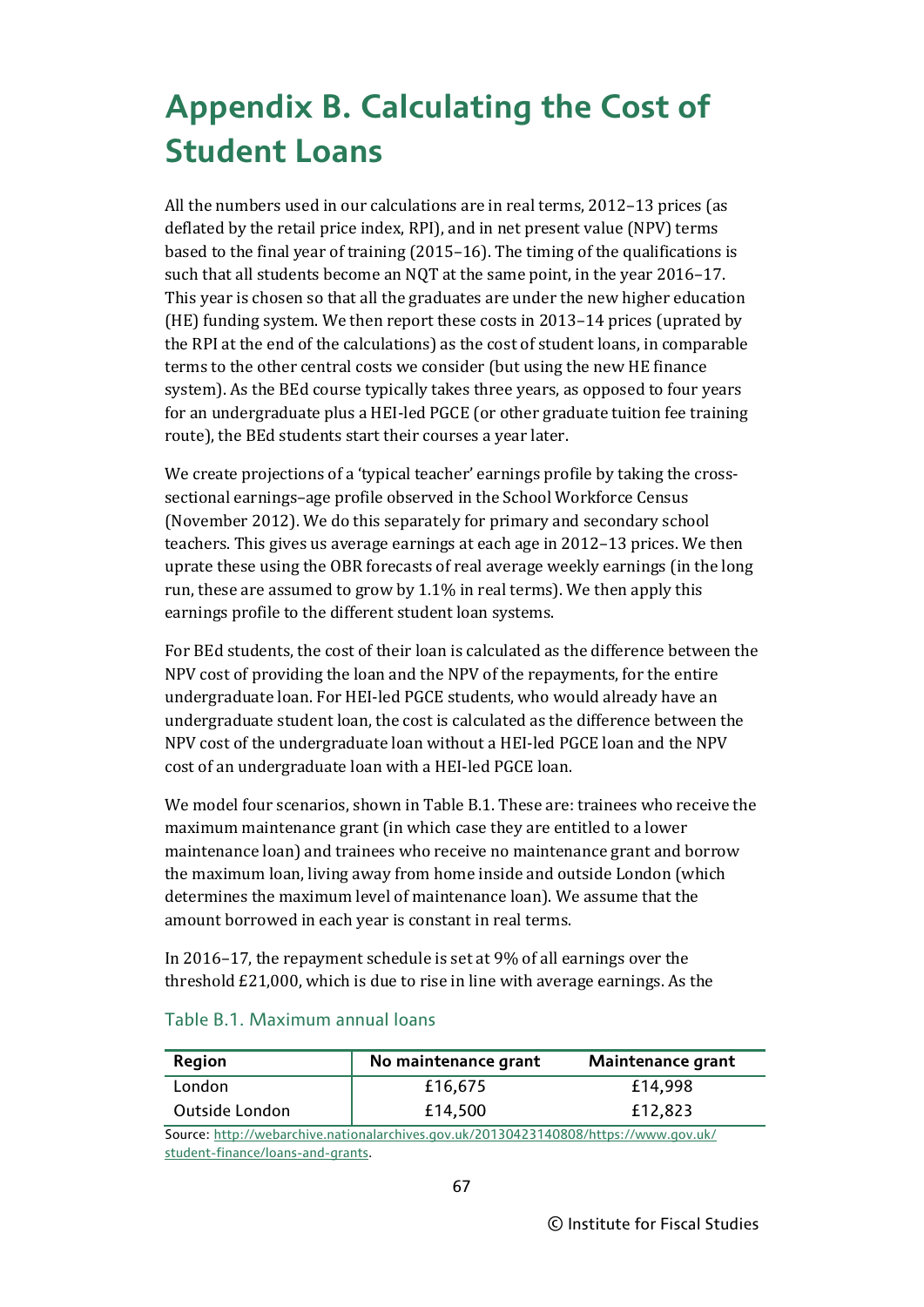#### *The costs and benefits of different initial teacher training routes*

earnings data we have are in 2012–13 prices and the threshold is fixed in 2016– 17 prices, we deflate using the RPI. The threshold is then projected forwards using the same OBR forecast of average earnings used to uprate expected earnings.

The interest rate on Plan 2 loans varies in real terms between 0% and 3% depending on the relationship between earnings and the lower and upper thresholds (£21,000 and £41,000 in 2016–17 prices – both increasing with average earnings). We calculate the real interest rate for each year based on projected earnings.

We then calculate annual repayments, which stop after 30 years or when the loan is fully paid off. The outstanding loan is the loan in the previous year minus the repayment plus the interest. These repayments are still in 2012–13 prices. We then discount the value of these repayments (at a rate of 2.2%) to get the value in NPV terms. The loan, which is paid out over three or four years, is also discounted to 2015–16 terms. The difference between these values gives the cost of the loan to the government.

We also model the 'old' student loan system for comparison. The same methodology is used. The differences are that, under the old system, the maximum amount that can be borrowed is lower, the real interest rate is zero,<sup>[61](#page-72-0)</sup> the loan is written off after 25 years and repayments are made at 9% of all income over £15,795 in 2012–13 prices (set to rise with the RPI).

j

<span id="page-72-0"></span> $61$  The nominal interest rate is actually fixed to be whichever is lower of the base rate plus 1% and the RPI. Here we assume the latter is lower (as it has been historically, although not recently) and therefore the real interest rate is zero.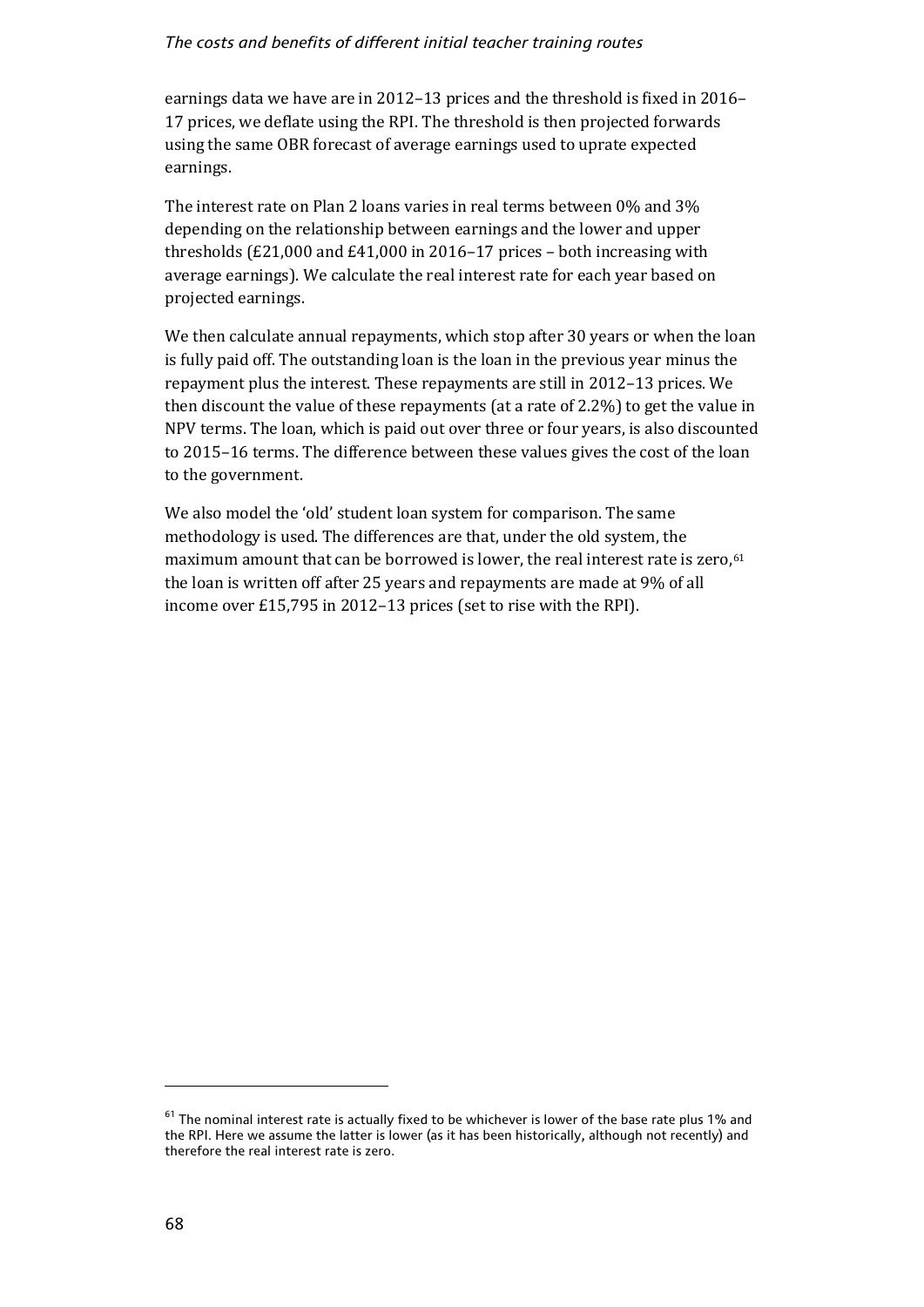# **Appendix C. Creating School- and/or Department-Level Hourly Wage**

Table C.1 presents the information derived from the School Workforce Census (SWC) to impute the costs associated with the time involved with ITT. The average pay for teachers on the main pay scale is around £17 per hour in primary and secondary schools, with similar variation around this average. As expected, the average pay per hour increases with seniority, to around £22 per hour for teachers on the upper pay scale in primary and secondary schools, and around £32 and £36 per hour for school leaders in primary and secondary schools respectively. Note that the variation in secondary schools is higher, perhaps due to greater opportunities for progression in larger schools.

| Pay scale  | N   | Mean | Min  | 25 <sup>th</sup> | 50 <sup>th</sup> | $75^{\text{th}}$ | <b>Max</b> |
|------------|-----|------|------|------------------|------------------|------------------|------------|
|            |     |      |      |                  |                  |                  |            |
| Primary    |     |      |      |                  |                  |                  |            |
| Main       | 37  | 17.1 | 10.7 | 15.7             | 16.3             | 17.6             | 29.4       |
| Upper      | 89  | 22.3 | 16.2 | 20.8             | 21.6             | 24.3             | 27.6       |
| Leadership | 89  | 31.7 | 20.2 | 28.5             | 30.8             | 34.7             | 46.7       |
| Secondary  |     |      |      |                  |                  |                  |            |
| Main       | 160 | 17.5 | 11.7 | 15.8             | 17.0             | 18.8             | 23.3       |
| Upper      | 257 | 22.5 | 14.1 | 20.5             | 21.8             | 25.1             | 27.6       |
| Leadership | 68  | 36.2 | 14.7 | 31.8             | 35.6             | 40.1             | 58.3       |

#### Table C.1. Hourly pay for staff members leading mentoring of trainees

Note: Hourly pay derived from the School Workforce Census. Hourly pay for primary schools is calculated at the school and pay scale level. Where this information is not observed, pay is calculated at the local authority and pay scale level.

Source: Bespoke survey of primary schools and secondary schools.

This information was derived from the SWC in the following way:

- Use base pay reported in the SWC for all teaching and leadership staff
- Drop some duplicate observations:
	- o Drop exact duplicates in the following variables: staff member identifier, school identifier, gender, age, qualification status, higher-level teaching assistant status, QTS route (where applicable) and contract agreement, post, pay scale, spine point, base pay, weeks worked per year, role, hours worked, additional payment receipt, tenure
	- o Drop exact duplicates as above, excluding base pay (keeping the highest base pay recorded)
	- o Drop fixed-term contract if all other variables are duplicated (except pay where not defined for some non-permanent staff)
	- $\circ$  Drop those with missing information if total hours worked  $> 52$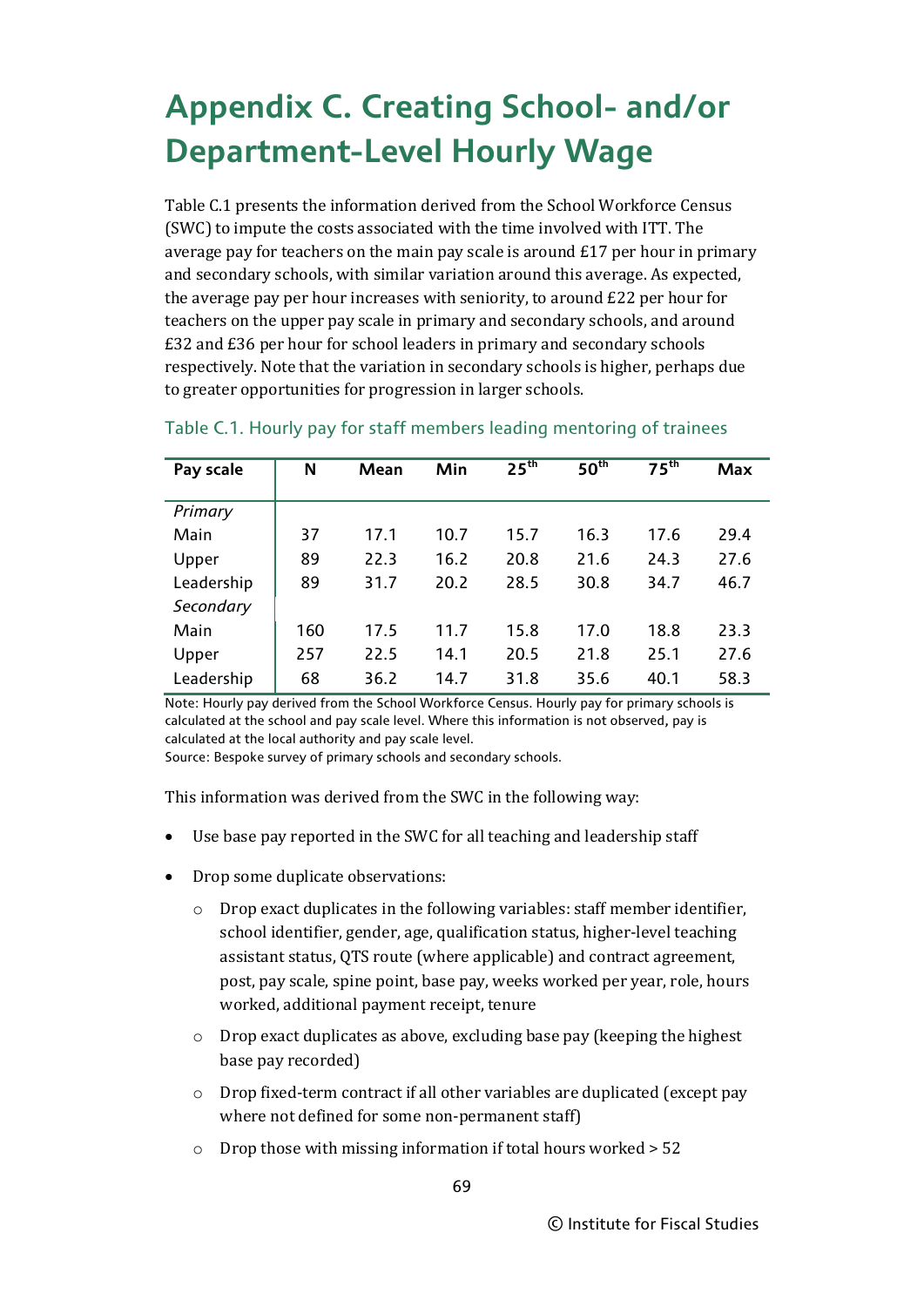#### *The costs and benefits of different initial teacher training routes*

- o Drop lowest hours when duplicate and total hours worked > 52
- Calculate total base pay, main role and main subject for each individual
- Calculate hourly wage as total base pay divided by contracted hours per year
- Replace hourly wage by the maximum possible according to spine point if above this level
- Calculate average pay for each pay grade for each primary school
- Calculate average pay for each pay grade for each secondary department
- Calculate average pay for each pay grade for each secondary school
- Calculate average pay for each pay grade for primary schools for each local authority
- Calculate average pay for each pay grade for secondary schools for each local authority
- Merge information from SWC into our survey:
	- o For primary schools:
		- Merge to primary school / pay grade average where possible
		- Merge to local authority / pay grade average where possible
		- Merge to school average where pay grade information is missing; use the percentile of the school pay distribution that matches the mean of the observed distribution of pay where information is available for each route
		- Merge to school average pay created using median number of hours (32.5) where hours information is missing for the whole school (this is a small number of cases), again using the percentile that matches the mean of the observed distribution of pay for each route
	- o For secondary departments:
		- Merge to secondary school / department / pay grade average where possible
		- Merge to secondary school / pay grade average where possible
		- Merge to local authority / pay grade average where possible
		- Merge to school average where pay grade information is missing; use the percentile of the school pay distribution that matches the mean of the observed distribution of pay where information is available for each route
		- Merge to school average pay created using median number of hours (32.5) where hours information is missing for the whole school (this is a small number of cases), again using the percentile that matches the mean of the observed distribution of pay for each route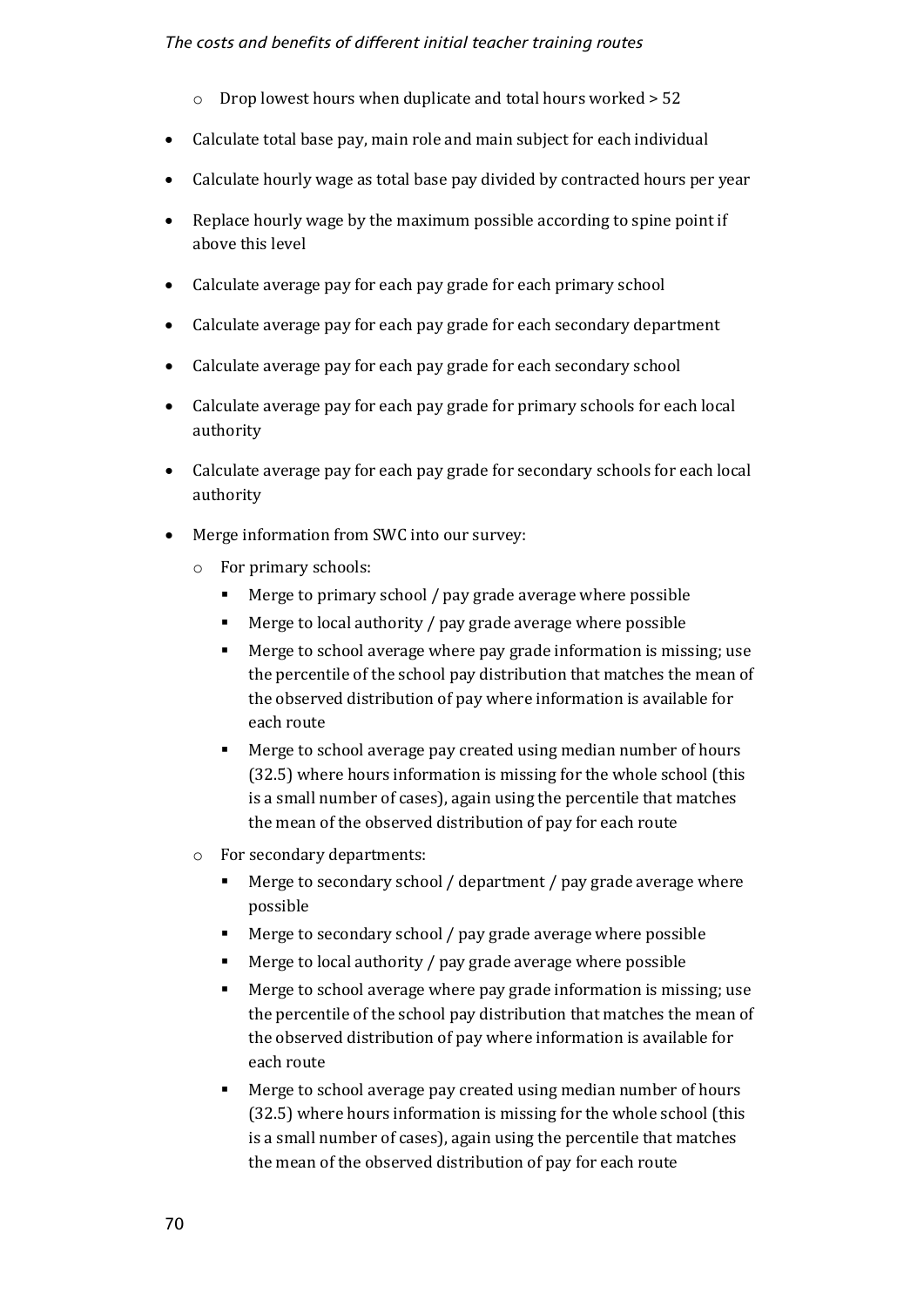Tables C.2 and C.3 present the staff time in terms of hours for each route, rather than the total cost as in Tables 4.5 and 4.6.

| Route                              | N  | Mean | 25 <sup>th</sup> | 50 <sup>th</sup> | $75^{\text{th}}$ |
|------------------------------------|----|------|------------------|------------------|------------------|
| <b>BEd</b>                         | 24 | 7.7  | 3.4              | 4.4              | 8.2              |
| <b>HEI-led PGCE</b>                | 40 | 7.7  | 5.1              | 6.2              | 9.7              |
| <b>GTP</b>                         | 17 | 6.9  | 4.6              | 6.5              | 9.9              |
| <b>School Direct</b><br>salaried   | 34 | 7.2  | 4.7              | 6.5              | 8.3              |
| <b>School Direct</b><br>unsalaried | 21 | 7.5  | 4.7              | 5.5              | 8.7              |
| <b>SCITT</b>                       | 32 | 8.8  | 6.0              | 8.8              | 9.8              |

### Table C.2. Total hours of staff time per route (primary)

Source: Survey of primary schools.

## Table C.3. Total hours of staff time per route (secondary)

| Route                              | N   | Mean | $25^{\text{th}}$ | 50 <sup>th</sup> | $75^{\text{th}}$ |
|------------------------------------|-----|------|------------------|------------------|------------------|
| <b>HEI-led PGCE</b>                | 202 | 8.0  | 4.7              | 6.5              | 10.5             |
| <b>Teach First</b>                 | 28  | 5.6  | 2.3              | 4.0              | 7.5              |
| <b>GTP</b>                         | 53  | 6.6  | 3.6              | 4.9              | 8.2              |
| <b>School Direct</b><br>salaried   | 55  | 7.9  | 3.7              | 5.2              | 9.8              |
| <b>School Direct</b><br>unsalaried | 62  | 8.0  | 4.3              | 6.3              | 9.7              |
| <b>SCITT</b>                       | 31  | 8.2  | 4.2              | 6.5              | 9.5              |

Source: Survey of secondary schools.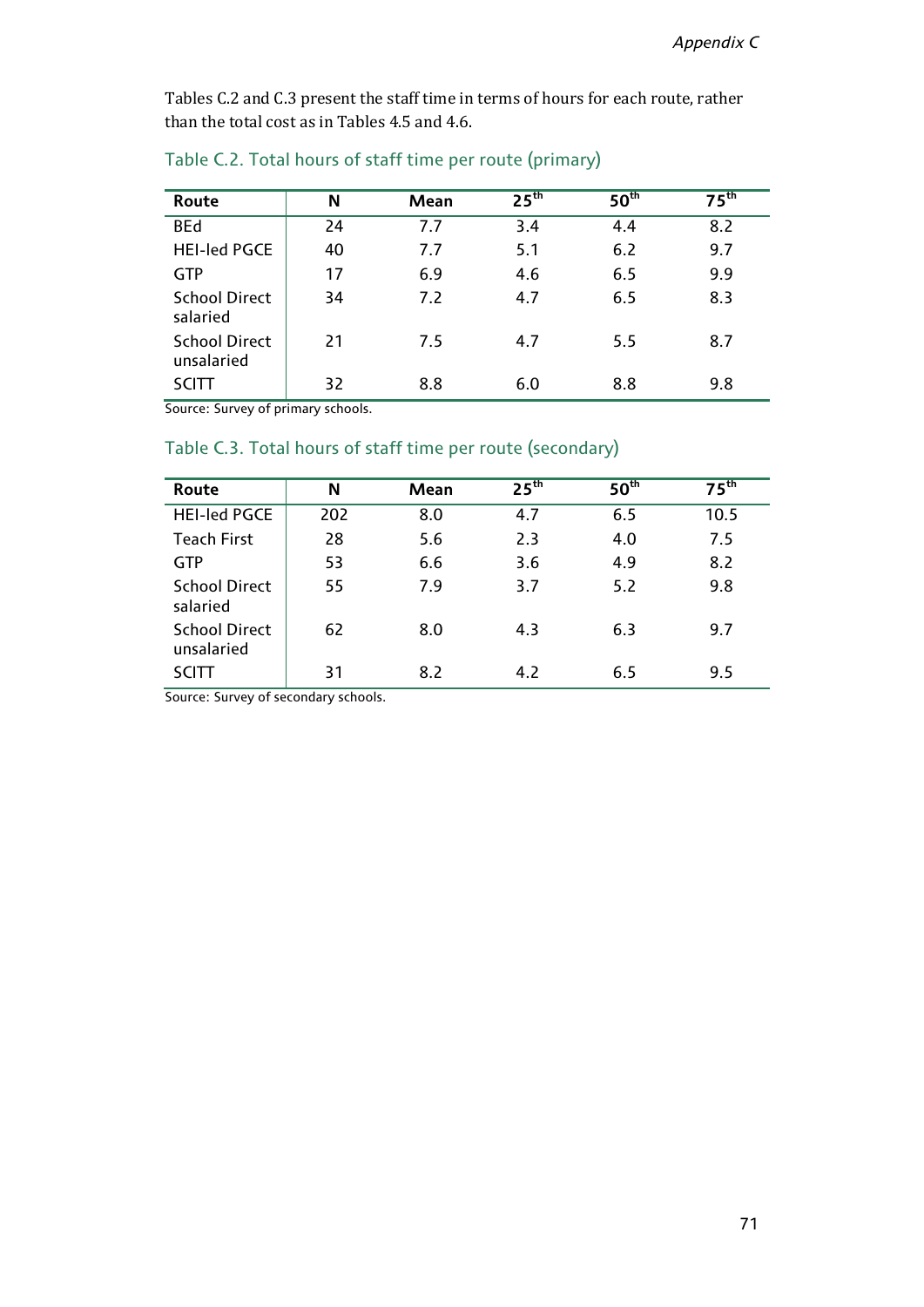# **Appendix D. Monetising the Net Benefit to Schools**

• Use information from the following question: 'Please tell us whether you think the benefits associated with hosting trainee teachers in your department outweigh the costs (including investment of staff time) for each route in your department, and if possible tell us to what extent'.[62](#page-76-0)

#### *Part one:*

- o 'Benefit greater than cost'
- o 'Benefit equal to cost'
- o 'Benefit smaller than cost'
- o 'Don't know / n/a'

#### *Part two:*

- o 'To a small extent'
- o 'To some extent'
- o 'To a large extent'
- Define the net benefit such that 'Benefit smaller than cost: to a large extent' has the lowest net benefit and 'Benefit greater than cost: to a large extent' has the largest net benefit. (The ranking is shown in Table D.1.)
- Assume that the distribution of the benefit–cost ratio follows the gamma distribution, which has two parameters (the scale and shape parameters).
- Assume that respondents make some approximation around where benefits are equal to costs (where the benefit–cost ratio equals 1) which smoothes the spike in the distribution at this point.
- Assume that respondents all have the same interpretation of to a 'small', 'some' and 'large' extent and that the interpretation is the same either side of where the benefit–cost ratio equals 1. For example, if the meaning of to a 'large' extent where benefits are less than costs gives a benefit–cost ratio of 0.5 (benefits are half costs), the equivalent value where benefits are greater than costs is 2 (benefits are double costs).
- Find the optimal gamma distribution:

j

o Iterate over the two parameters of the gamma distribution such that the observed distribution of net benefits in the survey is as close as possible

<span id="page-76-0"></span> $62$  This wording was used for the subject leader questionnaire. Secondary school ITT coordinators and primary school head teachers were asked the same question with in your department replaced by in your school.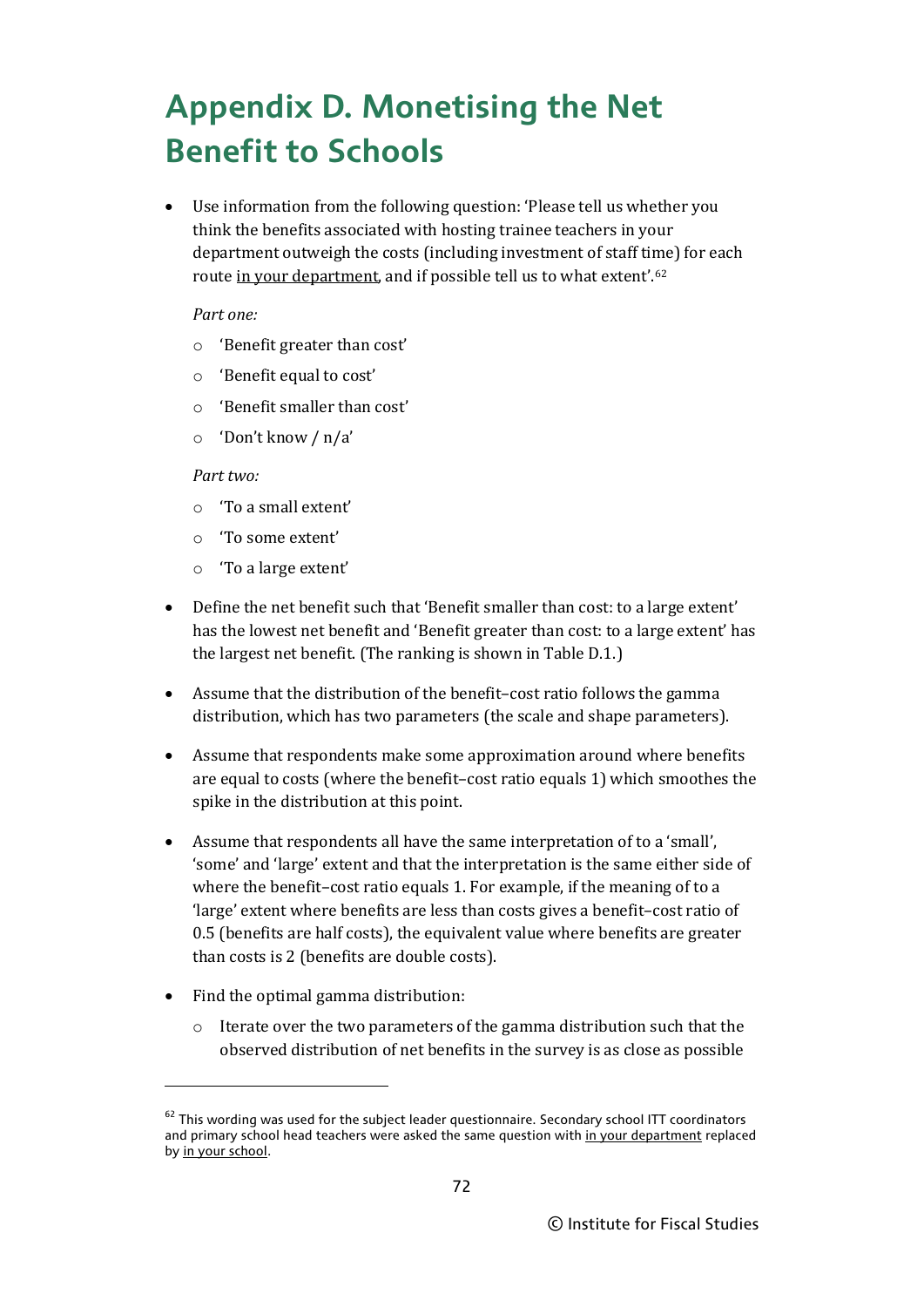to the observed distribution of net benefits implied by the gamma distribution. The results of this exercise are presented in Table D.1 and Figures D.1–D.3.

| <b>Net benefit</b>           | Primary           |                   | <b>Subject leader</b> |                   | ITT<br>coordinator |                   |
|------------------------------|-------------------|-------------------|-----------------------|-------------------|--------------------|-------------------|
|                              | Survey<br>$(\% )$ | Implied<br>$(\%)$ | Survey<br>$(\%)$      | Implied<br>$(\%)$ | Survey<br>$(\%)$   | Implied<br>$(\%)$ |
| Benefit < cost: large extent | 8.26              | 8.33              | 5.31                  | 5.50              | 4.02               | 4.07              |
| Benefit < cost: some extent  | 19.72             | 17.74             | 17.84                 | 17.81             | 13.84              | 13.15             |
| Benefit < cost: small extent | 22.02             | 22.02             | 21.25                 | 20.59             | 15.63              | 15.77             |
| $Benefit = cost$             | 44.04             | 44.11             | 47.63                 | 47.64             | 37.50              | 37.56             |
| Benefit > cost: small extent | 50.92             | 50.94             | 51.99                 | 52.03             | 42.41              | 42.43             |
| Benefit > cost: some extent  | 72.02             | 72.07             | 79.89                 | 79.90             | 70.98              | 71.01             |
| Benefit > cost: large extent | 100               | 100               | 100                   | 100               | 100                | 100               |

Note: 'Survey' refers to the cumulative percentage observed in the relevant survey. 'Implied' refers to the cumulative percentage implied by the optimal gamma distribution.

Source: Survey of primary and secondary schools.





Note: Vertical lines correspond to the dividing lines between categories, with an additional line where 'benefit = cost' ( $B/C = 1$ ): 'benefit < cost: large extent' and 'benefit < cost: some extent'; 'benefit < cost: some extent' and 'benefit < cost: small extent'; 'benefit < cost: small extent' and 'benefit = cost'; 'benefit = cost'; 'benefit = cost' and 'benefit > cost: small extent'; 'benefit > cost: small extent' and 'benefit > cost: some extent'; 'benefit > cost: some extent' and 'benefit > cost: large extent'.

Source: Survey of primary schools.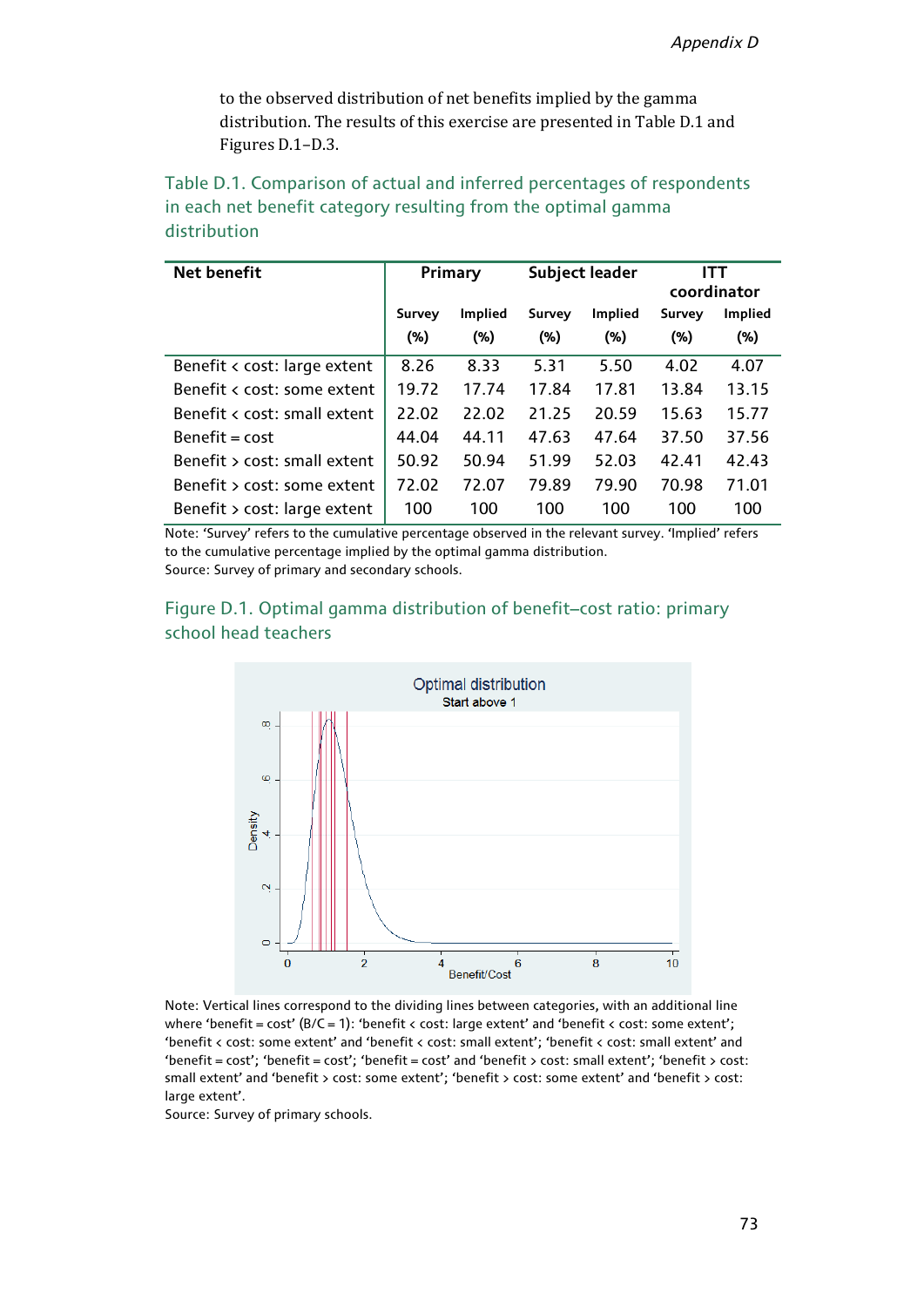Figure D.2. Optimal gamma distribution of benefit–cost ratio: secondary school subject leaders



Note: Vertical lines correspond to the dividing lines between categories, with an additional line where 'benefit = cost'  $(B/C = 1)$ : 'benefit < cost: large extent' and 'benefit < cost: some extent'; 'benefit < cost: some extent' and 'benefit < cost: small extent'; 'benefit < cost: small extent' and 'benefit = cost'; 'benefit = cost'; 'benefit = cost' and 'benefit > cost: small extent'; 'benefit > cost: small extent' and 'benefit > cost: some extent'; 'benefit > cost: some extent' and 'benefit > cost: large extent'.

Source: Survey of secondary schools.



### Figure D.3. Optimal gamma distribution of benefit–cost ratio: secondary school ITT coordinators

Note: Vertical lines correspond to the dividing lines between categories, with an additional line where 'benefit = cost'  $(B/C = 1)$ : 'benefit < cost: large extent' and 'benefit < cost: some extent'; 'benefit < cost: some extent' and 'benefit < cost: small extent'; 'benefit < cost: small extent' and 'benefit = cost'; 'benefit = cost'; 'benefit = cost' and 'benefit > cost: small extent'; 'benefit > cost: small extent' and 'benefit > cost: some extent'; 'benefit > cost: some extent' and 'benefit > cost: large extent'.

Source: Survey of secondary schools.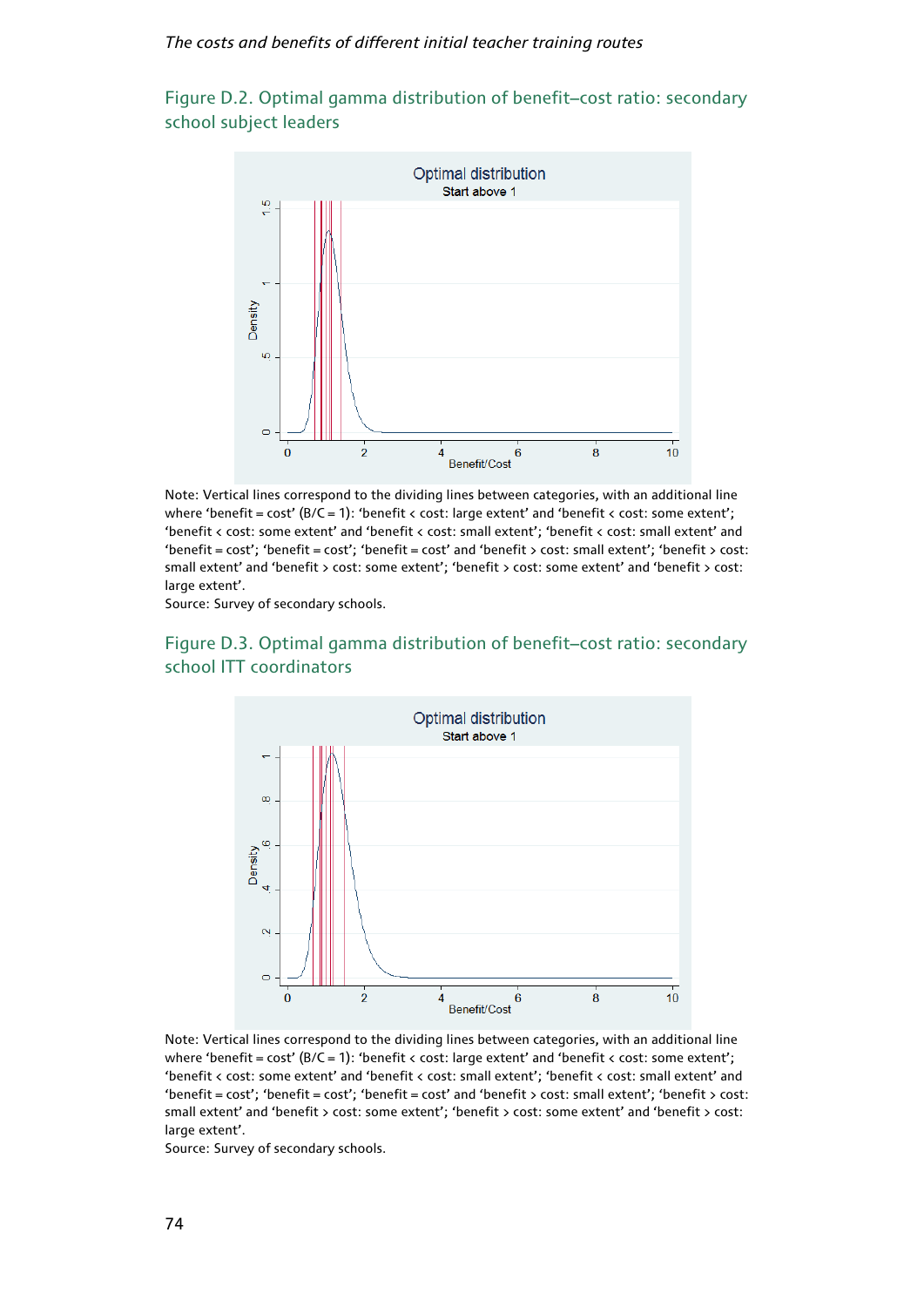- For each respondent:
	- o Draw a value of the benefit–cost ratio from the appropriate section of the optimal gamma distribution. For example, where a primary school respondent states 'Benefit < cost: large extent', draw a value of the benefit–cost ratio in the first section (to the left of the first vertical line in Figure D.1).
	- o Calculate the monetary value of benefits using information on costs reported in the survey and the drawn benefit–cost ratio. For example, if costs reported are equal to £1,000 and the drawn benefit/cost ratio is 0.6, then benefits must be equal to  $£600 (£600/£1,000 = 0.6)$ .
	- o Calculate the net benefit to the school using information on costs reported in the survey and the estimated monetary value of benefits. To continue the example, net benefit would be  $-£400$  (£600 – £1,000).
	- o Calculate average values of net benefit per ITT route to inform total costs and benefits for each route (combining central and school costs).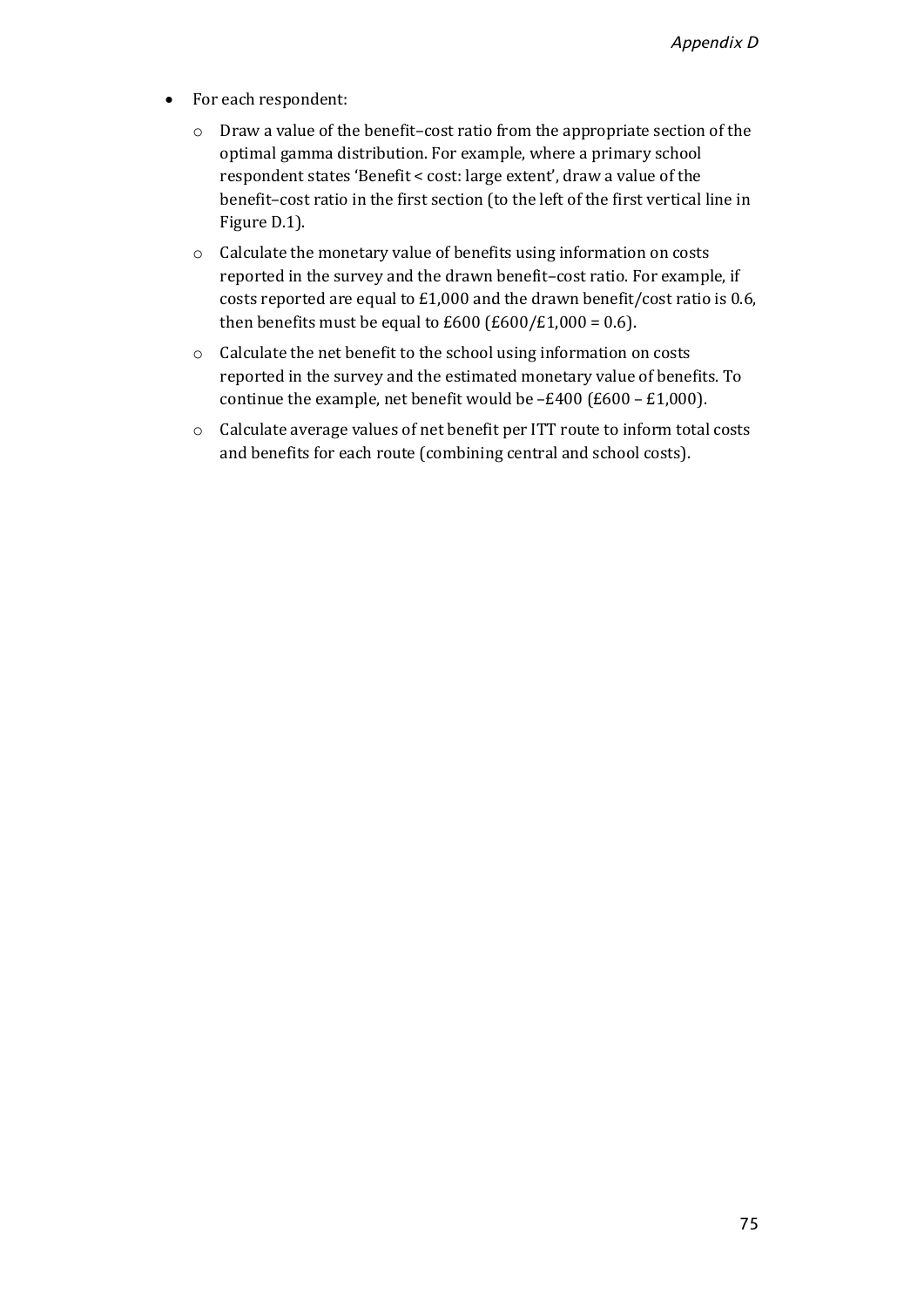## **Appendix E. Variation in the Presence of Trainees**

| <b>Type of trainee</b>          | <b>Always</b><br>present | <b>Never</b><br>present | <b>Sometimes</b><br>present |
|---------------------------------|--------------------------|-------------------------|-----------------------------|
| Any                             | 84.0                     | 1.9                     | 14.2                        |
| University-based                | 64.1                     | 13.8                    | 22.1                        |
| School-based                    | 35.3                     | 36.8                    | 27.9                        |
| <b>BEd</b>                      | 36.7                     | 34.7                    | 28.7                        |
| <b>HEI-led PGCE</b>             | 40.3                     | 25.5                    | 34.2                        |
| <b>GTP</b>                      | 5.7                      | 59.6                    | 34.8                        |
| <b>School Direct salaried</b>   | 0.7                      | 76.4                    | 22.9                        |
| <b>School Direct unsalaried</b> | 0.7                      | 77.6                    | 21.7                        |
| <b>SCITT</b>                    | 13.8                     | 76.6                    | 9.7                         |

### Table E.1. Variation in the presence of trainees (primary)

Source: Survey of primary schools.

#### Table E.2. Variation in the presence of trainees (secondary – English)

| <b>Type of trainee</b>          | <b>Always</b><br>present | <b>Never</b><br>present | <b>Sometimes</b><br>present |
|---------------------------------|--------------------------|-------------------------|-----------------------------|
| Any                             | 77.8                     | 1.9                     | 20.4                        |
| University-based                | 30.2                     | 17.0                    | 52.8                        |
| School-based                    | 25.0                     | 18.2                    | 56.8                        |
| <b>BEd</b>                      | 30.2                     | 17.0                    | 52.8                        |
| <b>HEI-led PGCE</b>             | 4.3                      | 78.3                    | 17.4                        |
| <b>GTP</b>                      | 0.0                      | 66.0                    | 34.0                        |
| <b>School Direct salaried</b>   | 0.0                      | 67.4                    | 32.6                        |
| <b>School Direct unsalaried</b> | 0.0                      | 70.2                    | 29.8                        |
| SCITT                           | 0.0                      | 82.6                    | 17.4                        |

Source: Survey of secondary schools.

### Table E.3. Variation in the presence of trainees (secondary – maths)

| <b>Type of trainee</b>          | <b>Always</b><br>present | <b>Never</b><br>present | <b>Sometimes</b><br>present |
|---------------------------------|--------------------------|-------------------------|-----------------------------|
| Any                             | 75.6                     | 0.0                     | 24.4                        |
| University-based                | 51.3                     | 6.6                     | 42.1                        |
| School-based                    | 11.9                     | 32.2                    | 55.9                        |
| <b>BEd</b>                      | 51.3                     | 6.6                     | 42.1                        |
| <b>HEI-led PGCE</b>             | 6.3                      | 89.1                    | 4.7                         |
| GTP                             | 0.0                      | 64.1                    | 35.9                        |
| <b>School Direct salaried</b>   | 0.0                      | 76.2                    | 23.8                        |
| <b>School Direct unsalaried</b> | 0.0                      | 77.8                    | 22.2                        |
| <b>SCITT</b>                    | 0.0                      | 93.7                    | 6.3                         |

Source: Survey of secondary schools.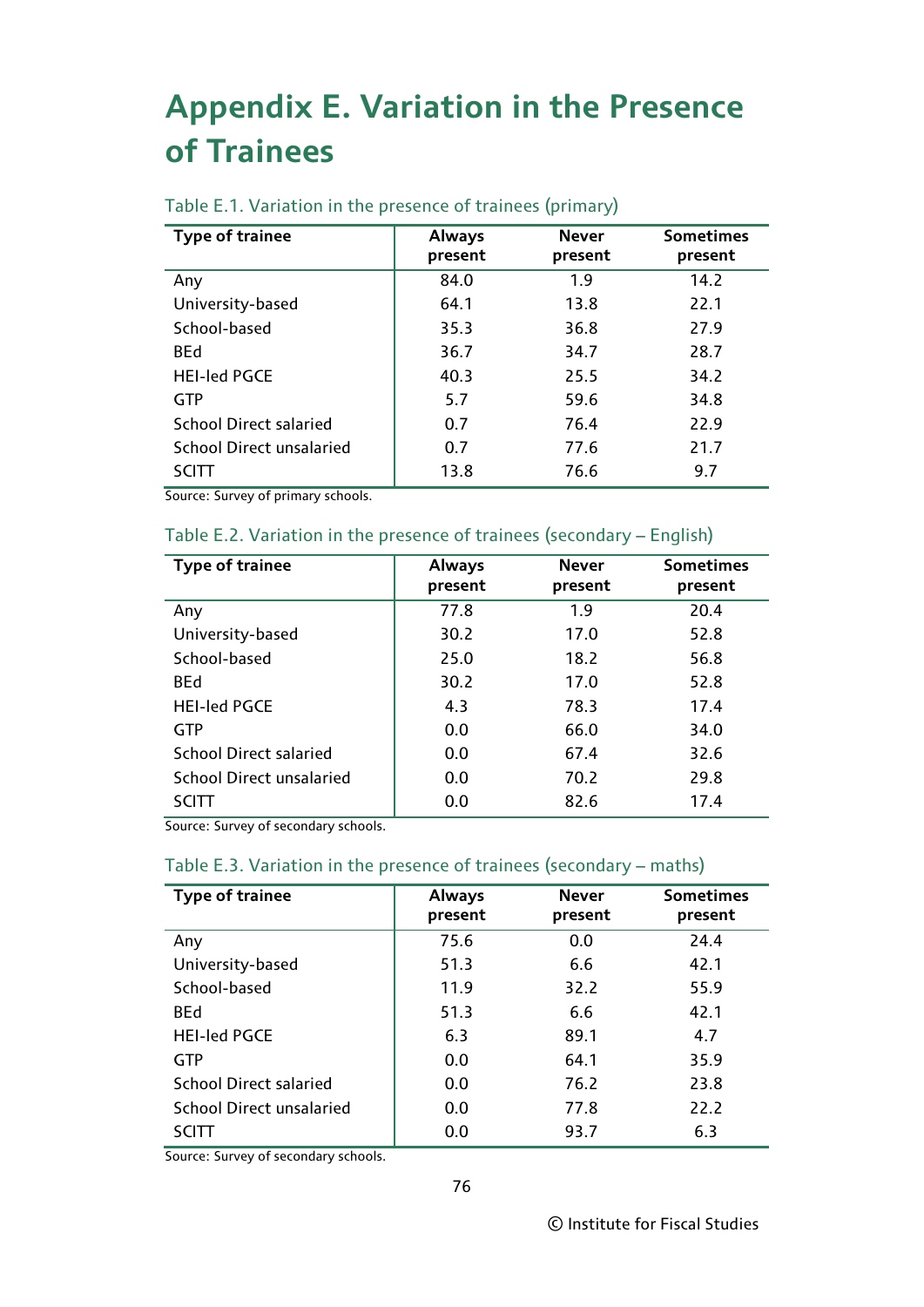# **Appendix F. Trainees' Salaries and Contributions to Teaching**

School Direct salaried trainees in local authority maintained schools must receive a salary of at least point 1 on the unqualified teacher (UQT) pay scale. This minimum varies between regions: it is highest in Inner London (£20,092), slightly lower in Outer London (£18,977) and the fringe area arou[nd](#page-81-0) London (£17,025), and lowest in the rest of England and Wales ( $£15,976$ ).<sup>63</sup> In contrast, trainees in academies and free schools must be paid at an advertised rate.[64](#page-81-1) Table F.1 shows the distribution of trainee teacher salaries for all salaried routes. For secondary schools, 14 of the 18 schools that pay School Direct salaried trainees less than the statutory minimum are academy schools, and the remaining four maintained schools report salaries very close to the statutory minimum. In contrast, only three of the 13 primary schools that pay School Direct salaried trainees less than the statutory minimum are academy schools, and the variance in teacher salaries in maintained schools below the statutory minimum is high.

Teach First trainees in their first year must receive a salary at least point 2 on the UQT pay scale in their first year of the placement, which ranges between £17,834 outside London to £21,949 in Inner London.[65](#page-81-2) Only two schools in the survey report paying Teach First trainees below this level.

Table F.2 shows the distribution of the contribution to teaching made by trainees on salaried routes.

| Route                         | N  | Mean   | 25 <sup>th</sup> | 50 <sup>th</sup> | $75^{\text{th}}$ |
|-------------------------------|----|--------|------------------|------------------|------------------|
| Primary schools               |    |        |                  |                  |                  |
| <b>GTP</b>                    | 12 | 14,259 | 10,000           | 16,250           | 19,580           |
| <b>School Direct salaried</b> | 31 | 15,628 | 13,326           | 16,000           | 19,000           |
| Secondary schools             |    |        |                  |                  |                  |
| <b>GTP</b>                    | 5  | 10,614 | 5,000            | 13,500           | 15,200           |
| <b>School Direct salaried</b> | 35 | 15,433 | 10,300           | 15,975           | 20,000           |
| <b>Teach First</b>            | 17 | 18,384 | 17,834           | 21,000           | 22,000           |

### Table F.1. Distribution of salaries paid to trainee teachers on schoolbased salaried routes

Source: Survey of primary and secondary schools.

<sup>65</sup> Sources:

j

<span id="page-81-0"></span><sup>63</sup> [http://www.naht.org.uk/EasysiteWeb/getresource.axd?AssetID=36206.](http://www.naht.org.uk/EasysiteWeb/getresource.axd?AssetID=36206)

<span id="page-81-1"></span><sup>64</sup> [https://www.gov.uk/government/uploads/system/uploads/attachment\\_data/file/326575/](https://www.gov.uk/government/uploads/system/uploads/attachment_data/file/326575/school-direct-operations-manual-academic-year-2014-to-2015--2.pdf) [school-direct-operations-manual-academic-year-2014-to-2015--2.pdf.](https://www.gov.uk/government/uploads/system/uploads/attachment_data/file/326575/school-direct-operations-manual-academic-year-2014-to-2015--2.pdf)

<span id="page-81-2"></span>[http://www.publications.parliament.uk/pa/cm201012/cmselect/cmeduc/1515/1515we25.htm;](http://www.publications.parliament.uk/pa/cm201012/cmselect/cmeduc/1515/1515we25.htm) [http://www.naht.org.uk/EasysiteWeb/getresource.axd?AssetID=36206.](http://www.naht.org.uk/EasysiteWeb/getresource.axd?AssetID=36206)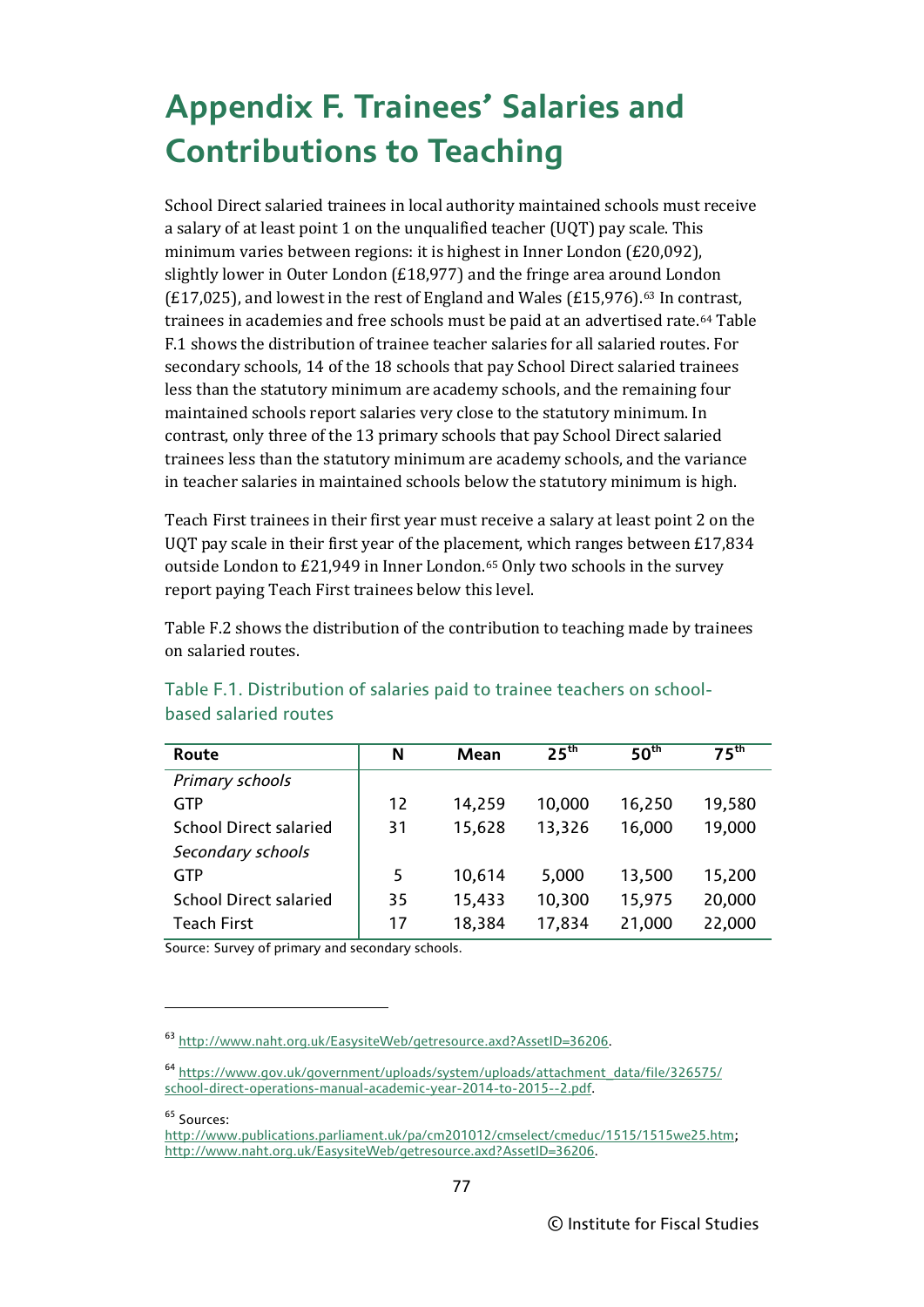| Route                             | N   | Mean  | 25 <sup>th</sup> | 50 <sup>th</sup> | $75^{\text{th}}$ |
|-----------------------------------|-----|-------|------------------|------------------|------------------|
| Primary schools                   |     |       |                  |                  |                  |
| <b>BEd</b>                        | 32  | 8.11  | 2.00             | 7.08             | 12.44            |
| <b>HEI-led PGCE</b>               | 41  | 8.60  | 5.00             | 7.50             | 12.50            |
| <b>GTP</b>                        | 14  | 7.19  | 2.00             | 5.58             | 8.17             |
| School Direct (salaried)          | 30  | 8.97  | 5.00             | 7.25             | 14.44            |
| <b>School Direct (unsalaried)</b> | 19  | 6.56  | 2.00             | 6.67             | 10.00            |
| <b>SCITT</b>                      | 27  | 7.51  | 1.33             | 7.67             | 10.00            |
| Primary school NQT                |     | 17.1  |                  |                  |                  |
| Secondary schools                 |     |       |                  |                  |                  |
| <b>HEI-led PGCE</b>               | 244 | 4.61  | 0.00             | 3.00             | 8.33             |
| <b>Teach First</b>                | 25  | 11.99 | 2.00             | 15.00            | 17.00            |
| <b>GTP</b>                        | 52  | 6.30  | 2.76             | 5.00             | 9.86             |
| School Direct (salaried)          | 55  | 5.97  | 2.50             | 5.11             | 8.96             |
| School Direct (unsalaried)        | 69  | 4.78  | 0.50             | 3.33             | 8.00             |
| <b>SCITT</b>                      | 33  | 4.25  | 0.00             | 2.00             | 5.00             |
| Secondary school NQT              |     | 17.6  |                  |                  |                  |

### Table F.2. Distribution: contribution to teaching ('without direct supervision') in hours

Note: The table is based on survey responses to the question: 'How much time does/did the trainee have timetabled for teaching with and without direct supervision?'. There is some ambiguity about the meaning of 'direct supervision' as some respondents may interpret 'without direct supervision' as being present in the classroom while others may interpret it as having some knowledge of the lesson. For Teach First and School Direct trainees (who are most likely to teach without a qualified teacher present), we have therefore excluded observations where the total number of timetabled hours of teaching (with indirect and direct supervision) is less than 50% of that for the average NQT.

Source: Survey of primary and secondary schools. Average working hours:

[https://www.gov.uk/government/uploads/system/uploads/attachment\\_data/file/285941/DFE-](https://www.gov.uk/government/uploads/system/uploads/attachment_data/file/285941/DFE-RR316.pdf)[RR316.pdf.](https://www.gov.uk/government/uploads/system/uploads/attachment_data/file/285941/DFE-RR316.pdf) NQT working hours:

[https://www.gov.uk/government/uploads/system/uploads/attachment\\_data/file/269288/inductio](https://www.gov.uk/government/uploads/system/uploads/attachment_data/file/269288/induction_for_newly_qualified_teachers.pdf) [n\\_for\\_newly\\_qualified\\_teachers.pdf.](https://www.gov.uk/government/uploads/system/uploads/attachment_data/file/269288/induction_for_newly_qualified_teachers.pdf)